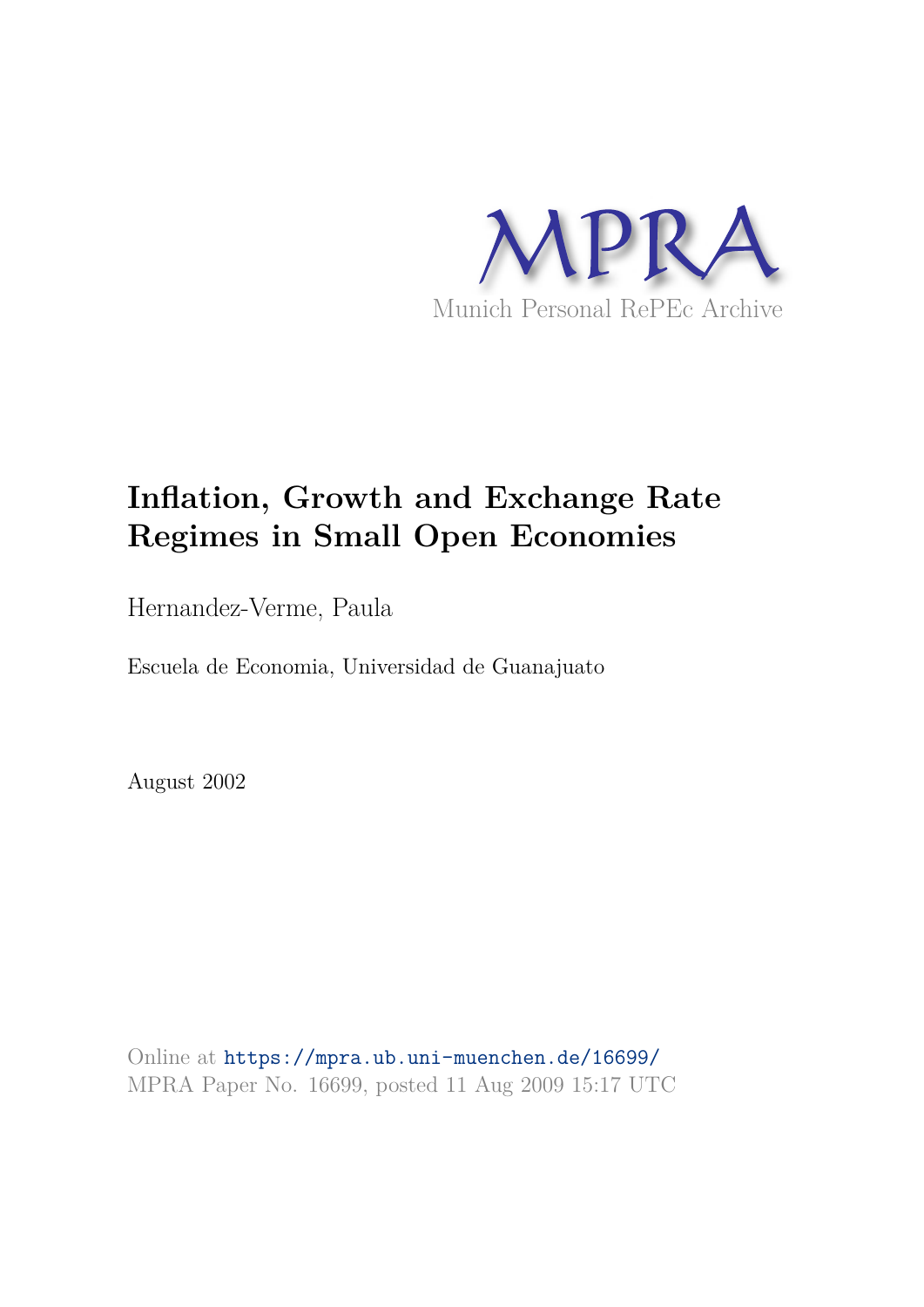#### **Inflation, Growth and Exchange Rate Regimes in Small Open Economies**

#### **Paula L. Hernández-Verme**

Departmento de Economía y Finanzas, Universidad de Guanajuato, México (e-mail: paulaherver@gmail.com)

**Summary.** This paper compares the merits of alternative exchange rate regimes in small open economies where financial intermediaries perform a real allocative function, there are multiple reserve requirements, and credit market frictions may or may not cause credit rationing.

Under floating exchange rates, raising domestic inflation can increase production if credit is rationed. However, there exist inflation thresholds: increasing inflation beyond the threshold level will reduce domestic output.

Instability, indeterminacy of dynamic equilibria and economic fluctuations may arise independently of the exchange rate regime. Private information –with high rates of domestic inflation- increases the scope for indeterminacy and economic fluctuations.

**Keywords:** Currency Board, Endogenously Arising Volatility, Fixed exchange rates, Floating exchange rates, Growth, Indeterminacy, Inflation, Multiple Reserve Requirements, Private Information, Stabilization

**JEL classification:** E31, E32, E42, E44, F31, F33, G14, G18, O16

## **1 Introduction**

 $\overline{a}$ 

One of the most basic issues in monetary economics concerns the relative merits of different methods for achieving stability of the price level. In an open economy context, a consideration of this issue necessarily involves a comparison of fixed versus flexible exchange rate regimes.

 I would like to thank Leonardo Auernheimer, Valerie Bencivenga, Dean Corbae, Scott Freeman, Todd Keister, Beatrix Paal, and Maxwell Stinchcombe for very helpful comments and suggestions. Very special thanks are due to Bruce D. Smith. The paper also benefited from the discussions in the seminars in CIDE, the Federal Reserve Bank of Atlanta, the Federal Reserve Bank of Kansas City, Indiana University, ITAM, Purdue University, the Second Annual Missouri Economics Conference, Texas A&M, the University of Missouri and the University of Texas at Austin.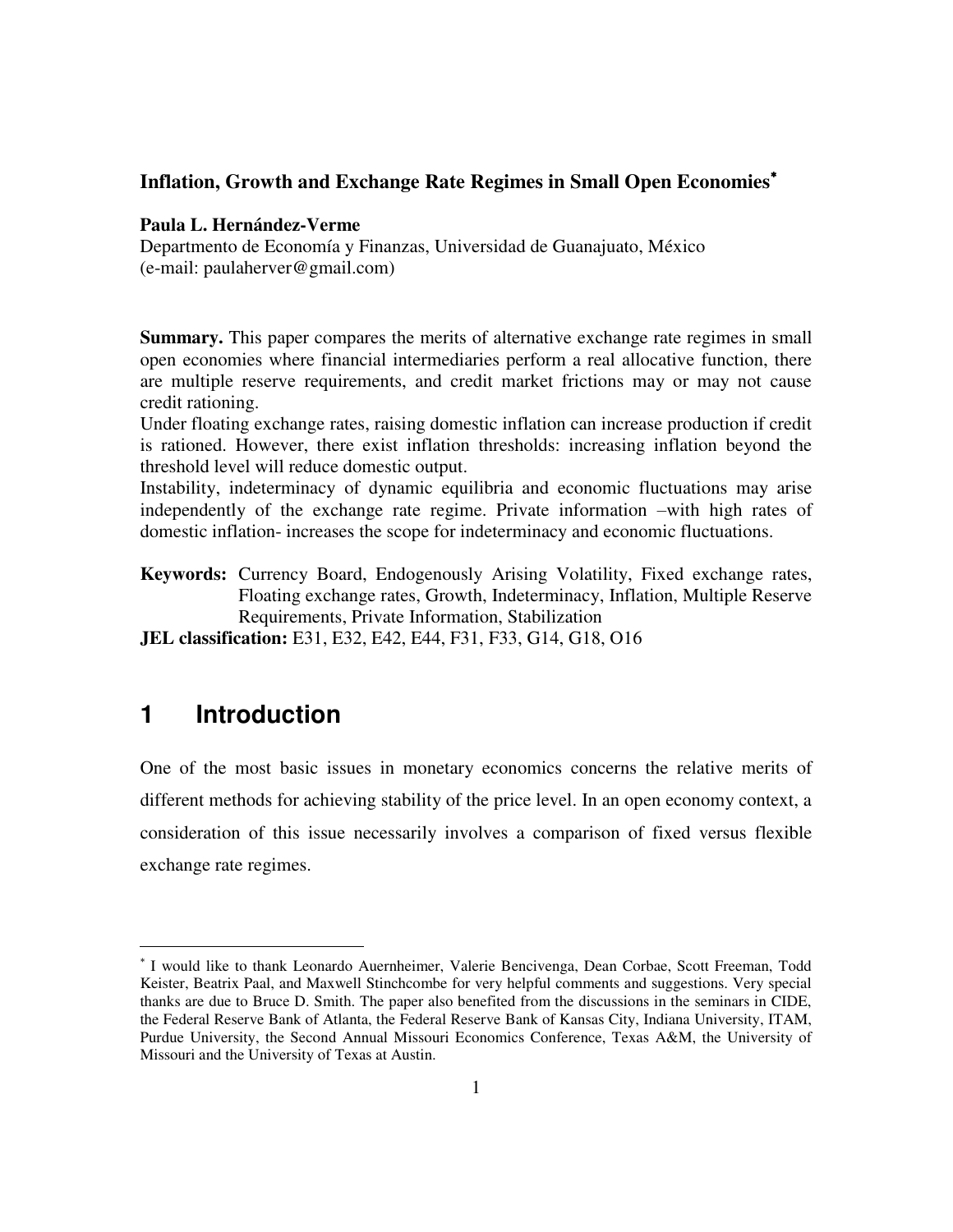Standard quantity theoretic policy prescriptions imply that domestic price level stability can be achieved with a floating exchange rate simply by fixing a low and constant rate of growth for the money supply. However, in countries confronted with high rates of inflation, this is rarely the proposal made for stabilizing the price level. Instead, it is often argued that such economies should fix their rate of exchange against the currency of a country with relatively stable price level -for instance the U.S.<sup>1</sup>

Concerns about the stability of the price level loom particularly large in view of two empirical results. First, it is well-established that there is a strong link between the health of an economy's financial system and its long-run real performance<sup>2</sup>. Second, the level of financial development in an economy is very adversely affected by inflation<sup>3</sup>. These results together suggest that excessively high rates of inflation can have very negative implications for real performance, both in the short and long-run. And, indeed, Bullard and Keating [5] or Khan and Senhadji [7] find that, at low initial rates of inflation, modest increases in inflation can be associated with higher (long-run) levels of real activity. However, above some threshold, further increases in the rate of inflation seem to have adverse effects on short and long-run activity.

This paper investigates the relative merits of different exchange rate regimes along several dimensions, especially with respect to achieving low and stable rates of inflation, promoting financial deepening, and fostering relatively high levels of long-run real activity.

Issues about alternative exchange rate regimes have taken on particular prominence in a Latin American context, where there are long histories of high rates of inflation. A particular motivation for examining different exchange rate regimes is to think about alternative methods for stabilizing high rates of inflation in a small open

 $\overline{a}$ 

<sup>&</sup>lt;sup>1</sup> Vegh [14], p.42, for example, argues that "the evidence clearly suggests that, in hyperinflationary situations, price stability can be the immediate result of using the exchange rate as a nominal anchor."

<sup>&</sup>lt;sup>2</sup> See, for instance, King and Levine [9, 10], Levine and Zervos [11], and Levine, Loayza and Beck [12].

 $3$  See Boyd, Levine and Smith [3] or Khan, Senhadji, and Smith [8].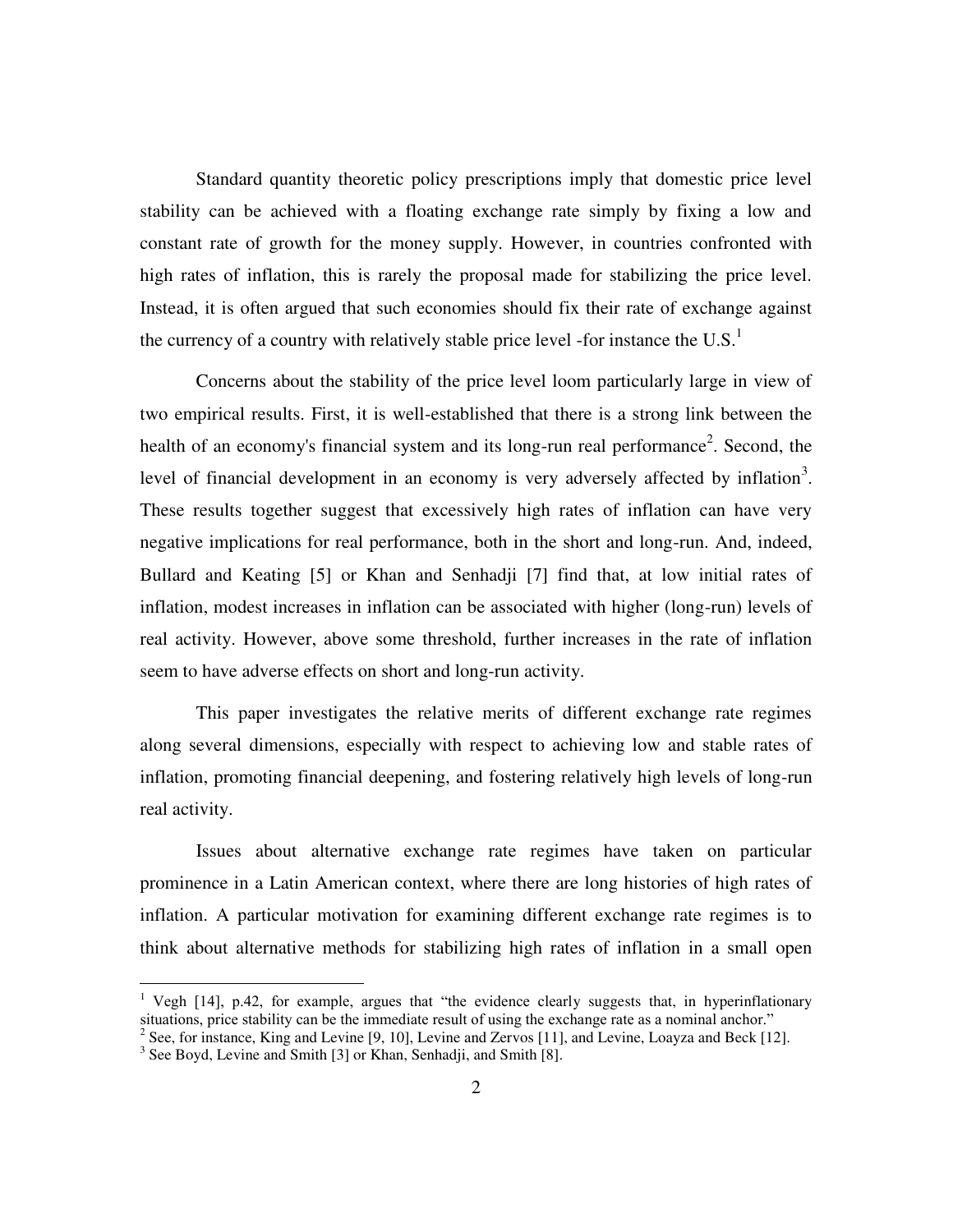economy. Here, I focus my attention on the relative merits of two different policies that have been implemented as part of inflation stabilizations in Latin America and, particularly, in Argentina and Perú.

Perú and Argentina are small open economies that experienced episodes of severe hyperinflation in the late 1980s and early 1990s. Both stabilization programs were successful in reducing inflation rates. In addition, these programs had some common aspects with respect to fiscal policies. However, the main difference, and the one I focus on in this paper, is the choice of exchange rate regime. On the one hand, Argentina implemented a currency board, more consistent with a traditional view of what a stabilization program should be: an exchange rate is fixed to an "anchor currency" and automatic convertibility is ensured. In Perú, on the other hand, the exchange rate was left to float freely, under the supervision of the Central Bank. The success of the Peruvian stabilization is extremely interesting in view of the commonly accepted point of view that Latin American countries cannot or will not pursue successful stabilizations based on floating exchange rates.

With these facts in mind, I model a small open economy that reproduces several aspects of the Peruvian and Argentinean economies subsequent to their stabilizations. In each economy, financial intermediaries perform a real allocative function in the presence of obvious credit market frictions that may or may not cause credit to be rationed<sup>4</sup>. As shown by Azariadis and Smith [1] or Boyd and Smith [4] in a closed economy context, when credit is rationed changes in the rate of inflation can have strong effects on the extent to which credit is rationed, and on financial depth. Here I extend the Azariadis-Smith [1] framework to the case of a small open economy. In addition, I add several features to the model that are particularly relevant to Latin American experiences. In particular, a domestic and a foreign currency circulate in the domestic economy, and

 4 Credit rationing is often argued to be a very important aspect of funds allocation in developing economies.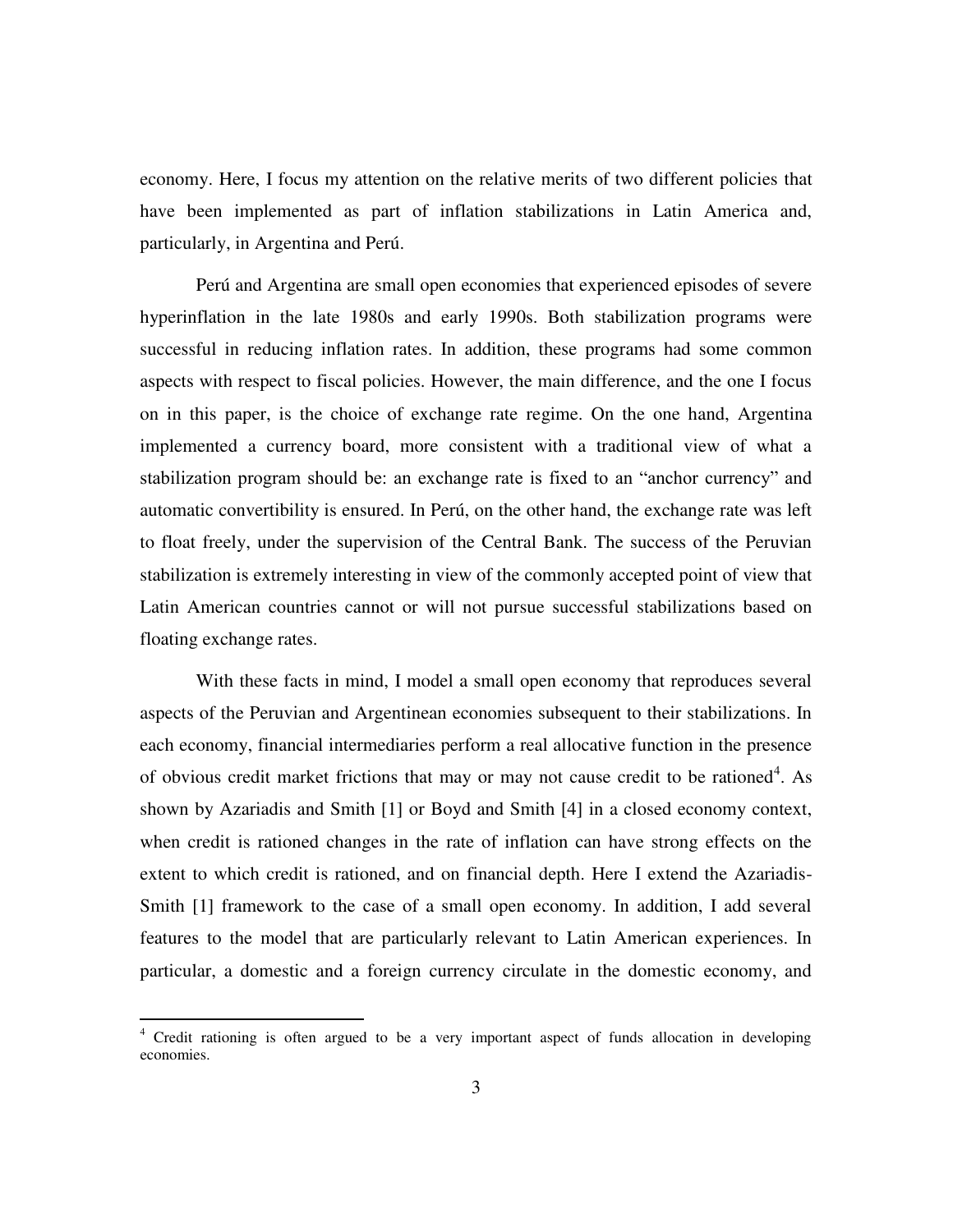domestic lending is subject to multiple reserve requirements (that are, in general, binding). Finally, there are no legal restrictions either on the use of foreign currency or on investing abroad.

I then consider two such economies that are similar in every respect, except for their choice of exchange rate regime. In the first economy, a floating exchange rate regime will be in place. On the other hand, the second economy will operate under a fixed exchange rate regime, and this economy will be constructed so that a currency board emerges as a special case.

I find that in economies with floating exchange rates, changes in domestic inflation and world (U.S.) inflation affect the domestic capital stock differently according to whether or not credit is rationed. Interestingly -and, in marked contrast to the literature on closed economies<sup>5</sup>- either credit rationing tends to be observed when domestic rates of inflation are low, or else the scope for credit to be rationed depends in a relatively complicated way on the rate of money creation (inflation). The first situation will emerge when the probability of loan default is relatively low while the second will arise when the probability of default is sufficiently high.

In situations where the probability of repaying loans is high and there is a floating exchange rate, moderate increases in the rate of money growth (inflation) stimulate output and lead to financial deepening when credit is rationed (inflation is initially low), but reduce output and financial depth when there is no credit rationing (inflation is initially high). Thus there will be inflation thresholds as are observed empirically: inflation and output are positively (negatively) correlated below (above) the threshold. As a consequence, there is a strict limit to the extent to which domestic inflation can be used to stimulate output. Furthermore, when equilibrium dynamics are considered, I find that when credit is rationed- endogenously arising volatility can easily be observed. This volatility will be manifested in all endogenous variables, including the rate of inflation.

<sup>&</sup>lt;sup>5</sup> See, for an example, Azariadis and Smith [1].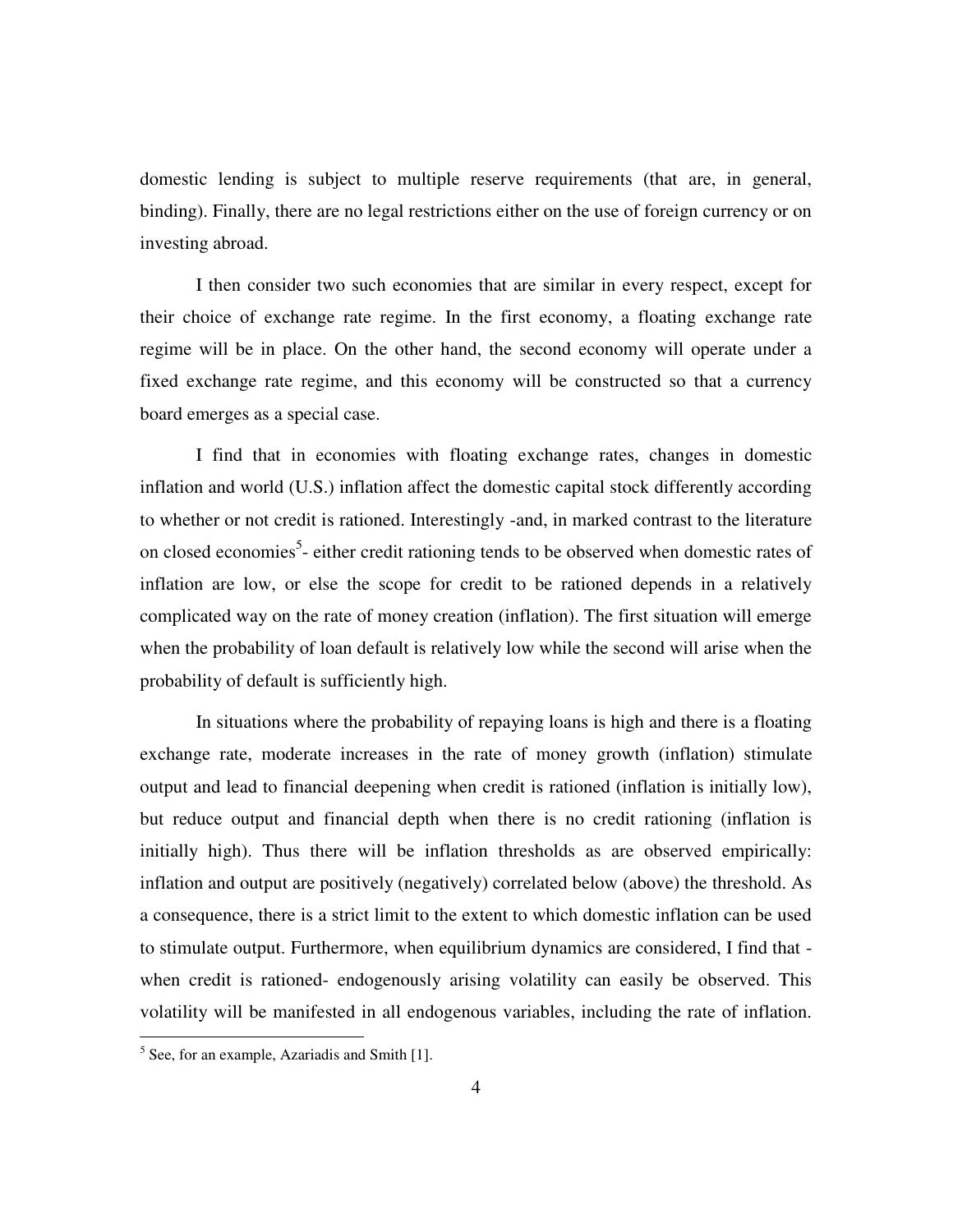Thus, in the short-run, a low and fixed rate of money creation need not imply an absence of price level fluctuations, even in the absence of any exogenous shocks.

On the other hand, in situations where the probability of repaying loans is low and there is a floating exchange rate, increases in the domestic inflation rate always have adverse consequences for real activity. Moreover, private information (together with high rates of inflation) seems always to increase the scope for indeterminacy of dynamic equilibria and for economic fluctuations.

In a small open economy with a fixed rate of exchange, the domestic and foreign inflation rates will be equal. Interestingly again -and, yet in marked contrast to the literature on closed economies- either the scope for credit to be rationed depends in a relatively complicated way on the rate of foreign (and domestic) inflation, or credit rationing tends to be observed when foreign (and domestic) rates of inflation are low. Under a fixed exchange rate regime, the first situation will be associated with a low probability of loan default, while the second situation will be observed when the probability of default is high.

In situations where the probability of repaying loans is high and there is a fixed exchange rate, increases in the foreign rate of inflation always have adverse consequences for real activity. In situations where the probability of repaying loans is low, however, there will be inflation thresholds: foreign (and domestic) inflation and output are positively (negatively) correlated below (above) the threshold.

Of course when the rate of exchange is fixed, the domestic country inherits the inflationary experience of the rest of the world (the U.S.). This is obviously not the case under a flexible exchange rate regime. As the results just described indicate, when credit is rationed the ability to raise the domestic inflation rate above the foreign inflation rate can have positive consequences for financial depth and for real activity, so long as the domestic rate of inflation is not excessively high. In this sense, there can be a real cost to the implementation of a fixed exchange rate regime.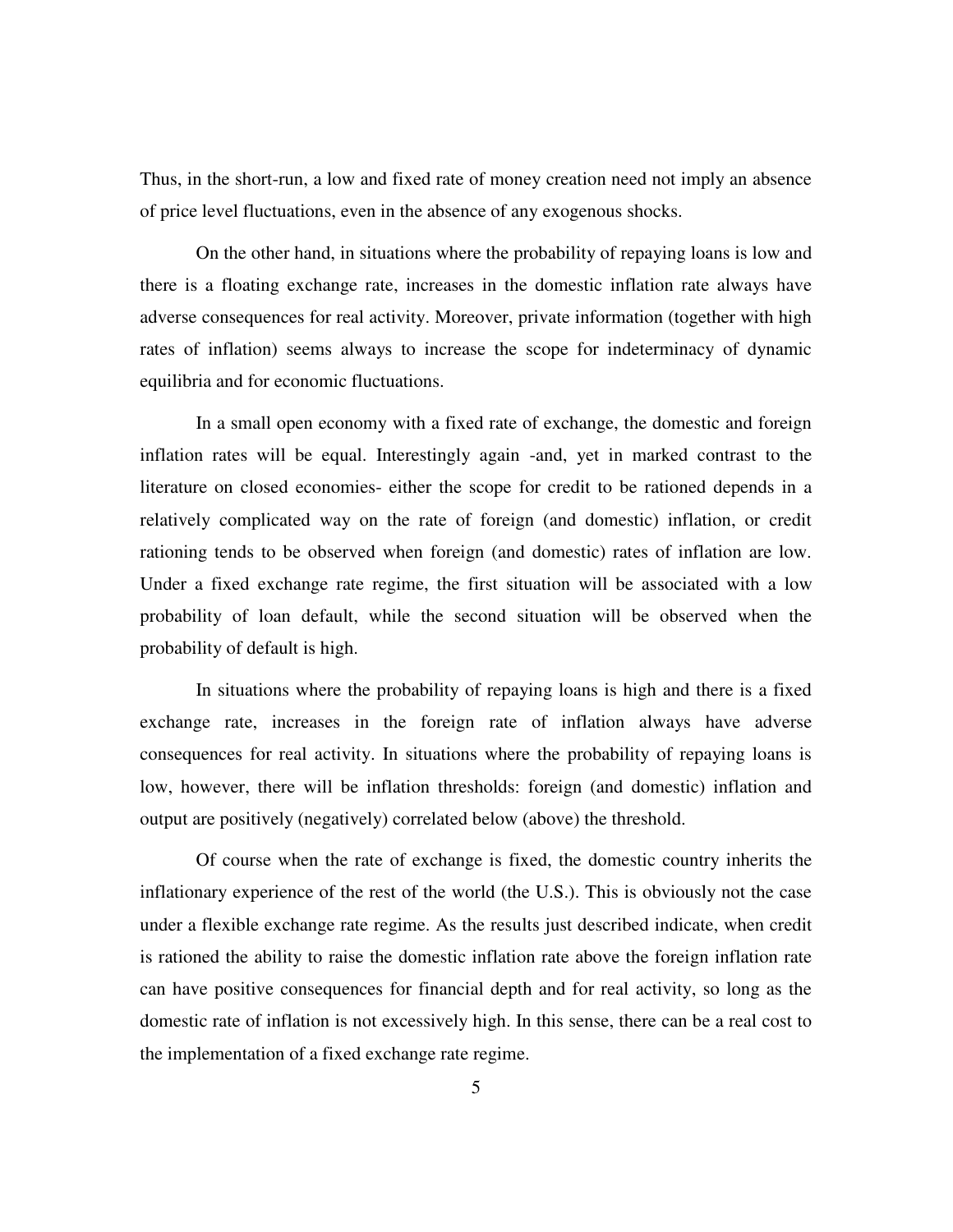Finally, in economies with fixed exchange rates, a currency board seems to increase the scope for endogenously arising economic fluctuations. Such potential for fluctuations disappears as the backing of the domestic money supply and deposits is reduced. Moreover, indeterminacy of dynamic equilibria may be observed independently of the backing of the domestic money supply. And, in economies with fixed exchange rates, the potential for indeterminacy and fluctuations seems to be positively related to the (world) rate of inflation.

The remainder of the paper is organized as follows. In Section 2, I present a model of a small open economy with floating exchange rates. This economy shares the main stylized characteristics of the Peruvian economy after its stabilization. I then discuss when credit rationing may arise in such an environment as well as the main properties displayed by dynamic equilibria. Next, in Section 3, I consider a model of a small open economy that operates under a fixed exchange rate regime. I again describe when credit may be rationed and equilibrium dynamics. Finally, in Section 4, I present the main conclusions of the analysis.

# **2 A Flexible Exchange Rate Regime: the Peruvian Economy after the Stabilization**

In this section, I build a model of a small open economy that captures the main stylized characteristics of the post-stabilization Peruvian economy. The model is in the spirit of Azariadis and Smith [1], who consider a closed economy in which capital investment requires external finance, and in which credit markets operate subject to various informational asymmetries. I extend this framework to the case of a small open economy where both foreign and domestic currencies circulate and where individual agents can invest both at home and abroad. In addition, domestic lending is subject to multiple reserve requirements (that are, in general, binding) and a flexible exchange rate regime is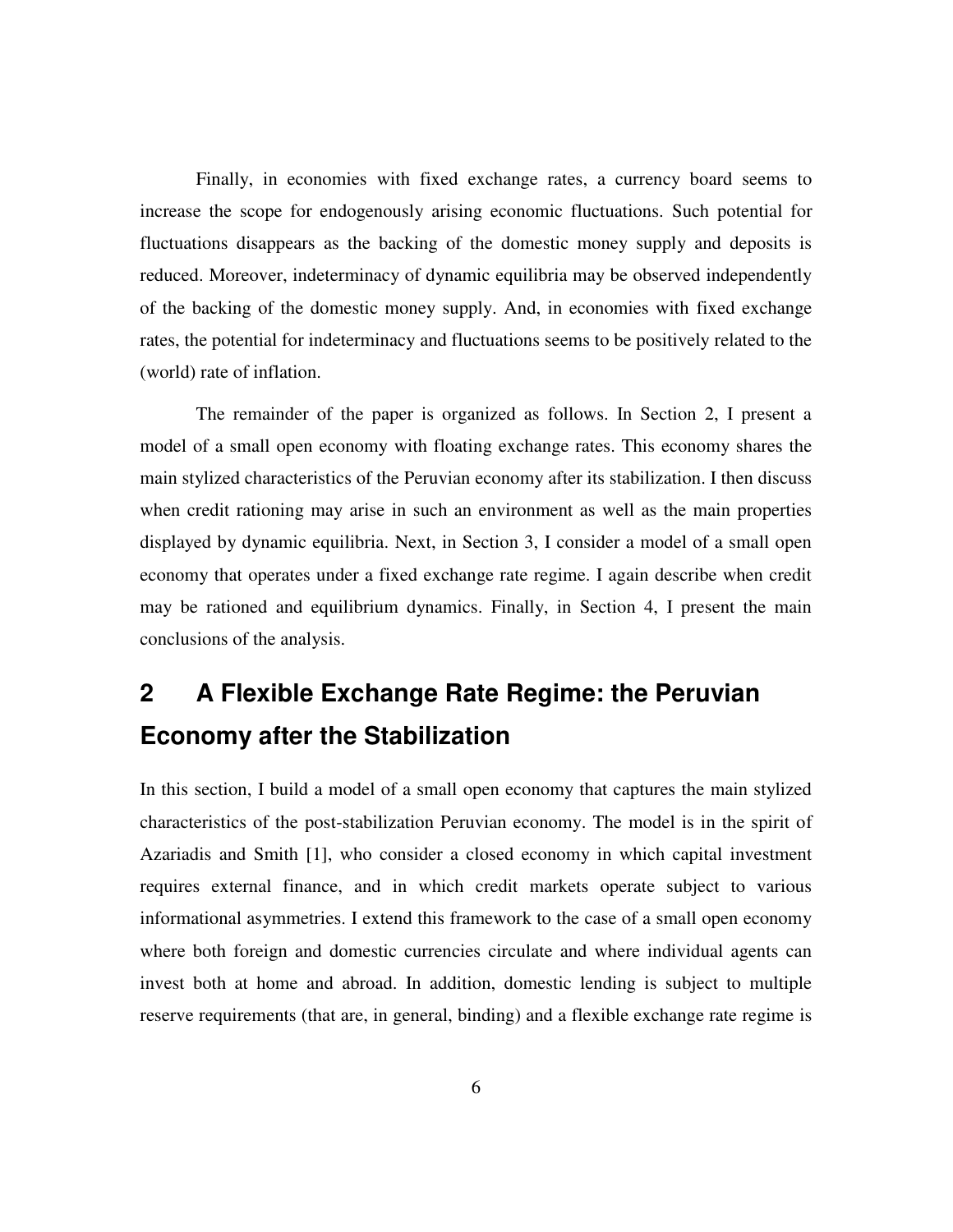in place, with no legal restrictions on either the use of foreign currency or on foreign investment.

#### **2.1 The Environment**

I consider a small open economy consisting of an infinite sequence of two-period lived, overlapping generations. Time is discrete, and indexed by *t*=0, 1, 2,... .

Each generation consists of a continuum of agents with unit mass, divided into two types. Type 1 agents comprise a fraction  $\lambda \in (0,1)$  of the population, while the remaining fraction  $(1 - \lambda)$  consists of Type 2 agents.

Every period, both physical capital and labor are used to produce a single tradable final good. *K* units of physical capital and *N* units of labor produce *F(K,N)* units of the final good, where  $F(\cdot)$  is a constant returns to scale production function. Let  $f(k) \equiv F(k,1)$  denote the intensive production function, with *k* being the capital-labor ratio,  $k=K/N$ . I assume that  $f(\cdot)$  is a smooth, increasing, concave function such that  $f(0)=0$ . Finally, we also assume, without real loss of generality, that physical capital depreciates completely in the production process.

All agents are risk neutral and, for simplicity, care about consumption only in the final period of life.

#### *2.1.1 Endowments*

Young Type 1 agents are endowed with one unit of labor, which is supplied inelastically. These agents have no labor endowment when old. In addition, Type 1 agents are endowed with access to two investment technologies. One of these is a pure storage technology whereby one unit of the good stored at *t* returns *x*>0 units of consumption at *t+1*. *x* should be thought of as relatively small, so that the storage technology is not efficient. The second investment technology available to Type 1 agents transforms one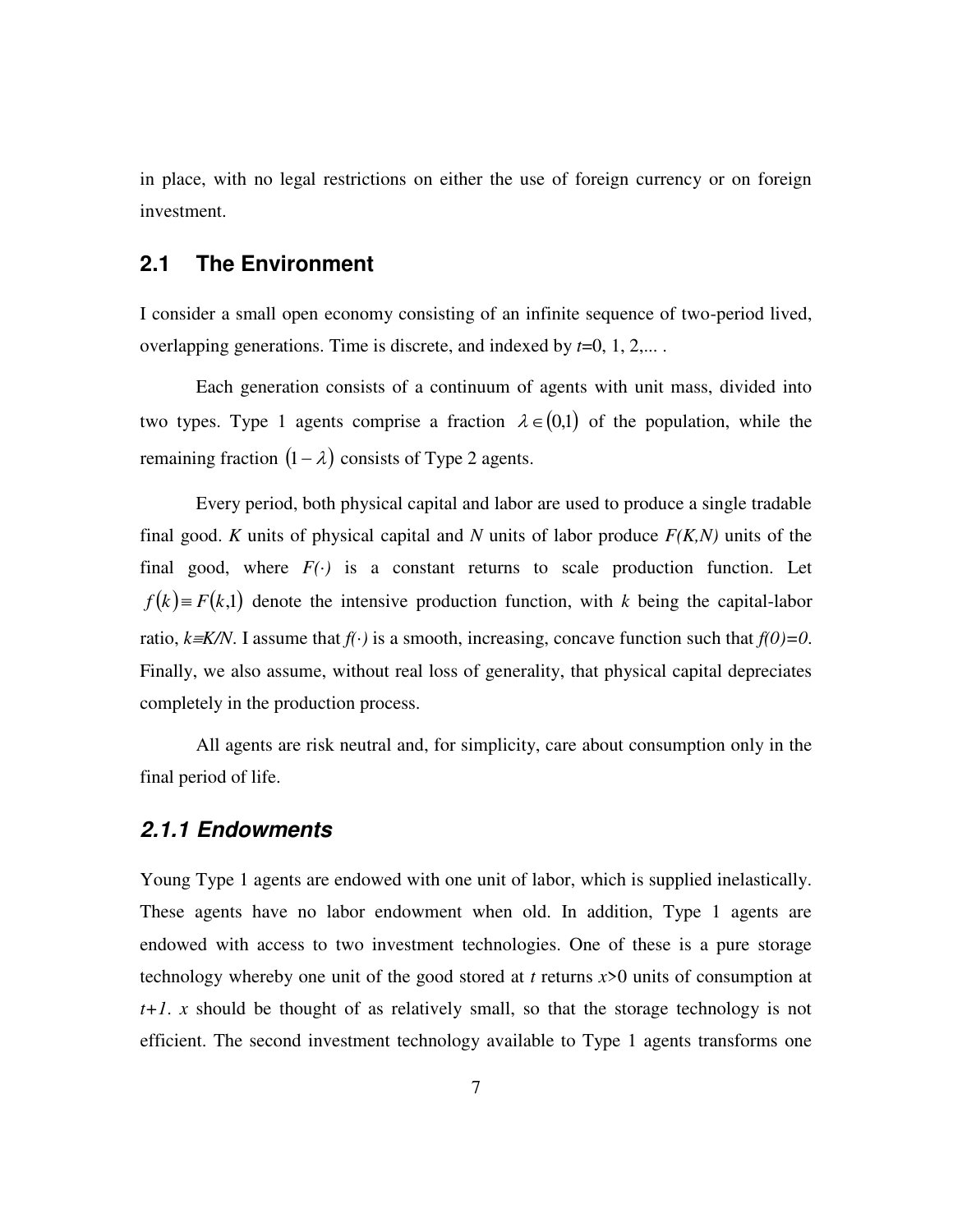unit of the final good at *t* into one unit of capital at  $t+1$  with probability  $\pi \in (0,1)$ . With probability  $(1-\pi)$ , investments in this technology produce nothing. If capital is received when old, a Type 1 agent making an investment can then hire young labor, and produce final goods using the commonly available final goods production technology. For simplicity I assume that this technology can be utilized only by agents who receive capital from previous investments; there are no rental markets in physical capital.

Type 2 agents have no labor endowment when young, but supply one unit of labor inelastically when old. When young, a Type 2 agent is endowed with an investment technology that allows him to transform one unit of the final good at *t* into one unit of capital at  $t+1$  with certainty. Once this capital is obtained, old Type 2 agents can combine their own labor with labor they hire from young Type 1 agents, and they can then produce the final good. Again, purely for simplicity, Type 2 agents are assumed to work only for themselves.

In addition to young agents, there is an initial old generation at *t*=0. These agents are all endowed with one unit of labor and  $K_0$ >0 units of physical capital. No other agents have an initial endowment of capital, nor are any agents endowed with the final good.

### *2.1.2 Informational Structure*

At the beginning of each period, each agent knows his own type. However, the agent's type is private information. Since Type 2 agents are natural borrowers, having access to a productive investment technology but no young period income, this private information gives rise to a conventional adverse selection problem in credit markets.

In addition, if they obtain credit, at some point each young Type 1 agent learns whether or not he can productively invest in physical capital. This information is also private to the agent. However, age and all market transactions (like working, making deposits in or borrowing from the financial system) are observable. The activity of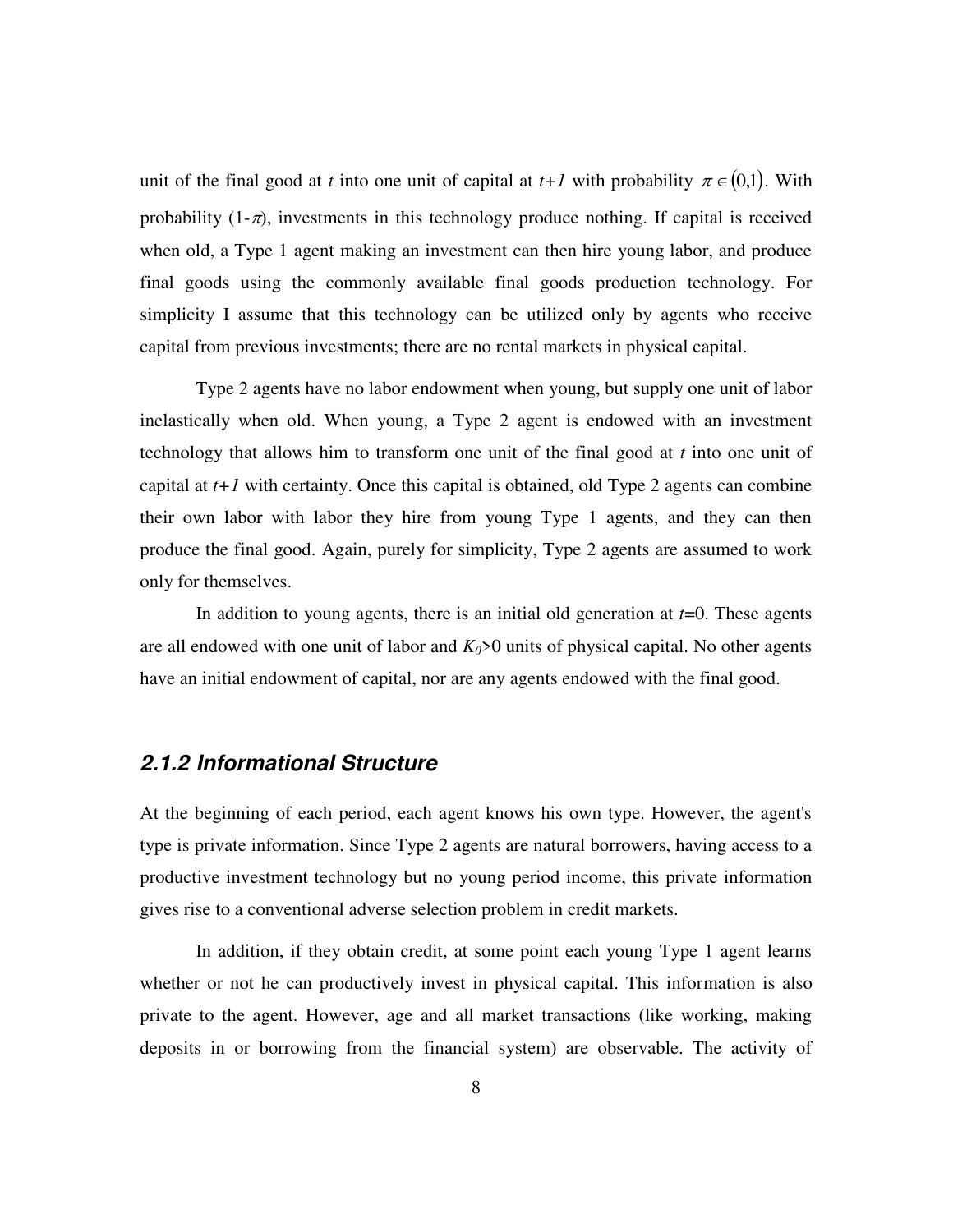storing goods does not require market transactions, and, therefore, the storage activity is unobservable.

Given the information structure, young Type 2 agents cannot credibly claim to be of Type 1 and supply labor when young. However, young Type 1 agents can credibly claim to be of Type 2. In order to do so, young Type 1 agents must borrow the same amount that young Type 2 agents do and they cannot supply labor. However, only a fraction  $\pi$  of Type 1 agents have the ability to create physical capital. The remaining fraction cannot operate the production process when old and they would then be discovered as having misrepresented their type. I assume that they can be punished prohibitively. Consequently, the fraction  $(1-\pi)$  of young Type 1 agents who obtain credit will avoid punishment only if they "abscond" with their loan. They can do so by taking any credit received when young, investing in the storage technology, and "going underground" when  $old^6$ . The agents both escape punishment, and avoid repaying their loan. Finally, notice that Type 2 agents have no access to the storage technology and, consequently, they choose never to abscond.

#### **2.2 Trading and Financial Intermediation**

There are several types of trade that can take place in this economy. First, old producers can hire labor from young Type 1 agents at the competitive real wage, *w<sup>t</sup>* . Second, Type 1 agents who work when young save all their labor income, and part of their savings can be lent to domestic agents claiming to be of Type 2. I will think of domestic lending as being intermediated.

There is free entry into the domestic activity of intermediation. I let  $R_t$  denote the gross real interest rate offered on deposits by domestic financial intermediaries between *t* and  $t+1$ , and  $\rho_t$  the gross interest rate charged on loans made at  $t$  and maturing at  $t+1$ .

<sup>&</sup>lt;sup>6</sup> Alternatively, *x* can be regarded as representing the punishment incurred after misrepresenting one's type and taking an unproductive loan.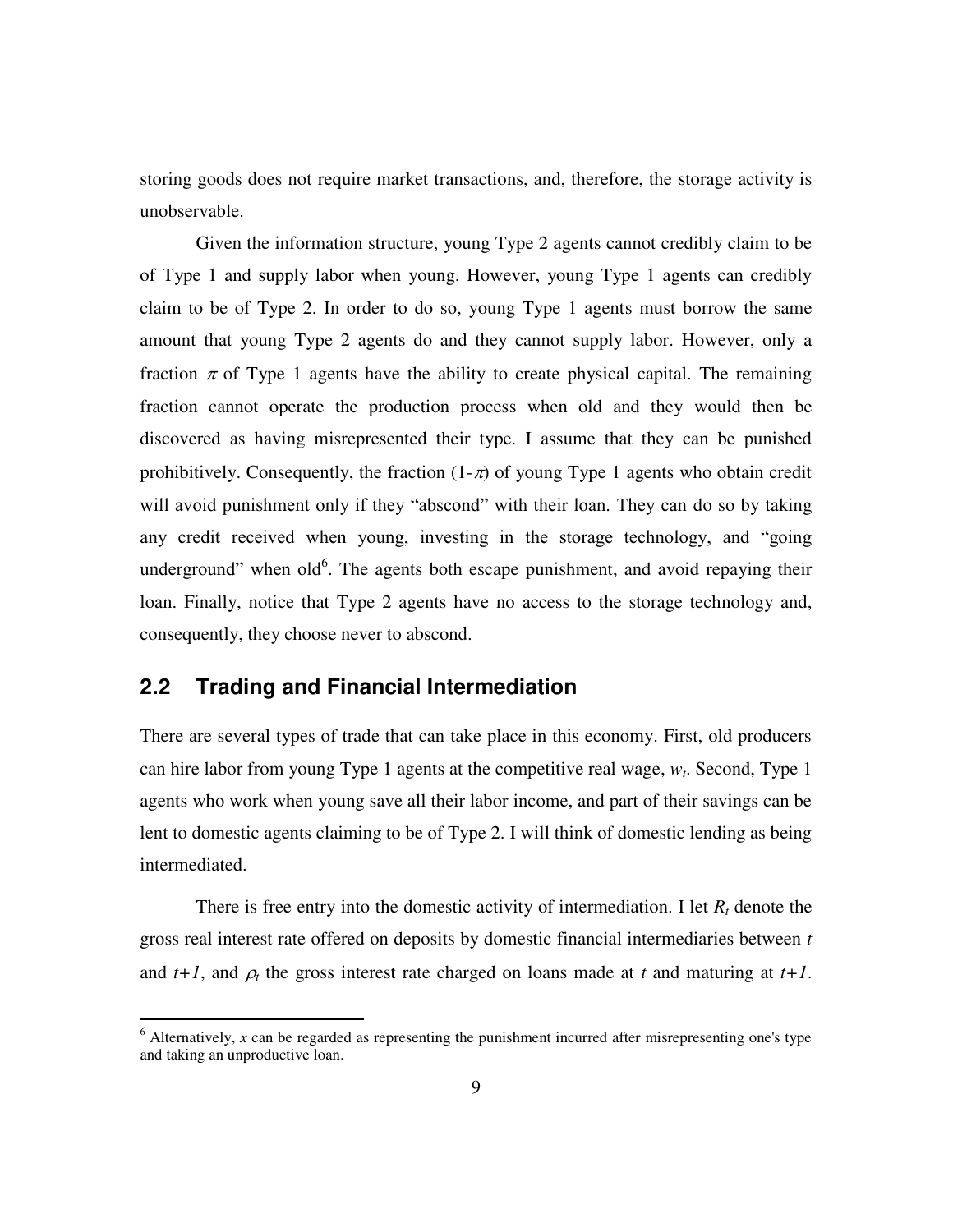Third, young Type 1 agents can also invest their savings abroad<sup>7</sup>. One unit of goods invested abroad at *t* returns  $r > 1$  goods at  $t+1$ , where *r* is the gross international real interest rate. Of course the assumption that the domestic economy is small implies that no events in the domestic economy influence *r*. Also notice that the storage technology being inefficient implies that  $R_t > x$  and  $r > x$ .

In addition, two types of currency circulate in the domestic economy. One is issued by the domestic government. Let  $M_t$  be the outstanding stock of domestic currency at  $t$  and  $p_t$  denote the domestic price level. In addition, foreign currency may circulate in the domestic economy. I let  $Q_t$  denote the outstanding stock of foreign currency in the domestic country, while  $p_t^*$  denotes the price level in the rest of the world. I also let  $e_t$ denote the market determined nominal exchange rate at *t*, defined as units of domestic currency required to purchase a unit of foreign currency at *t*. The law of one price implies that  $e_t p_t^* = p_t$ , for all *t*.

Each initial old agent in the domestic economy is endowed with  $M<sub>-1</sub>$  $>0$  units of domestic currency. From then on, the supply of domestic currency evolves according to

$$
M_{t+1} = (1+\sigma)M_t , \quad \sigma > -1 \quad (1)
$$

with  $\sigma$ , the net rate of money creation, exogenously determined by the domestic monetary authority. Any injection or withdrawal of domestic currency is done by lumpsum transfers to young agents claiming to be of Type 2. Since capital investment is intended to be done by young Type 2 agents, the transfer scheme can be thought of as a program run by the domestic government intended to subsidize capital investment. This program is financed by printing money. If we let  $\tau_t$  denote the real value of the transfer received by a young agent claiming to be of Type 2 at  $t$ , and  $\mu_t$  be the fraction of young Type 1 agents claiming to be of Type 2 at *t*, the government budget constraint for that period will be

 7 One could also think of such investments as cross-border deposits.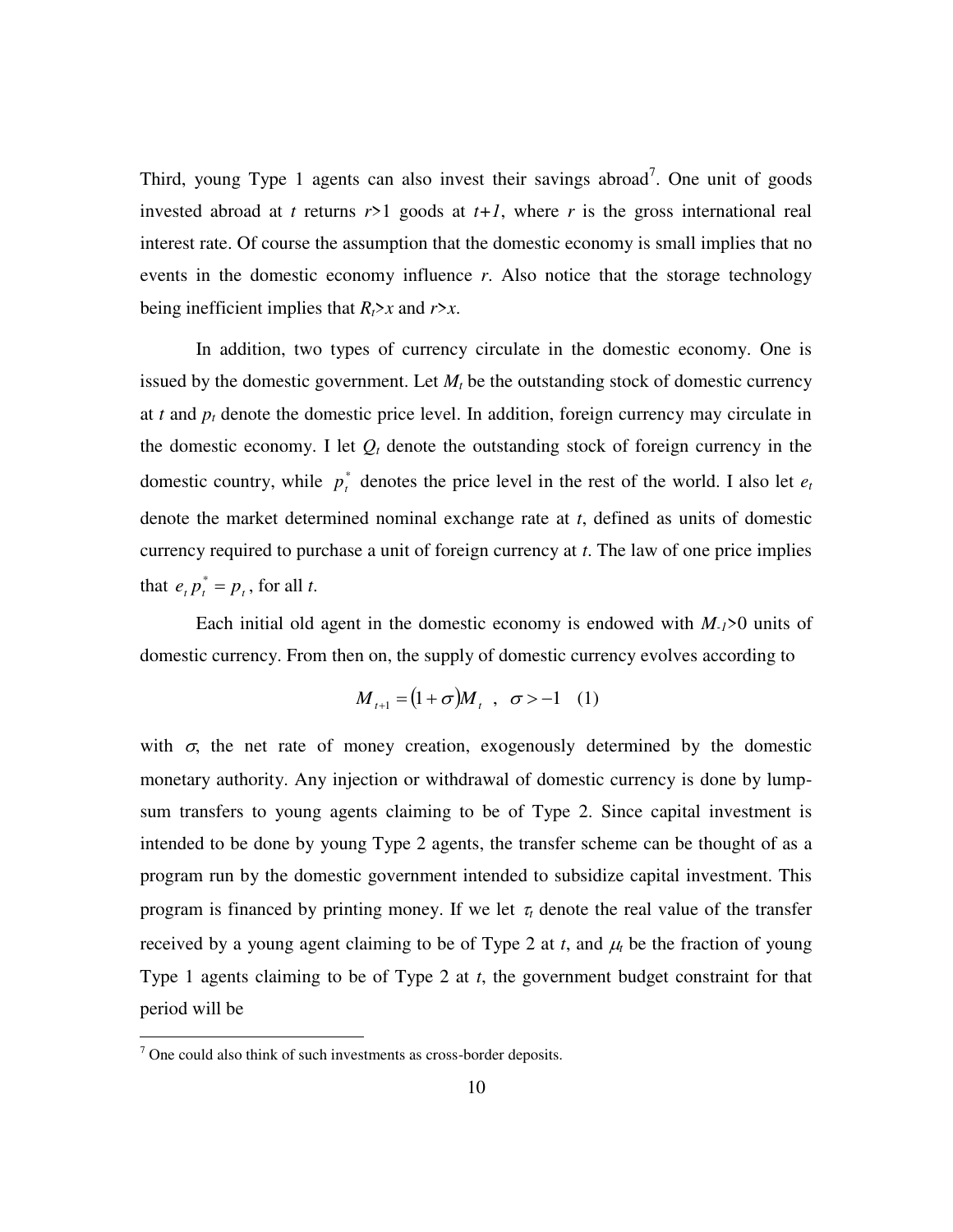$$
[(1-\lambda)+\mu_t\lambda]_{\tau_t} = \frac{(M_t - M_{t-1})}{p_t}, \quad t \ge 0 \qquad (2)
$$

All domestic lending is subject to the financial regulations of the domestic country. It is assumed that all agents lending domestically must hold currency reserves. Some of these reserves may be held in domestic, and some in foreign currency. Let  $\phi_d \in (0,1)$  denote the fraction of deposits that must be held in the form of domestic currency. Domestic currency reserves held from *t* to *t+1* earn the gross real return  $\overline{\phantom{a}}$ J  $\setminus$  $\overline{\phantom{a}}$  $\setminus$ ſ  $t+1$ *t p*  $\left(\frac{p_t}{p_t}\right)$ . Similarly, let  $\phi_f \in (0,1)$  denote the fraction of deposits that must be held in the form of foreign currency reserves by lenders. Foreign currency reserves held between *t* and  $t+1$  earn the gross real return  $\left| \frac{e_{t+1}p_t}{e_n} \right|$  $\bigg)$  $\setminus$  $\overline{\phantom{a}}$  $\setminus$ ſ  $^{+}$  $^{+}$ 1 1  $t P_t$  $t+1$   $P t$ *e p*  $e_{i+1}p$ . Obviously it will be assumed that  $\phi_d + \phi_f$  <1. Finally, I will focus on the situation where both reserves requirements are binding. This will transpire if  $\left| \frac{P_t}{r} \right| < r$ *p p t*  $\frac{t}{\sqrt{t}}$   $<$ J  $\backslash$  $\overline{\phantom{a}}$  $\setminus$ ſ  $+1$ and  $\left| \frac{P_t}{r} \right| < r$ *p p t*  $\frac{t}{t}$  < J  $\backslash$  $\overline{\phantom{a}}$  $\setminus$ ſ \* 1 \* both hold, so that (net) nominal rates of interest are positive both domestically, and in the rest of the world. Clearly, in contexts like Latin America, the assumption of binding reserve requirements is a highly relevant one.

#### *2.2.1 Credit Markets*

In keeping with standard practice in the literature on adverse selection (Rothschild and Stiglitz [12]; Azariadis and Smith, [1]), I seek a separating equilibrium in credit markets. In particular, I seek an equilibrium where only Type 2 agents obtain credit.

Let  $b_t$  denote the real value of borrowing by young agents claiming to be of Type 2 at *t*. I assume free entry into intermediation, which implies that domestic intermediaries earn zero profits in equilibrium. This requires that the gross real loan rate,  $\rho_t$ , satisfy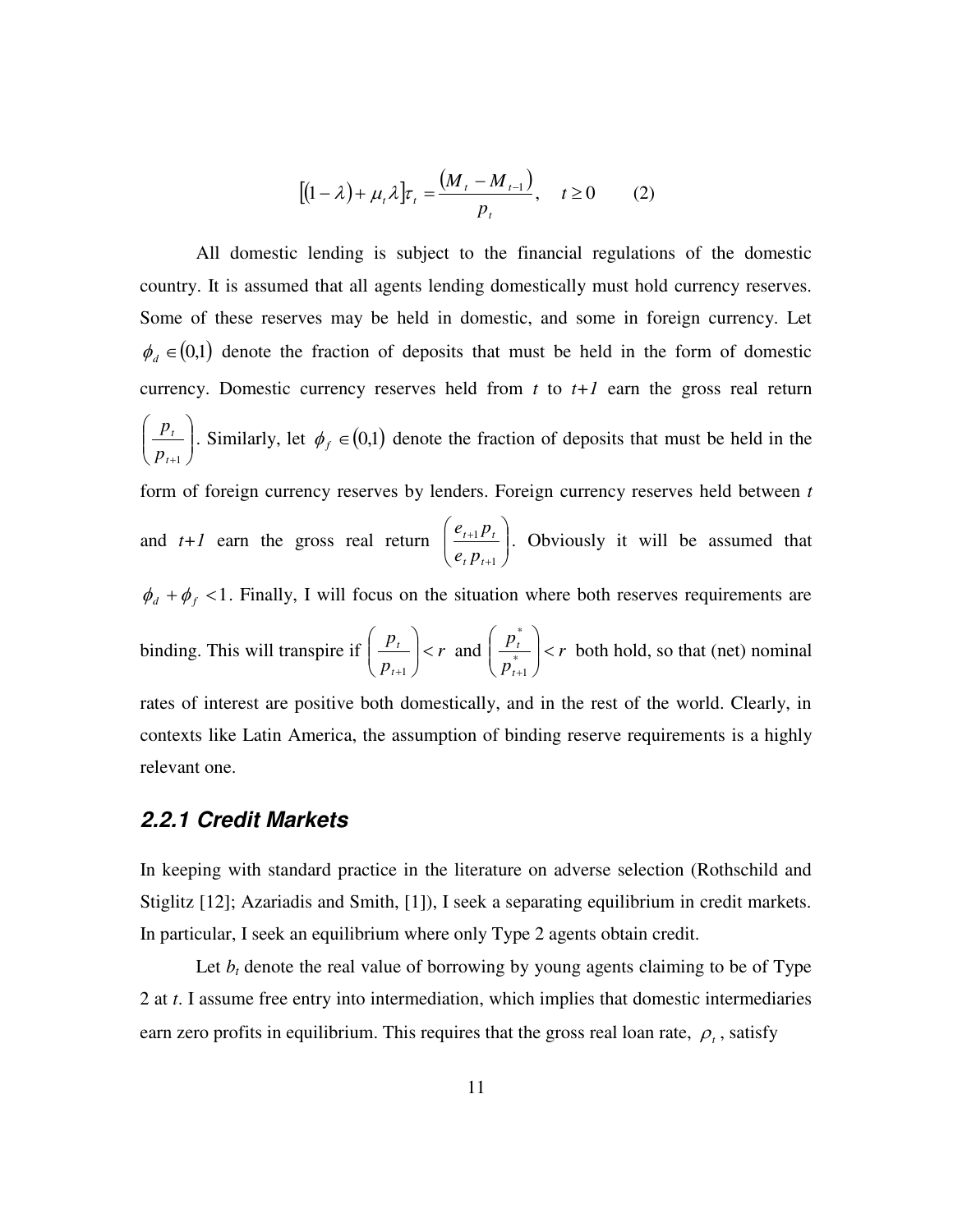$$
\rho_{t} = \frac{\left[R_{t} - \phi_{d}\left(\frac{p_{t}}{p_{t+1}}\right) - \phi_{f}\left(\frac{e_{t+1}p_{t}}{e_{t}p_{t+1}}\right)\right]}{\left(1 - \phi_{d} - \phi_{f}\right)}.
$$
(3)

#### **2.3 Agents' Behavior and Factor Markets**

Type 2 agents cannot store goods and they do not wish to consume when young. Therefore, they invest in physical capital all the resources they obtain in youth, and each old Type 2 agent at  $t+1$  will have a capital stock equal to

$$
K_{t+1} = b_t + \tau_t \quad (4)
$$

reflecting both credit received and the government investment subsidies. In addition, at *t+1* Type 2 agents combine their inherited capital stock with their own unit of labor, plus *L*t+1 units of young Type 1 labor. Finally, these agents repay their loans. Therefore, the consumption of an old Type 2 agent born at  $t$ ,  $c_{2,t+1}$  is given by

$$
c_{2,t+1} = F(K_{t+1}, 1 + L_{t+1}) - w_{t+1} L_{t+1} - \rho_t b_t. \tag{5}
$$

Type 2 agents choose *Lt+1* to maximize this expression, implying that

$$
w_{t+1} = F_2(K_{t+1}, 1 + L_{t+1})
$$
 (6)

Combining (5) with (4) and (6), and using Euler's Law, I get that the lifetime utility of a Type 2 agent born at *t* is

$$
c_{2,t+1} = [F_1(K_{t+1}, 1 + L_{t+1}) - \rho_t]b_t + w_{t+1} + F_1(K_{t+1}, 1 + L_{t+1})\tau_t (7)
$$

The first term on the right-hand side of (7) reflects profits (if any) derived from borrowing and investing in physical capital. The second term reflects the value of a Type 2 agent's old labor endowment, and the third term reflects the value of the investment subsidy received from the government.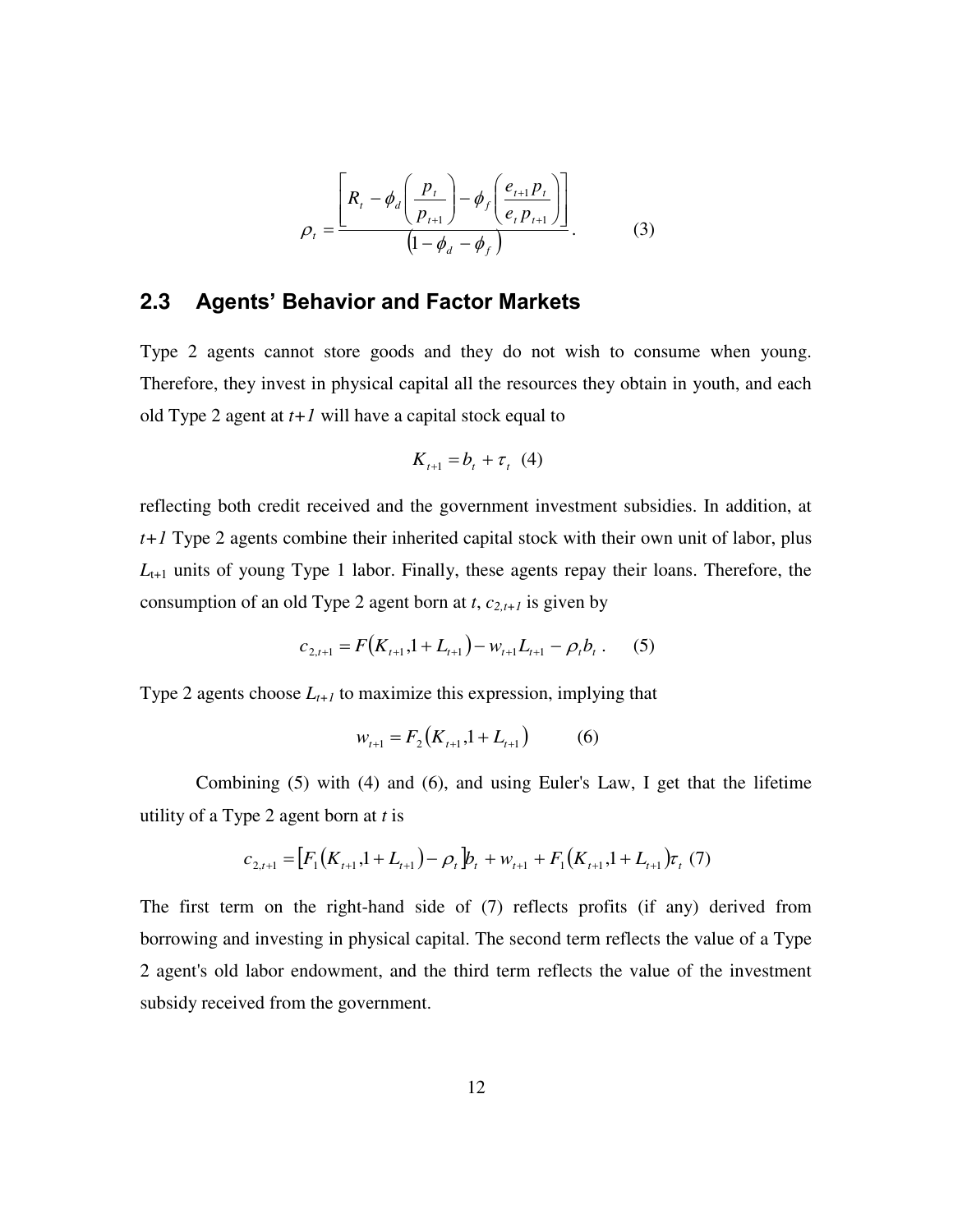In a nontrivial separating equilibrium, the total demand for labor at  $t+1$  is  $(1 - \lambda)L_{t+1}$  while the total supply is  $\lambda$ . Therefore, labor market clearing at *t*+*I* requires

$$
L_{t+1} = \frac{\lambda}{1 - \lambda} \qquad (8)
$$

Hence, the capital-labor ratio in such an equilibrium is given by

$$
k_{t+1} \equiv \frac{K_{t+1}}{1 + L_{t+1}} = (1 - \lambda)K_{t+1} \qquad (9)
$$

and (6) can be rewritten as

$$
w_{t+1} = f(k_{t+1}) - k_{t+1} f'(k_{t+1}) \equiv w(k_{t+1}) \ (10)
$$

where  $w(k_{t+1})$  is an increasing function of  $k_{t+1}$ . Notice that equation (10) implies that

$$
k_{t+1} = w^{-1}(w_{t+1}) \equiv \Psi(w_{t+1}) \qquad (11)
$$

so that the maximized consumption of an old Type 2 agent can be written as

$$
c_{2,t+1} = \{F_1[\Psi(w_{t+1}),1] - \rho_t\}b_t + w_{t+1} + F_1[\Psi(w_{t+1}),1] \tau_t = \{f'[\Psi(w_{t+1})] - \rho_t\}b_t + w_{t+1} + f'[\Psi(w_{t+1})] \tau_t
$$
(12)

Notice that Type 2 agents will be willing to take loans only if

$$
f'(\Psi(w_{t+1})) = f'(k_{t+1}) \ge \rho_t \quad (13)
$$

#### **2.4 Loan Contracts**

In equilibrium, lenders must design loan contracts that channel funds to natural borrowers. Therefore the loan contracts offered, in equilibrium, must prevent Type 1 agents from misrepresenting their type (since it is unprofitable to lend to these agents).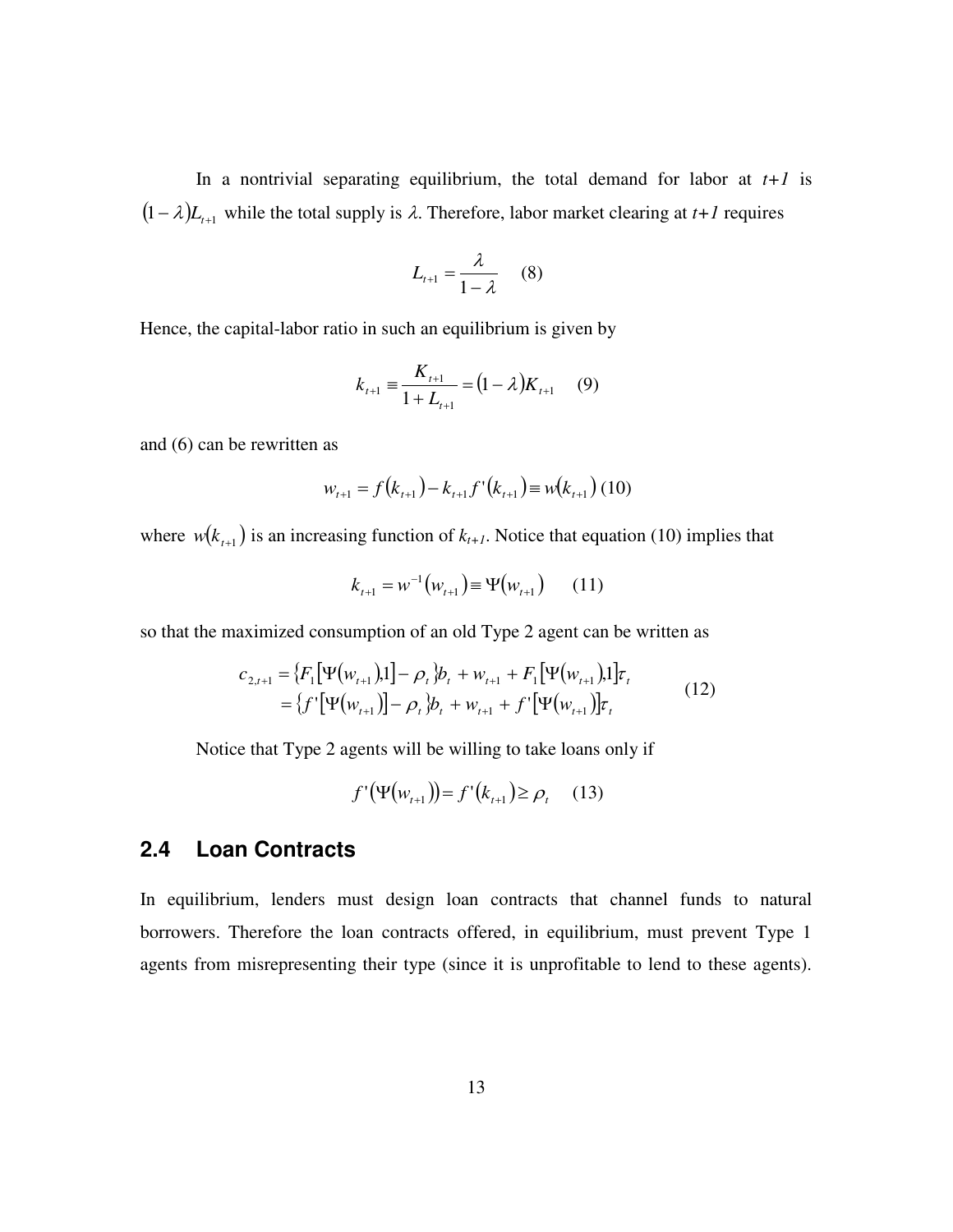Thus loan contracts must induce self-selection<sup>8</sup>. I now describe the determination of equilibrium contracts.

I begin by describing the incentive constraint that must obtain in order to induce self-selection. A Type 1 agent who misrepresents his type at  $t$  borrows  $b_t$ , as Type 2 agents do, and receives the investment subsidy  $\tau_t$ . Subsequent to receiving these resources, the agent learns whether he can produce capital when old. This occurs with probability  $\pi$ . If capital can be produced, the agent will operate the final goods production process when old<sup>9</sup>. To do so, the agent will hire  $\tilde{L}_{t+1}$  units of young labor. In addition, the agent will repay his loan. Thus, with probability  $\pi$ , a dissembling Type 1 agent has the old-age consumption  $F(K_{t+1}, \tilde{L}_{t+1}) - \rho_t b_t - w_{t+1} \tilde{L}_{t+1}$ . Alternatively, with probability  $(1-\pi)$ a dissembling Type 1 agent cannot produce capital. In this event, a Type 1 agent who borrows when young stores the good, and has old-age consumption equal to  $x(b_t + \tau_t) = xK_{t+1} = xk_{t+1}/(1 - \lambda)$ . It follows that the expected old-age consumption of a young Type 1 agent who misrepresents his type is

$$
\widetilde{c}_{1,t+1} = \pi \Big[ F\Big(K_{t+1}, \widetilde{L}_{t+1}\Big) - \rho_t b_t - w_{t+1} \widetilde{L}_{t+1} \Big] + (1 - \pi) x (b_t + \tau_t) \tag{14}
$$

The agent in question chooses  $\tilde{L}_{t+1}$  to maximize this expression<sup>10</sup>. Hence

$$
F_2\big(K_{t+1}, \widetilde{L}_{t+1}\big) = w_{t+1} \quad (15)
$$

This equation implies that a dissembling Type 1 agent who operates the production process will utilize the same capital-labor ratio as a Type 2 agent. It then follows that

 $\overline{a}$ 

<sup>&</sup>lt;sup>8</sup> In equilibrium, lenders must design loan contracts that channel funds to natural borrowers. Therefore the loan contracts offered, in equilibrium, must prevent Type 1 agents from misrepresenting their type (since it is unprofitable to lend to these agents). Thus loan contracts must induce self-selection.

 $9$  It is possible to show that an agent who can operate the production process will prefer to do so, rather than store goods, if the condition  $\begin{bmatrix} 1 - \frac{(1+\sigma)(1-\phi_d-\phi_f)}{2} \end{bmatrix}$  $\overline{\phantom{a}}$  $\mathbf{r}$  $\sigma$  )(1 –  $\phi_a - \phi_a$ 

 $\frac{d}{(1-\phi_a-\phi_f)+\sigma(1-\phi_f)}\bigg|\rho_t\geq x$  $\frac{d}{d} \frac{\varphi_f}{\varphi_f}$   $\left| \rho \right| \geq$  $\overline{\phantom{a}}$  $\overline{\phantom{a}}$ J  $\mathsf{I}$  $\mathbf{r}$ L  $-\phi_{\scriptscriptstyle A}-\phi_{\scriptscriptstyle f}$  ) +  $\sigma$ (1  $-\frac{(1+\sigma)(1-\phi_{d}-\phi_{f})}{(1-\phi_{d}-\phi_{f})+\sigma(1-\phi_{f})}\Bigg|\rho_{d},$  $(1 - \phi_d - \phi_f) + \sigma(1)$  $1 - \frac{(1+\sigma)(1-\phi_d-\phi_f)}{(\sigma_d-\sigma_d)(1-\phi_d-\phi_f)}\bigg|_{\rho_t \geq x}$  is satisfied.

 $10$  The implicit assumption is that total employment is observable, but the composition of labor inputs between own labor supply and hired youthful labor is not.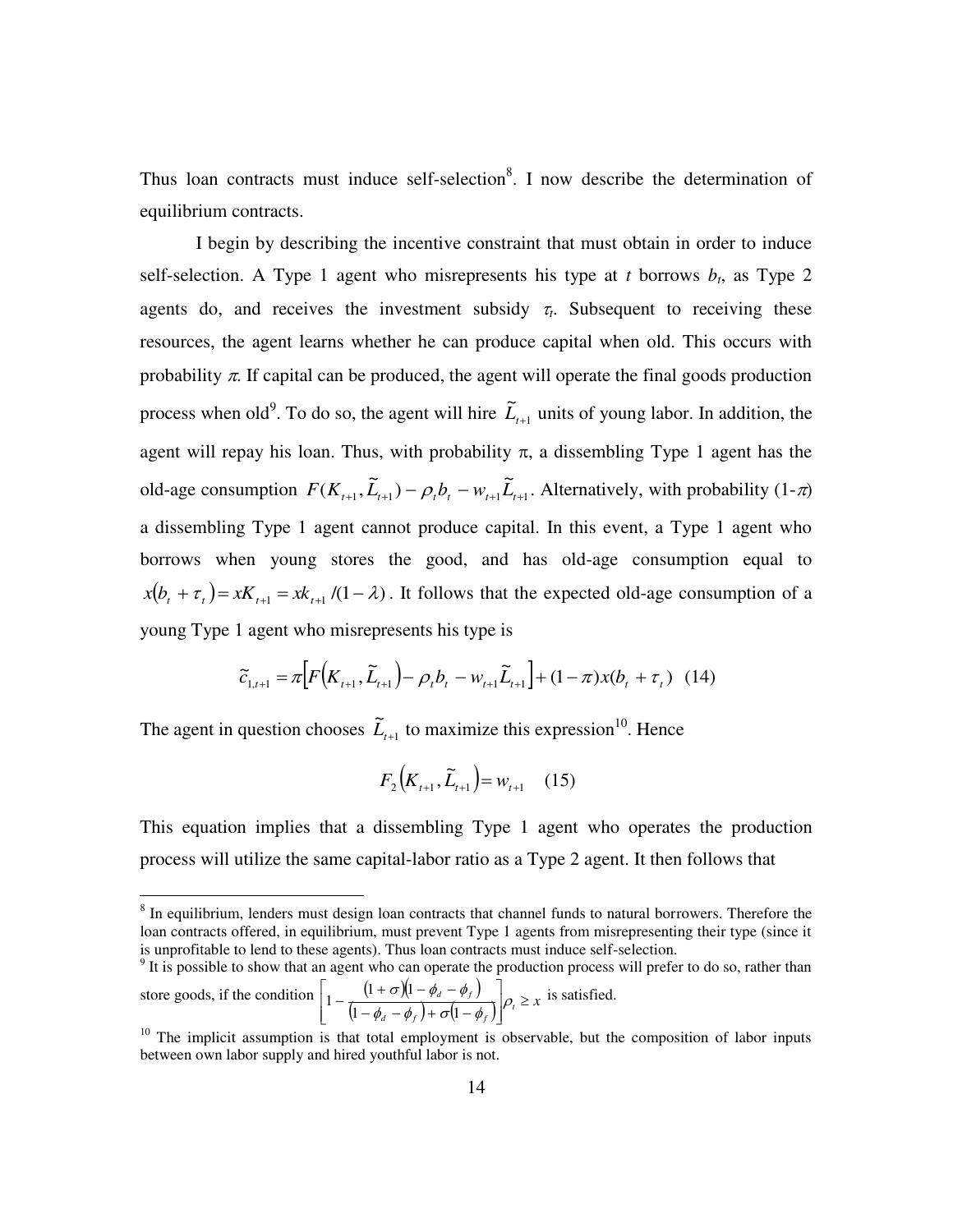$$
\tilde{c}_{1,t+1} = \pi \left\{ \left[ f' \left[ \Psi(w_{t+1}) \right] - \rho_t \right] b_t + f' \left[ \Psi(w_{t+1}) \right] \tau_t \right\} + (1 - \pi) x (b_t + \tau_t) \tag{16}
$$

Alternatively, a young Type 1 agent who works when young and saves his labor income obtains the lifetime utility  $R_t d_t + r \dot{t}_t^*$ , where  $d_t$  and  $\dot{t}_t^*$  denote, respectively, deposits in the domestic financial system and investment abroad. Notice that it must be that  $d_t + i_t^* = w_t$ . It follows that self-selection occurs in the credit market if

$$
R_t d_t + r t_t^* \ge \pi \left\{ \left[ f' \left[ \Psi(w_{t+1}) \right] - \rho_t \right] b_t + f' \left[ \Psi(w_{t+1}) \right] \tau_t \right\} + (1 - \pi) x (b_t + \tau_t) \tag{17}
$$

It is now easy to verify that competition among lenders implies that contractual loan terms,  $\rho_t$  and  $b_t$ , must be chosen to maximize the expected utility (consumption) of Type 2 agents, subject to the zero profit condition (3) and the self-selection constraint (17). That is,  $(b_t, \rho_t)$  maximizes  $c_{2,t+1}$  subject to (3) and (17), taking \*  $\tau_t$ ,  $w_{t+1}$ ,  $R_t$ ,  $p_t$ ,  $p_{t+1}$ ,  $p_t^*$  and  $p_{t+1}^*$  as given.

As I have already noted, this problem has a nontrivial solution if and only if (13) is satisfied. If (13) is an equality, then Type 2 agents are indifferent about the loan quantity they receive. In equilibrium, loan quantities must simply be such that the marginal product of capital equals the loan rate. This outcome is what would be expected in the absence of private information. In effect, the adverse selection problem is nonbinding. I refer to this as a Walrasian outcome. Alternatively, if (13) holds as a strict inequality, then Type 2 agents would like to borrow arbitrarily large amounts. Of course, excessive lending would violate the self-selection constraint. Hence Type 2 agents experience credit rationing, and the loan quantity  $b_t$  is determined by the self-selection constraint (17) at equality. Below I describe when both Walrasian and Credit Rationed equilibria emerge as outcomes.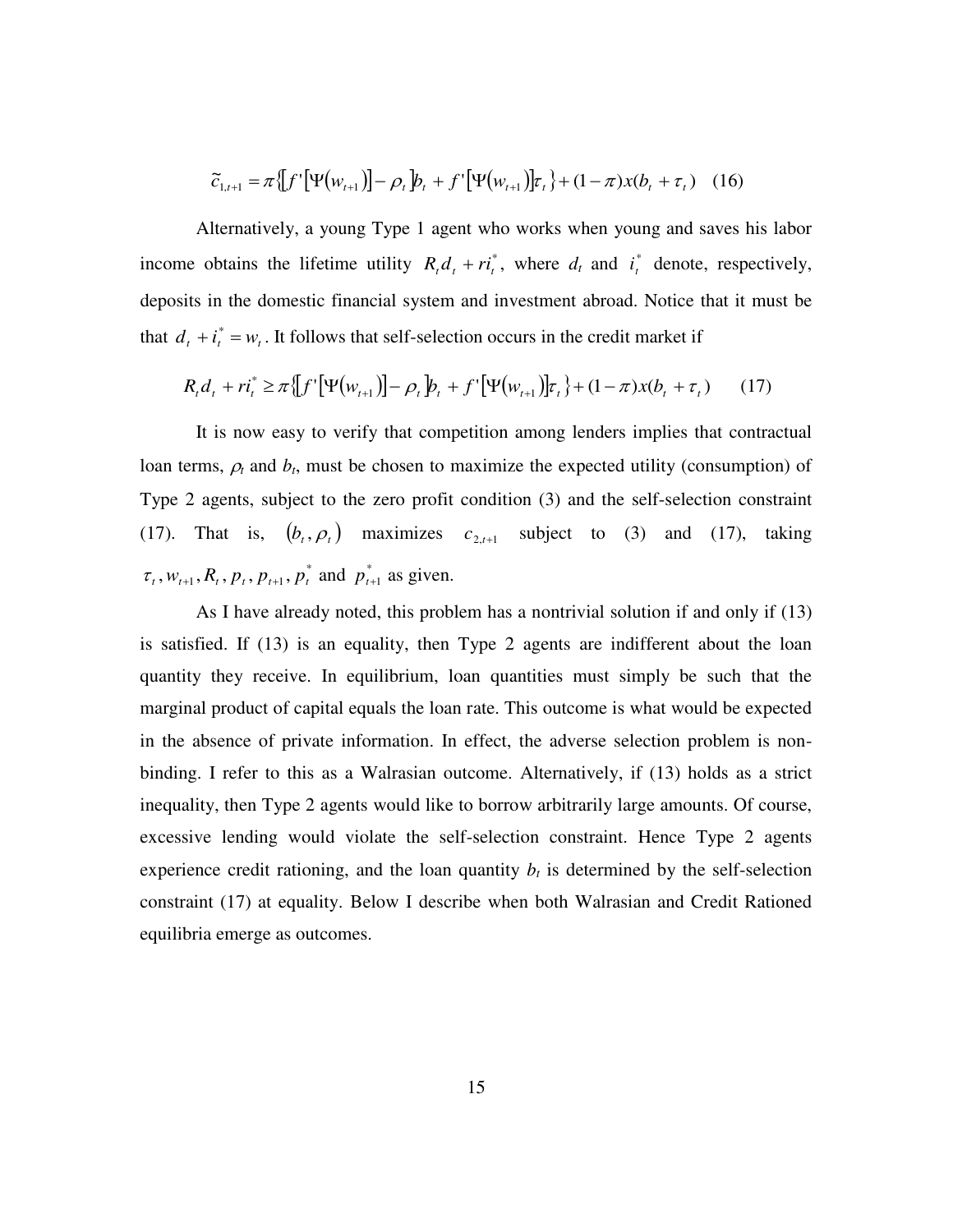#### **2.5 A General Equilibrium**

There are several conditions that must be satisfied in a full general equilibrium. First, in the absence of any restrictions on international goods trade, the purchasing power parity condition

$$
p_t = e_t p_t^* \qquad (18)
$$

must hold. In addition, with no restrictions on international capital flows, rates of return on investments must be equated both internationally and domestically. Hence,

$$
R_t = r (19)
$$

I assume throughout that  $r > x$ , so that goods storage is inefficient. In addition, I focus throughout on situations where the reserve requirements bind. Thus

$$
r > \frac{p_t}{p_{t+1}}
$$
 (20)  

$$
r > \frac{p_t^*}{p_{t+1}^*}
$$
 (21)

both hold. Recall that  $d_t$  denotes the per capita quantity of deposits held by banks lending domestically. Then, since both reserve requirements bind, it follows that

$$
\frac{M_t}{p_t} = \lambda \phi_d d_t \quad (22)
$$

and

$$
\frac{e_t Q_t}{p_t} = \lambda \phi_f d_t \quad (23)
$$

(since a fraction  $\lambda$  of domestic agents are of Type 1, and hence are savers).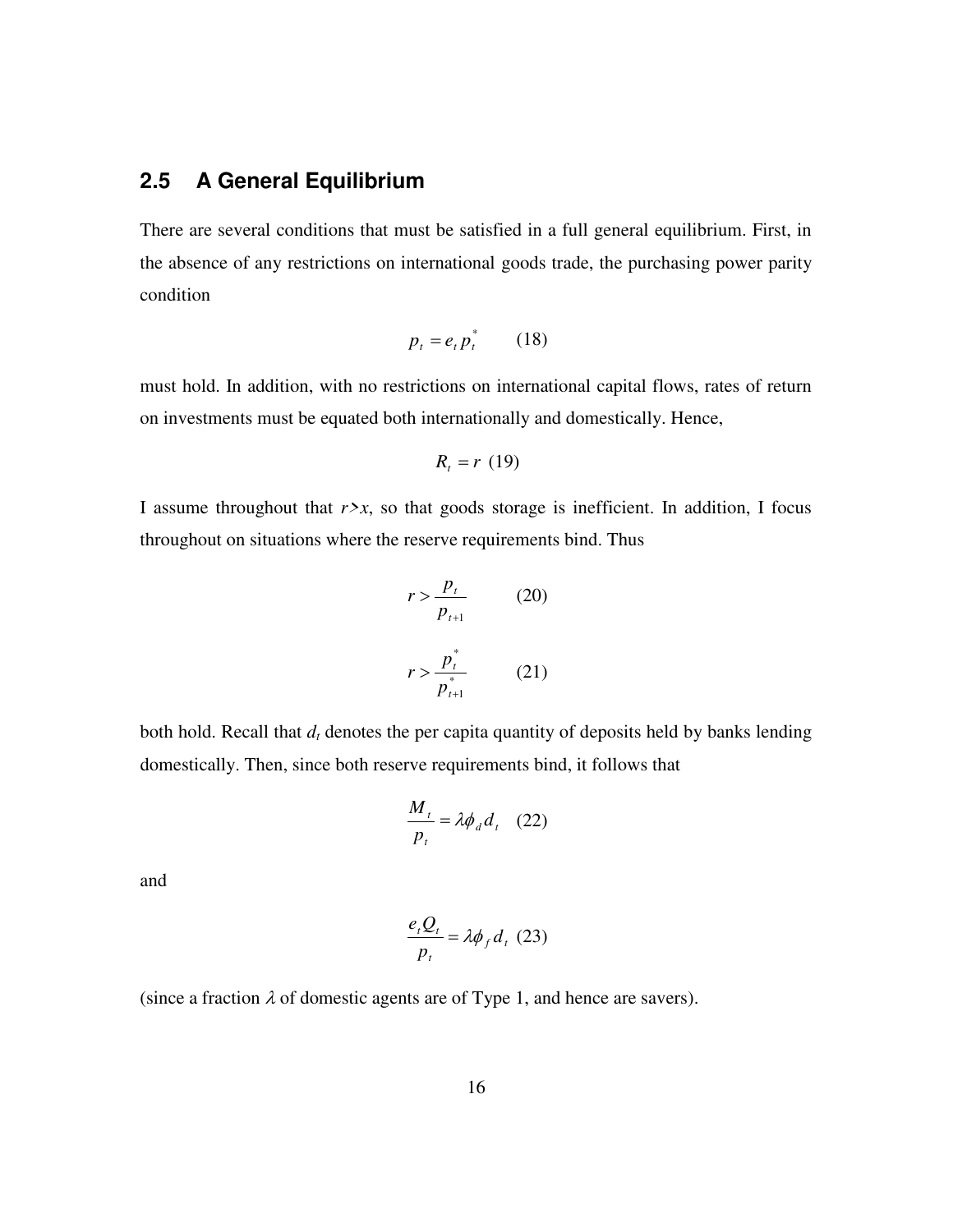Additionally, the market for loans clears if the supply of deposits less bank reserves equals the demand for loans. This condition obtains if

$$
(1 - \phi_d - \phi_f) \lambda d_t = (1 - \lambda) b_t \quad (24)
$$

Finally, recall that I defined  $i_t^*$  to be the real value of net investment abroad, per young Type 1 agent. Then

$$
i_t^* = w(k_t) - d_t \qquad (25)
$$

(that is, net investment abroad equals domestic savings less domestic deposits).

In credit markets, four conditions must be satisfied in equilibrium. First, banks earn zero profits so that (3) holds. Second, (13) must hold. Third, the self-selection constraint (17) must be satisfied. Fourth, an absence of arbitrage opportunities requires that  $R_t = r$ .

Finally, the government budget constraint -along with the condition that selfselection occurs in the credit market- implies that

$$
(1 - \lambda)\tau_t = \left(\frac{\sigma}{1 + \sigma}\right)\frac{M_t}{p_t} \tag{26}
$$

#### *2.5.1 Equilibrium Conditions*

It is straightforward to show that

$$
\frac{p_{t}}{p_{t+1}} = \frac{k_{t+2}}{(1+\sigma)k_{t+1}} \qquad (27)
$$

Next, I define 1  $\mathbf{I} \mathbf{I}$ <sub>t+1</sub> 1  $+1$   $\mathbf{A}_{t+1}$  $\equiv \frac{U_t}{\sqrt{2}} = 1$ *t t t t*  $K_{t+1}$  *K*  $b_{t}$   $\tau$  $\varepsilon = \frac{\varepsilon_t}{\sigma} = 1 - \frac{v_t}{\sigma}$ . That is,  $\varepsilon$  denotes the fraction of the capital stock per

producer that is financed with loans from the domestic financial system, as opposed to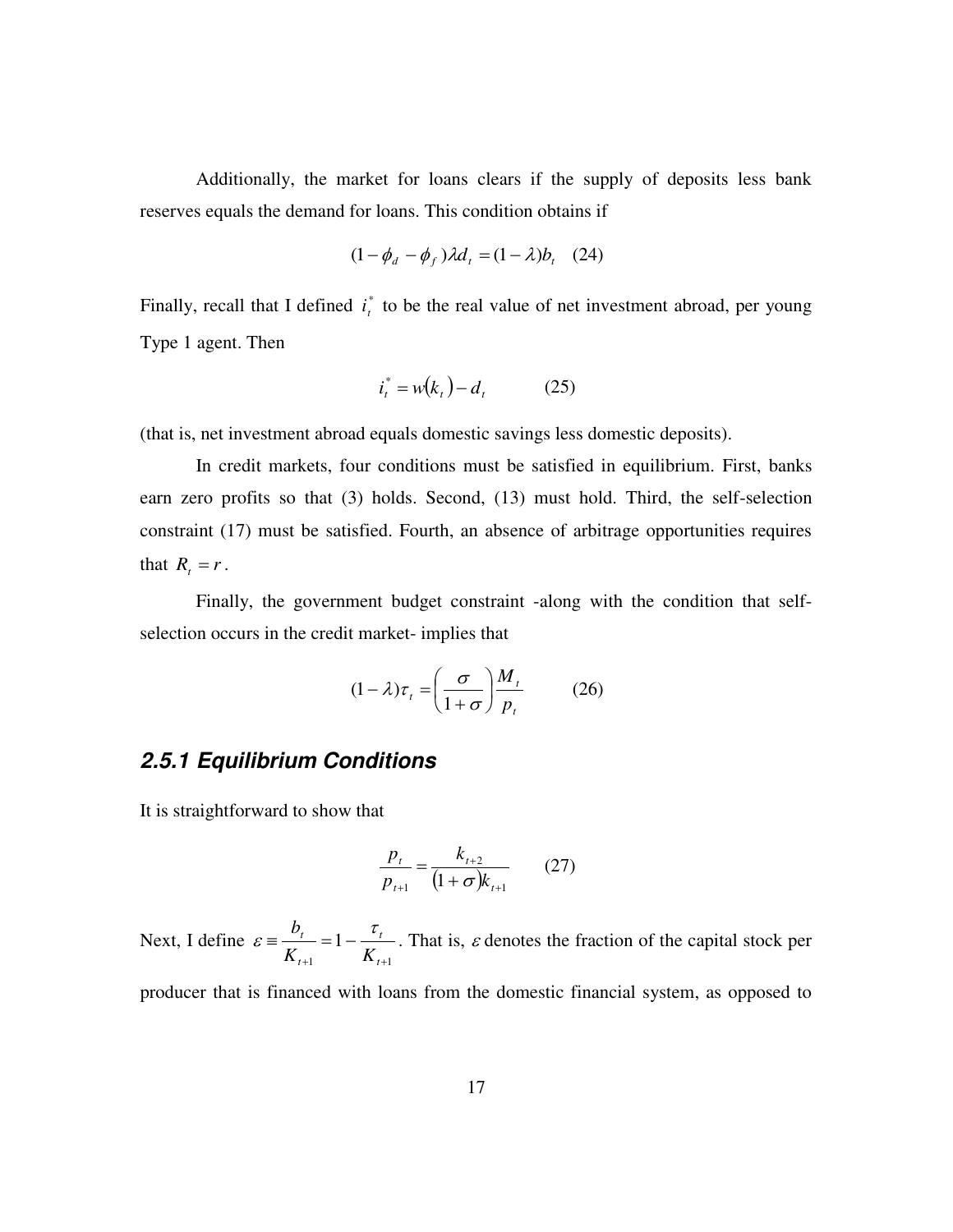the fraction financed with the subsidy received from the government. It can be easily shown that

$$
\varepsilon = \frac{(1+\sigma)(1-\phi_d-\phi_f)}{(1-\phi_d-\phi_f)+\sigma(1-\phi_f)}(28)
$$

Then, it is possible to write the main equilibrium conditions compactly as

$$
f'(k_{t+1}) \ge \rho_t = \frac{\left[r - \left(\frac{\phi_d}{1+\sigma}\right)\left(\frac{k_{t+2}}{k_{t+1}}\right) - \phi_f\left(\frac{p_t^*}{p_{t+1}^*}\right)\right]}{(1-\phi_d - \phi_f)}
$$
(29)  

$$
r(1-\lambda)w(k_t) \ge \left\{\pi[f'(k_{t+1}) - \varphi_t] + (1-\pi)x\right\}k_{t+1}
$$
(30)  

$$
i_t^* = w(k_t) - \left(\frac{\varepsilon}{1-\phi_d - \phi_f}\right)\frac{k_{t+1}}{\lambda}
$$
(31)

Equation (29) asserts that the marginal product of capital must weakly exceed the rate of interest on loans. Equation (30) is the self-selection condition in loan markets, and equation (31) describes net foreign investment. Note that one of the conditions (29) or (30) must hold as an equality. If (29) is an equality, credit is rationed. Note finally that

$$
\sigma > \sigma_{\varepsilon} \equiv \left( \frac{1 - \phi_d - \phi_f}{1 - \phi_f} \right) \qquad (32)
$$

must hold in order for lending to be positive<sup>11</sup>. (32) is henceforth assumed to hold.

In order to obtain sharp characterizations of equilibria with and without credit rationing, it will henceforth be convenient to assume that the production function has the Cobb-Douglas form  $f(k_t) = Ak_t^{\alpha}$ ;  $\alpha \in (0,1)$ . In addition, I assume that the rest of the

<sup>11</sup> The condition  $\sigma > \sigma_{\varepsilon}$  is needed for  $\varepsilon = \frac{b_{t}}{s} > 0$ 1  $\equiv \frac{v_t}{1}$  > *t t K*  $\varepsilon \equiv \frac{b_{t}}{c} > 0$ .

 $\overline{a}$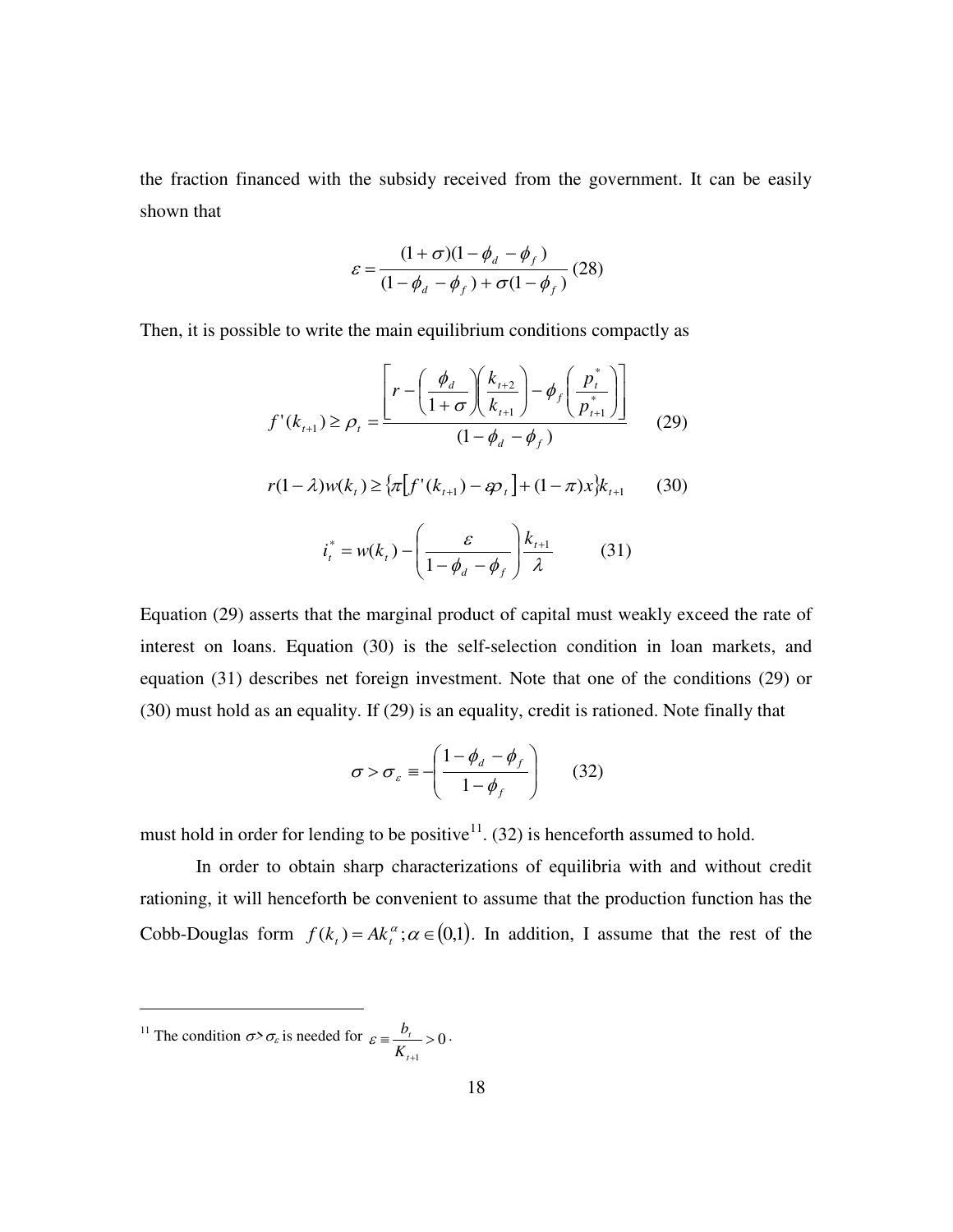world has a constant rate of inflation equal to its constant (net) rate of money creation,  $\sigma^*$ . Thus

$$
\frac{p_{t}^{*}}{p_{t+1}^{*}} = \frac{1}{(1+\sigma^{*})} < r
$$
 (33)

Under these assumptions, I next turn to the analysis of steady-states. Dynamic equilibria are taken up in section 2.7.

#### **2.6 Steady-State Equilibria**

 $\overline{a}$ 

Steady-state equilibria will be characterized by allocations in which the pair  $\{k, i^*\}$  is constant. In addition to (33), the following will be true in any steady state:<sup>12</sup>

$$
\frac{p_t}{p_{t+1}} = \left(\frac{1}{1+\sigma}\right) < r \qquad (34)
$$

$$
\rho = \frac{\left[r - \left(\frac{\phi_d}{1+\sigma}\right) - \left(\frac{\phi_f}{1+\sigma^*}\right)\right]}{(1-\phi_d-\phi_f)} \qquad (35)
$$

I now analyze Walrasian and Credit Rationing regimes separately.

### *2.6.1 Steady-State Equilibria in a Walrasian Regime*

A steady-state Walrasian equilibrium has  $f'(k) = \rho$ , and the self-selection constraint (30) does not bind. Let  $\hat{k}$  and  $\hat{i}^*$  denote, respectively, the steady-state capital-labor ratio and net investment abroad in a Walrasian regime. (29) allows us to determine  $\hat{k}$ 

<sup>&</sup>lt;sup>12</sup> It is easy to show that, if  $r > 1$  and  $\left\{\begin{array}{c} 1 \\ 0 \end{array}\right\}$  $\left\{\left(\frac{1}{r}-1\right)\right\}$  $\left(\frac{1}{r}-1\right)$  $\bigg), \sigma > Max \bigg\{ \bigg( \frac{1}{r} \left(\frac{1}{1+\sigma}\right)$ ſ  $>\left(\frac{1}{1+\sigma}\right), \sigma > Max \left(\frac{1}{r}-1\right), \sigma_{\varepsilon}$ 1  $r > \left(\frac{1}{1+\sigma}\right), \sigma > Max \left\{\left(\frac{1}{r}-1\right), \sigma_{\varepsilon}\right\}$  implies that  $\rho > 0$  holds. Hence, this is the only condition that need be imposed thus far on the rate of domestic money creation.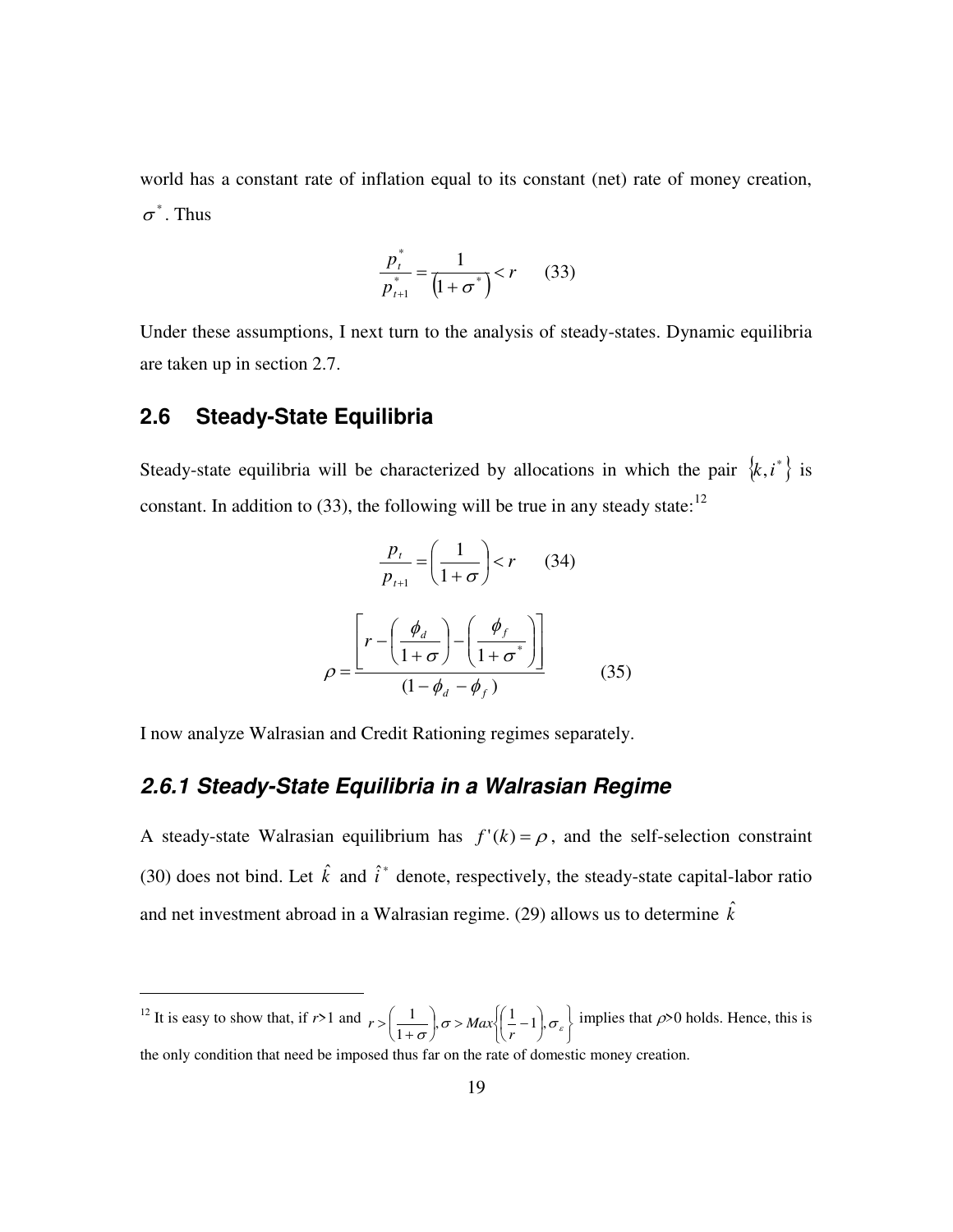$$
\hat{k} = \left[\frac{\alpha A}{\rho}\right]^{\frac{1}{1-\alpha}} = \left\{\frac{\left[r - \left(\frac{\phi_d}{1+\sigma}\right) - \left(\frac{\phi_f}{1+\sigma^*}\right)\right]}{\left[\alpha A \left(1-\phi_d-\phi_f\right)\right]}\right\}^{\frac{1}{1-\alpha}}
$$
(36)

while (31) determines  $\hat{i}^*$ :

$$
\hat{i}^* = (1 - \alpha)A\hat{k}^{\alpha} - \left(\frac{\varepsilon}{1 - \phi_d - \phi_f}\right)\frac{\hat{k}}{\lambda}
$$
 (37)

An additional variable of interest is the total fraction of savings invested abroad, denoted by  $\hat{\chi}$  in a Walrasian steady-state. Clearly,  $\hat{\chi}$  is given by the expression

$$
\hat{\chi} = \frac{\hat{i}^*}{w(\hat{k})} = 1 - \left[ \frac{\hat{\mathbf{g}}(\mathbf{u} - \alpha)}{\lambda(1 - \alpha)A(1 - \phi_d - \phi_f)} \right] \tag{38}
$$

The remainder of this section analyzes the effects of increases in the steady-state rate of domestic inflation  $(\sigma)$ , the steady-state rate of inflation in the rest of the world  $(\sigma^*)$ , the international interest rate on deposits  $(r)$ , and the domestic reserve requirements  $(\phi_d$  and  $\phi_f$ ). Formal proofs of the propositions stated below can be found in Hernández-Verme [6].

**Proposition 1** *In a Walrasian steady-state, an increase in the rate of domestic inflation*   $(\sigma)$  reduces the capital-labor ratio ( $\hat{k}$ ), reversing the Mundell-Tobin effect. In addition, *the ratio of investment abroad to total savings in a stationary Walrasian allocation (* $\hat{\chi}$ *) is increasing in the steady-state domestic inflation rate.*

**Proposition 2** *An increase in either the steady-state rate of inflation in the rest of the world ( \* ) or the international interest rate on deposits (r) reduces the capital-labor*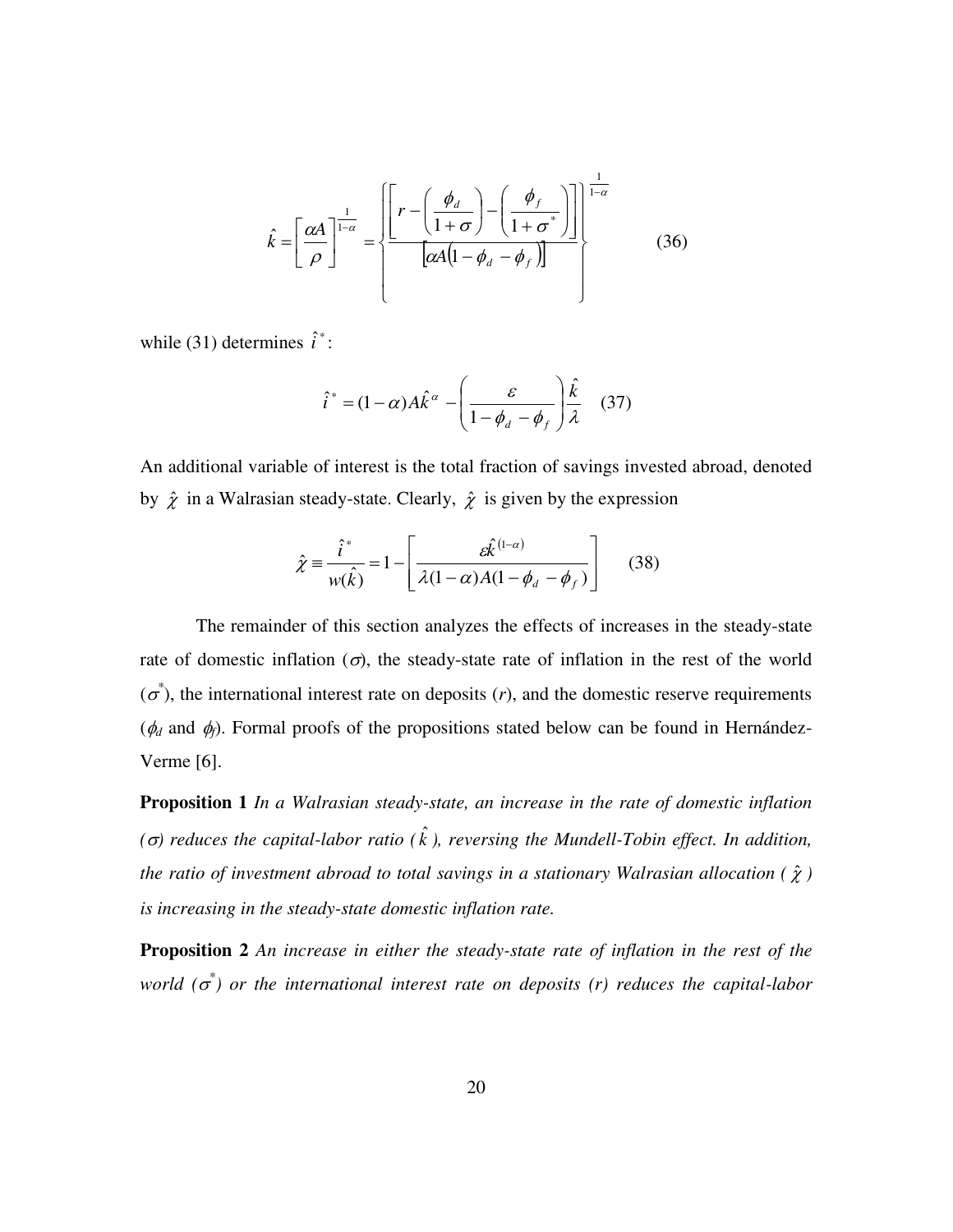ratio  $(\hat{k})$  and increases the ratio of investment abroad to total savings (  $\hat{\chi}$  ) in a *Walrasian steady-state equilibrium.* 

**Proposition 3** An increase in either the required reserves held in domestic currency ( $\phi_d$ ) *or the required reserves held in foreign currency (* $\phi$ *<sub><i>f*</sub>) reduces the capital-labor ratio ( $\hat{k}$ ) *in a Walrasian steady-state.* 

Intuitively, an increase in either the domestic or the foreign rate of inflation lowers the return a bank receives on its reserves. As a result, the rate of interest on loans must increase in order for domestic banks to compete for deposits in world markets. The higher rate of interest on loans then leads to a reduction in domestic capital investment. Notice that the strength of the effect of higher foreign inflation depends on the magnitude of foreign reserve holdings by domestic lenders. As these reserves become larger, ceteris paribus, the consequences of higher foreign inflation become more severe.

Interestingly, higher rates of domestic inflation lead to higher levels of capital outflows. While this is perhaps intuitive, it is also true that higher *foreign* rates of inflation lead to higher levels of capital outflows. This transpires because higher foreign inflation erodes the value of foreign currency reserves as a domestic asset. Domestic investors react by shifting assets abroad in forms whose return is not affected by inflation.

It bears emphasis that some evidence (for instance, Barnes, Boyd and Smith [2]) strongly suggests that changes in the rate of inflation in the U.S., for example, have had strong consequences for countries like Perú. The analysis of this section indicates how such consequences could arise.

### *2.6.2 Steady-State Equilibria in a Credit Rationing Regime*

A steady-state equilibrium with Credit Rationing has  $f'(k) > \rho$ . In addition, the selfselection constraint (30) binds. Let  $\tilde{k}$  be the steady-state capital-labor ratio in a Credit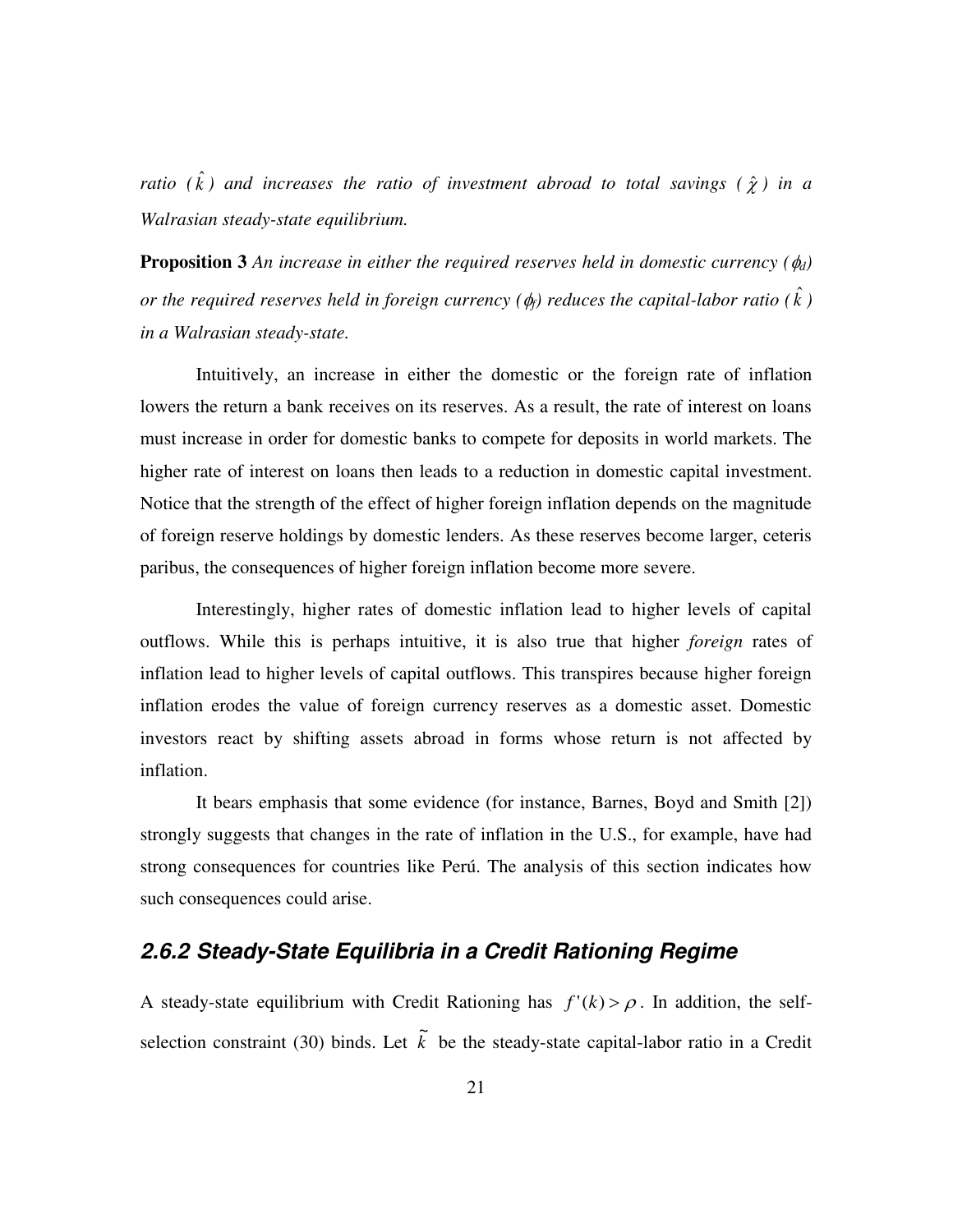Rationing regime, and let  $\tilde{\chi}$  be the steady-state ratio of investment abroad to savings under the same regime. In this regime, (30) will determine the capital-labor ratio:

$$
\widetilde{k} = \left\{ \frac{\left[ (1 - \pi)x - \pi \varphi \right]}{A[r(1 - \lambda)(1 - \alpha) - \alpha \pi]} \right\}^{\frac{1}{(\alpha - 1)}} \tag{39}
$$

while (31) will determine  $\tilde{\chi}$ :

$$
\widetilde{\chi} = \frac{\widetilde{i}^*}{w(\widetilde{k})} = 1 - \left[ \frac{\varepsilon}{\lambda(1-\alpha)A(1-\phi_d-\phi_f)} \right] \widetilde{k}^{(1-\alpha)}.
$$
 (40)

As before, it is possible to analyze the effects of increases in the domestic rate of inflation, the foreign rate of inflation, and the world real interest rate when credit rationing prevails. The following propositions state some formal results. Once again, proofs of the propositions can be found in Hernández-Verme [6].

**Proposition 4** *Suppose that* 

 $\overline{a}$ 

$$
r(1 - \lambda)(1 - \alpha) < (>)\alpha\pi \tag{41}
$$

*holds<sup>13</sup>. Then an increase in the domestic rate of inflation increases (reduces) the steady*state capital-labor ratio  $\tilde{k}$  . If an increase in the domestic inflation rate reduces  $\tilde{k}$  , then the same increase necessarily increases the fraction of savings invested abroad (  $\tilde{\chi}$  ).

**Proposition 5** *Suppose that*  $r(1 - \lambda)(1 - \alpha) < (>\lambda) \alpha \pi$  *holds. Then an increase in the* foreign inflation rate  $(\sigma^*)$  or the world real interest rate (r) reduces (increases) the *domestic capital-labor ratio k* ~ *. These same changes increase (reduce) the ratio of*  savings done abroad (  $\tilde{\chi}$  ).

<sup>&</sup>lt;sup>13</sup> Of course if  $r(1 - \lambda)(1 - \alpha) > (\alpha \pi, (1 - \pi)x) < (\alpha \beta)$  must hold in order for  $f'(\tilde{k})$  to be welldefined.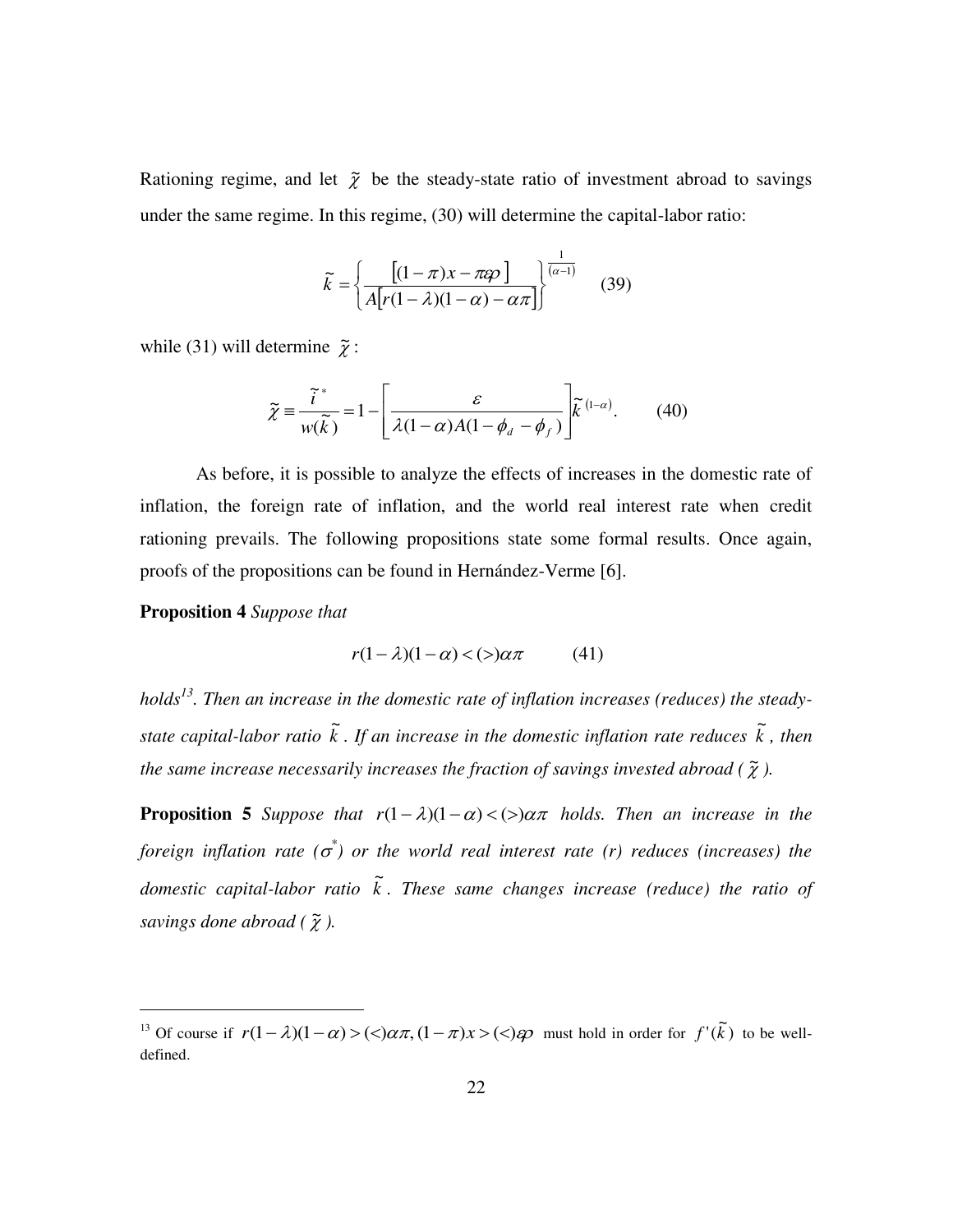**Proposition 6** *Suppose that*  $r(1 - \lambda)(1 - \alpha) < (>\lambda) \alpha \pi$  *holds. Then an increase in the required reserves held in domestic currency (d) reduces (increases) the capital-labor*  ratio  $(\tilde{k})$ . On the other hand, an increase in the required reserves held in foreign *currency (* $\phi$ *<sub>f</sub>) reduces (increases) the capital-labor ratio (* $\tilde{k}$ *) if*  $\sigma > \left\{\frac{\sigma^*\phi_d}{\left[r(1+\sigma^*)-1\right]}-1\right\}$  $\overline{1}$  $\overline{\mathcal{L}}$ ⇃  $\left\lceil \right\rceil$  $\overline{a}$  $+ \, \sigma^*) >\frac{6\sqrt{9d}}{1.1 \cdot 1.1}-1$  $(1 + \sigma^*) - 1$ \*  $\sigma$  $\sigma > \frac{\sigma \phi_i}{r(1+\sigma^*)}$ *d*

but increases (reduces) 
$$
\tilde{k}
$$
 if  $\sigma < \left\{ \frac{\sigma^* \phi_d}{[r(1 + \sigma^*) - 1]} - 1 \right\}$ .

Propositions 4 and 5 illustrate two important points. First, in a Walrasian equilibrium, changes in the domestic rate of inflation and changes in the world rate of inflation have qualitatively similar effects. When credit is rationed, on the other hand, changes in the domestic rate of inflation and the world rate of inflation always affect the domestic capital stock differently. Intuitively, this occurs because credit rationing breaks the link between the marginal product of capital and the rate of interest on loans. What matters when credit is rationed is how the domestic and foreign rate of inflation affect the self-selection constraint (30), and they affect this differently.

Second, changes in the domestic rates of inflation can have very different effects under credit rationing than they do in a Walrasian equilibrium. Again, this happens because what matters is how the domestic rate of inflation affects the self-selection constraint. Higher domestic inflation can actually relax this constraint by increasing the rate of interest on loans, and hence attenuating the incentives of Type 1 agents to misrepresent their type. Whether or not higher rates of domestic inflation have this effect depends on the probability of a Type 1 agent actually repaying a loan if it is taken (that is, it depends on the magnitude of  $\pi$ ).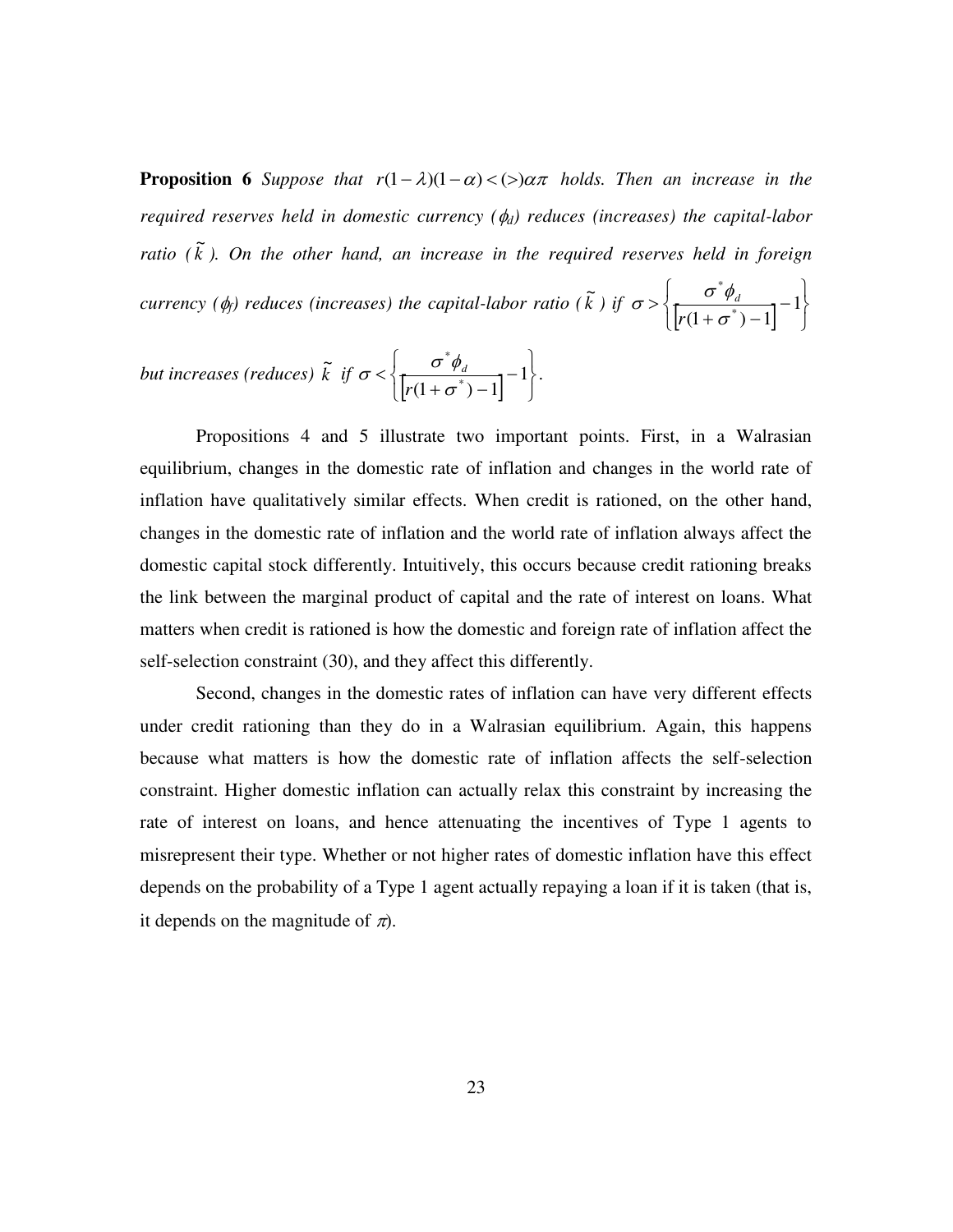#### *2.6.3 When Does Credit Rationing Occur?*

I now describe when credit rationing does and does not arise, in a steady-state equilibrium. As will be clear, whether or not credit rationing is observed depends on things like the domestic and foreign rates of inflation, and on the world real rate of interest.

As has been previously noted, steady-state equilibria do (not) display credit rationing if  $f'(k) > (=\rho)$ . I therefore turn attention to a description of when  $f'(k) > \rho$ holds.

To do so, the following result will prove useful. The proofs of lemmas and propositions can be found in Hernández-Verme [6].

**Lemma 7** *The steady-state interest rate on loans is a monotonically increasing and concave function of the steady-state domestic inflation rate, for any*  J  $\left\{ \right\}$  $\mathcal{L}$  $\overline{\mathcal{L}}$ ┤  $\left\lceil$  $\overline{\phantom{a}}$ J  $\left(\frac{1}{-1}\right)$  $\setminus$  $\sigma >$ Max $\left\{ \begin{array}{c} 1 \\ -1 \end{array} \right\}$ ,  $\sigma_{\epsilon}$ *r*  $Max_{1}$   $\vert$   $\vert$   $-$  1  $\vert$ ,  $\sigma_{\varepsilon}$   $\rangle$ , and it is bounded above.

If  $\rho(\sigma)$  denotes the loan rate as a function of  $\sigma$ , then lemma 7 implies that  $\rho(\sigma)$ has the configuration depicted in Figures 1 and 2.

When credit rationing can emerge now depends on assumptions on parameter values. I describe two cases.

## **Figure 1**

**Case 1:**  $\alpha \pi > r(1-\lambda)(1-\alpha)$  When Case 1 obtains,  $f'(\tilde{k})$  is a monotonically decreasing function of  $\sigma$ . Moreover, as  $\varepsilon \rho$  grows smaller and closer to  $\left| \frac{\partial u}{\partial x} \right|$  x J  $\left(\frac{1-\pi}{\pi}\right)$  $\setminus$  $\left(1-\right)$ π  $\frac{1-\pi}{x}$   $x, f'(\tilde{k})$ decreases and, typically, converges to a small and positive number. Thus we have the

situation depicted in Figure 1. Credit is rationed iff  $\sigma \leq \sigma_c$  holds.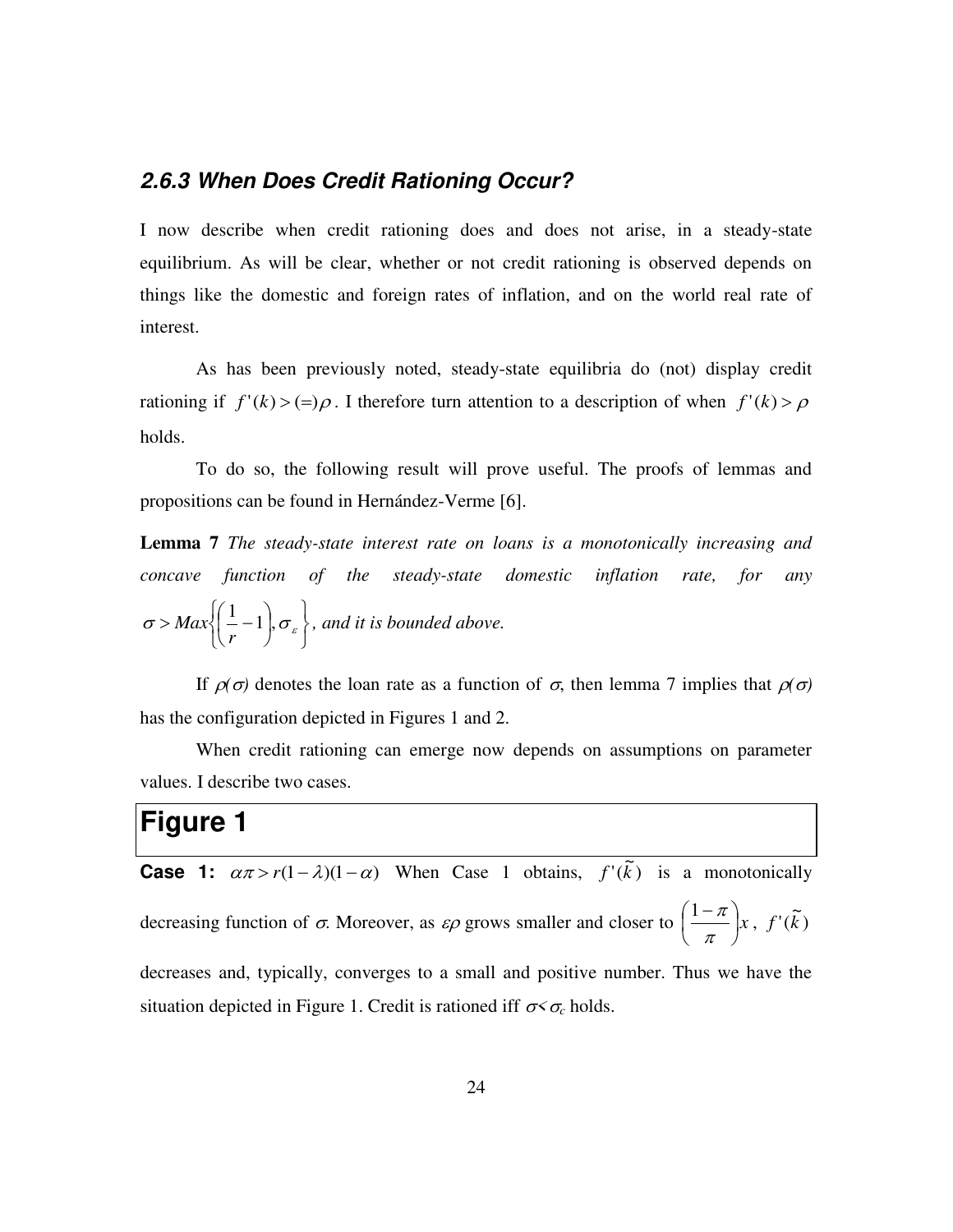When Case 1 obtains, if the initial domestic rate of inflation is fairly low, increases in the domestic rate of inflation (that is, increases in  $\sigma$ ) can be used to stimulate capital formation and long-run output<sup>14</sup>. However, there is a strict limit to the extent to which domestic inflation can be used for this purpose. Once  $\sigma$   $\sigma_c$ , the equilibrium will be Walrasian, and further increases in the domestic money growth rate will have adverse consequences for long-run real activity<sup>15</sup>. Thus there will be inflation thresholds, as is observed empirically.

## **Figure 2a**

**Case 2:**  $\alpha \pi \lt r(1-\lambda)(1-\alpha)$  In a Case 2 economy,  $f'(\tilde{k})$  can be shown to be an increasing, concave function of  $\sigma$ . As a result, several possibilities arise regarding the existence of steady states where credit is rationed. The possibilities are illustrated by Figures 2a, 2b and 2c.

*Figure 2a* For high (low) values of the domestic inflation rate, credit is (is not) rationed. This situation tends to transpire when *x* is relative large.

## **Figure 2b**

*Figure 2b* For rates of money creation below  $\sigma_L$  or for rates of money creation above  $\sigma_H$ , credit is not rationed. Credit is rationed only if  $\sigma \in (\sigma_I, \sigma_H)$ .

## **Figure 2c**

 $\overline{a}$ 

*Figure 2c*  $\rho(\sigma)$  lies everywhere above  $f'(\tilde{k})$ . This situation tends to arise when *x* is relatively small.

<sup>&</sup>lt;sup>14</sup> This is consistent with evidence reported by Bullard and Keating [5] and Khan and Senhadji [7] that, at low rates of inflation, moderate increases in the rate of inflation can increase the long-run level of real activity.

 $15$  This is consistent with evidence that, at high enough rates of inflation, further increases in inflation have detrimental effects on the level of long-run activity. Again, see Bullard and Keating [5] or Khan and Senhadji [7].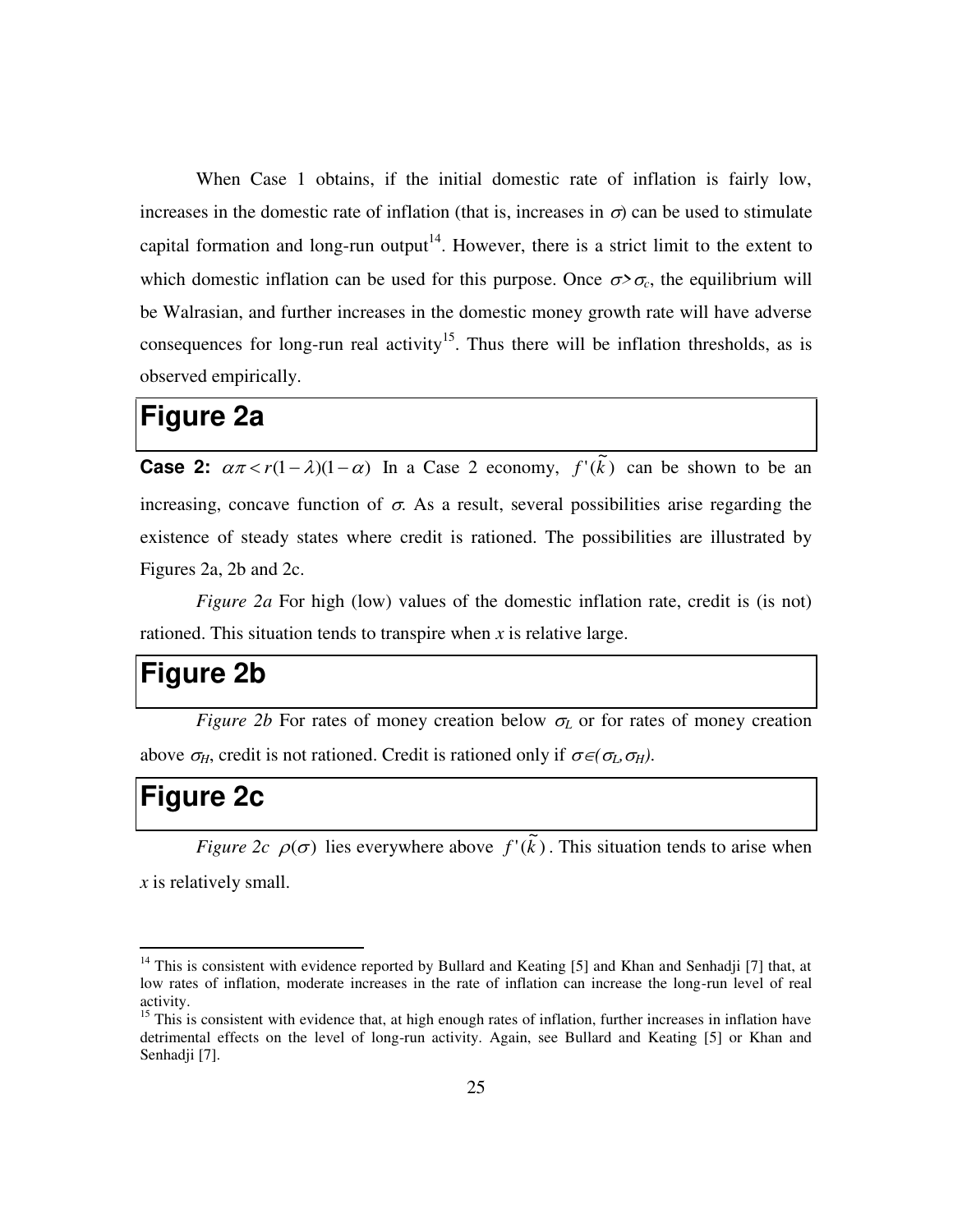Notice that, in a Case 2 economy, the scope for credit to be rationed may depend in a relatively complicated way on the rate of money creation (inflation). In particular, the "bindingness" of informational asymmetries need not depend monotonically on the rate of inflation.

### **2.7 Dynamic Equilibria**

#### *2.7.1 Dynamic System in a Walrasian Regime*

The dynamic system in a Walrasian regime is given by:

$$
(1 - \phi_d - \phi_f) \alpha A k_{t+1}^{\alpha - 1} = \left[ r - \left( \frac{\phi_f}{1 + \sigma^*} \right) \right] - \left( \frac{\phi_d}{1 + \sigma} \right) \left( \frac{k_{t+2}}{k_{t+1}} \right) \tag{42}
$$
  

$$
i_t^* = (1 - \alpha) A k_t^{\alpha} - \left[ \frac{\varepsilon}{\lambda (1 - \phi_d - \phi_f)} \right] k_{t+1} \tag{43}
$$
  

$$
r(1 - \lambda)(1 - \alpha) A k_t^{\alpha} > \left\{ \pi (1 - \varepsilon) \alpha A k_{t+1}^{\alpha - 1} + (1 - \pi) x \right\} k_{t+1} \tag{44}
$$

Notice that (42) and (43) constitute a recursive dynamic system: equation (42) completely governs the dynamics of the per capita capital stock. Equation (43) then indicates how cross-border capital flows inherit their dynamics from the dynamics of the capital-labor ratio.

Lagging (42) one period and rearranging terms for the per capita stock yields

$$
k_{t+1} = \left(\frac{1+\sigma}{\phi_d}\right) \left\{ \left[ r - \left(\frac{\phi_f}{1+\sigma^*}\right) \right] k_t - (1-\phi_d - \phi_f) \alpha A k_t^{\alpha} \right\} \tag{45}
$$

**Figure 3**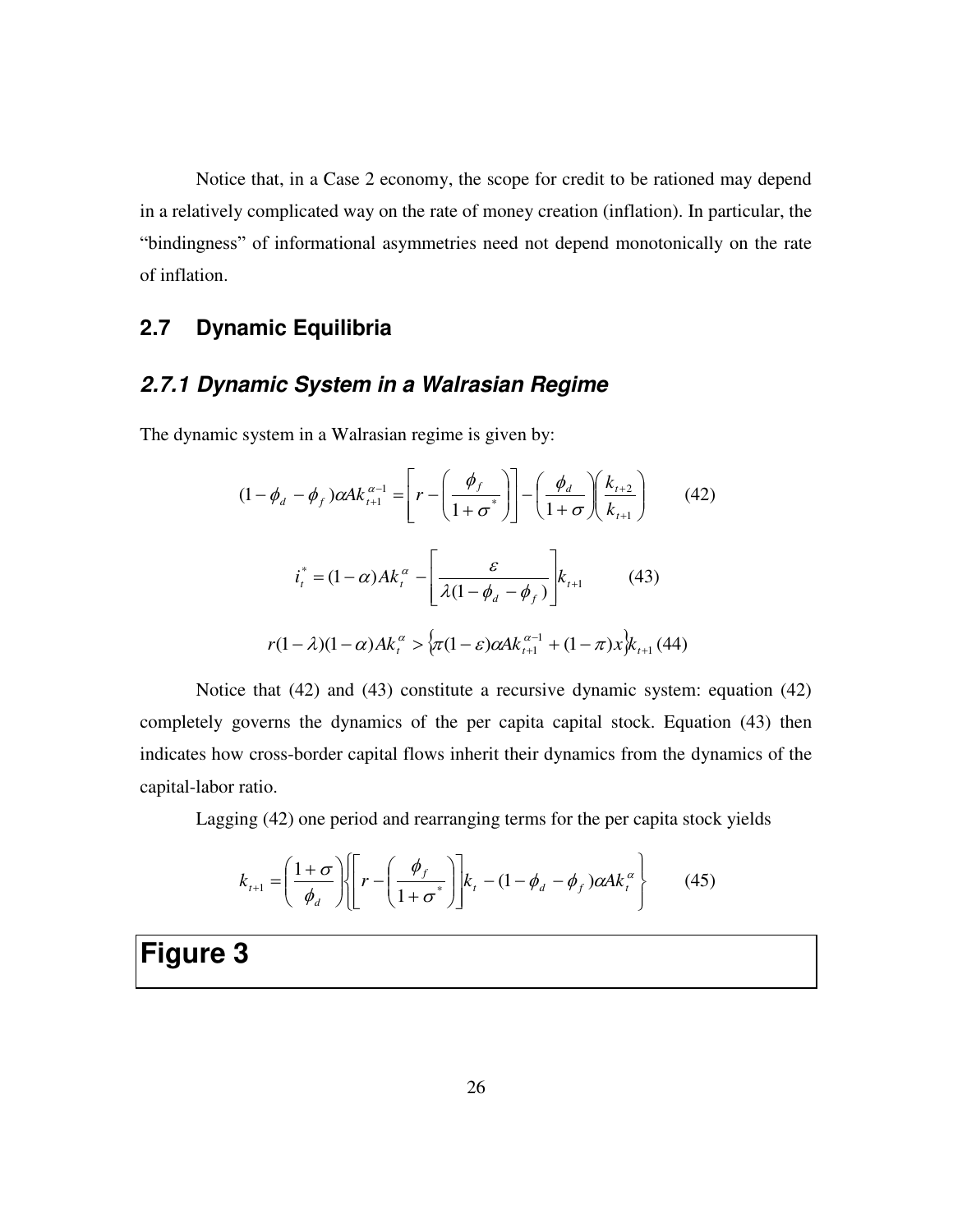Figure 3 depicts equation (45). Evidently, the only non-trivial equilibrium is the steady state. The economy can attain the steady-state after one period by borrowing or lending abroad.

### *2.7.2 Dynamic System in a Credit Rationing Regime*

When credit is rationed, equation (30) governs the dynamics of the capital stock, and equation (29) holds as a strict inequality. Given the assumption of Cobb-Douglas production, equation (30) can be represented by the following dynamic system:

$$
r(1 - \lambda)(1 - \alpha)Ay_t^{\alpha} = (1 - \pi)xk_t + \pi\alpha Ak_t^{\alpha}
$$

$$
-\left(\frac{\pi\varepsilon}{1 - \phi_d - \phi_f}\right)\left[r - \left(\frac{\phi_d}{1 + \sigma}\right)\frac{k_{t+1}}{k_t} - \left(\frac{\phi_f}{1 + \sigma^*}\right)\right]k_t
$$
(46)
$$
y_{t+1} = k_t
$$
(47)

# **Figure 4**

The phase diagram for the dynamic system is depicted in Figure 4.

**Local Stability** I now linearize the dynamic system (46) and (47) in a neighborhood of the nontrivial steady state. The Jacobian of the linearized system is

$$
J(\widetilde{k}, \widetilde{y}) = \begin{bmatrix} J_{11} & J_{12} \\ 1 & 0 \end{bmatrix},
$$

where

$$
J_{11} = \frac{\partial k_{t+1}}{\partial k_t}\Big|_{(\tilde{k}, \tilde{y})} = -E\varphi f'(\tilde{k}) + \left(\frac{1+\sigma}{\phi_d}\right)\left(r - \frac{\phi_f}{1+\sigma^*}\right) - E\left(\frac{1-\pi}{\pi}\right)x \quad (48)
$$

$$
J_{12} = \frac{\partial k_{t+1}}{\partial y_t}\Big|_{(\tilde{k}, \tilde{y})} = E\left[\frac{r(1-\lambda)(1-\alpha)}{\pi}\right]f'(\tilde{k}) \quad (49)
$$

and where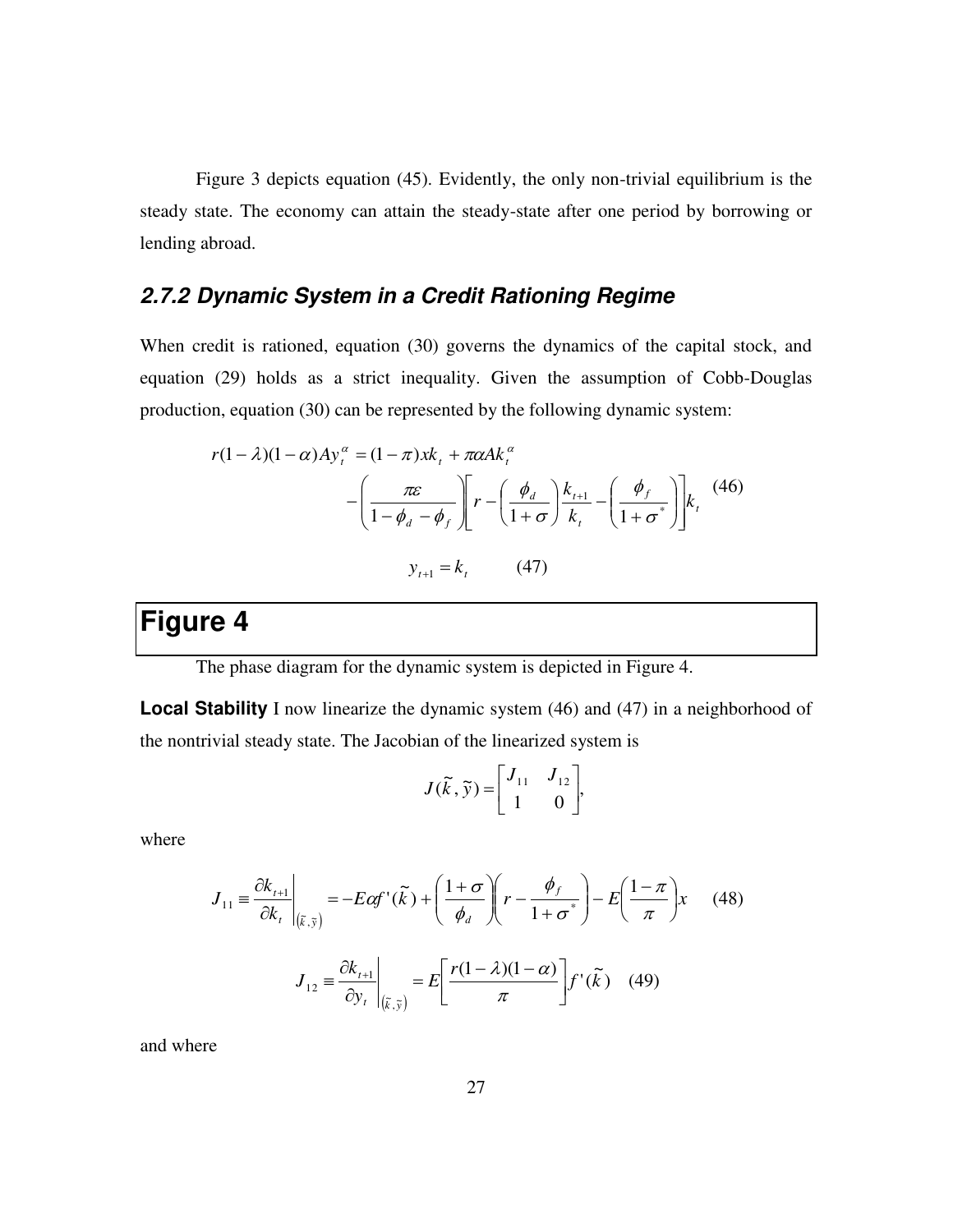$$
E = \left[ \frac{(1 - \phi_d - \phi_f) + \sigma(1 - \phi_f)}{\phi_d} \right]
$$
 (50)

Let *T* and *D* denote, respectively, the trace and the determinant of the Jacobian. Notice that  $D \le 0$  for all values of  $\sigma$  associated with a positive marginal product of capital. As a result, both eigenvalues will be real and distinct, and they will have opposite signs. Moreover, it can be shown that

$$
1 - T + D = \frac{(1 - \alpha)Ef'(\tilde{k})}{\alpha \pi} \left[ r(1 - \lambda)(1 - \alpha) - \alpha \pi \right] \tag{51}
$$

and,

$$
1 + T + D = 2 + Ef'(\tilde{k})(1 - \alpha) \left[ \frac{\alpha \pi - r(1 - \lambda)(1 + \alpha)}{\alpha \pi} \right]
$$
 (52)

Therefore, the dynamics in a neighborhood of the nontrivial steady-state will change dramatically depending on whether Case 1 or Case 2 applies. In what follows I describe some formal results. It will be useful to notice that *E*>0, J  $\left\{ \right\}$  $\mathbf{I}$  $\overline{\mathcal{L}}$ ┤  $\left\lceil$  $\overline{\phantom{a}}$ J  $\left(\frac{1}{-1}\right)$  $\setminus$  $\forall \sigma > Max \bigg\{ \bigg( \frac{1}{-} - 1 \bigg), \sigma_{\varepsilon}$ *r*  $\left| \frac{1}{n} - 1 \right|, \sigma_{\varepsilon}$ , and that  $Ef'(\tilde{k})$  is always increasing in  $\sigma$ .

**Case 1:**  $\alpha \pi > r(1-\lambda)(1-\alpha)$  In a Case 1 Economy,  $1 - T + D \le 0$ , J  $\left\{ \right\}$  $\mathcal{L}$  $\overline{\mathcal{L}}$ ┤  $\left\lceil$  $\overline{\phantom{a}}$ J  $\left(\frac{1}{-1}\right)$  $\setminus$  $\forall \sigma > Max \bigg\{ \bigg(1 - 1\bigg), \sigma_{\epsilon}$ *r*  $Max\left\{\left(\frac{1}{r}-1\right), \sigma_{\varepsilon}\right\}$ . However, it is possible for  $\left[\alpha\pi - r(1-\lambda)(1+\alpha)\right]$  to be either

positive or negative, and therefore, the properties of *1+T+D* will change accordingly.

*Case 1.1* When  $[\alpha \pi - r(1-\lambda)(1+\alpha)] > 0$  obtains,  $1+T+D>0>1-T+D$ ,  $\forall \sigma$ . The steady state is a saddle with a negative stable eigenvalue. Therefore, dynamic equilibria are determinate and damped oscillations will be observed along the stable manifold.

*Case 1.2* When  $[\alpha \pi - r(1-\lambda)(1+\alpha)] < 0$  obtains,  $1+T+D$  is monotonically decreasing in  $\sigma$ . Hence, it is possible that  $1+T+D>0$  holds for low values of  $\sigma$  whereas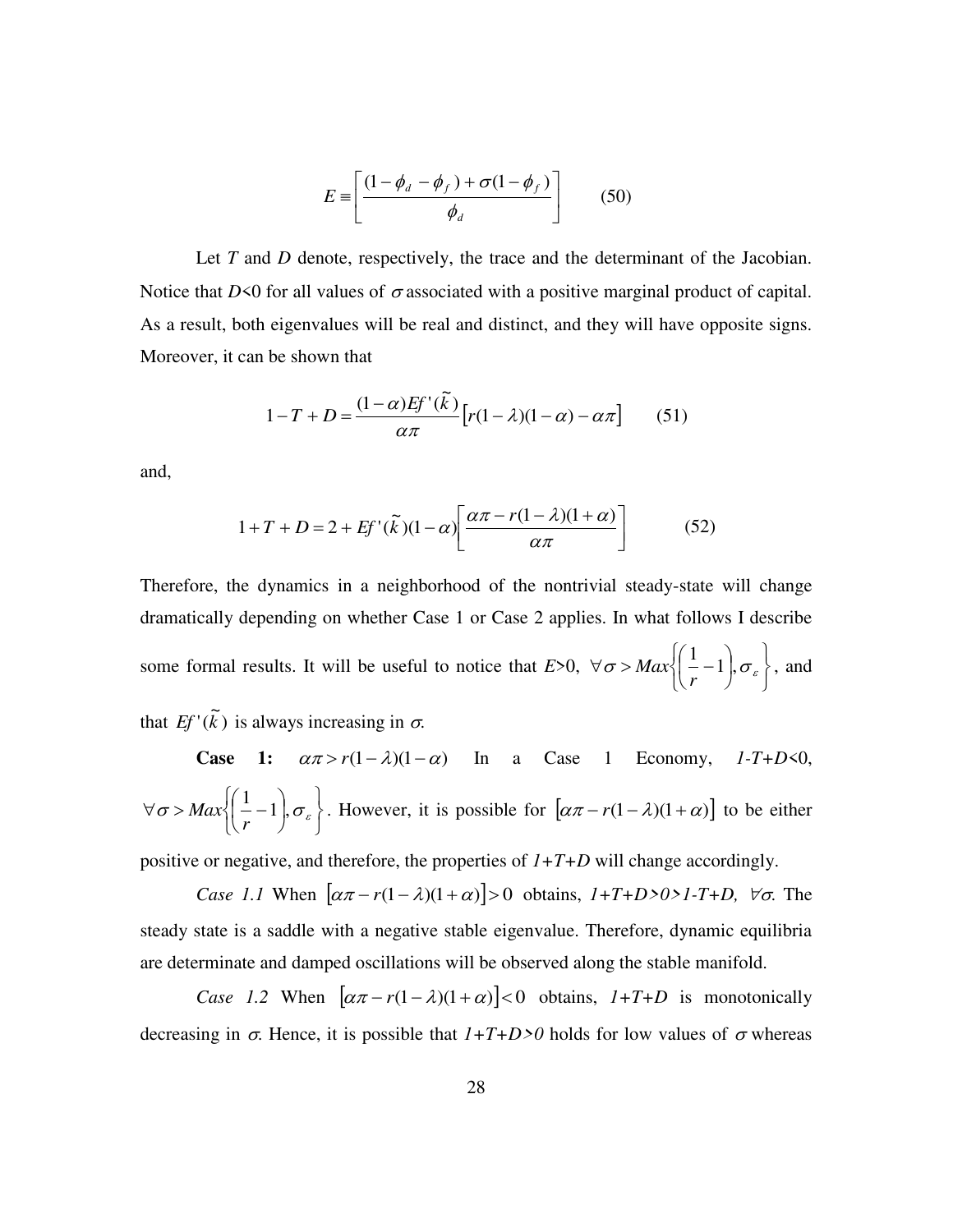$1+T+D<0$  holds as  $\sigma$  increases. Or it is possible that  $1+T+D<0$  holds for all the values of  $\sigma$  within the range considered. In what follows, I consider both possibilities.

a)  $1+T+D<sub>0</sub>(*0*)$  for low (high) values of  $\sigma$ . This situation transpires when *x* is relatively large.

a.1) For low values of  $\sigma$ ,  $1+T+D>0>1-T+D$ . The steady state is a saddle with a negative stable eigenvalue, and dynamic equilibria are determinate. Again, damped oscillations will be observed along the stable manifold.

a.2) For high values of  $\sigma$ ,  $1+T+D<0$ . The steady state is a source.

b) 
$$
1+T+D<0
$$
,  $\forall \sigma > Max\left\{\left(\frac{1}{r}-1\right), \sigma_{\varepsilon}\right\}$ . This situation transpires when x is

relatively small, and the steady state is always a source.

**Case 2:**  $\alpha \pi \langle r(1-\lambda)(1-\alpha) \rangle$  In a Case 2 Economy, 1-T+D>0, J  $\left\{ \right\}$  $\overline{1}$  $\overline{\mathcal{L}}$ )<br>1  $\left\lceil \right\rceil$  $\overline{\phantom{a}}$ J  $\left(\frac{1}{-1}\right)$  $\setminus$  $\forall \sigma > Max \Big\{ \Big( \frac{1}{-} - 1 \Big), \sigma_{\varepsilon}$ *r*  $Max\left\{\left[--1\right], \sigma_{\varepsilon}\right\}$ . However, as observed before, it is possible that either

 $1+T+D<sub>0</sub>(<sub>0</sub>)$  for low (high) values of  $\sigma$ . Alternatively,  $1+T+D<sub>0</sub>$  could hold for all the values of  $\sigma$  within the range considered (when *x* is relatively large).

Whenever  $1+T+D$  changes sign from positive to negative as  $\sigma$  increases, it is possible to observe the following:

a) For low values of  $\sigma$ ,  $1+T+D>1-T+D>0$  and  $D/1$ . The steady state is a sink and dynamic paths approach the steady state monotonically. Dynamic equilibria are indeterminate.

b) As the domestic rate of money creation increases, *0<1+T+D<1-T+D* and  $D \times 1$ . The steady state is again a sink, but dynamic paths approaching the steady-state exhibit damped oscillations. Hence, dynamic equilibria are indeterminate and display cyclical fluctuations.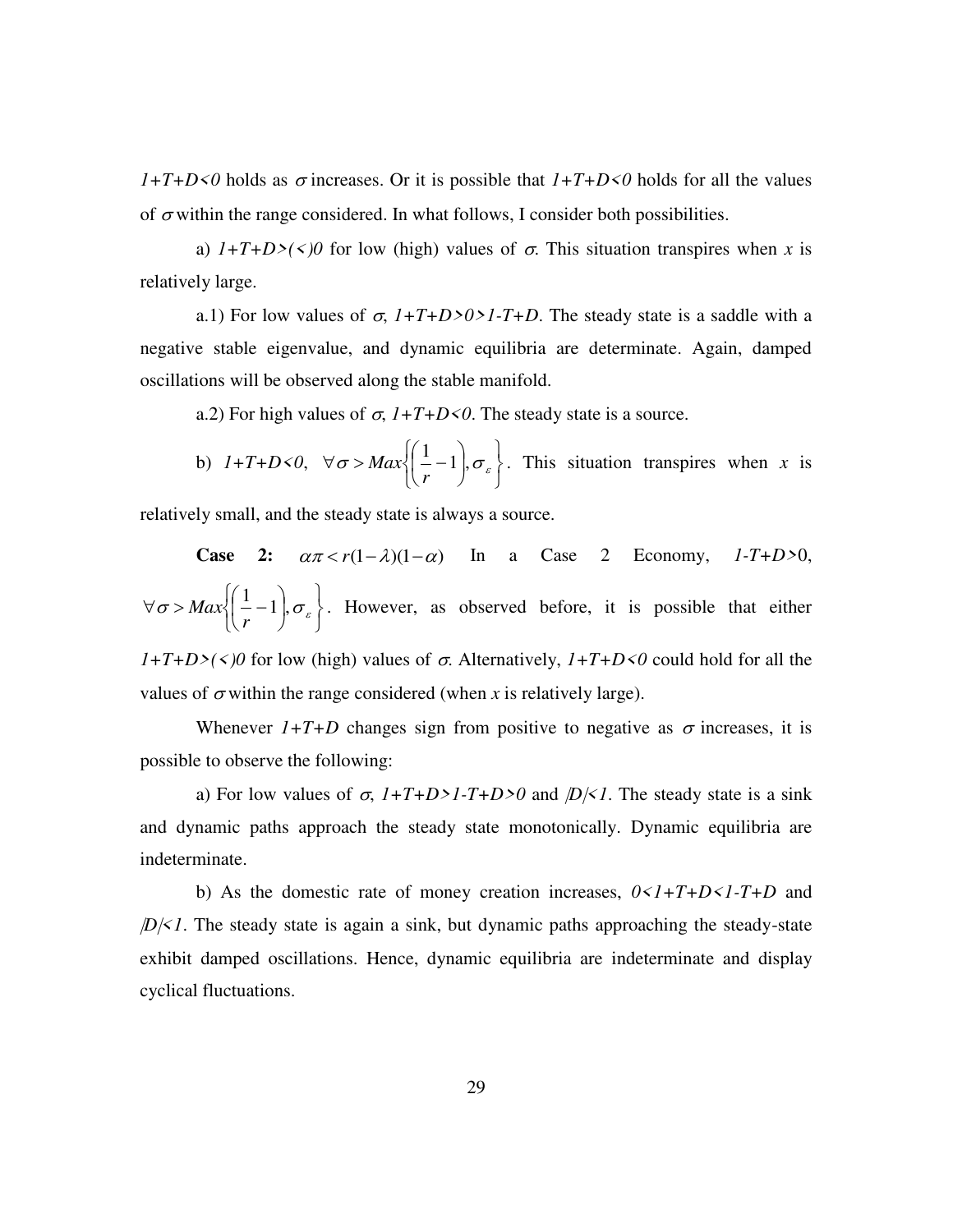c) For high values of  $\sigma$ ,  $1-T+D>0$  and  $1+T+D<0$ . The steady state becomes a saddle with a positive stable eigenvalue. Equilibria are, then, determinate, and no fluctuations will be observed along the stable manifold.

On the other hand, whenever *1+T+D<0<1-T+D*,  $\int$  $\left\{ \right\}$  $\mathbf{I}$  $\overline{\mathcal{L}}$ ╎  $\left\lceil \right\rceil$  $\overline{\phantom{a}}$ J  $\left(\frac{1}{-1}\right)$  $\setminus$  $\forall \sigma > Max \Big\{ \Big( \frac{1}{-} - 1 \Big), \sigma_{\varepsilon}$ *r*  $\left| \frac{1}{\epsilon} - 1 \right|, \sigma_{\epsilon}$ , the

steady state is always a saddle with a positive stable eigenvalue.

**Some Consequences of Equilibrium Dynamics** When perfect foresight dynamics allow for oscillations -as can be the case when credit is rationed- then there will be endogenously arising volatility in output, the price level, and net investment abroad. In particular, along dynamic equilibrium paths, all of these variables will fluctuate, even in the absence of exogenous shocks. Thus, when credit is rationed, a policy of floating exchange rates coupled with a constant rate of money creation need not imply the shortrun existence of a relatively stable rate of inflation. In addition, the presence of credit rationing and the possibility of associated endogenous volatility can help to explain why net foreign investment tends to be very volatile relative to observed changes in obvious exogenous variables.

# **3 A Fixed Exchange Rate Regime: Argentina After the Stabilization**

In this section, I consider an economy that operates under a fixed rather than a flexible exchange rate regime. This exchange rate regime will be constructed so that a currency board emerges as a special case. Obviously, the intention is to model an economy with a credit market friction that -in certain respects- resembles Argentina subsequent to its stabilization. Of course, in all respects except for the exchange rate regime that is in place, the economy remains as described in the previous sections.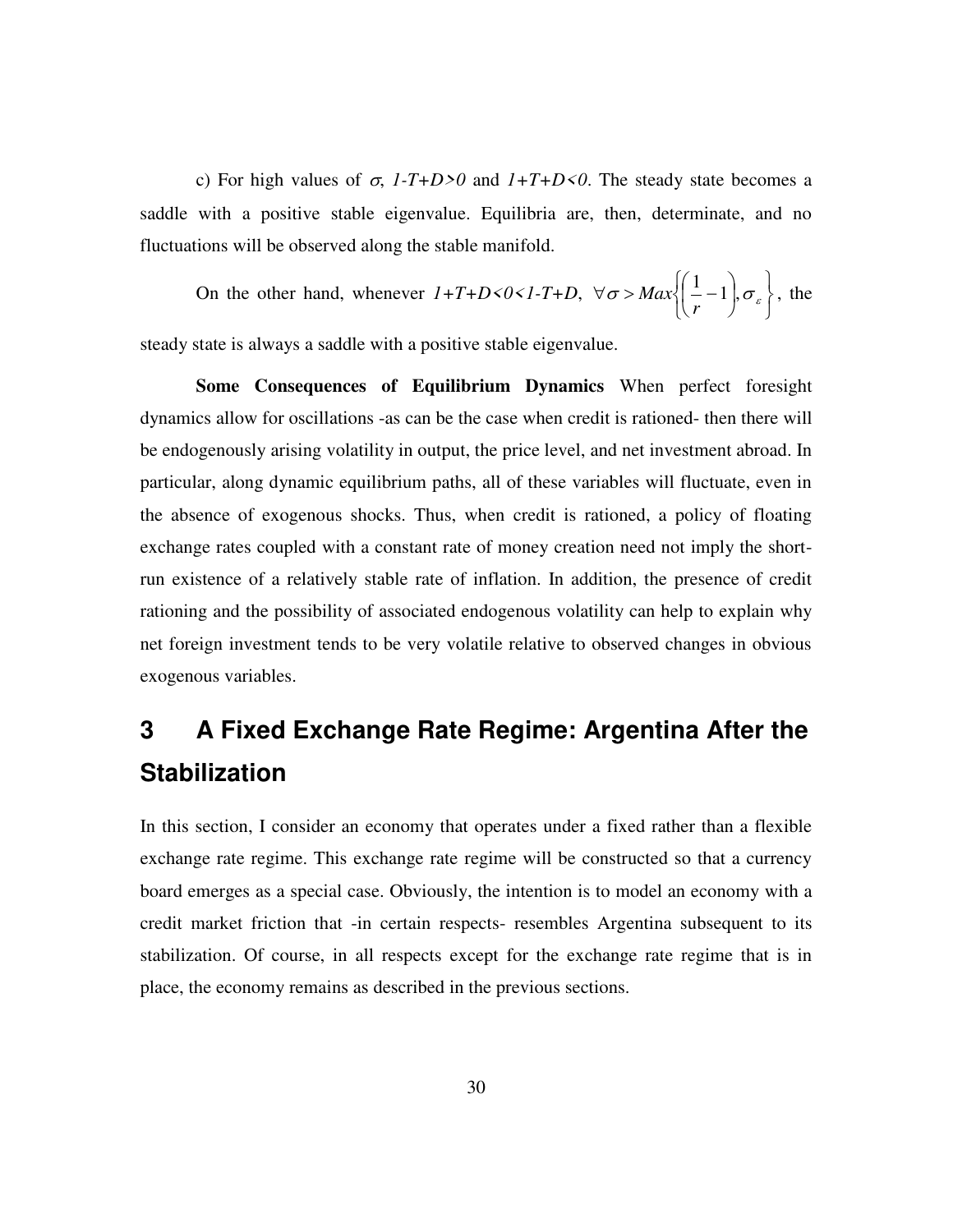#### **3.1 Government Policy**

 $\overline{a}$ 

I consider a regime where, in the initial period, the government sets once and for all the nominal exchange rate *e*. In addition, the domestic monetary authority may hold foreign currency reserves. These reserves may constitute some fraction of the domestic monetary base, or they may even include some fraction of domestic deposits. There is, of course, some issue as to how these reserves are held: they may be held either in the form of (noninterest bearing) foreign currency, or in the form of interest-bearing foreign assets. To fix ideas, I assume that all reserves are held in the form of safe, interest-bearing foreign assets (bonds). But the analysis would be altered in only minor ways if reserves were held in the form of foreign currency.

Let  $B_t^*$  denote the foreign bonds held as reserves by the domestic monetary authority. Then,

$$
B_t^* = \left(\frac{\theta}{e}\right) M_t + \zeta p_t^* \lambda d_t \tag{53}
$$

Here  $\theta \in (0,1)$  gives the foreign "currency" reserves that are held against the domestic money supply, measured in units of foreign currency  $\left| \frac{m_t}{m_t} \right|$ J  $\left(\frac{\boldsymbol{M}}{t}\right)$  $\setminus$ ſ *e*  $\left(\frac{M_t}{M}\right)$ , and  $\xi \in (0,1)$  gives the reserves that the domestic monetary authority holds against domestic bank deposits. In what follows, to fix ideas and without real loss of generality, I use the normalization  $e=1^{16}$ . A situation where  $\theta=\xi=0$  defines what I call a *pure exchange rate regime*, in the sense that the government fixes the exchange rate without any backing of either the

domestic money supply or domestic deposits<sup>17</sup>. On the other hand, situations where  $\theta=1$ 

<sup>&</sup>lt;sup>16</sup> In the absence of the normalization,  $\theta$  would simply be replaced by  $\left| \begin{array}{c} \sim \end{array} \right|$ J  $\left(\frac{\theta}{\theta}\right)$  $\setminus$ ſ *e*  $\theta$ whenever it appears.

 $17$  The exchange rate is maintained by injecting or withdrawing money, as required, through the investment subsidy program.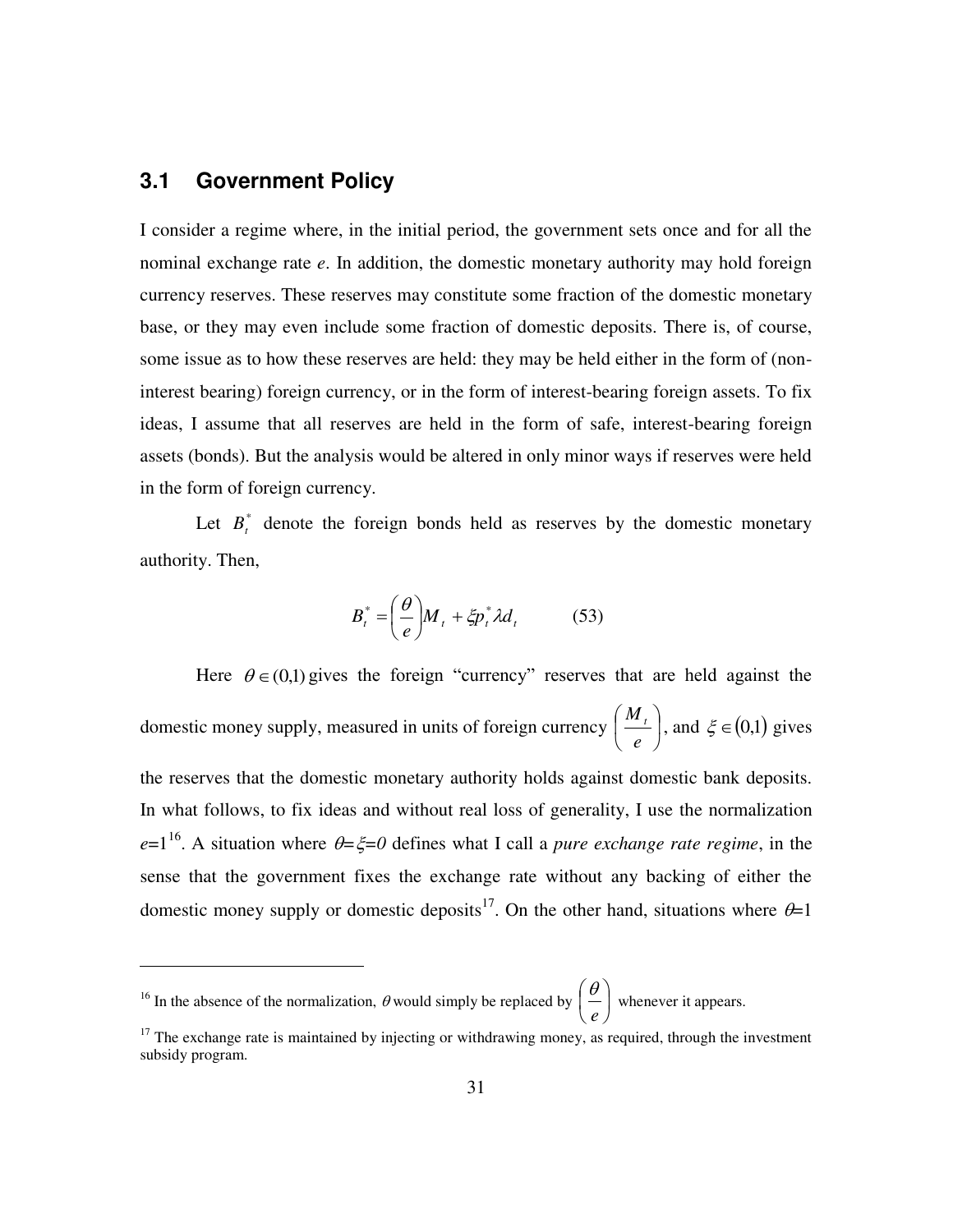and  $\zeta \geq 0$  define a *currency board*: the domestic money supply is backed 100% and there may be some backing of domestic deposits too $^{18}$ .

When the domestic monetary authority holds reserves, it is necessary to modify the government budget constraint. In particular, that constraint now takes the form

$$
(1 - \lambda)\tau_{t} = \frac{(M_{t} - M_{t-1})}{p_{t}} - \frac{\left[B_{t}^{*} - r\left(\frac{p_{t}^{*}}{p_{t-1}^{*}}\right)B_{t-1}^{*}\right]}{p_{t}^{*}}
$$
(54)

This constraint asserts that the value of seigniorage revenue less the change in the central bank's reserve position is used to finance an investment subsidy to agents claiming to be of Type 2. Obviously, (54) incorporates the fact that self-selection does occur in a non-trivial equilibrium.

Next observe that, since the nominal rate of exchange is constant,

$$
\frac{p_t}{p_{t+1}} = \frac{p_t^*}{p_{t+1}^*}, \forall t \tag{55}
$$

Therefore, the interest rate on loans maturing at *t+1* must equal

$$
\rho_{t} = \frac{\left[r - \left(\phi_{d} + \phi_{f}\left(\frac{p_{t}^{*}}{p_{t+1}^{*}}\right)\right]}{\left(1 - \phi_{d} - \phi_{f}\right)} \tag{56}
$$

The remaining conditions of equilibrium are not altered by the change in exchange rate regime. Thus, the conditions of non-trivial separating equilibria are as follows:

$$
rw(kt) \ge \{\pi[f'(kt+1) - \rhot] + (1 - \pi)x\} \frac{k_{t+1}}{(1 - \lambda)} + \pi \rho_t \tau_t
$$
 (57)

 $\overline{a}$ 

<sup>&</sup>lt;sup>18</sup> For technical reasons that will become clearer I assume that  $\zeta < (1 - \theta \phi_d - \phi_f)$ .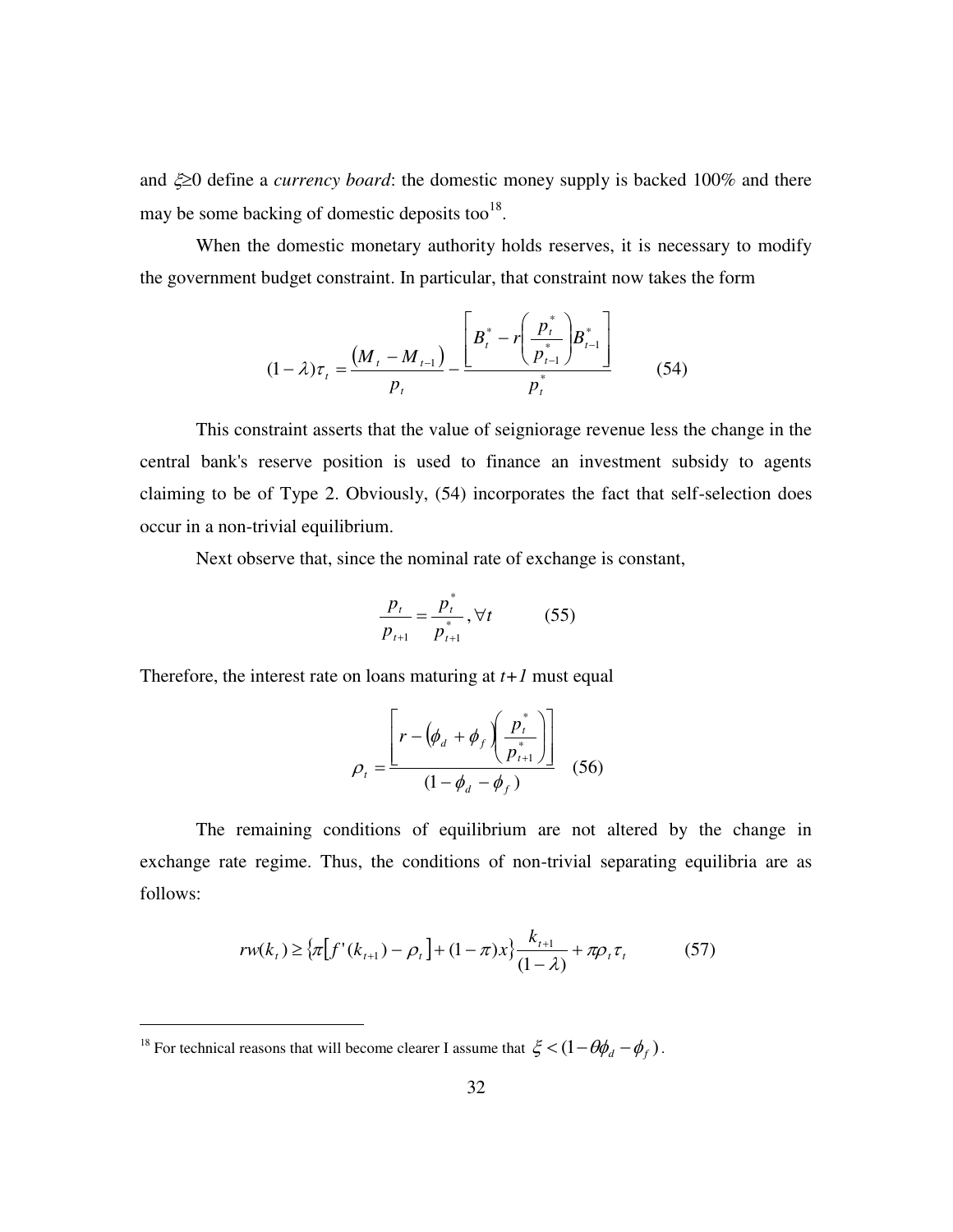$$
f'(k_{t+1}) \ge \rho_t = \frac{\left[r - (\phi_d + \phi_f) \left(\frac{p_t^*}{p_{t+1}^*}\right)\right]}{(1 - \phi_d - \phi_f)}
$$
(58)

$$
\tau_{t} = \left(\frac{G_{1}}{1-\lambda}\right) k_{t+1} + \left(\frac{G_{2}}{1-\lambda}\right) k_{t} - G_{2} \tau_{t-1}
$$
 (59)

$$
i_t^* = w(k_t) + \frac{[(1 - \lambda)\tau_t - k_{t+1}]}{\lambda(1 - \phi_d - \phi_f)}
$$
(60)

where:

$$
G_1 \equiv \left[ \frac{(1-\theta)\phi_d - \xi}{1-\theta\phi_d - \phi_f - \xi} \right] \text{and } G_2 \equiv \frac{(1+\sigma^*)r(\theta\phi_d + \xi) - \phi_d}{(1-\theta\phi_d - \phi_f - \xi)(1+\sigma^*)}
$$
(61)

Equation (57) is the self-selection constraint: it holds with equality if credit is rationed. Equation (58) holds with equality in a Walrasian equilibrium. Equation (60), which describes net investment abroad, and equation (59), which is the government budget constraint, hold both in credit rationing and Walrasian equilibria.

I begin by discussing stationary equilibria in which credit is and is not rationed.

### **3.2 Stationary Equilibria**

In a steady state,  $k_t$ ,  $i_t^*$  $i_t^*$  and  $\tau_t$  are constant. I begin with a description of Walrasian equilibria.

#### *3.2.1 Steady-State Equilibria in a Walrasian Regime*

A Walrasian steady-state equilibrium is such that  $f'(k) = \rho$  and the self-selection constraint (57) does not bind. Let  $\hat{k}, \hat{i}^*$  and  $\hat{\tau}$  denote, respectively, the steady-state capital-labor ratio, net investment abroad and the transfer to producers in a Walrasian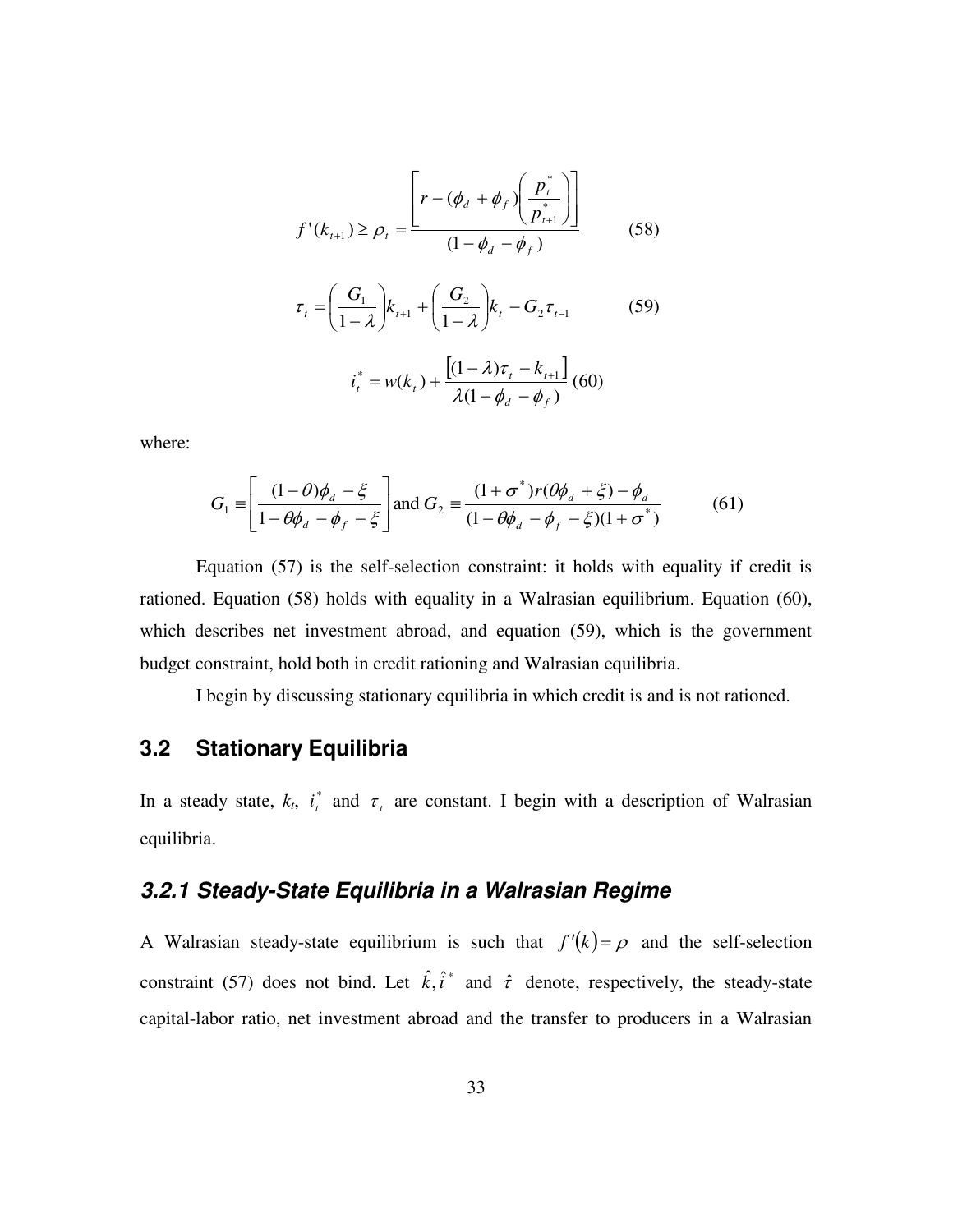regime. We also define  $\hat{\chi}$  to be the ratio of investment abroad to total savings in this regime. From  $(58)$  we are able to determine that  $19, 20$ 

$$
\hat{k} = \left[\frac{\alpha A}{\rho}\right]^{\frac{1}{1-\alpha}} = \left\{\frac{\left[r - \left(\frac{\phi_d + \phi_f}{1 + \sigma^*}\right)\right]}{\alpha A (1 - \phi_d - \phi_f)}\right\}^{\frac{1}{\alpha - 1}}
$$
(62)

(59) and (60), respectively, then give  $\hat{\tau}$  and  $\hat{\chi}$  as a function of  $\hat{k}$ :

$$
\hat{\tau} = \delta \frac{\hat{k}}{(1 - \lambda)} \quad (63)
$$

$$
\hat{\chi} = 1 + \frac{(\delta - 1)\hat{k}^{1-\alpha}}{\lambda(1 - \phi_d - \phi_f)(1 - \alpha)A}
$$
(64)

where  $\delta$ , the subsidy rate on the capital stock per old producer, is defined as

$$
\delta = \frac{(1+\sigma^*)(r-1)(\theta\phi_d + \xi) + \sigma^*\phi_d}{(1+\sigma^*)(r-1)(\theta\phi_d + \xi) + (1-\phi_d - \phi_f) + \sigma^*(1-\phi_f)}
$$
(65)

Note that

 $\overline{a}$ 

$$
\sigma^* > Max \bigg\{\sigma^*_\delta, \bigg(\frac{1}{r} - 1\bigg)\bigg\}, \quad \sigma^*_\delta \equiv -\frac{\big[(r-1)(\theta\phi_d + \xi) + (1 - \phi_d - \phi_f)\big]}{\big[(r-1)(\theta\phi_d + \xi) + (1 - \phi_f)\big]}\tag{66}
$$

must hold for lending to be positive and for the domestic reserve requirements to bind. (66) is henceforth assume to hold.

Notice that the steady-state level of the capital-labor ratio in a Walrasian regime is unaffected by the choice of  $\theta$  and/or  $\xi$ , i.e., by how the domestic money supply is

<sup>20</sup> Note that, in order for  $\hat{k}$  to be well-defined,  $\sigma^* > \sigma^*_{\rho} \equiv \frac{\psi_d + \psi_f}{\sigma} - 1$  $\ddot{}$  $>\sigma$  = *r*  $\phi_d + \phi_f$  $\sigma > \sigma_{\rho} \equiv \frac{m_{\rho} m_{\rho}}{m_{\rho}} - 1$  must hold.

 $19$  Note that, henceforth, I still use a Cobb- Douglas characterization of the production technology.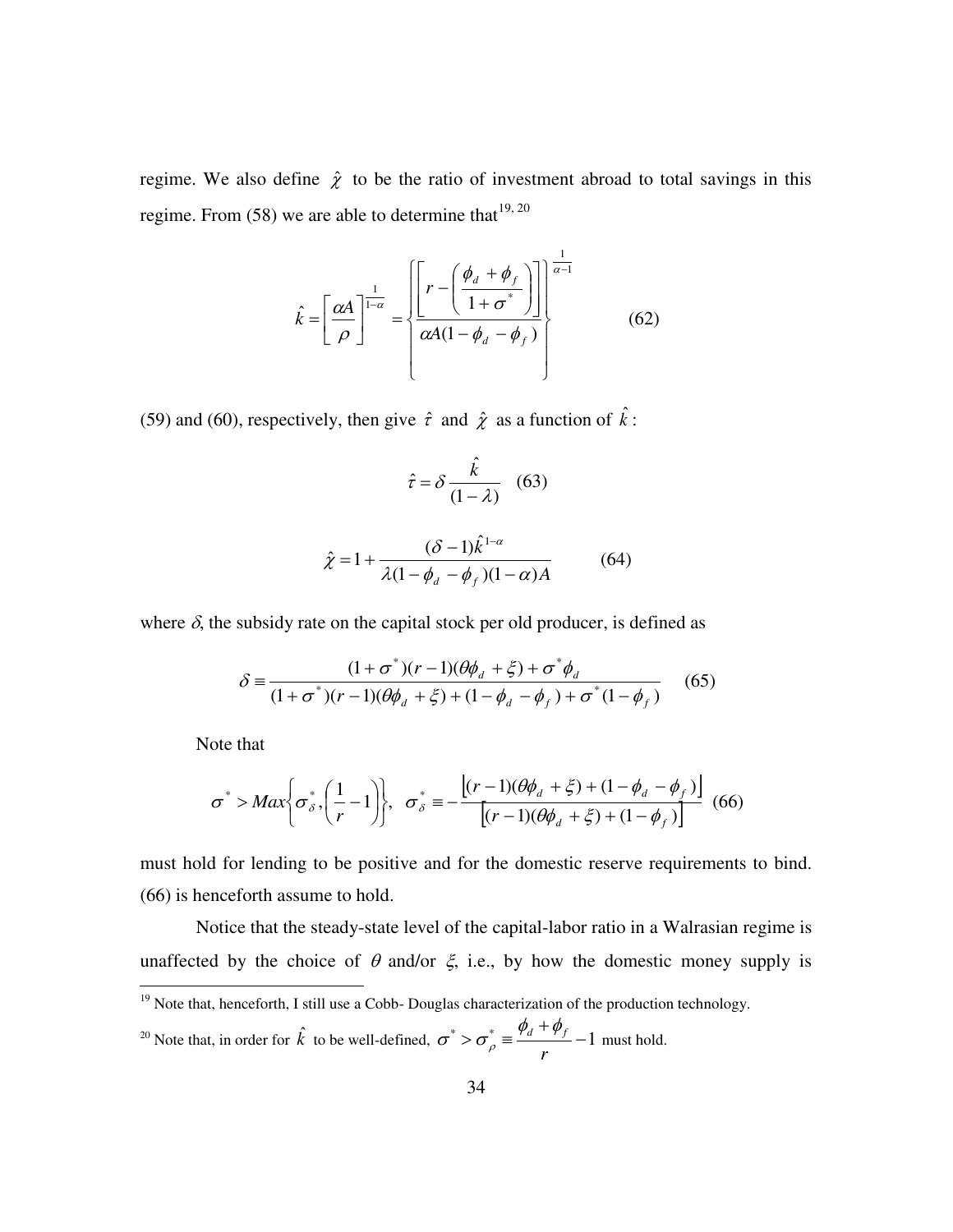"backed" in a fixed exchange rate regime. However, increases in either  $\theta$  or  $\xi$  increase  $\delta$ and therefore, affect the capital subsidy  $(\hat{\tau})$  and the share of net investment abroad in total savings ( $\hat{\chi}$ ).

It is also worth noticing that increases in either  $\sigma^*$  (which happens to be both the foreign and domestic steady-state inflation rate), *r*, or the domestic reserve requirements  $(\phi_d \text{ or } \phi_f)$  reduce the steady-state capital-labor ratio, independently of whether a currency board regime or a pure fixed exchange rate regime is in place. Of course, this result transpires from the direct link between the marginal product of capital and the rate of interest on loans that exists when credit is not rationed. This link does not depend on the "backing" of the domestic money supply in a fixed exchange rate regime (i.e., the choice of  $\theta$  or  $\xi$ ). In addition, higher inflation abroad always increases both the subsidy rate  $\delta^{21}$ and the share of net investment abroad in total savings ( $\hat{\chi}$ ).

**Comparative Statics under a Currency Board** The main component of a currency board regime, in an environment like the one described in this section, is the choice to set the policy parameter  $\theta=1$ .  $\xi$  could be chosen by the monetary authority such that  $0\leq \xi \leq (1-\xi)$  $\phi_d$ - $\phi_f$ ). Any choice of  $\xi$  within this range makes no difference, qualitatively, in terms of the results that I discuss in this section of the paper.

In a currency board regime, an increase in the world real interest rate *r* obviously increases the real return on the central bank's reserve position, and therefore, it increases the subsidy rate on capital  $(\delta)$ . On the other hand, the same increase in *r* also increases  $\hat{\chi}$ , through the resulting increase in  $\delta$  and reduction in  $\hat{k}$ . Obviously, this effect operates until the rate of return on domestic deposits equals the new level of *r*.

Finally, increases in either of the domestic reserve requirements (i.e., either  $\phi_d$  or  $\phi_f$ ) always increase  $\delta$  and  $\hat{\chi}$  when a currency board is in place.

 $\overline{a}$ 

<sup>&</sup>lt;sup>21</sup> This is a result of the increase in domestic seigniorage income associated with a higher value of the money growth rate.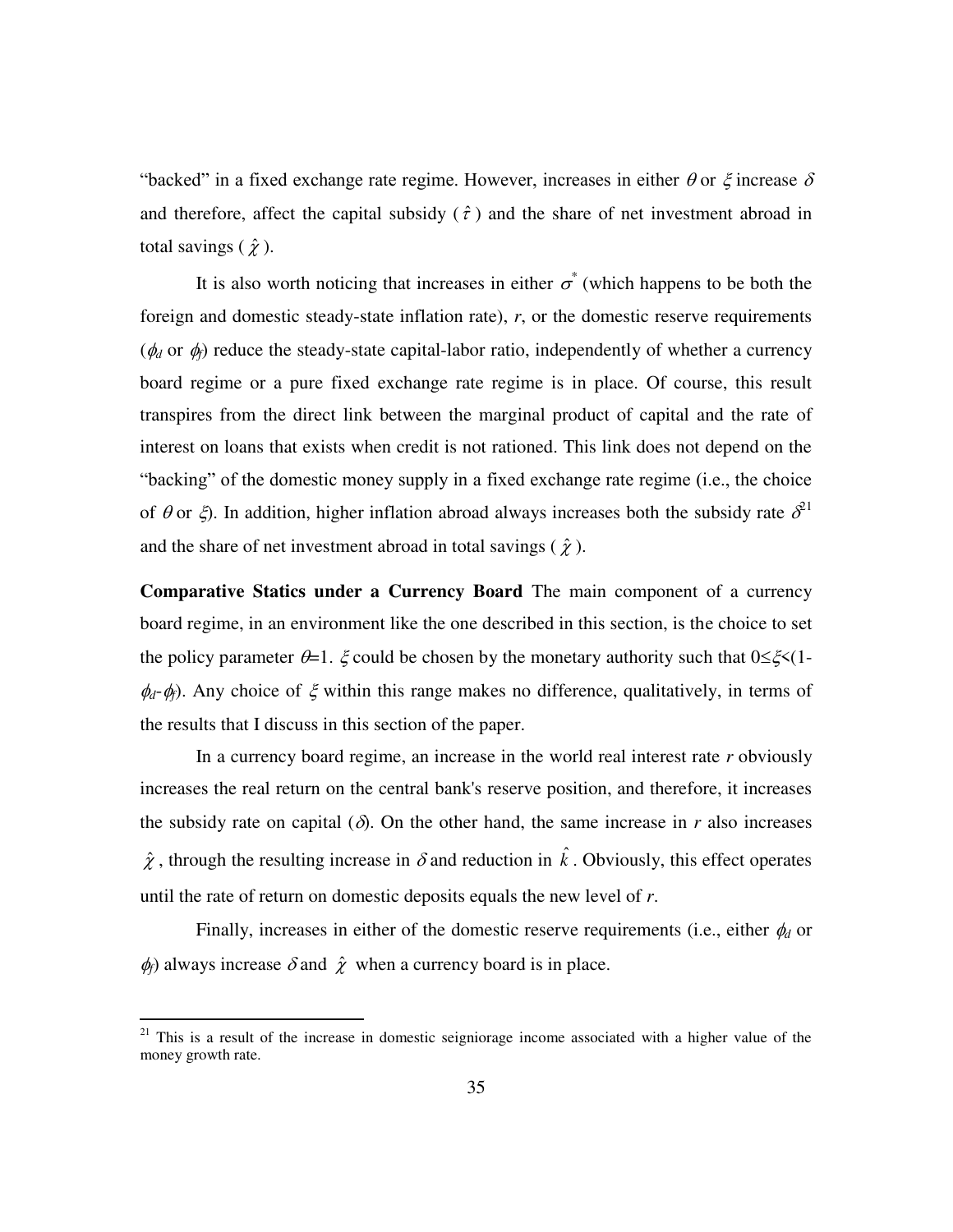**Comparative Statics under a Pure Fixed Exchange Rate** In a pure fixed exchange rate regime, both  $\theta$  and  $\xi$  are set equal to zero. This regime is qualitatively different than a currency board in the following sense: increases in *r* under this regime have no direct effect on the government's finances, leaving  $\delta$  unaffected. However, for the same reasons as before, increases in *r* lead to a higher share of investment abroad in total savings, and this effect operates until the rate of return on domestic deposits equals the new level of *r*.

Finally, increases in either of the domestic reserve requirements ( $\phi_d$  or  $\phi_f$ ) will increase (decrease)  $\delta$  when the foreign rate of inflation is positive (negative). As a result,  $\hat{\chi}$  will be increasing in either  $\phi_d$  or  $\phi_f$  for all values but very small values of  $\sigma^*$ .

### *3.2.2 Steady-State Equilibria in a Credit Rationing Regime*

Steady-state equilibria under a Credit Rationing regime have  $f'(k) > \rho$ , and the selfselection constraint (57) binds. Let  $\tilde{k}$ ,  $\tilde{i}$  and  $\tilde{\tau}$  denote, respectively, the steady-state capital-labor ratio, investment abroad and transfer to producers in a Credit Rationing regime. As we did before, we also define  $\tilde{\chi}$  to be the ratio of investment abroad to total savings in this regime. From (59), we can express  $\tilde{\tau}$  as a function of the capital-labor ratio

$$
\widetilde{\tau} = \delta \frac{\widetilde{k}}{(1 - \lambda)}, \ (67)
$$

where  $\delta$  has been defined in (65). Using this information, we can determine the steadystate capital stock from (57),

$$
\widetilde{k} = \left\{ \frac{\left[ (1-\pi)x - \pi(1-\delta)\rho \right]}{A[r(1-\lambda)(1-\alpha) - \alpha\pi]} \right\}^{\frac{1}{\alpha-1}}
$$
(68)

and  $\tilde{\chi}$  from (60)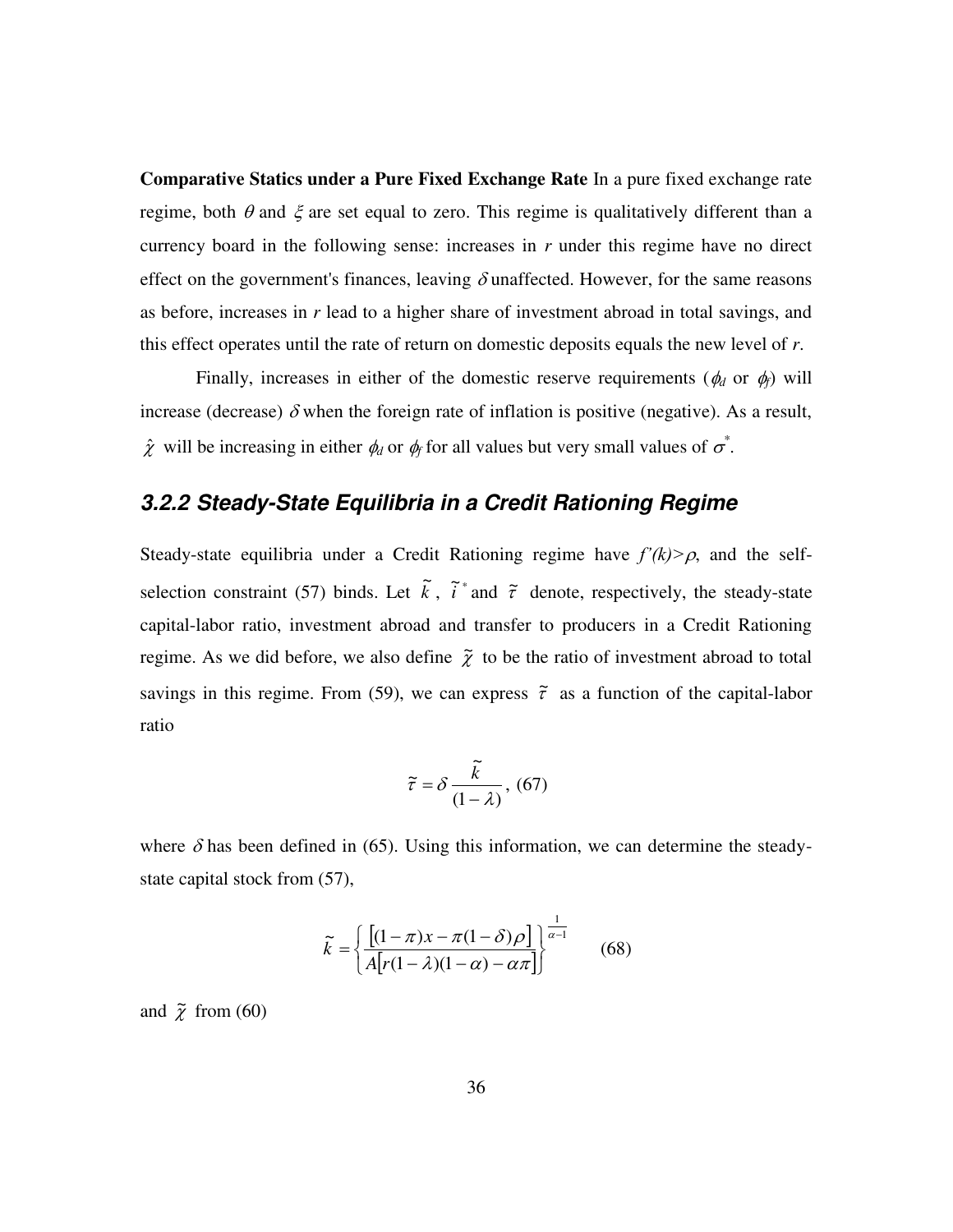$$
\widetilde{\chi} = 1 + \frac{(\delta - 1)\widetilde{k}^{1-\alpha}}{A\lambda(1 - \phi_d - \phi_f)(1-\alpha)}.
$$
 (69)

In contrast with what we observed in stationary equilibria under a Walrasian regime, the steady-state capital-labor ratio in a Credit Rationing equilibrium is affected by the choice of  $\theta$  and/or  $\xi$  made by the monetary authority. Increasing either  $\theta$  or  $\xi$  has a direct positive effect on the government's finances, increasing the subsidy rate on capital,  $\delta$ . As this subsidy rate changes, it alters the incentives of Type 1 agents to misrepresent their type. In order to induce self-selection, there must be a corresponding change in the degree of credit rationing. Of course, as was true previously, the effects of changes in  $\delta$ may vary depending on different assumptions on parameter values. I now investigate the effects of increases in the world inflation rate  $(\sigma^*)$ , the world interest rate on deposits  $(r)$ , the domestic reserve requirements ( $\phi_d$  and  $\phi_f$ ), and the parameters  $\theta$  and  $\xi$ .

**Case 1:**  $\alpha \pi > r(1-\lambda)(1-\alpha)$  When Case 1 obtains, an increment in  $\delta$  due to an increase in either  $\theta$  or  $\xi$ , ceteris paribus, increases the subsidy received by agents claiming to be of Type 2 and, in this way, affects the self-selection constraint. Given the high probability of repaying loans  $(\pi)$ ,  $\tilde{k}$  has to adjust upward to maintain the incentives of agents to selfselect. As a consequence, the transfer to capital producers  $(\tilde{\tau})$  increases and the share of net investment abroad in total savings  $(\tilde{\chi})$  falls.

**Comparative Statics under a Currency Board** When Case 1 obtains, and when a currency board is in place, an increase in the (domestic and) foreign inflation rate  $\sigma^*$ has some potentially complicated consequences. These are described in the following proposition.

**Proposition 8** Let 
$$
\xi_c \equiv \left(\frac{\phi_d}{\phi_d + \phi_f}\right) (1 - \phi_d - \phi_f)
$$
, and let Case 1 obtain.

*a*) When  $\xi \in [0, \xi_c)$ , an increase in  $\sigma^*$  causes  $\tilde{k}$  to fall and  $\tilde{\chi}$  to increase if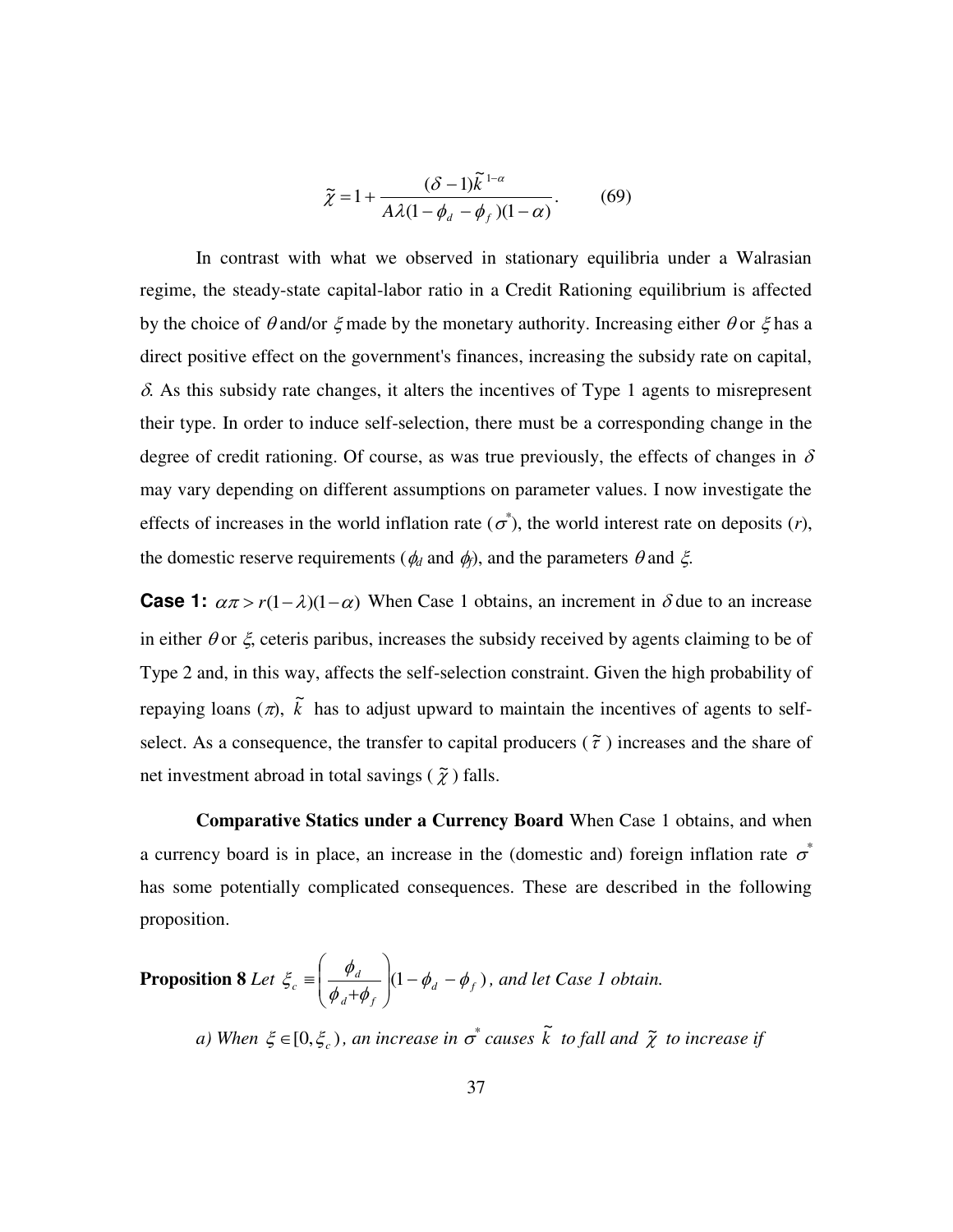$$
r < r_c \equiv \frac{(\phi_d + \phi_f)(1 - \theta \phi_d - \phi_f - \xi)}{[\phi_d - (\phi_d + \phi_f)(\theta \phi_d + \xi)]} \tag{70}
$$

*holds<sup>22</sup> .* 

 $\overline{a}$ 

*b*) When  $\xi \in [\xi_c, (1-\phi_d-\phi_f))$ , then an increase in  $\sigma^*$  causes  $\tilde{k}$  to fall, whether *r*<*r*<sub>c</sub> *holds or not. On the other hand, when*  $r$ *<<i>r*<sub>c</sub>,  $\tilde{\chi}$  *will be increasing (decreasing) in*  $\sigma^*$ 

$$
if \ x <(>) \bigg(\frac{\pi}{1-\pi}\bigg) \bigg(\frac{\phi_d+\phi_f}{\phi_d}\bigg) \ holds^{23}.
$$

Intuitively, under the conditions described, an increase in  $\sigma^*$  increases the net of subsidy effective real interest rate on loans,  $(1-\delta)\rho$ . This, in turn, affects the incentives of Type 1 agents to misrepresent their type. Given that  $\alpha \pi > r(1 - \lambda)(1 - \alpha)$ , the capital stock must fall in order to maintain the incentives of agents to self-select.

With respect to changes in the world interest rate, increments in  $r$  in a currency board regime increase the real return on the central bank's reserves, thereby increasing the effective capital subsidy,  $\delta$ . However, changes in  $r$  also affect the self-selection constraint and, under the present configuration of parameters,  $\tilde{k}$  must fall. Finally, the share of net investment abroad increases as a result of the higher *r*.

Under a fixed exchange rate regime, the only instruments of domestic monetary policy are the reserve requirements  $\phi_d$  and  $\phi_f$ . An increase in  $\phi_f$  reduces the capital stock  $(\tilde{k})$  when Case 1 obtains and a currency board regime is in operation, but an increase in

<sup>23</sup> Note that when  $\xi \in [\xi_c, (1-\phi_d-\phi_f))$  holds,  $r_c \ge \left| \frac{\phi_d + \phi_f}{\phi_f} \right|$ J  $\backslash$  $\overline{\phantom{a}}$  $\setminus$  $\geq \left(\frac{\phi_d +$ *d*  $d \times \varPsi_f$  $r_c$  $\phi$  $\left(\frac{\phi_d + \phi_f}{\phi_d}\right)$  holds.

<sup>&</sup>lt;sup>22</sup> Note that  $r_c < \left| \frac{\varphi_d + \varphi_f}{\phi} \right|$ J  $\backslash$  $\overline{\phantom{a}}$  $\setminus$  $\lt \left( \frac{\phi_d +$ *d d f c r*  $\phi$  $\left(\frac{\phi_d + \phi_f}{\phi_d + \phi_f}\right)$  holds. However, for parameter values that seem to obtain in a Latin

American context,  $r_c$  is fairly large. Thus, this condition is likely to be satisfied in practice.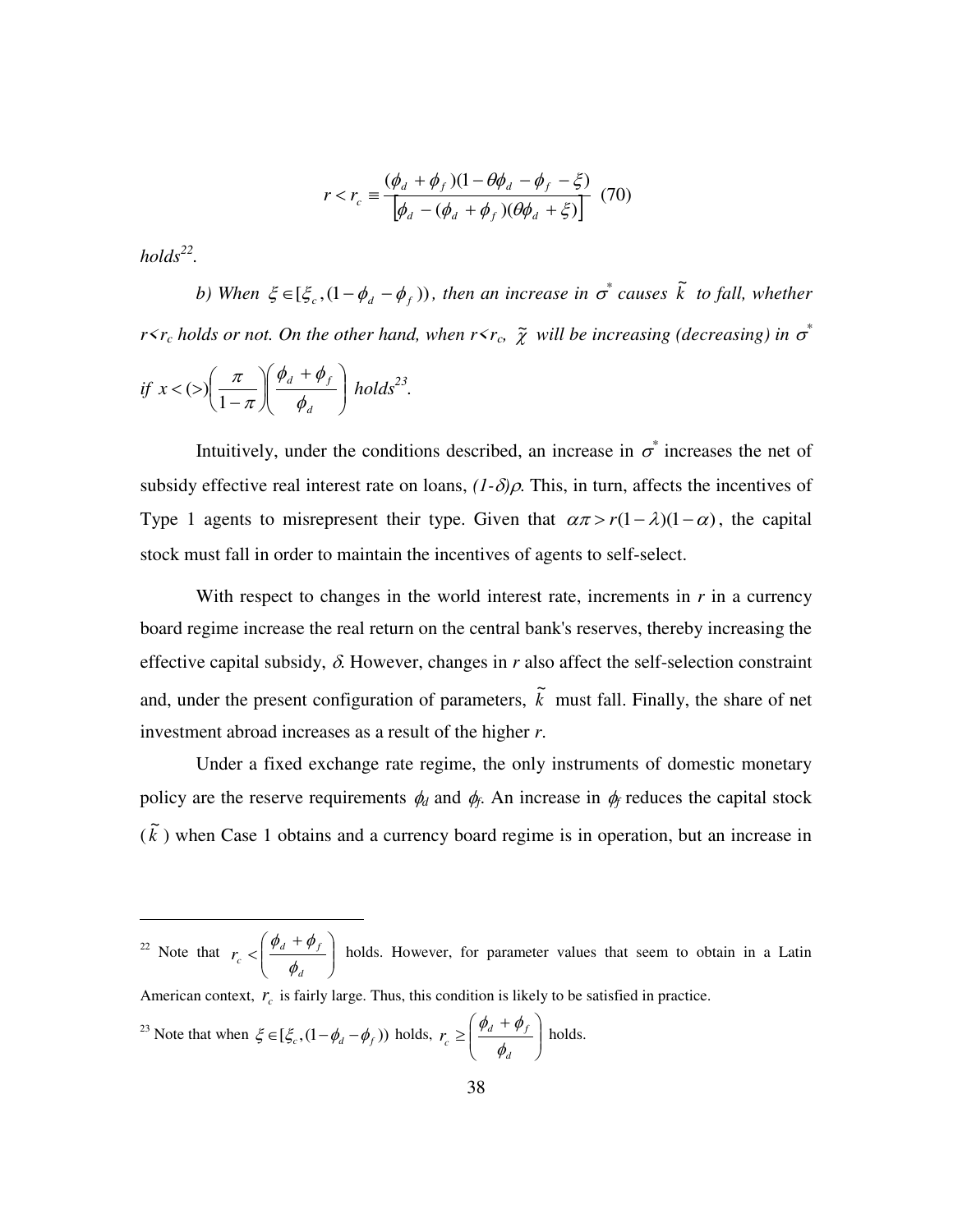$\phi_d$  seems to have an ambiguous effect on  $\tilde{k}$ . Changes in both  $\phi_f$  and  $\phi_d$  have ambiguous effects on the fraction of wealth allocated to foreign assets,  $\tilde{\chi}$ .

**Comparative Statics under a Pure Fixed Exchange Rate** Given that  $\alpha \pi > r(1-\lambda)(1-\alpha)$ , and if  $r \leq r_c$  holds, in a pure fixed exchange rate regime an increase in  $\sigma^*$  must cause  $\tilde{k}$  to fall in order to maintain the incentives of agents to self-select. The share of net investment abroad in total savings is always increasing in the rate of foreign (and domestic) inflation.

Increases in the world interest rate  $r$  do not affect the subsidy rate  $\delta$  when the domestic money supply is not backed. However, they do affect the interest rate on loans, and deposits, thereby affecting the self-selection constraint. As a result,  $\tilde{k}$  must fall to maintain the incentives of Type 1 agents to self-select. At the same time, when the world rate of interest rises, so does the share of net investment abroad in total savings  $(\tilde{\chi})$ .

Finally, increases in either of the domestic reserve requirements ( $\phi_d$  or  $\phi_f$ ) in general reduce the creation of physical capital  $(\tilde{k})$ .

**Case 2:**  $\alpha \pi \lt r(1-\lambda)(1-\alpha)$  When Case 2 obtains, increases in  $\sigma^*$ , r, or the domestic reserve requirements ( $\phi_d$  or  $\phi_f$ ) will have the opposite effects on physical capital ( $\tilde{k}$ ) relative to what would be observed when Case 1 obtains.

### *3.2.3 When Does Credit Rationing Occur?*

In this section, I describe when credit rationing does and does not arise, in a steady-state equilibrium. As noted in previous sections, steady-state equilibria do (not) display credit rationing if  $f'(\tilde{k}) > (=\rho)$ . This condition is equivalent to

$$
\alpha[(1-\pi)x-\pi(1-\delta)\rho] < (2)[r(1-\lambda)(1-\alpha)-\alpha\pi]\rho(71)
$$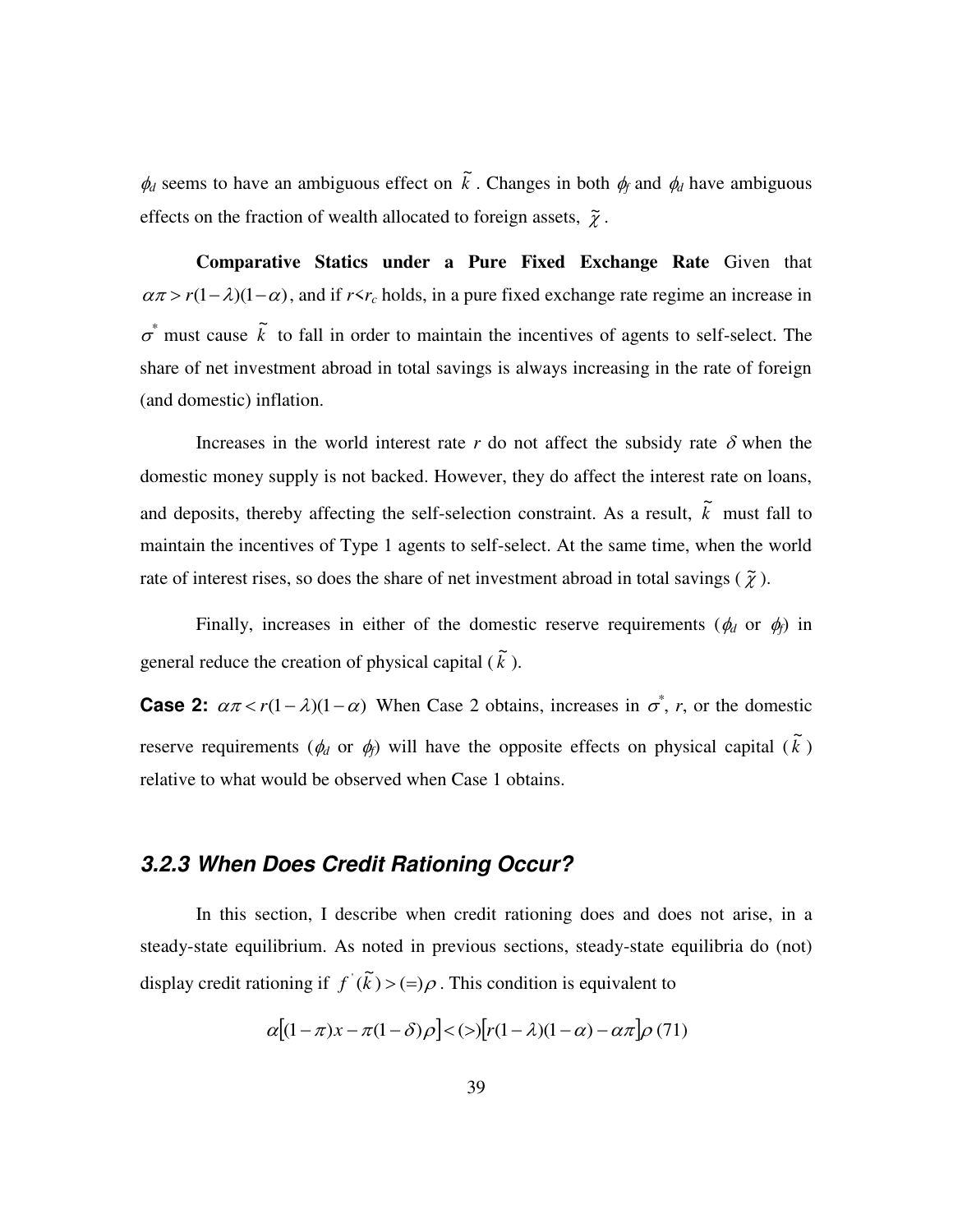whenever  $\alpha \pi > (\langle r(1-\lambda)(1-\alpha) \rangle)$ . In order to state when (71) holds, the following results will prove useful.

**Lemma 9** *The steady-state interest rate on loans is a monotonically increasing and concave function of the steady-state inflation rate in the rest of the world, for any*  J  $\left\{ \right\}$  $\mathcal{L}$  $\overline{\mathcal{L}}$ ┤  $\sqrt{ }$  $\overline{\phantom{a}}$ J  $\left(\frac{1}{-1}\right)$  $\setminus$ \* > Max $\frac{1}{\sigma_{\delta}}$ ,  $\left( \frac{1}{\sigma_{-1}} \right)$ *r*  $\sigma^*$  > Max $\{\sigma^*_\delta,\}$   $\{-1\}$ , and it is bounded above. These properties do not depend upon

*how the domestic money supply is backed in a fixed exchange rate regime.* 

**Lemma 10** *If*  $r < r_c$ , then  $(1 - \delta)\rho$  is an increasing function of the steady-state inflation *rate in the rest of the world, for any*  J  $\left\{ \right\}$  $\mathcal{L}$  $\overline{\mathcal{L}}$ ┤  $\sqrt{ }$  $\overline{\phantom{a}}$ J  $\left(\frac{1}{-1}\right)$  $\setminus$ \* > Max $\sigma_{\delta}^*$ ,  $\left(1-1\right)$ *r*  $\sigma^*$  > Max $\{\sigma^*_\delta, |-1|\}$ . This property does not *depend upon how the domestic money supply is backed in a fixed exchange rate regime.* 

If  $\rho(\sigma^*)$  denotes the interest rate on loans as a function of the inflation rate in the rest of the world, then Lemma 9 implies that  $\rho(\sigma^*)$  has the configuration depicted in Figures 5 and 6. When credit rationing can emerge now depends, for given levels of foreign steady-state inflation, on assumptions on parameter values and on the nature of the fixed exchange rate regime in place.

**Case 1:**  $\alpha \pi > r(1 - \lambda)(1 - \alpha)$  In situations where Case 1 obtains, both the left and the right hand side of (71) are not only negative but also decreasing in the foreign rate of inflation,  $\sigma^*$ . As stated previously, these properties do not depend upon how the domestic money supply is backed in a fixed exchange rate regime. As a result, the scope for credit to be rationed may depend in a relatively complicated way on the rate of foreign inflation. Two of these possibilities are illustrated in Figures 5a, and 5b.

## **Figure 5a**

*Figure 5a* For low (high) levels of the foreign inflation rate, credit is (is not) rationed. This situation tends to transpire in a Case 1 economy when *x* is relatively large.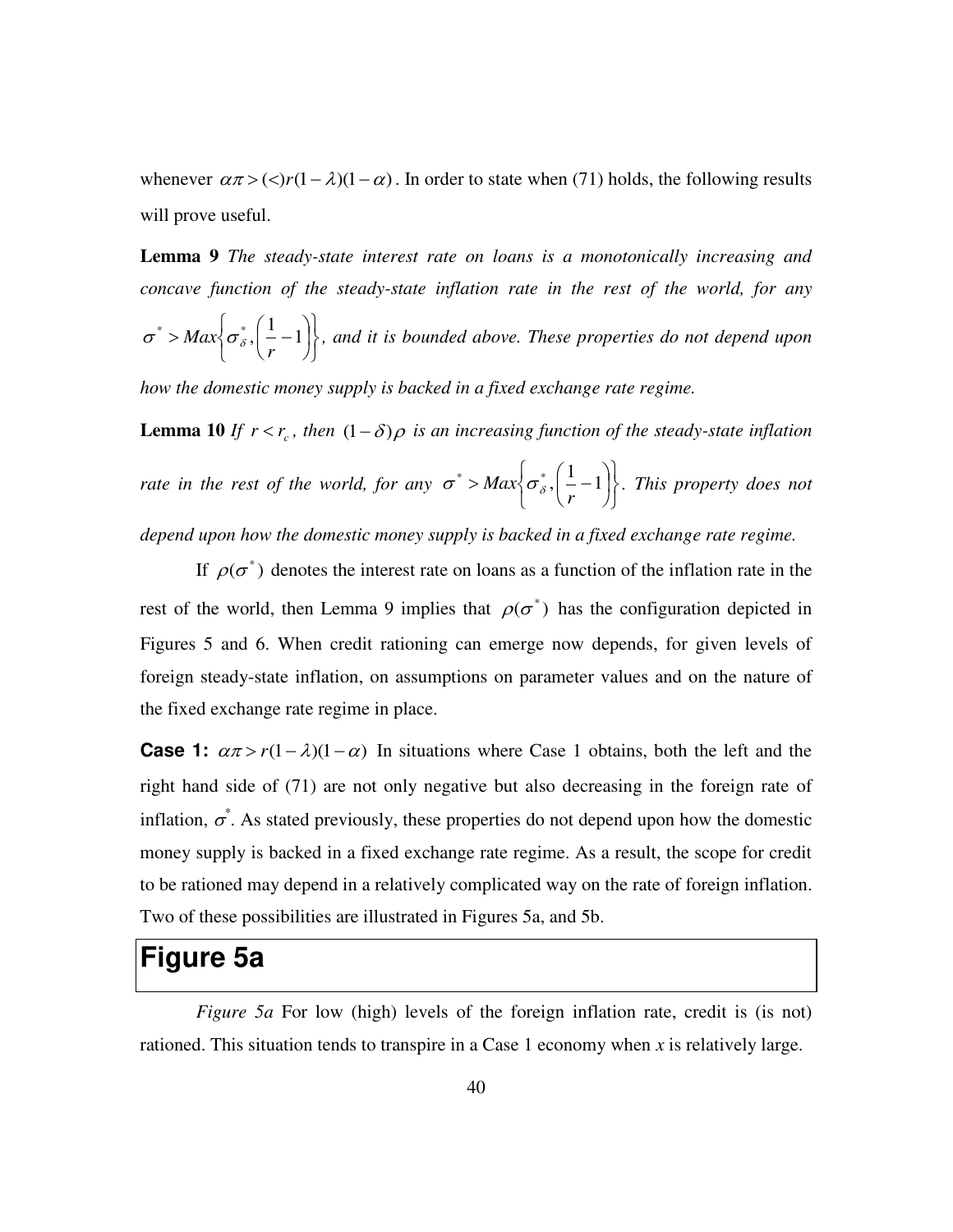# **Figure 5b**

*Figure 5b*  $f(\tilde{k})$  lies everywhere above  $\rho(\sigma^*)$ . This situation tends to transpire in a Case 1 economy when *x* is relatively small.

Thus, in economies where Case 1 obtains and a fixed exchange rate regime is in place, the scope for credit to be rationed depends in a relatively complicated way on the rate of foreign inflation. In such a situation, increases in the level of steady-state foreign inflation are always detrimental to long-run output. There is no range of inflation rates over which increases in inflation promote real activity.

**Case 2:**  $\alpha \pi \langle r(1-\lambda)(1-\alpha) \rangle$  In situations where Case 2 obtains (71) can be rewritten as

$$
\alpha[(1-\pi)x-\pi(1-\delta)\rho] > [r(1-\lambda)(1-\alpha)-\alpha\pi]\rho. \quad (72)
$$

Notice that the left-hand side of (72) is positive and decreasing in  $\sigma^*$ , while the right-hand side is also positive but increasing in  $\sigma^*$ . Again, these properties do not depend upon how the domestic money supply is backed in a fixed exchange rate regime. As a result, two possibilities arise regarding the existence of steady states where credit is rationed. These possibilities are illustrated in figures 6a and 6b.

# **Figure 6a**

*Figure 6a* For low (high) levels of the foreign inflation rate, credit is (is not) rationed. This situation tends to transpire in a Case 2 economy when *x* is relatively small.

# **Figure 6b**

*Figure 6b*  $f(\vec{k})$  lies everywhere above  $\rho(\sigma^*)$  and credit is always rationed. This situation tends to transpire in a Case 2 economy when *x* is relatively large.

As a result, in economies where Case 2 obtains and a fixed exchange rate regime is in place, low levels of steady-state inflation will in general be associated with credit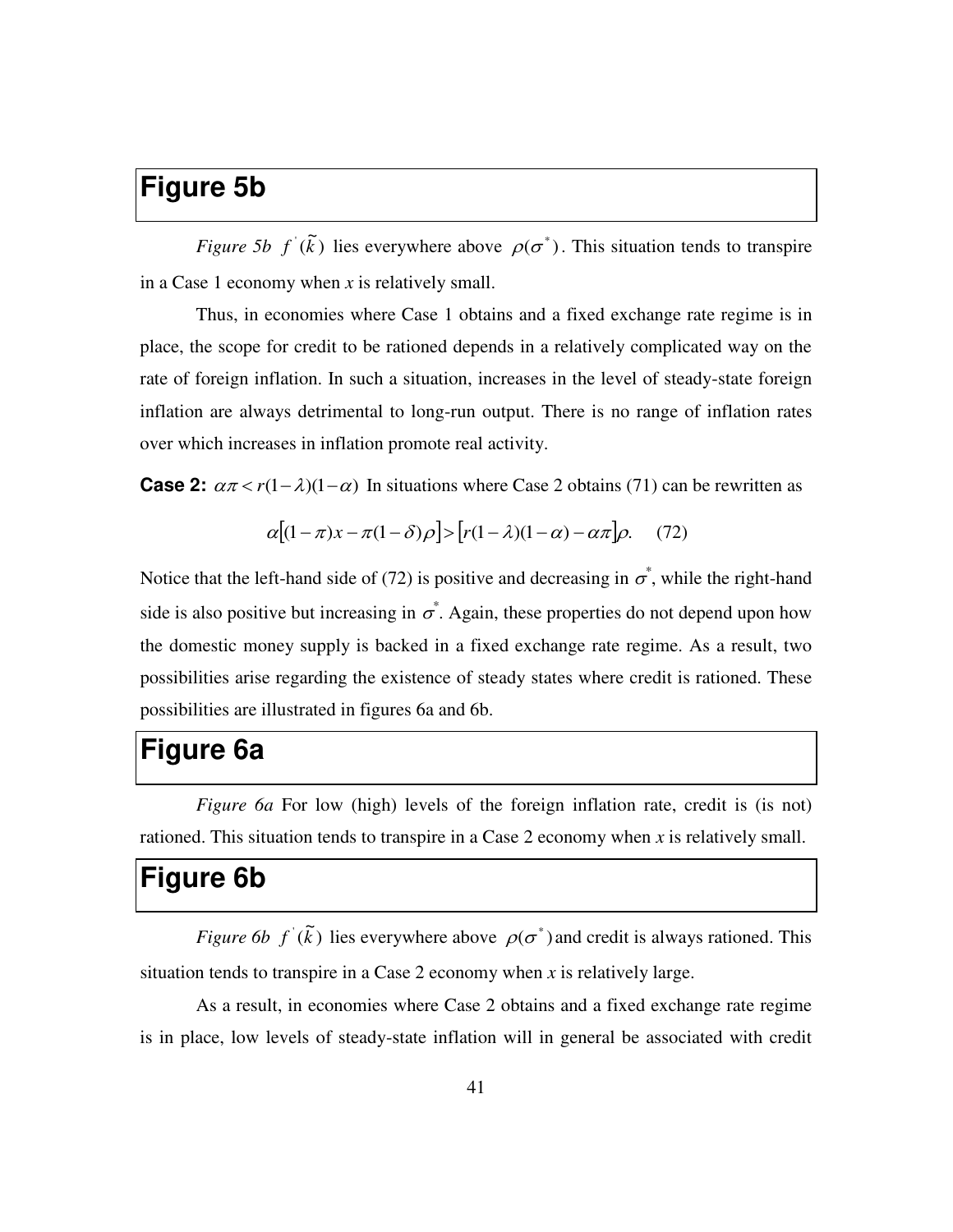being rationed. Moreover, there will be inflation thresholds as are observed empirically: foreign inflation and output are positively (negatively) correlated below (above) the threshold.

### **3.3 Dynamic Equilibria**

This section takes up the analysis of dynamic equilibria under fixed exchange rates. It begins with an analysis of dynamics when credit is not rationed.

### *3.3.1 Dynamic System in a Walrasian Regime*

The dynamic system in a Walrasian regime is given by (58) at equality, (59) and (60). Equations (58) and (60) can be rewritten, respectively, as

$$
\alpha A k_{t+1}^{\alpha-1} = \rho = \frac{\left[r - \frac{(\phi_d + \phi_f)}{(1 + \sigma^*)}\right]}{(1 - \phi_d - \phi_f)}
$$
(73)  

$$
i_t^* = (1 - \alpha) A k_t^{\alpha} + \frac{\left[(1 - \lambda)\tau_t - k_{t+1}\right]}{\lambda(1 - \phi_d - \phi_f)}
$$
(74)

Notice that (73) and (59) constitute a recursive dynamic system. Equation (73) implies that the capital-labor ratio is constant. Then (59) governs the dynamic behavior of the investment subsidy  $\tau_i$ :

$$
\tau_t = \left(\frac{G_1 + G_2}{1 - \lambda}\right)\hat{k} - G_2 \tau_{t-1},\qquad(75)
$$

where  $G_I$  and  $G_2$  are as defined in (61). Finally, equation (74) can be rewritten as

$$
i_t^* = (1 - \alpha)A\hat{k}^{\alpha} - \frac{\hat{k}}{\lambda(1 - \phi_d - \phi_f)} + \left[\frac{(1 - \lambda)}{\lambda(1 - \phi_d - \phi_f)}\right]\tau_t
$$
 (76)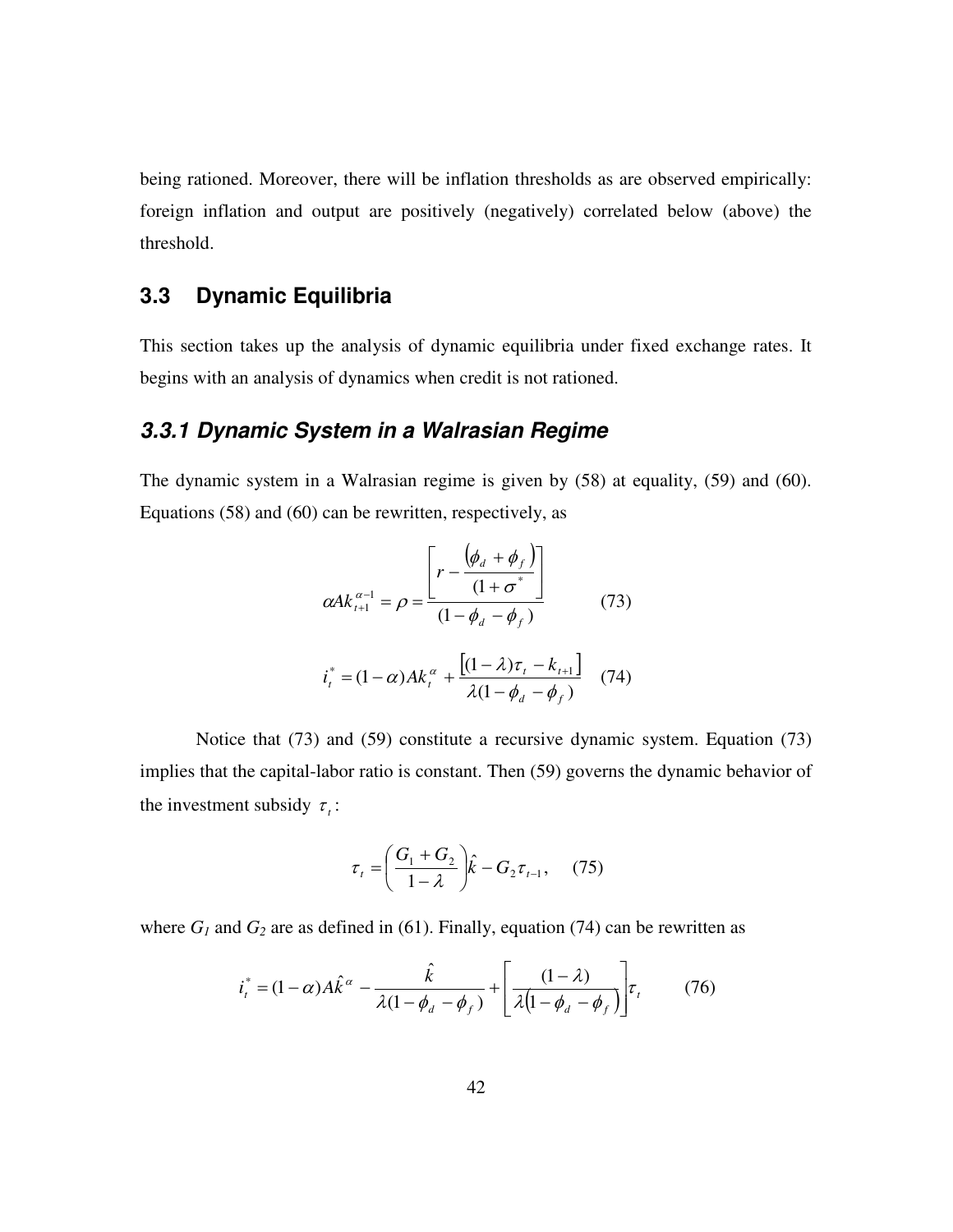Notice that the dynamic properties of  $\tau_t$  (and, thus, of  $i_t^*$  too) are determined by 2 1 *G t*  $\frac{t}{ } = \partial$  $\partial$  $\tau_{t-}$  $\frac{\tau_i}{\tau}$  = - $G_2$ . Also notice that  $G_2$ >(<)0 under a currency board (pure fixed exchange rate

regime). Under a currency board, either  $\partial \tau_{_{t-1}}$  $\partial$ *t t* τ  $\frac{\tau_t}{\tau}$  >1 or  $\partial \tau_{_{t-1}}$  $\partial$ *t t* τ  $\left| \frac{\tau_i}{\tau_i} \right|$  <1 can hold, while in a pure

fixed exchange rate regime typically  $\frac{C_i}{C_i} \in$  $\partial$  $\partial$  $t-1$ *t* τ  $\frac{\tau_t}{\tau} \in (0,1)$ . When -1<  $\partial \tau_{_{t-1}}$  $\partial$ *t t* τ  $\frac{\tau_t}{\tau}$  <0, as can occur with

a currency board, then fluctuations in the value of the investment subsidy can be observed. These fluctuations will then be translated into fluctuations in the magnitude of capital flows (net investment abroad). Notice that fluctuations in the government's fiscal position, and in net foreign investment can only occur if a currency board is in place. Such fluctuations are not possible under a pure fixed exchange rate regime. Thus, backing domestic currency with foreign assets does not prevent fluctuations in net foreign investment; rather, it can promote the occurrence of such fluctuations.

### *3.3.2 Dynamic System in a Credit Rationing Regime*

The dynamic system under credit rationing is given by

$$
r(1 - \lambda)(1 - \alpha)Ak_t^{\alpha} = \pi \alpha Ak_{t+1}^{\alpha} + [(1 - \pi)x - \pi \rho]k_{t+1} + \pi \rho(1 - \lambda)\tau_t, \qquad (77)
$$

(59), (74) and

$$
\alpha Ak_{t+1}^{\alpha-1} > \rho \qquad (78)
$$

Equations (77), and (59) jointly govern the dynamics of the capital-labor ratio and the capital investment subsidy. Equation (74) then describes the dynamics of net foreign investment.

Rearranging terms in equations (77) and (59), and defining  $q_t = \tau_{t-1}$ , I obtain the following dynamic system: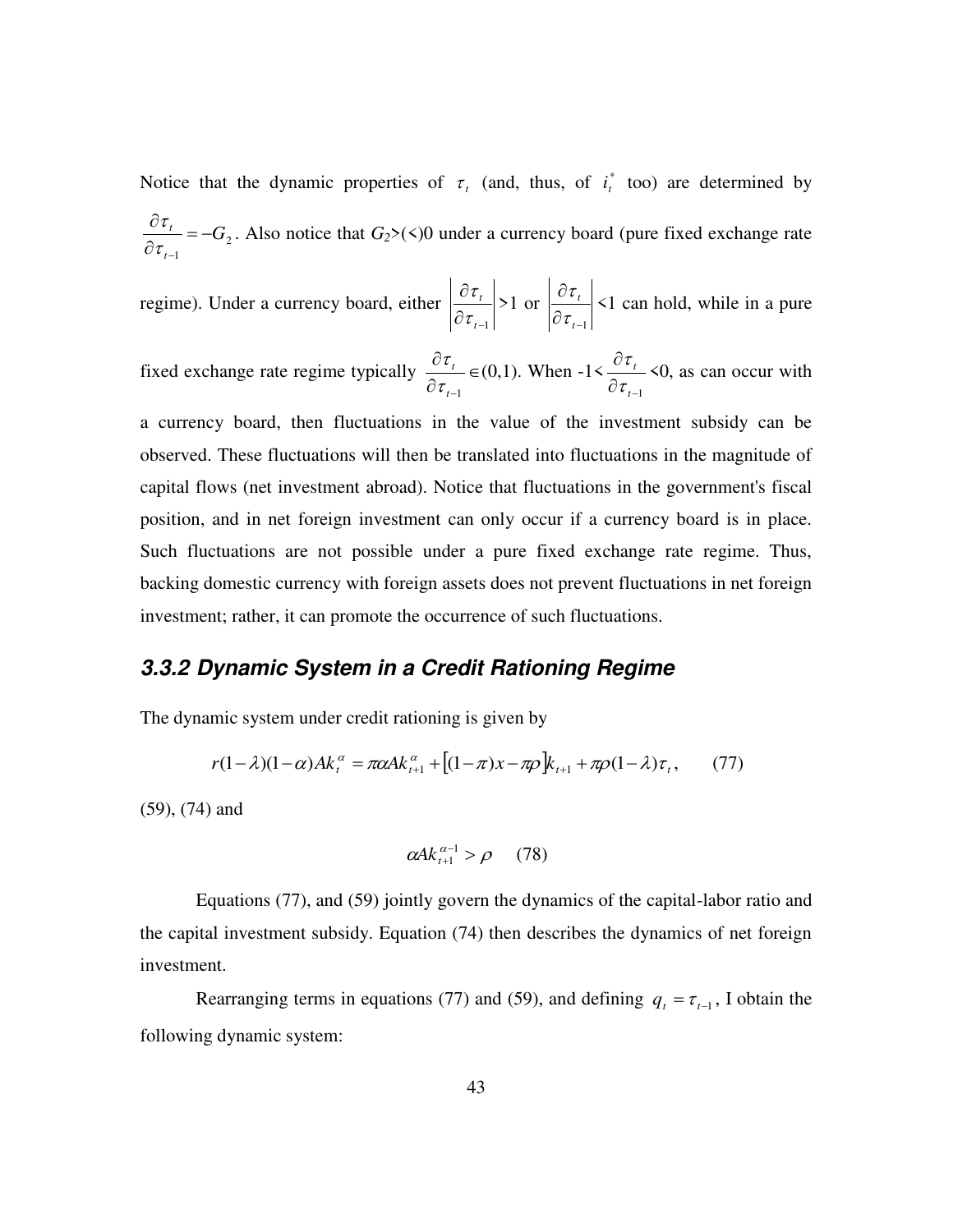$$
k_{t+1} = -\left(\frac{G_2}{G_1}\right)k_t + \left(\frac{1-\lambda}{G_1}\right)\tau_t + \left[\frac{G_2(1-\lambda)}{G_1}\right]q_t = g(k_t, \tau_t, q_t) (79)
$$
  

$$
\tau_{t+1} = \left[\frac{r(1-\alpha)A}{\pi\rho}\right]k_{t+1}^{\alpha} - \left[\frac{\alpha A}{(1-\lambda)\rho}\right]g(k_{t+1}, \tau_{t+1}, q_{t+1})]^{\alpha}
$$
  

$$
-\left[\frac{(1-\pi)x - \pi\rho}{(1-\lambda)\pi\rho}\right]g(k_{t+1}, \tau_{t+1}, q_{t+1})
$$
  

$$
q_{t+1} = \tau_t
$$
 (81)

**Local Stability** I now linearize the dynamic system (79), (80) and (81) in a neighborhood of the nontrivial steady state. The Jacobian of the linearized system is

$$
J(\tilde{k}, \tilde{\tau}, \tilde{q}) = \begin{bmatrix} g_1 & g_2 & g_3 \\ g_1 \left(\frac{P}{R}\right) & \left(\frac{S}{R}\right) & g_3 \left(\frac{P}{R}\right) \\ 0 & 1 & 0 \end{bmatrix}, \text{ where}
$$
  
\n
$$
g_1 = -\left(\frac{G_2}{G_1}\right), \quad g_2 = \left(\frac{1-\lambda}{G_1}\right), \quad g_3 = \left[\frac{G_2(1-\lambda)}{G_1}\right] \quad (82)
$$
  
\n
$$
P = r(1-\lambda)(1-\alpha)f'(\tilde{k}) - g_1 \left[\alpha \pi f'(\tilde{k}) + (1-\pi)x - \pi \rho\right] \quad (83)
$$
  
\n
$$
R = (1-\lambda)\pi \rho + g_2 \left[\alpha \pi f'(\tilde{k}) + (1-\pi)x - \pi \rho\right] \quad (84)
$$
  
\n
$$
S = r(1-\lambda)(1-\alpha)g_2 f'(\tilde{k}) - (g_1 g_2 + g_3) \left[\alpha \pi f'(\tilde{k}) + (1-\pi)x - \pi \rho\right] \quad (85)
$$

It can be easily shown that the determinant of  $J(\tilde{k}, \tilde{\tau}, \tilde{q})$  is equal to zero. Then, one of the eigenvalues of *J* will be equal to zero, while the remaining two eigenvalues are given by the roots  $\eta$  of the following quadratic equation:

$$
\eta^2 - H_1 \eta - H_2 = 0 \quad (86)
$$

It can be shown that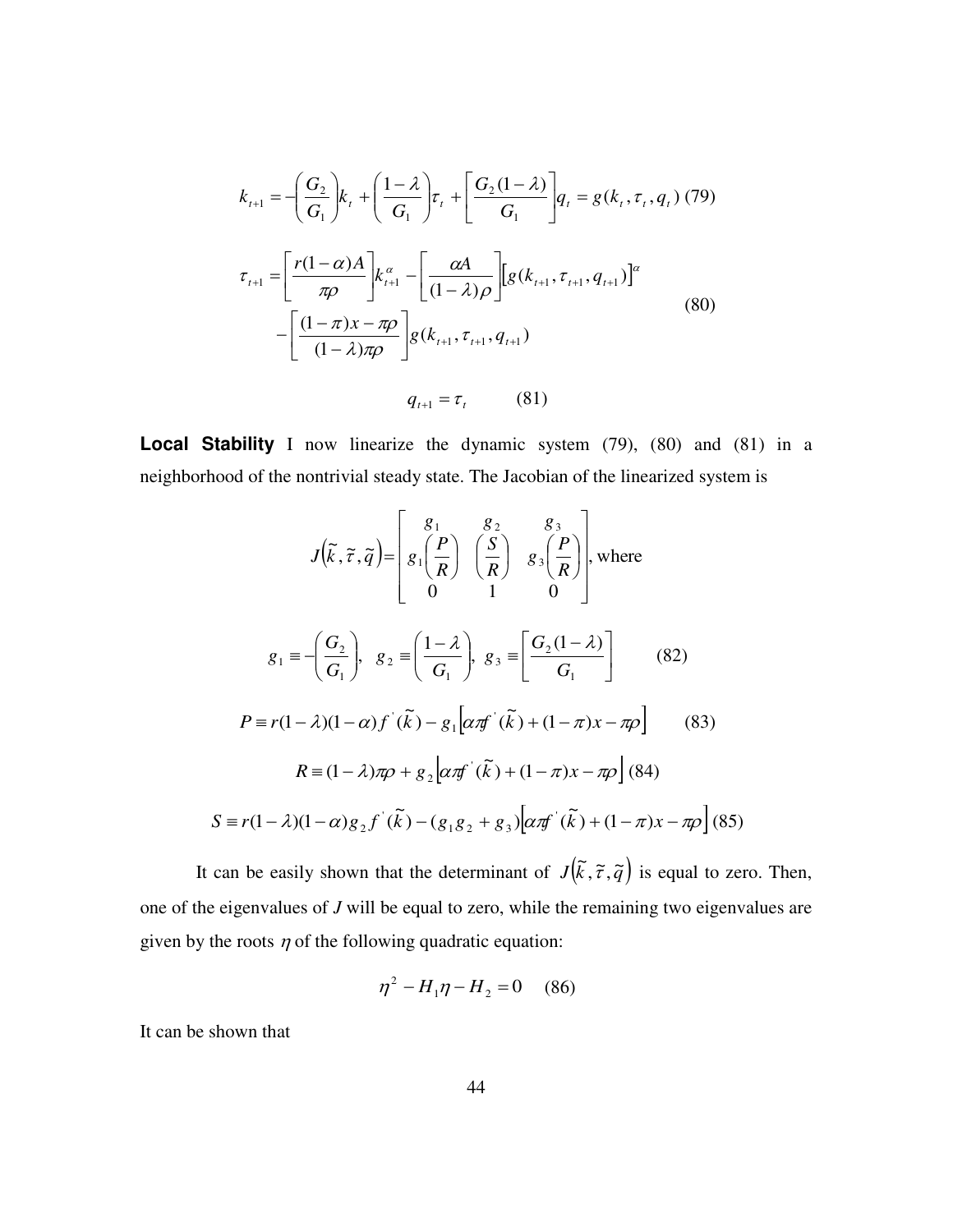$$
H_1 = g_1 + \left(\frac{S}{R}\right) = \frac{\left[r(1-\lambda)(1-\alpha) - \alpha\pi G_2\right]f'(\tilde{k}) - G_2(1-\pi)x}{\pi\rho(G_1 - 1) + \alpha\pi'(\tilde{k}) + (1-\pi)x}
$$
(87)

and

 $\overline{a}$ 

$$
H_2 = (g_1 g_2 + g_3) \left(\frac{P}{R}\right) - g_1 \left(\frac{S}{R}\right) = \frac{G_2 r (1 - \lambda)(1 - \alpha) f'(\tilde{k})}{\pi \rho (G_1 - 1) + \alpha \pi'(\tilde{k}) + (1 - \pi)x}
$$
(88)

As described above,  $G_I$  and  $G_2$  vary according to the nature of the fixed exchange rate regime. This, in turn, implies that the properties of dynamic equilibria near a nontrivial steady state when credit is rationed differ according to whether or not a currency board is in place. In the remainder of this section I present numerical  $examples^{24}$ .

**Case 1:**  $\alpha \pi > r(1 - \lambda)(1 - \alpha)$  When a Case 1 economy obtains, it is possible to observe the following:

#### *A Currency Board regime*

When Case 1 obtains and a currency board regime is in place, either both eigenvalues are real and negative or they are complex conjugates.

Typically, it is possible to observe the following:

a) For low levels of foreign inflation, the steady state is a saddle. Then, dynamic equilibria are determinate and damped oscillations will be observed along the stable manifold.

b) As  $\sigma^*$  increases, the nontrivial steady state becomes a sink. Therefore, the steady state is indeterminate and dynamic paths approaching it will display damped oscillations.

<sup>&</sup>lt;sup>24</sup> The following parameter values were kept constant across scenarios in the numerical examples:  $\phi_d = \phi_f = 0.085$ , *r*=1.1, *x*=1.05,  $\alpha = 0.35$ , *A*=1, and *λ*=0.7. Notice that the values used for the domestic reserve requirements correspond to the actual values observed in Argentina. In order to obtain the conditions under which Case 1 obtains, I used  $\pi=0.95$ , while for Case 2 I used  $\pi=0.05$ . Obviously,  $\theta=\xi=0$  when there is a pure fixed exchange rate regime, while the values  $\theta = 1$  and  $\xi \in \{0,0.1,0.2,0.5\}$  defined the different scenarios simulated for a currency board.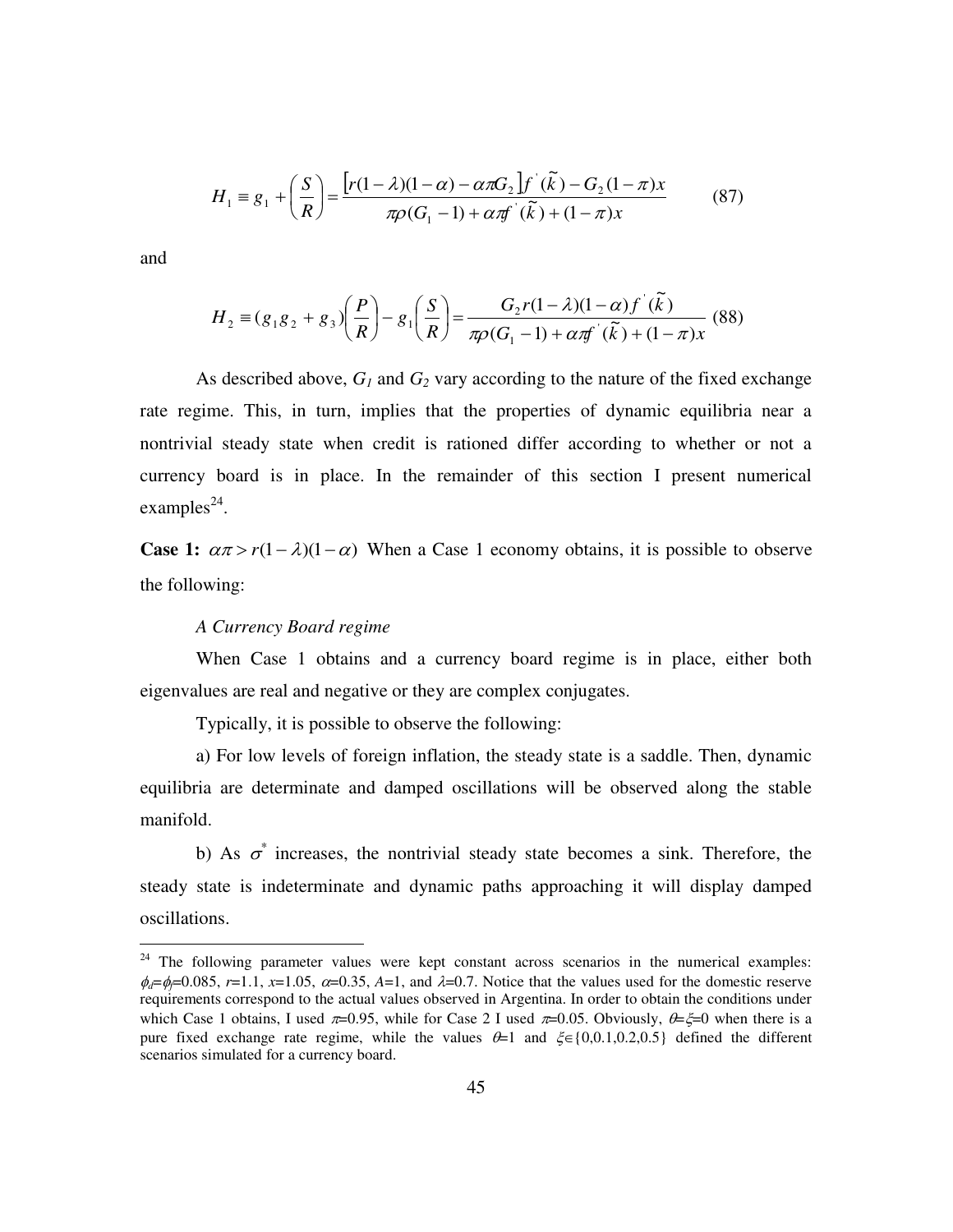c) For high rates of foreign inflation, the eigenvalues become complex conjugates

of the form 
$$
\left(\frac{H_1}{H_2}\right) \pm \left(\frac{\sqrt{-H_1^2 - 4H_2}}{2}\right) \cdot i
$$
, where  $i \equiv \sqrt{-1}$ . Moreover, the modulus of the

complex eigenvalues, given by  $\sqrt{-H_2}$ , is an increasing function of  $\sigma^*$ , but it seems that it is never greater than 1. Thus, the nontrivial steady state is a sink with complex roots.

Interestingly, complex eigenvalues are more likely to be observed whenever the policy parameter  $\xi$  is relatively large. It is possible that the eigenvalues are complex conjugates for all levels of  $\sigma^*$  when  $\xi$  is large enough. On the other hand, when  $\xi=0$ , no complex roots seem to be observed. Thus backing domestic deposits with governmentheld foreign currency reserves promotes endogenously generated volatility.

#### *A Pure Fixed Exchange Rate regime*

When Case 1 obtains and a pure fixed exchange rate regime is in place, we typically observe that both eigenvalues are real, distinct and positive. Moreover,  $\forall \sigma^*$ > $\left( \begin{array}{c} 1 \\ -1 \end{array} \right)$ J  $\left(\frac{1}{-1}\right)$  $\setminus$  $\left(\frac{1}{-1}\right)$ *r* , the steady state is a saddle and dynamic paths approach the steady state monotonically. Dynamic equilibria are then determinate.

**Case 2:**  $\alpha \pi \langle r(1-\lambda)(1-\alpha)$  When a Case 2 economy obtains, it is possible to observe the following:

#### *A Currency Board regime*

In a currency board regime, both eigenvalues will be real and distinct, with opposite signs. The positive eigenvalue will typically be less than one and decreasing in  $\sigma^*$ . On the other hand, it is possible for the negative eigenvalue to be greater or less than -1, depending on the magnitude of  $\xi$  and  $\sigma^*$ . Moreover, the negative eigenvalue is decreasing in these parameters. Therefore, it will be possible to observe the following:

a) If  $\xi$  is relatively large: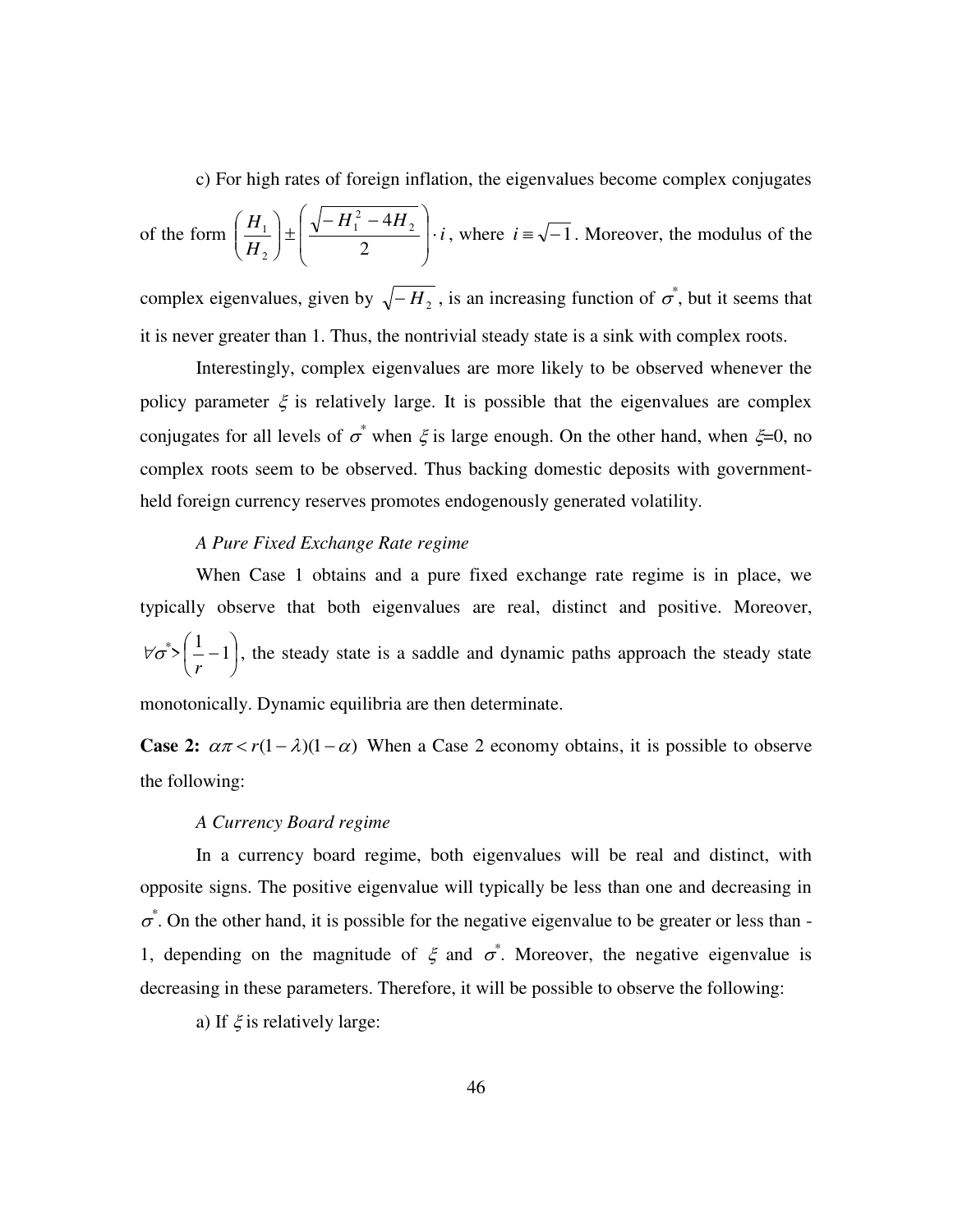a.1) For low rates of foreign inflation, the nontrivial steady state is a sink with dynamic paths that display damped oscillations. Therefore, dynamic equilibria are indeterminate.

a.2) As  $\sigma^*$  increases, the steady state becomes a saddle. Then, dynamic equilibria will be determinate and no oscillations will be observed along the stable manifold.

b) If  $\xi$  is relatively low:

b.1) For low values of  $\sigma^*$ , the nontrivial steady state is a sink, and dynamic paths will display monotonic convergence. Dynamic equilibria are, thus, indeterminate.

b.2) For high levels of foreign inflation, the steady state is still a sink, but dynamic paths will display damped oscillations. Dynamic equilibria are still indeterminate.

It is worth noticing that as  $\xi \rightarrow 0$ , the scope for economic fluctuations is reduced for given levels of foreign inflation, and the steady state becomes a sink with dynamic paths that display monotonic convergence.

#### *A Pure Fixed Exchange Rate regime*

In a pure fixed exchange rate regime, the steady state is always a sink with real and positive eigenvalues. Thus, there is again an indeterminacy of dynamic equilibria. However, endogenous volatility cannot be observed near the steady state.

## **4 Conclusions**

This paper presents a model of a small open economy where financial intermediaries perform a real allocative function in the presence of multiple reserve requirements and obvious credit market frictions that may or may not cause credit to be rationed. I then consider the relative merits of different exchange regimes along several dimensions including the attainment of low and stable rates of inflation, the promotion of financial deepening, and the avoidance of stagnation in output. I focus my attention on policies that have been implemented in Latin America and, particularly, in Argentina and Perú.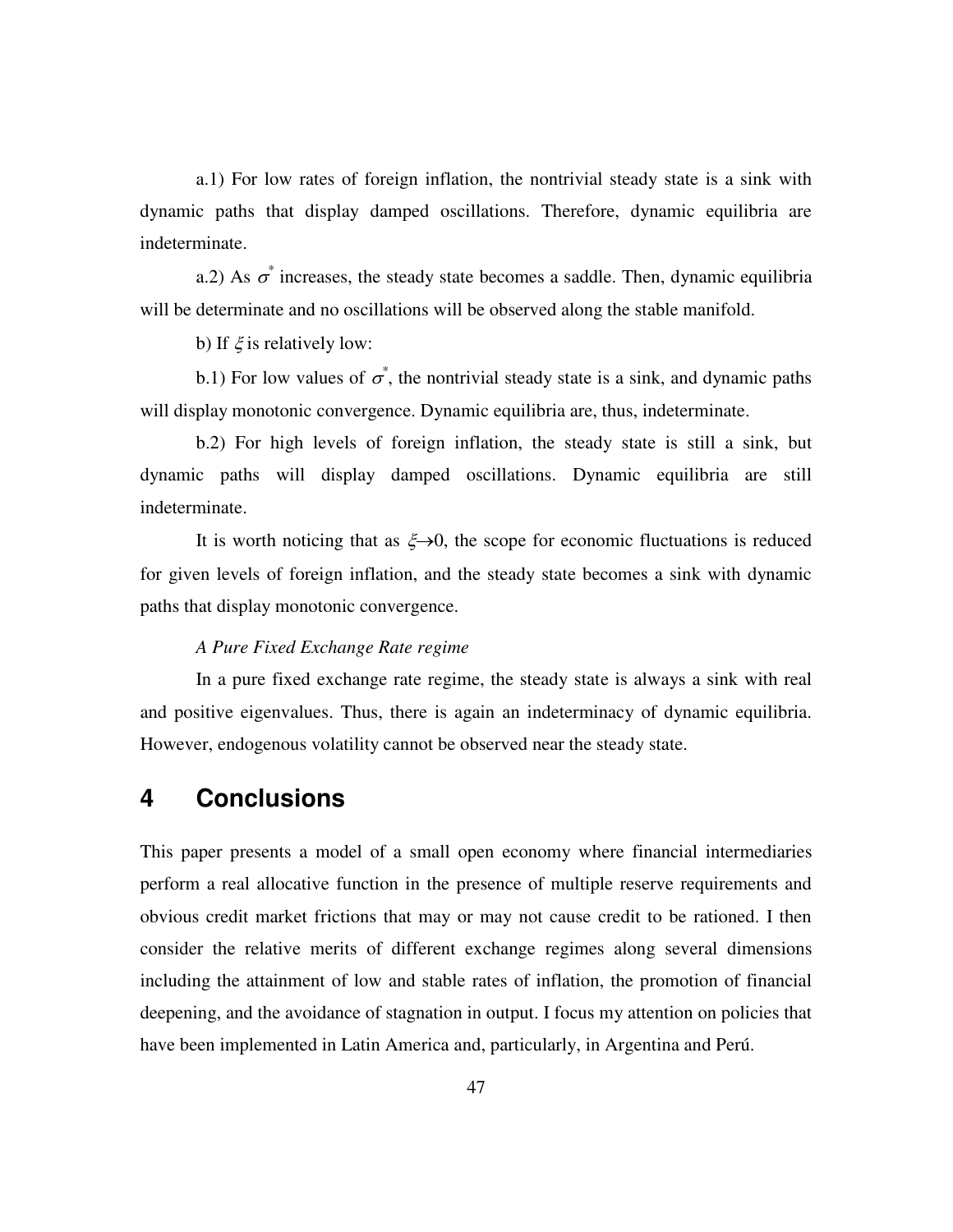Concerning economies with floating exchange rates, I find that changes in domestic inflation and world (U.S.) inflation affect the domestic capital stock differently according to whether or not credit is rationed. What matters when credit is rationed is how the domestic and foreign rates of inflation affect the self-selection constraint, and they affect this differently. In marked contrast to the literature on closed economies, either credit rationing tends to be observed when domestic rates of inflation are low, or else the scope for credit to be rationed depends in a relatively complicated way on the rate of money creation (inflation). In the first situation, moderate increases in the rate of money growth (inflation) stimulate output when credit is rationed (inflation is initially low), but reduce output when there is no credit rationing (inflation is initially high). Thus there will be inflation thresholds as are observed empirically: inflation and output are positively (negatively) correlated below (above) the threshold. As a consequence, there is a strict limit to the extent to which domestic inflation can be used to stimulate output. Furthermore, the presence of credit rationing seems to increase the scope for both instability and economic fluctuations. When the second situation obtains, however, increases in the domestic rate of inflation always have adverse consequences for real activity and private information (together with high rates of inflation) seems to increase the scope for indeterminacy of dynamic equilibria and for economic fluctuations.

In a small open economy with a fixed rate of exchange, the domestic and foreign inflation rates will be equal. Interestingly again -and, yet in marked contrast to the literature on closed economies- either the scope for credit to be rationed depends in a relatively complicated way on the rate of foreign inflation, or credit rationing tends to be observed when foreign rates of inflation are low. In the first situation, increases in the foreign (and domestic) rate of inflation always have adverse consequences for real activity. In the second situation, however, there will be inflation thresholds: foreign (and domestic) inflation and output are positively (negatively) correlated below (above) the threshold.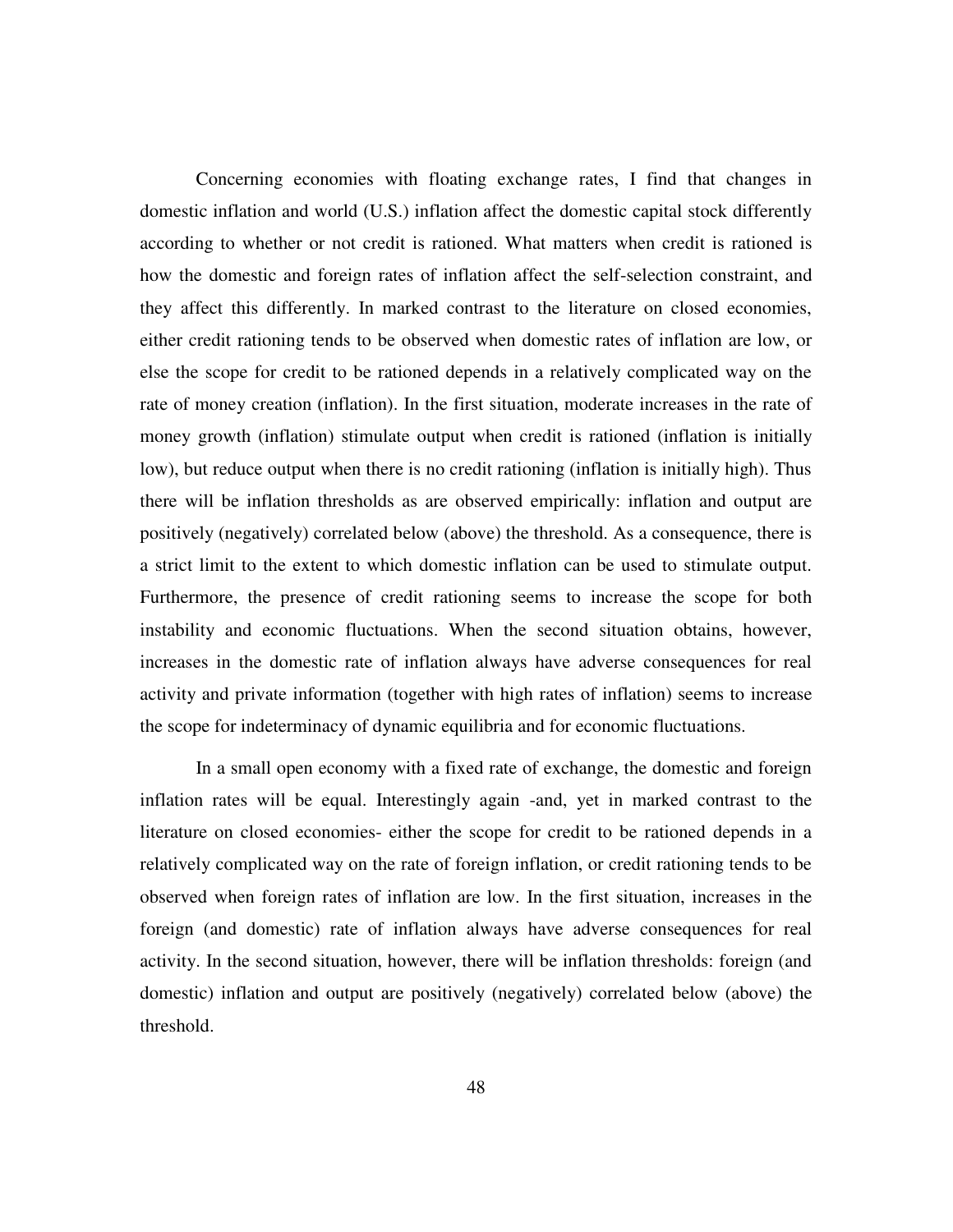Finally, in economies with fixed exchange rates, a currency board seems to increase the scope for economic fluctuations. Such potential for fluctuations disappears as the backing of the domestic money supply and deposits is reduced. Moreover, indeterminacy of dynamic equilibria may be observed independently of the backing of the domestic money supply. And, in economies with fixed exchange rates, the potential for indeterminacy and fluctuations seems to be positively related to the (world) rate of inflation.

## **5 Appendix**

### **5.1 Proofs of Propositions and Lemmas in Section 2**

### *5.1.1 Proof of Proposition 1*

Using equation (36), and differentiating both sides with respect to  $\sigma$ , one obtains

$$
\frac{\partial \hat{k}}{\partial \sigma} = -\frac{\phi_d}{(1-\alpha)(1+\sigma)^2} \left[ \frac{\phi_d}{1+\sigma^*} \right]_0^{\frac{2-\alpha}{\alpha-1}} < 0. \quad (A.1)
$$

Equation (A.1) proves the first part of the proposition. For the second part, differentiate the definition of  $\varepsilon$  in (28). One can easily determine that

$$
\frac{\partial \varepsilon}{\partial \sigma} = -\frac{\phi_d (1 - \phi_d - \phi_f)}{\left[ (1 - \phi_d - \phi_f) + \sigma (1 - \phi_f) \right]^2} < 0. \tag{A.2}
$$

Then, given that  $\varepsilon > 0$ ,  $\forall \sigma > \sigma_{\varepsilon}$ , we can easily determine from equation (38) that

$$
\frac{\partial \hat{\chi}}{\partial \sigma} = -\left[\frac{1}{\lambda(1-\alpha)A(1-\phi_d-\phi_f)}\right] \left[\hat{k}^{1-\alpha} \frac{\partial \varepsilon}{\partial \sigma} + \varepsilon(1-\alpha)\hat{k}^{-\alpha} \frac{\partial \hat{k}}{\partial \sigma}\right] > 0. \quad (A.3)
$$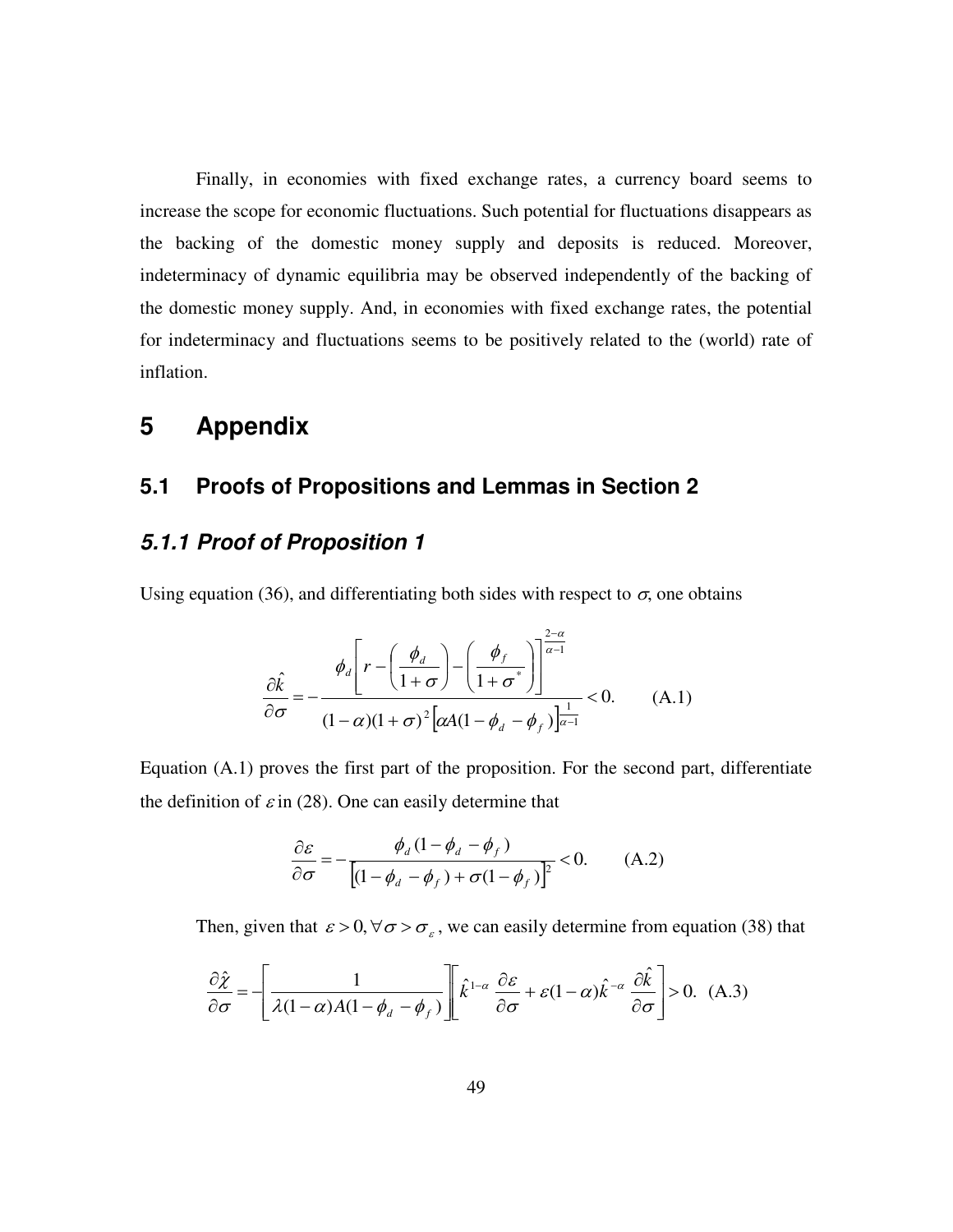Equation (A.3) proves the second part of the proposition. *Q.E.D.*

## *5.1.2 Proof of Proposition 2*

From equation (36), one obtains the following:

$$
\frac{\partial \hat{k}}{\partial \sigma^*} = -\frac{\phi_f \hat{k}}{(1-\alpha)(1+\sigma^*)^2 \left[r - \left(\frac{\phi_d}{1+\sigma}\right) - \left(\frac{\phi_f}{1+\sigma^*}\right)\right]} < 0, \quad (A.4)
$$

and

$$
\frac{\partial \hat{k}}{\partial r} = -\frac{\hat{k}}{(1-\alpha)\left[r - \left(\frac{\phi_d}{1+\sigma}\right) - \left(\frac{\phi_f}{1+\sigma^*}\right)\right]} < 0. \text{ (A.5)}
$$

(A.4) and (A.5) prove the first part of the proposition. In addition, differentiating (38) with respect to  $\sigma^*$  and *r*, respectively, one obtains

$$
\frac{\partial \hat{\chi}}{\partial \sigma^*} = \frac{\alpha \alpha \phi_f}{(1 - \alpha) \lambda (1 + \sigma^*)^2 \left[ r - \left( \frac{\phi_d}{1 + \sigma} \right) - \left( \frac{\phi_f}{1 + \sigma^*} \right) \right]^2} > 0,\quad (A.6)
$$

and

$$
\frac{\partial \hat{\chi}}{\partial r} = \frac{\alpha \varepsilon}{(1 - \alpha) \lambda \left[ r - \left( \frac{\phi_d}{1 + \sigma} \right) - \left( \frac{\phi_f}{1 + \sigma^*} \right) \right]^2} > 0. \tag{A.7}
$$

(A.6) and (A.7) prove the second part of the proposition. *Q.E.D.* 

## *5.1.3 Proof of Proposition 3*

Differentiating equation (36) with respect to  $\phi_d$  we obtain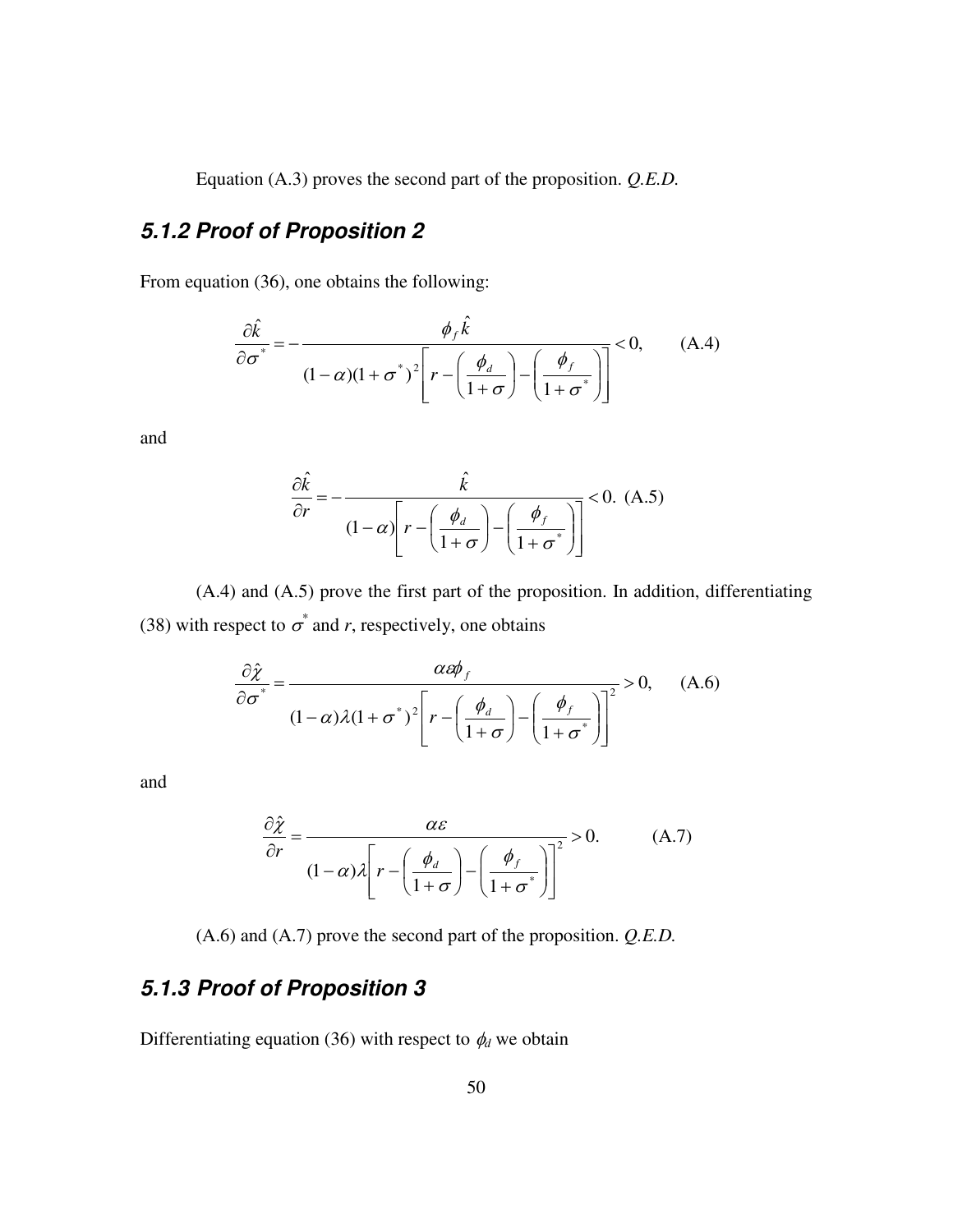$$
\frac{\partial \hat{k}}{\partial \phi_d} = -\left[\frac{\alpha A}{(1-\alpha)\rho^2}\right] \hat{k}^{\alpha} \left[\frac{r - \left(\frac{1}{1+\sigma}\right) + \phi_f \left(\frac{1}{1+\sigma} - \frac{1}{1+\sigma^*}\right)}{(1-\phi_d - \phi_f)^2}\right],\tag{A.8}
$$

which implies that

$$
\frac{\partial \hat{k}}{\partial \phi_d} < (\gt) \text{ if } \sigma > (\lt) \sigma_1 \equiv \frac{(1-r) + \phi_f \left(\frac{1}{1+\sigma^*} - 1\right)}{\left(r - \frac{\phi_f}{1+\sigma^*}\right)}.\text{ (A.9)}
$$

However, it can be easily shown that  $r > \frac{1}{1 - \epsilon}$ J  $\left(\frac{1}{\cdot}\right)$  $\setminus$ ſ  $>\left(\frac{1}{1+\sigma^*}\right)$ 1  $r > \left(\frac{1}{1+\sigma^*}\right)$  implies

$$
\sigma_1 < \left(\frac{1}{r} - 1\right). \quad \text{(A.10)}
$$

Therefore, since the reserve requirements bind,  $\sigma > \sigma_1$  holds and, thus  $\frac{\sigma_1}{\sigma_1} < 0$ ˆ  $\lt$  $\partial$  $\partial$ *d k*  $\phi$ ,

J  $\left\{ \right\}$  $\mathbf{I}$  $\overline{\mathcal{L}}$ ⇃  $\left\lceil$  $\overline{\phantom{a}}$ J  $\left(\frac{1}{-1}\right)$  $\setminus$  $\forall \sigma > Max \bigg\{\sigma_{\varepsilon}, \bigg(1\overline{1}-1\bigg)$ *r*  $\sigma > Max\{\sigma_{\varepsilon}, -1\}$ . This proves the first part of this proposition. To prove the

second part of this proposition, differentiate  $(36)$  with respect to  $\phi_f$  to obtain

$$
\frac{\partial \hat{k}}{\partial \phi_f} = -\left[\frac{\alpha A}{(1-\alpha)\rho^2}\right] \hat{k}^{\alpha} \left[\frac{r - \left(\frac{\phi_d}{1+\sigma}\right) - \left(\frac{1-\phi_d}{1+\sigma^*}\right)}{(1-\phi_d-\phi_f)^2}\right], \quad (A.11)
$$

which in turn implies that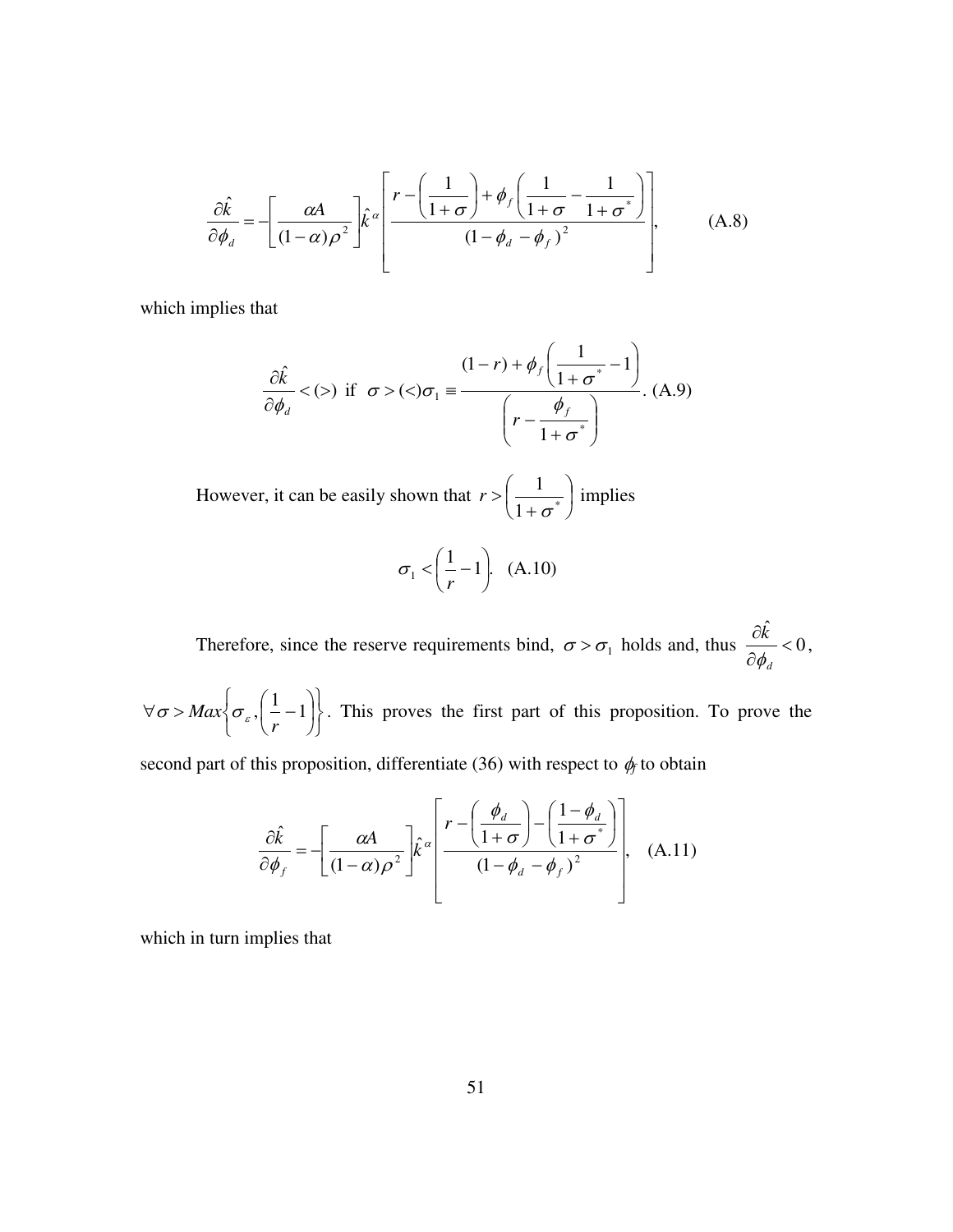$$
\frac{\partial \hat{k}}{\partial \phi_f} < (\gt) 0 \text{ if } \sigma > (\lt) \sigma_2 \equiv \frac{\phi_d + \left(\frac{1 - \phi_d}{1 + \sigma^*}\right) - r}{\left[r - \left(\frac{1 - \phi_d}{1 + \sigma^*}\right)\right]}.
$$
\n(A.12)

However, it can be easily shown that  $r > \frac{1}{1 - \epsilon}$ J  $\left(\frac{1}{\cdot}\right)$  $\setminus$ ſ  $>\left(\frac{1}{1+\sigma^*}\right)$ 1  $r > \left(\frac{1}{1+\sigma^*}\right)$  implies

$$
\sigma_2 < \left(\frac{1}{r} - 1\right). \quad \text{(A.13)}
$$

Then, again  $\sigma > \sigma_2$  holds and, thus  $\frac{\sigma_2}{\sigma_1} < 0$ ˆ  $\lt$  $\partial$  $\partial$ *f k*  $\phi$ , J  $\left\{ \right\}$  $\mathbf{I}$  $\overline{\mathcal{L}}$ ⇃  $\left\lceil$  $\overline{\phantom{a}}$ J  $\left(\frac{1}{-1}\right)$  $\setminus$  $\forall \sigma > Max \bigg\{\sigma_{\varepsilon}, \bigg(1\overline{1}-1\bigg)$ *r*  $\sigma >$  *Max* $\{\sigma_{\varepsilon}, -1\}$ , proving the

second part of this proposition. *Q.E.D.* 

## *5.1.4 Proof of Proposition 4*

Differentiating equation (39) with respect to  $\sigma$ , one obtains

$$
\frac{\partial \tilde{k}}{\partial \sigma} = \left\{ \frac{\pi}{(1-\alpha)A[r(1-\lambda)(1-\alpha)-\alpha\pi]} \right\} \tilde{k}^{2-\alpha} \left\{ \varepsilon \frac{\partial \rho}{\partial \sigma} + \rho \frac{\partial \varepsilon}{\partial \sigma} \right\},\tag{A.14}
$$

where

$$
\varepsilon \frac{\partial \rho}{\partial \sigma} + \rho \frac{\partial \varepsilon}{\partial \sigma} = \frac{\phi_d \left[ (1 - r) + \phi_f \left( \frac{1}{1 + \sigma^*} - 1 \right) \right]}{\left[ (1 - \phi_d - \phi_f) + \sigma (1 - \phi_f) \right]^2} < 0, \text{ given } r > 1 \text{ and } r > \left( \frac{1}{1 + \sigma^*} \right). \tag{A.15}
$$

Thus, 
$$
\frac{\partial k}{\partial \sigma}
$$
 > (<)0 if  $r(1-\lambda)(1-\alpha)$  < (<)>\alpha\pi, which proves the first part of the

proposition. Differentiating equation (40) with respect to  $\sigma$ , yields

$$
\frac{\partial \tilde{\chi}}{\partial \sigma} = -\left[ \frac{\tilde{k}^{-\alpha}}{\lambda (1 - \alpha) A (1 - \phi_d - \phi_f)} \right] \left\{ \tilde{k} \frac{\partial \varepsilon}{\partial \sigma} + \varepsilon (1 - \alpha) \frac{\partial \tilde{k}}{\partial \sigma} \right\}.
$$
 (A.16)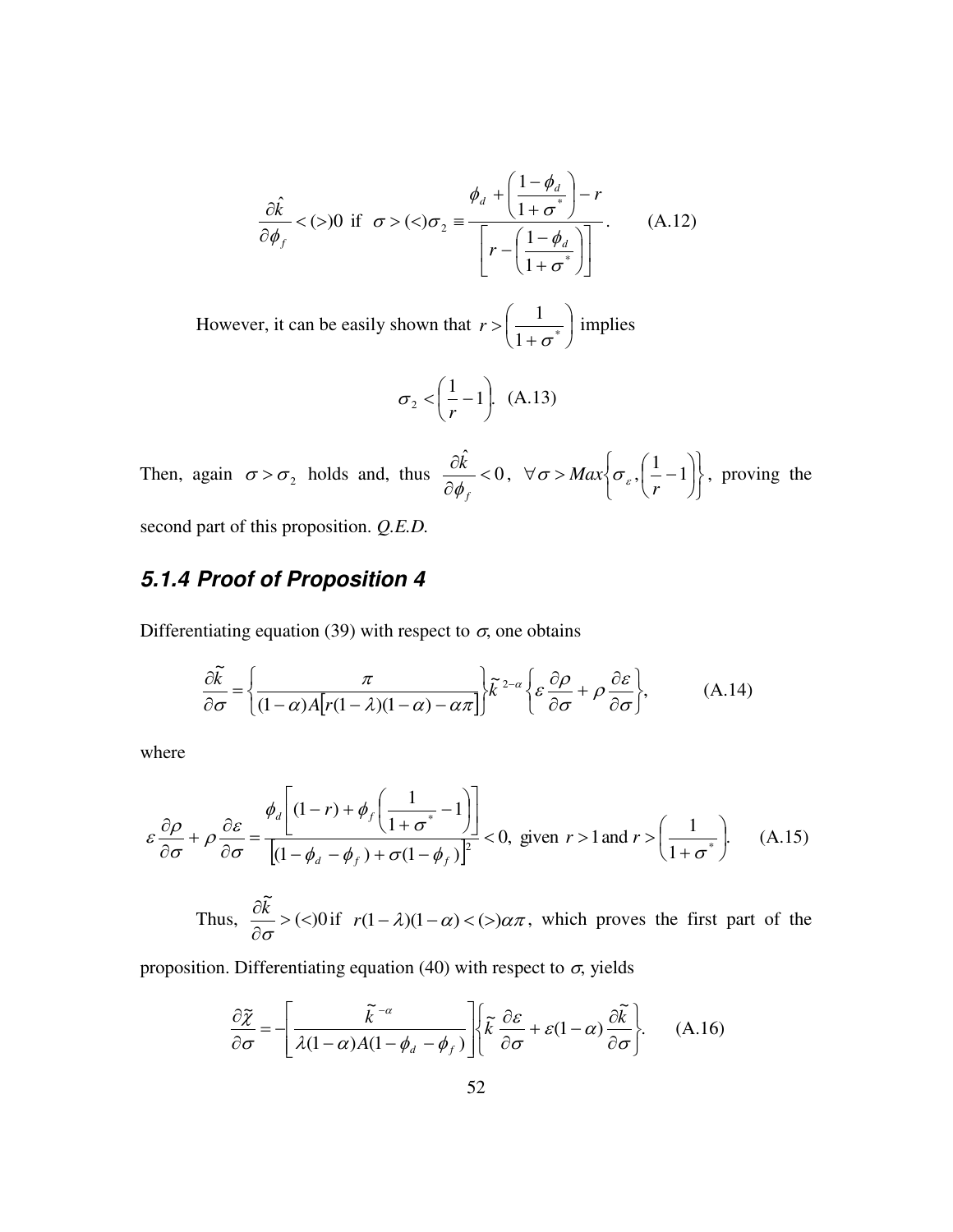Using (A.2), and the fact that  $\varepsilon > 0$ ,  $\forall \sigma > \sigma_{\varepsilon}$ , it is clear that if  $\frac{\sigma_{\varepsilon}}{2} < 0$ ~<br>~  $\lt$  $\partial$  $\partial$ σ  $k \leq 0$ , then it must be  $\tilde{v}$ 

the case that  $\frac{6\lambda}{2} > 0$ .  $>$  $\partial$  $\partial$  $\sigma$  $\frac{\chi}{\gamma} > 0$ . *Q.E.D.* 

## *5.1.5 Proof of Proposition 5*

Differentiating equation (39) with respect to  $\sigma^*$ , yields

$$
\frac{\partial \widetilde{k}}{\partial \sigma^*} = \left\{ \frac{\pi \widetilde{k}^{2-\alpha}}{(1-\alpha)A[r(1-\lambda)(1-\alpha)-\alpha\pi]} \right\} \left[ \frac{\omega_{d}}{(1-\phi_{d}-\phi_{f})(1+\sigma^*)^2} \right], \quad (A.17)
$$

and, thus  $\frac{6k}{2\pi} < (>)0$ ~<br>~  $\frac{1}{\ast}$  < (>  $\partial$  $\partial$  $\sigma$  $\frac{k}{n}$  < (>)0 if  $r(1-\lambda)(1-\alpha)$  < (>) $\alpha\pi$ . Differentiating equation (39) with

respect to *r*, yields

$$
\frac{\partial \widetilde{k}}{\partial r} = \widetilde{k} \left\{ \frac{(1-\lambda)}{\left[r(1-\lambda)(1-\alpha) - \alpha \pi\right]} + \frac{\pi \varepsilon \left[(1-\pi)x - \pi \varepsilon \rho\right]^{-1}}{(1-\alpha)(1-\phi_d - \phi_f)} \right\},\tag{A.18}
$$

and thus,  $\frac{6k}{2} < (>)0$ ~<br>~  $\lt$  ( $>$  $\partial$  $\partial$ *r*  $\frac{k}{n}$  < (>)0 if  $r(1 - \lambda)(1 - \alpha)$  < (>) $\alpha\pi$ . Notice that (A.17) and (A.18) prove the

first part of the proposition. Differentiating (40) with respect to  $\sigma^*$ , gives the following:

$$
\frac{\partial \widetilde{\chi}}{\partial \sigma^*} = -\left[ \frac{\varepsilon (1 - \alpha) \widetilde{k}^{-\alpha}}{\lambda (1 - \alpha) A (1 - \phi_d - \phi_f)} \right] \frac{\partial \widetilde{k}}{\partial \sigma^*}, \quad (A.19)
$$

and thus,  $\frac{0}{2}$  > (<)0  $\tilde{\tilde{v}}$ \*  $\partial$  $\partial$  $\sigma$  $\frac{1}{\lambda}$  > (<)0 if  $r(1 - \lambda)(1 - \alpha)$  < (>) $\alpha\pi$ . Differentiating (40) with respect to *r* 

one gets

$$
\frac{\partial \widetilde{\chi}}{\partial r} = -\left[\frac{\varepsilon(1-\alpha)\widetilde{k}^{-\alpha}}{\lambda(1-\alpha)A(1-\phi_d-\phi_f)}\right] \frac{\partial \widetilde{k}}{\partial r}, \quad (A.20)
$$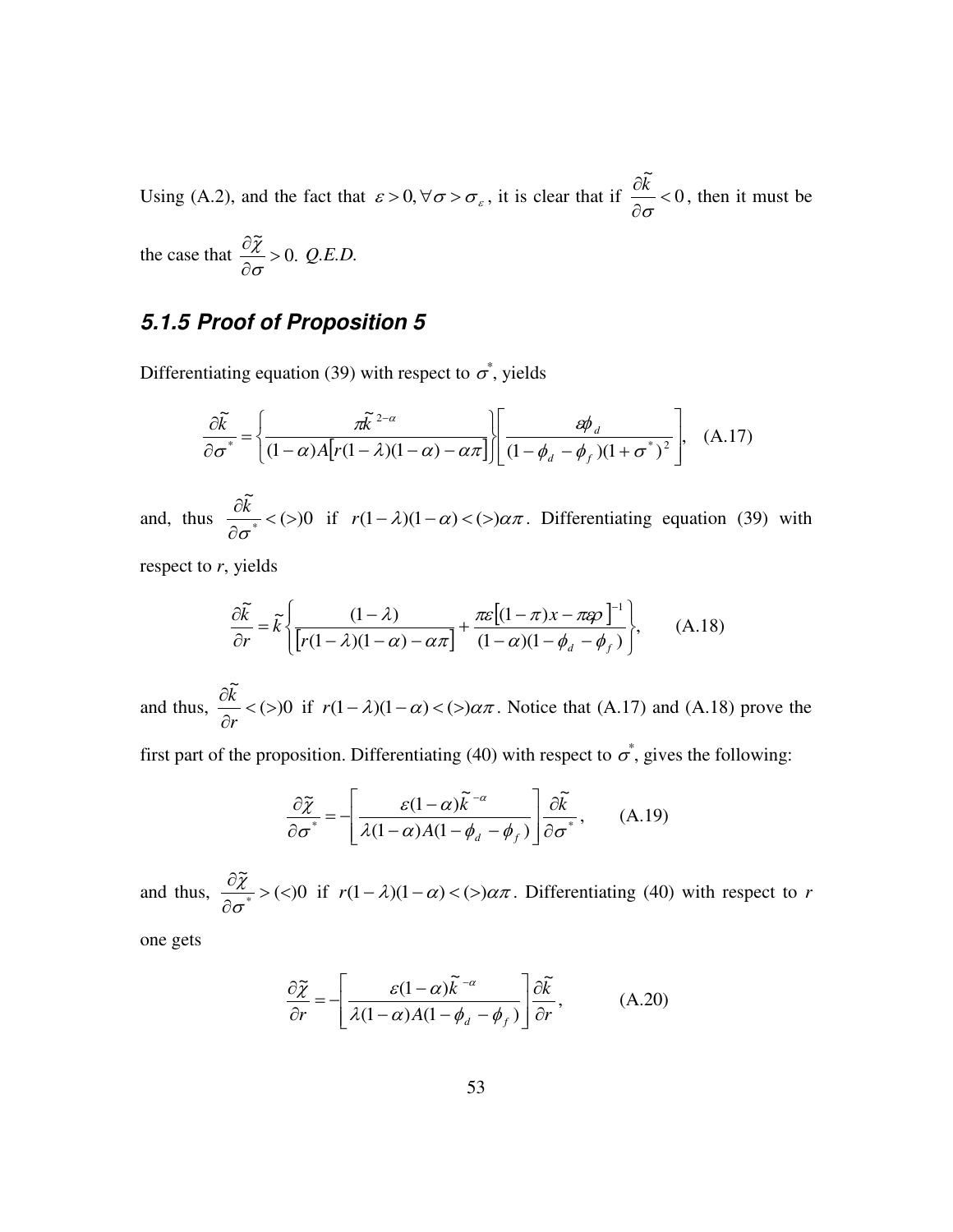and thus,  $\frac{6\lambda}{2}$  > (<)0  $\tilde{\mathcal{V}}$  $>(<$  $\partial$  $\partial$ *r*  $\frac{\partial Z}{\partial t}$  > (<)0 if  $r(1 - \lambda)(1 - \alpha)$  < (>) $\alpha\pi$ . Notice that (A.19) and (A.20) prove the second part of the proposition. *Q.E.D.* 

### *5.1.6 Proof of Proposition 6*

Differentiating equation (39) with respect to  $\phi_d$  allows one to show that

$$
\frac{\partial \widetilde{k}}{\partial \phi_d} = \left\{ \frac{\pi \widetilde{k}^{2-\alpha}}{A(1-\alpha)\left[r(1-\lambda)(1-\alpha) - \alpha \pi\right]} \right\} \left\{ \varepsilon \frac{\partial \rho}{\partial \phi_d} + \rho \frac{\partial \varepsilon}{\partial \phi_d} \right\} \quad (A.21)
$$

where

$$
\left\{\varepsilon \frac{\partial \rho}{\partial \phi_d} + \rho \frac{\partial \varepsilon}{\partial \phi_d}\right\} = \frac{(1+\sigma)\left[ (r-1) + \phi_f \left(1 - \frac{1}{1+\sigma^*}\right) \right]}{\left[ (1-\phi_d - \phi_f) + \sigma (1-\phi_f) \right]^2} > 0, \quad (A.22)
$$
  
given  $r > 1$  and  $r > \frac{1}{1+\sigma^*}$ .

Thus, from (A.21) and (A.22),  $\frac{c}{\alpha}$  < (>)0 if  $r(1 - \lambda)(1 - \alpha)$  < (>) $\alpha \pi$  $\phi$ (>)(0 if  $r(1 - \lambda)(1 - \alpha)$  < (>)  $\tilde{i}$  $\langle \rangle 0$  if  $r(1-\lambda)(1-\alpha) \langle \rangle$  $\partial$  $\partial$  $\frac{k}{r}$  < (>)0 if r *d* . This proves the

first part of the proposition.

Similarly, differentiating (39) with respect to  $\phi_f$ , one gets

$$
\frac{\partial \widetilde{k}}{\partial \phi_f} = \left\{ \frac{\pi \widetilde{k}^{2-\alpha}}{A(1-\alpha)\left[r(1-\lambda)(1-\alpha) - \alpha \pi\right]} \right\} \left\{ \varepsilon \frac{\partial \rho}{\partial \phi_f} + \rho \frac{\partial \varepsilon}{\partial \phi_f} \right\} \quad (A.23)
$$

where

$$
\left\{\varepsilon \frac{\partial \rho}{\partial \phi_f} + \rho \frac{\partial \varepsilon}{\partial \phi_f}\right\} = \frac{(1+\sigma)\left\{(1+\sigma) \left[r - \left(\frac{1}{1+\sigma^*}\right)\right] - \phi_d \left(\frac{\sigma^*}{1+\sigma^*}\right)\right\}}{\left[(1-\phi_d - \phi_f) + \sigma(1-\phi_f)\right]^2} (A.24)
$$

Then, it is possible to show that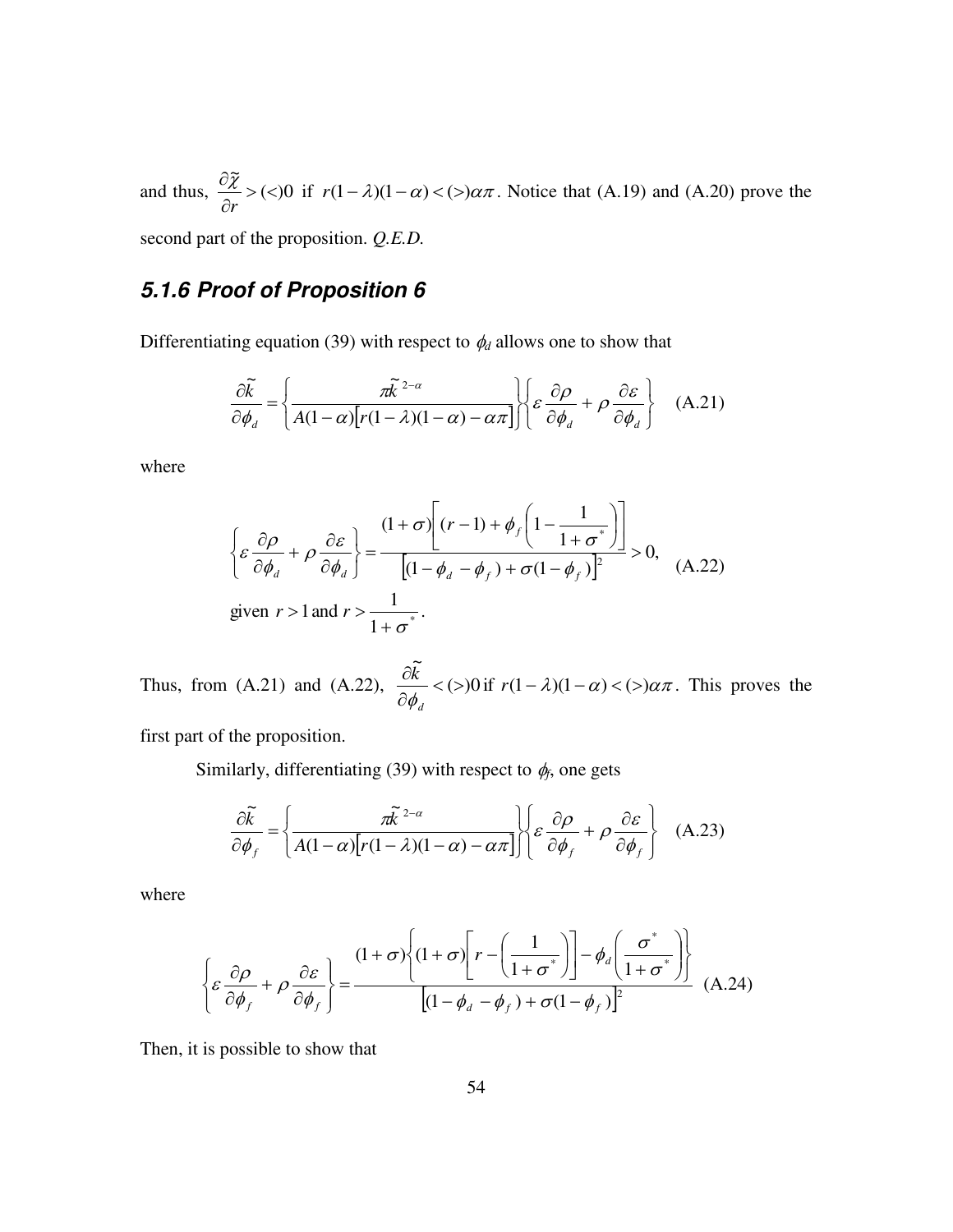$$
\left\{\varepsilon \frac{\partial \rho}{\partial \phi_f} + \rho \frac{\partial \varepsilon}{\partial \phi_f}\right\} > (<0) \text{ if } \sigma > (<)\left\{\frac{\sigma^* \phi_d}{\left[r(1 + \sigma^*) - 1\right]} - 1\right\}.
$$
 (A.25)

Therefore,  $\frac{\partial x}{\partial x} < (>)0$ ~<br>~  $\lt$  ( $>$  $\partial$  $\partial$ *f k*  $\phi$ when  $r(1 - \lambda)(1 - \alpha) < (>\varepsilon) \alpha \pi$  and

$$
\sigma > \left\{ \frac{\sigma^* \phi_d}{\left[r(1+\sigma^*)-1\right]} - 1 \right\}, \quad \text{but} \quad \frac{\partial \tilde{k}}{\partial \phi_f} > (<0 \quad \text{when} \quad r(1-\lambda)(1-\alpha) < (<) \alpha \pi \quad \text{and}
$$
\n
$$
\sigma < \left\{ \frac{\sigma^* \phi_d}{\left[r(1+\sigma^*)-1\right]} - 1 \right\}. \text{ The latter proves the second part of the proposition. Q.E.D.}
$$

## *5.1.7 Proof of Lemma 7*

Using equation (35), it is easy to show that

$$
\frac{\partial \rho}{\partial \sigma} = \frac{\phi_d}{(1 - \phi_d - \phi_f)(1 + \sigma)^2} > 0, \ \forall \sigma > Max \left\{ \left( \frac{1}{r} - 1 \right), \sigma_{\varepsilon} \right\} \quad (A.26)
$$

and that

$$
\frac{\partial^2 \rho}{\partial \sigma^2} = -\frac{2\phi_d}{\left(1 - \phi_d - \phi_f\right)\left(1 + \sigma\right)^3} < 0, \ \forall \sigma > Max \left\{ \left(\frac{1}{r} - 1\right), \sigma_{\varepsilon} \right\} \tag{A.27}
$$

Therefore,  $\rho$  is monotonically increasing and strictly concave in  $\sigma$ , for any J  $\left\{ \right\}$  $\mathbf{I}$  $\overline{\mathcal{L}}$ ┤  $\left($  $\overline{\phantom{a}}$  $\bigg)$  $\left(\frac{1}{-1}\right)$  $\setminus$  $\sigma >$ Max $\left\{ \begin{array}{c} 1 \\ -1 \end{array} \right\}$ ,  $\sigma_{\epsilon}$ *r*  $\left| \frac{1}{n} - 1 \right|, \sigma_{\varepsilon}$ . Moreover,

$$
\lim_{\sigma \to \infty} \rho = \frac{\left[ r - \left( \frac{\phi_f}{1 + \sigma^*} \right) \right]}{(1 - \phi_d - \phi_f)} > 0 \quad \text{(A.28)}
$$

proving that  $\rho$  is bounded above. *Q.E.D.*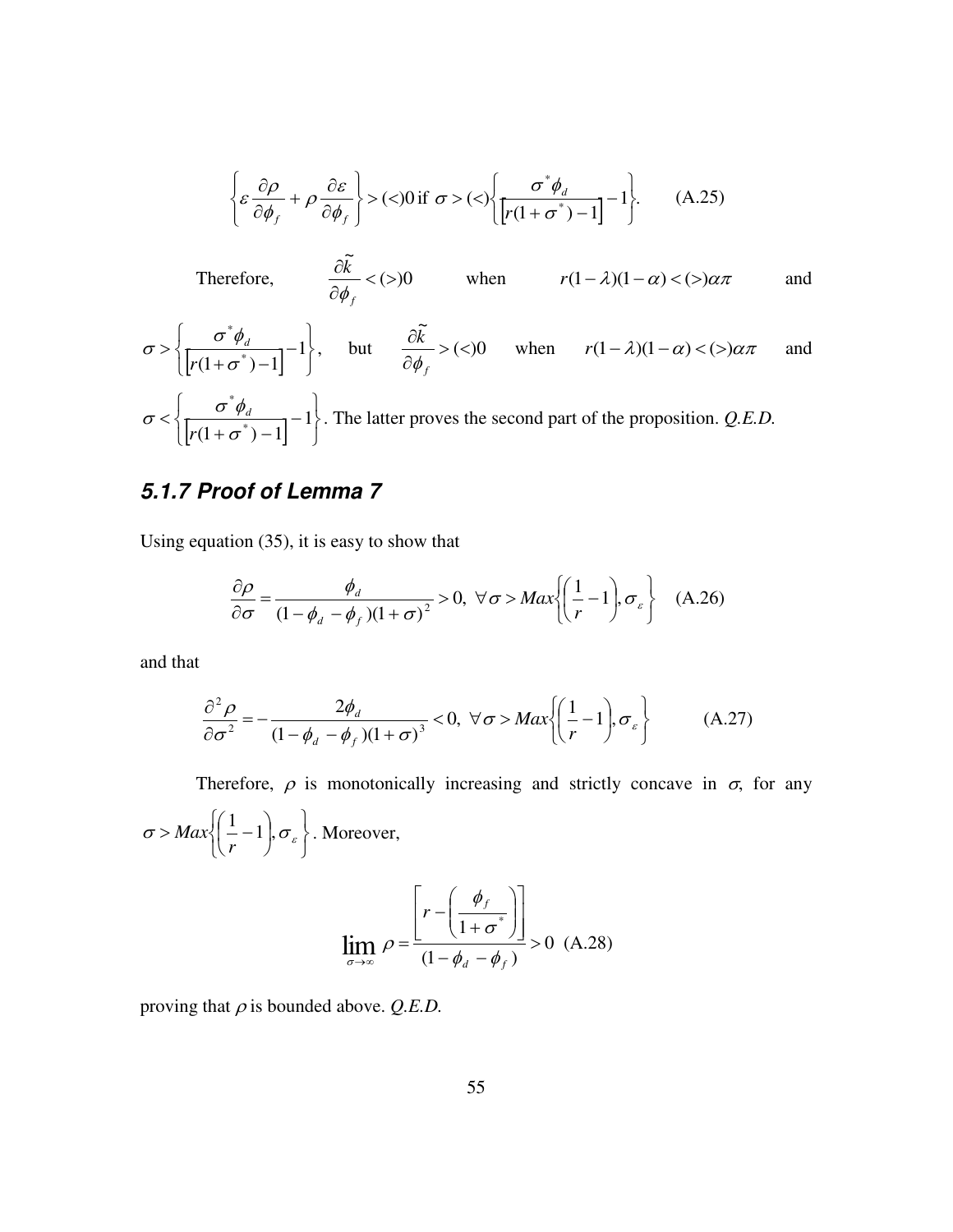### **5.2 Technical Notes on Local Stability Analysis in Section 2**

Equation (46) can be arranged to obtain the following expression:

$$
\left(\frac{1+\sigma}{\phi_d}\left[r-\left(\frac{\phi_f}{1+\sigma^*}\right)\right]-E\left(\frac{1-\pi}{\pi}\right)x=1+Ef'\left(\tilde{k}\right)\\-Ef'\left(\tilde{k}\right)\left[\frac{r(1-\lambda)(1-\alpha)}{\alpha\pi}\right].
$$
\n(A.29)

Using (A.29), it is possible to obtain the following expression for the trace of the Jacobian:

$$
T = J_{11} = 1 + (1 - \alpha)Ef'(\tilde{k}) - Ef'(\tilde{k}) \left[ \frac{r(1 - \lambda)(1 - \alpha)}{\alpha \pi} \right].
$$
 (A.30)

Then, using (A.30) equations (51) and (52) are easily obtained.

In addition, recall from equation (32) that it is necessary to impose  $\sigma > \sigma_{\epsilon}$  for lending to be positive. Then, *E*>0 follows directly from this condition.

Finally, in the remainder of this section, I show that  $Ef'(\tilde{k})$  is always increasing in  $\sigma$ . Using equations (39) and (50), yields

$$
Ef'(\tilde{k}) = \Gamma(1-\pi)x\Big[(1-\phi_d-\phi_f) + \sigma(1-\phi_f)\Big]
$$

$$
-\Gamma\pi\Big[r(1+\sigma) - \phi_d - (1+\sigma)\Big(\frac{\phi_f}{1+\sigma^*}\Big)\Big]
$$
(A.31)

where

$$
\Gamma = \left\{ \frac{\alpha}{\phi_d \left[ r(1 - \lambda)(1 - \alpha) - \alpha \pi \right]} \right\}
$$
 (A.32)

Notice that  $\Gamma$  < (>)0 if  $r(1 - \lambda)(1 - \alpha)$  < (>) $\alpha\pi$ . Differentiating (A.31) with respect to  $\sigma$ , we obtain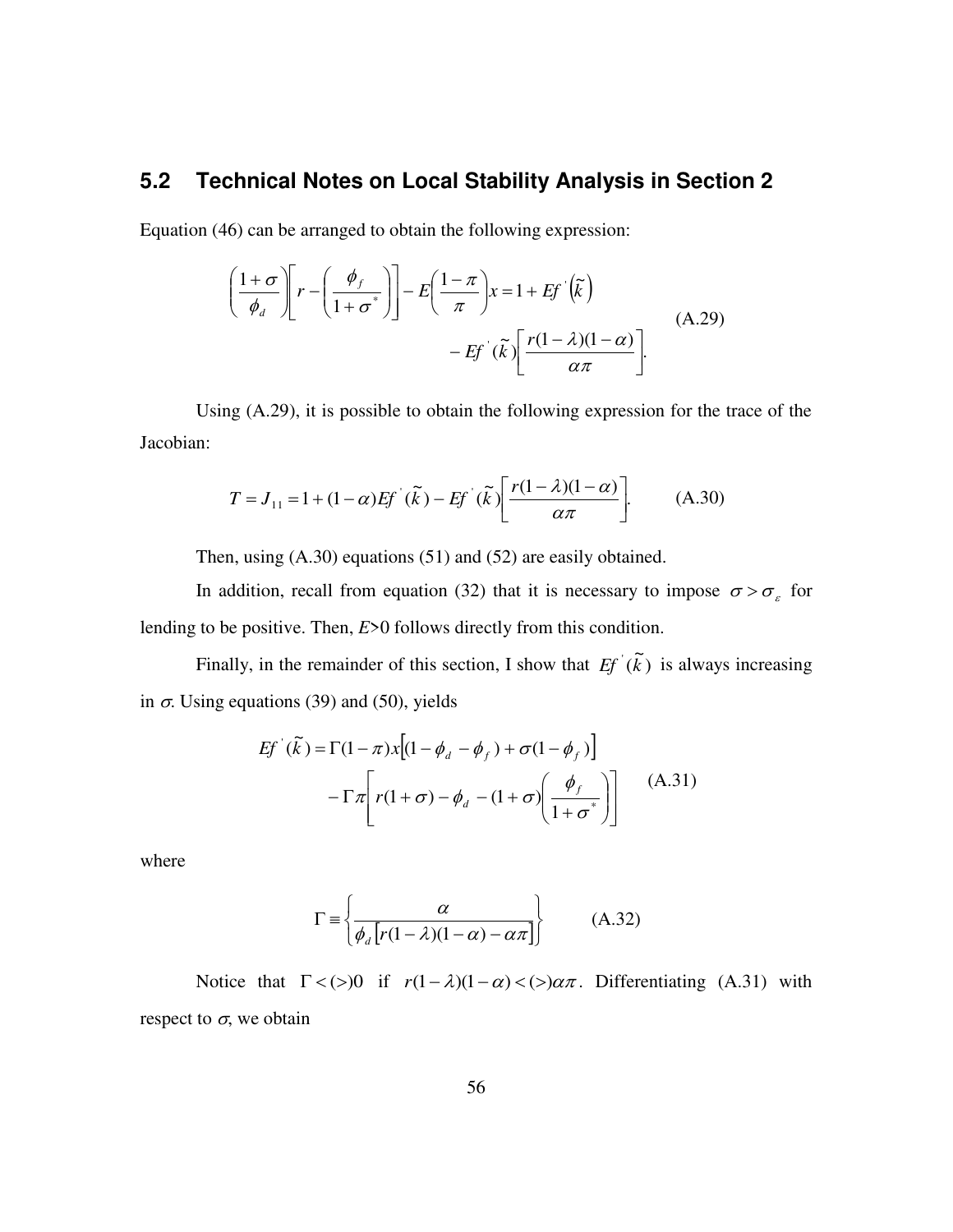$$
\frac{\partial [Ef'(\tilde{k})]}{\partial \sigma} = \Gamma \left\{ (1 - \pi)x(1 - \phi_f) - \pi \left[ r - \left( \frac{\phi_f}{1 + \sigma^*} \right) \right] \right\}.
$$
 (A.33)

It is also useful to notice that

$$
\lim_{\sigma \to \infty} \varphi = \frac{\left[r - \left(\frac{\phi_f}{1 + \sigma^*}\right)\right]}{(1 - \phi_f)}.\quad (A.34)
$$

Thus, the following must be true:

a) If 
$$
r(1-\lambda)(1-\alpha) < \alpha\pi
$$
, then  $(1-\pi)x < \pi \frac{\left[r - \left(\frac{\phi_f}{1+\sigma^*}\right)\right]}{(1-\phi_f)}$  for  $\tilde{k}$  to be

well defined. In addition, as I mentioned before,  $\Gamma \leq 0$ .

b) If 
$$
r(1-\lambda)(1-\alpha) > \alpha\pi
$$
, then  $(1-\pi)x > \pi \frac{\left[r-\left(\frac{\phi_f}{1+\sigma^*}\right)\right]}{(1-\phi_f)}$  for  $\tilde{k}$  to be

 $\mathbf{r}$ 

well defined. Also, notice that, as I mentioned before,  $\Gamma$ >0.

Thus, from (A.33), it follows that  $\frac{\partial [Ef^{\dagger}(\tilde{k})]}{\partial \tilde{k}} > 0$  $\partial$  $\partial$  $\sigma$  $\left[\frac{Ef'(k)}{2}\right] > 0$  always holds.

# **5.3 Technical Notes on (Steady-State) Comparative Statics in Section 3**

### *5.3.1 Steady-State Equilibria in a Walrasian Regime*

### **Comparative Statics with respect to the Policy Parameters**  $\theta$  **and**  $\xi$

Differentiating equation (65) with respect to  $\theta$  and  $\xi$ , respectively, I obtain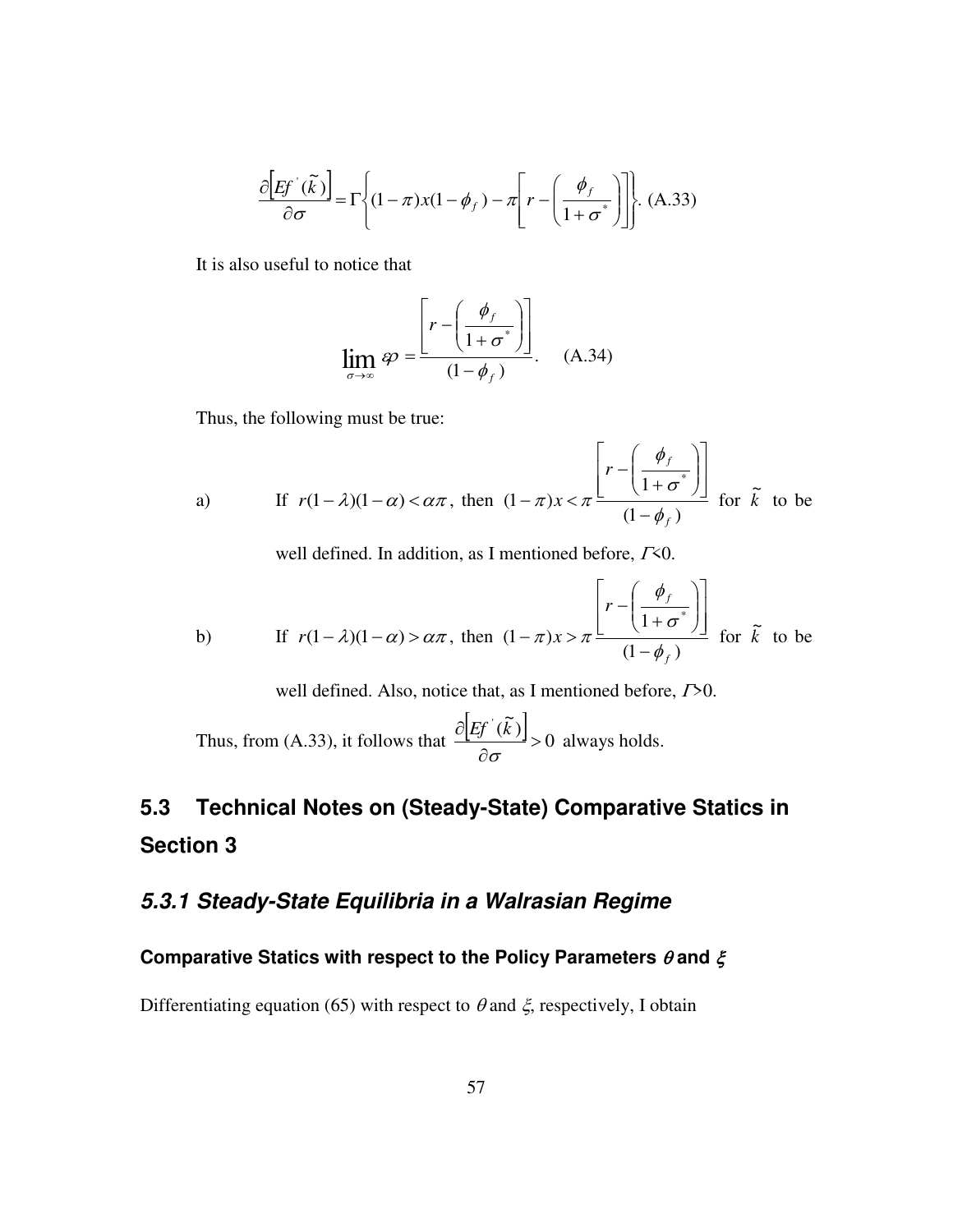$$
\frac{\partial \delta}{\partial \theta} = \frac{\phi_d (1 + \sigma^*)^2 (r - 1)(1 - \phi_d - \phi_f)}{[(1 + \sigma^*)(r - 1)(\theta \phi_d + \xi) + (1 - \phi_d - \phi_f) + \sigma^*(1 - \phi_f)]^2} > 0, \text{ given } r > 1,
$$
 (A.35)

and

$$
\frac{\partial \delta}{\partial \xi} = \frac{(1+\sigma^*)^2 (r-1)(1-\phi_d - \phi_f)}{\left[ (1+\sigma^*)(r-1)(\theta \phi_d + \xi) + (1-\phi_d - \phi_f) + \sigma^* (1-\phi_f) \right]^2} \text{ given } r > 1. \quad \text{(A.36)}
$$

Thus,  $\delta$  is increasing in both  $\theta$  and  $\xi$ .

In addition, differentiating equation (63) also with respect to  $\theta$  and  $\xi$ , respectively, one gets

$$
\frac{\partial \hat{\tau}}{\partial \theta} = \left(\frac{\hat{k}}{1 - \lambda}\right) \frac{\partial \delta}{\partial \theta} > 0, \text{ given } \frac{\partial \hat{k}}{\partial \theta} = 0, \text{ (A.37)}
$$

and

$$
\frac{\partial \hat{\tau}}{\partial \xi} = \left(\frac{\hat{k}}{1 - \lambda}\right) \frac{\partial \delta}{\partial \xi} > 0, \text{ given } \frac{\partial \hat{k}}{\partial \xi} = 0. \text{ (A.38)}
$$

Finally, differentiating equation (64) with respect to  $\theta$  and  $\xi$ , respectively, yields

$$
\frac{\partial \hat{\chi}}{\partial \theta} = \left[ \frac{\hat{k}^{1-\alpha}}{\lambda A (1-\alpha)(1-\phi_d - \phi_f)} \right] \frac{\partial \delta}{\partial \theta} > 0, \text{ given } \frac{\partial \hat{k}}{\partial \theta} = 0,
$$
 (A.39)

and

$$
\frac{\partial \hat{\chi}}{\partial \xi} = \left[ \frac{\hat{k}^{1-\alpha}}{\lambda A (1-\alpha)(1-\phi_d-\phi_f)} \right] \frac{\partial \delta}{\partial \xi} > 0, \text{ given } \frac{\partial \hat{k}}{\partial \xi} = 0. \quad (A.40)
$$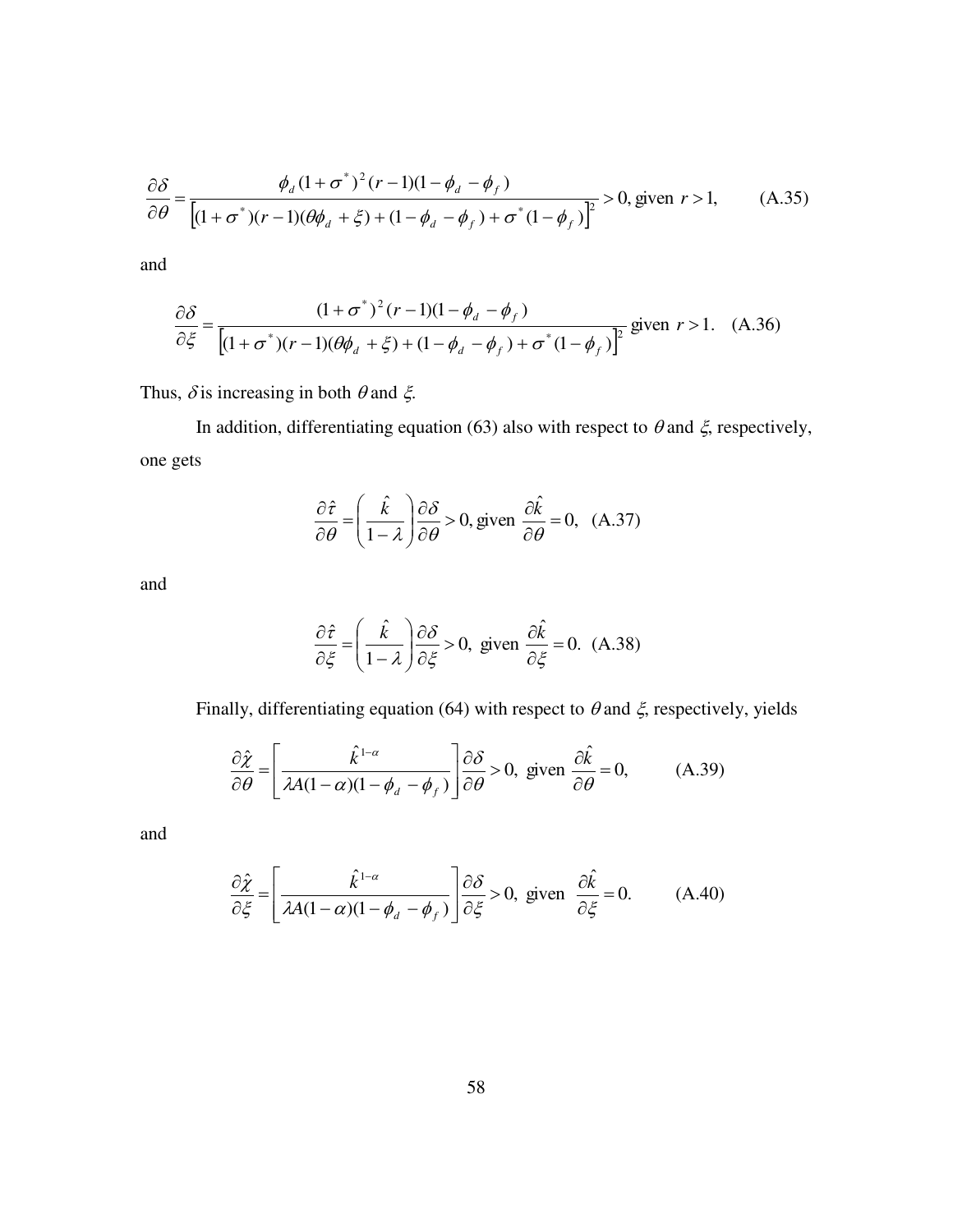### Effects of Increases in  $\vec{\sigma}$ ,  $\vec{r}$ ,  $\phi_d$  or  $\phi_f$  on the capital-labor ratio ( $\hat{k}$  )

Given equation (62), it is obvious that there is a negative relationship between  $\hat{k}$  and  $\rho$ . Then, it will be sufficient to show the effects of  $\sigma^*$ , r,  $\phi_d$  and  $\phi_f$  on  $\rho$ . Differentiating (56) with respect to  $\sigma^*$ , *r*,  $\phi_d$  and  $\phi_f$  respectively, gives

$$
\frac{\partial \rho}{\partial \sigma^*} = \frac{(\phi_d + \phi_f)}{(1 - \phi_d - \phi_f)(1 + \sigma^*)} > 0, \qquad (A.41)
$$

$$
\frac{\partial \rho}{\partial r} = \frac{1}{(1 - \phi_d - \phi_f)} > 0, \qquad (A.42)
$$

$$
\frac{\partial \rho}{\partial \phi_d} = \frac{\partial \rho}{\partial \phi_f} = \frac{\left[r - \left(\frac{1}{1 + \sigma^*}\right)\right]}{(1 - \phi_d - \phi_f)^2} > 0. \qquad (A.43)
$$

Thus, it follows from (A.41), (A.42) and (A.43) that increases in  $\sigma^*$ , r,  $\phi_d$  and  $\phi_f$ reduce  $\hat{k}$ .

### Effects of Increases in  $\vec{\sigma}$  on both  $\delta$  and  $\hat{\chi}$

Differentiating equation (65) with respect to  $\sigma^*$  yields

$$
\frac{\partial \delta}{\partial \sigma^*} = \frac{\phi_d (1 - \phi_d - \phi_f)}{\left[ (1 + \sigma^*)(r - 1)(\theta \phi_d + \xi) + (1 - \phi_d - \phi_f) + \sigma^*(1 - \phi_f) \right]^2} > 0. \text{ (A.44)}
$$

Thus,  $\delta$  is always increasing in  $\sigma^*$ .

Differentiating equation (64) with respect to  $\sigma^*$  we obtain the following expression

$$
\frac{\partial \hat{\chi}}{\partial \sigma^*} = \left[ \frac{1}{\lambda A (1 - \alpha) (1 - \phi_d - \phi_f)} \right] \left\{ (\delta - 1) (1 - \alpha) \hat{k}^{-\alpha} \frac{\partial \hat{k}}{\partial \sigma^*} + \hat{k}^{1 - \alpha} \frac{\partial \delta}{\partial \sigma^*} \right\} > 0. \quad (A.45)
$$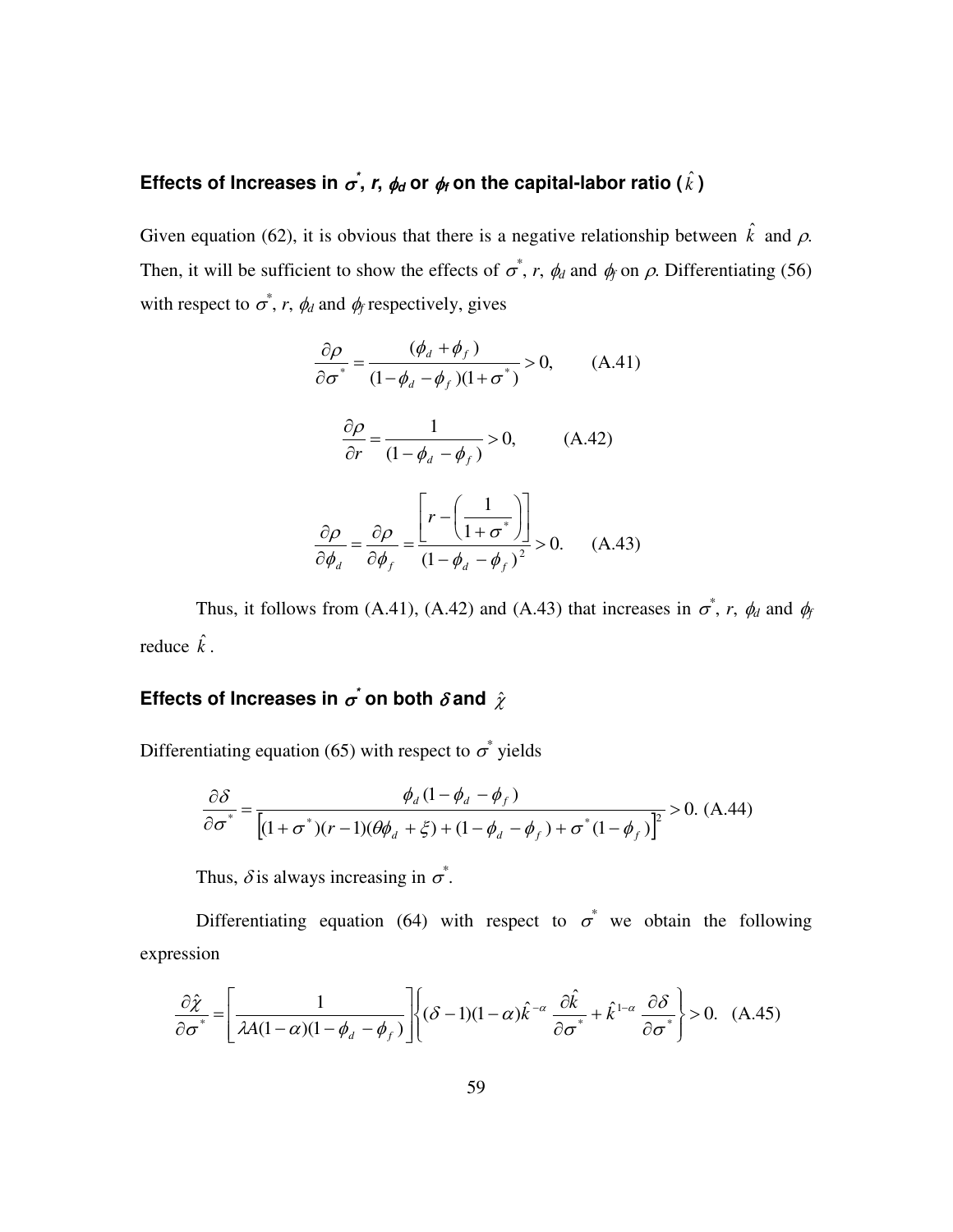Notice that  $(\delta-1)$  < 0 for lending to be positive.

#### **Comparative Statics under a Currency Board**

In a currency board, the subsidy rate on capital can be written as

$$
\delta = \frac{(1+\sigma^*)(r-1)(\phi_d + \xi) + \sigma^*\phi_d}{[(1+\sigma^*)(r-1)(\phi_d + \xi) + (1-\phi_d - \phi_f) + \sigma^*(1-\phi_f)]}.
$$
 (A.46)

Differentiating  $(A.46)$  with respect to  $r$ , one obtains

$$
\frac{\partial \delta}{\partial r} = \frac{(1 + \sigma^*)^2 (\phi_d + \xi)(1 - \phi_d - \phi_f)}{[(1 + \sigma^*)(r - 1)(\phi_d + \xi) + (1 - \phi_d - \phi_f) + \sigma^*(1 - \phi_f)]^2}.
$$
 (A.47)

Thus, the subsidy rate on capital  $\delta$  is increasing in *r*.

On the other hand, differentiating equation (64) with respect to *r*, we obtain the following expression

$$
\frac{\partial \hat{\chi}}{\partial r} = \left[ \frac{1}{\lambda A (1 - \alpha) (1 - \phi_d - \phi_f)} \right] \left\{ (\delta - 1) (1 - \alpha) \hat{k}^{-\alpha} \frac{\partial \hat{k}}{\partial r} + \hat{k}^{1 - \alpha} \frac{\partial \delta}{\partial r} \right\} > 0.
$$
 (A.48)

Then, the share of net investment abroad in total savings is increasing in the world interest rate *r*.

Regarding the effects of changes in domestic reserve requirements, I start with the analysis of increases in  $\phi_d$ . Differentiating (A.46) with respect to  $\phi_d$ , one gets

$$
\frac{\partial \delta}{\partial \phi_d} = \frac{(1+\sigma^*)\{(1+\sigma^*)(r-1)(1-\phi_f+\xi)+\sigma^*(1-\phi_f)\}}{[(1+\sigma^*)(r-1)(\phi_d+\xi)+(1-\phi_d-\phi_f)+\sigma^*(1-\phi_f)]^2}.
$$
 (A.49)

Notice that the expression  $\{(1 + \sigma^*)(r-1)(1 - \phi_f + \xi) + (1 - \phi_f)\}$  in the numerator of (A.49) is increasing in  $\sigma^*$ . Thus, it follows that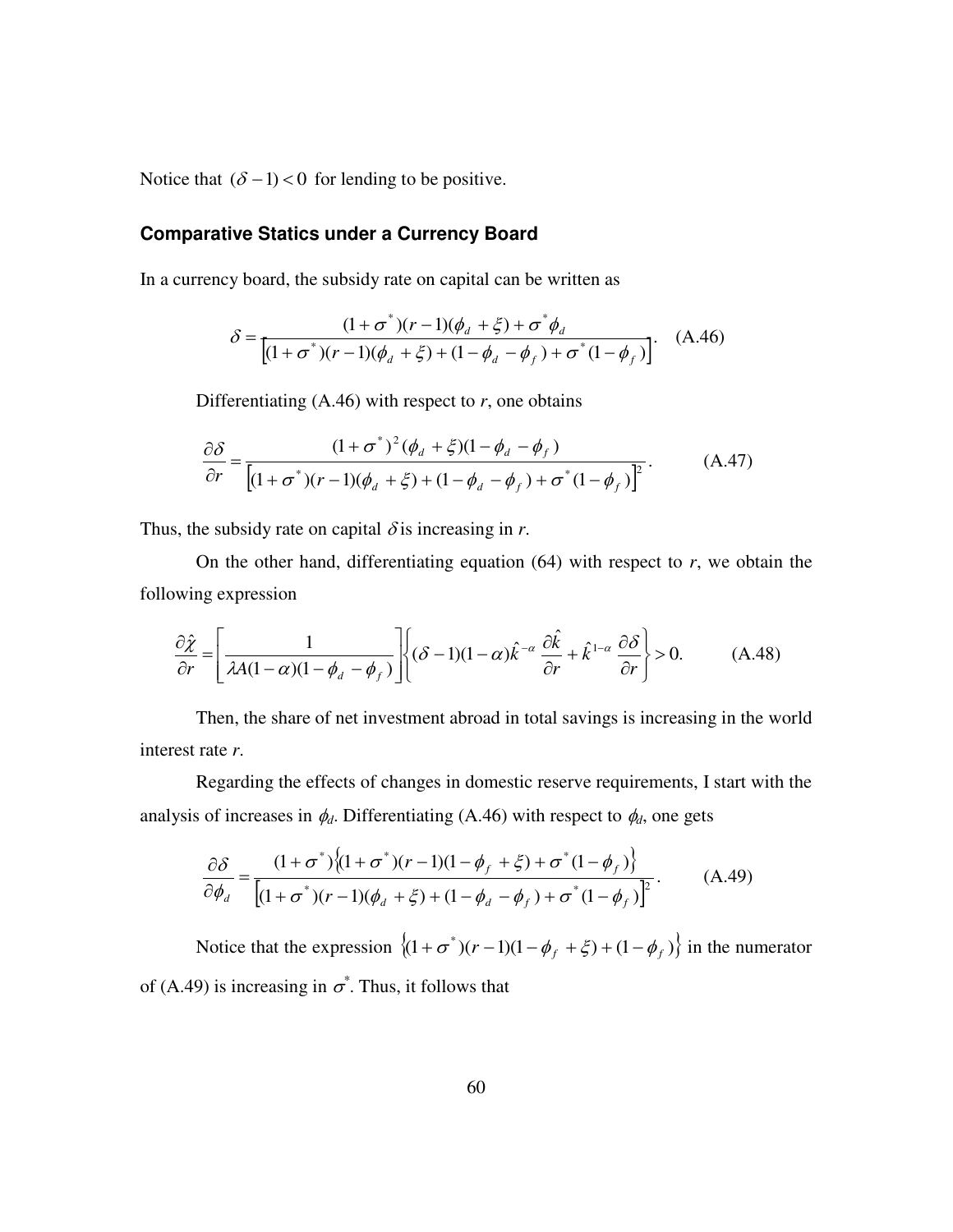$$
\frac{\partial \delta}{\partial \phi_d} > 0 \Leftrightarrow \sigma^* > -\left[ \frac{(r-1)(1-\phi_f + \xi)}{(r-1)(1-\phi_f + \xi) + (1-\phi_f)} \right] > -1. \tag{A.50}
$$

This condition always holds if

$$
\left(\frac{1}{r} - 1\right) \ge -\left[\frac{(r-1)(1-\phi_f + \xi)}{(r-1)(1-\phi_d + \xi) + (1-\phi_f)}\right] \Leftrightarrow \xi \ge 0. \tag{A.51}
$$

Obviously, (A.51) always holds under a currency board and, therefore,  $\frac{\partial v}{\partial t} > 0$  $\partial$  $\partial$  $\phi_{\scriptscriptstyle d}$  $\frac{\delta}{\epsilon} > 0$ .

Using this result, as well as the fact that  $\hat{k}$  is decreasing in  $\phi_d$ , it is straightforward to show that  $\hat{\chi}$  is increasing in  $\phi_d$ : differentiating (64) gives

$$
\frac{\partial \hat{\chi}}{\partial \phi_d} = \left[ \frac{1}{\lambda A (1 - \alpha) (1 - \phi_d - \phi_f)} \right] \left\{ (\delta - 1) (1 - \alpha) \hat{k}^{-\alpha} \frac{\partial \hat{k}}{\partial \phi_d} + \hat{k}^{1 - \alpha} \frac{\partial \delta}{\partial \phi_d} \right\} > 0 \quad (A.52)
$$

Similarly, differentiating (46) with respect to  $\phi_f$  yields

$$
\frac{\partial \delta}{\partial \phi_f} = \frac{(1+\sigma^*)\{(1+\sigma^*)(r-1)(\phi_d + \xi) + \sigma^*\phi_d\}}{[(1+\sigma^*)(r-1)(\phi_d + \xi) + (1-\phi_d - \phi_f) + \sigma^*(1-\phi_f)]^2}.
$$
 (A.53)

Notice that the expression  $\{(1+\sigma^*)(r-1)(\phi_d + \xi) + \sigma^* \phi_d\}$  in the numerator of (A.53) is increasing in  $\sigma^*$ . It follows, then, that

$$
\frac{\partial \delta}{\partial \phi_f} > 0 \Leftrightarrow \sigma^* > -\left[ \frac{(r-1)(\phi_d + \xi)}{(r-1)(\phi_d + \xi) + \phi_d} \right] > -1. \tag{A.54}
$$

This condition always holds if

$$
\left(\frac{1}{r} - 1\right) \ge -\left[\frac{(r-1)(\phi_d + \xi)}{(r-1)(\phi_d + \xi) + \phi_d}\right] \Leftrightarrow \xi \ge 0. \quad \text{(A.55)}
$$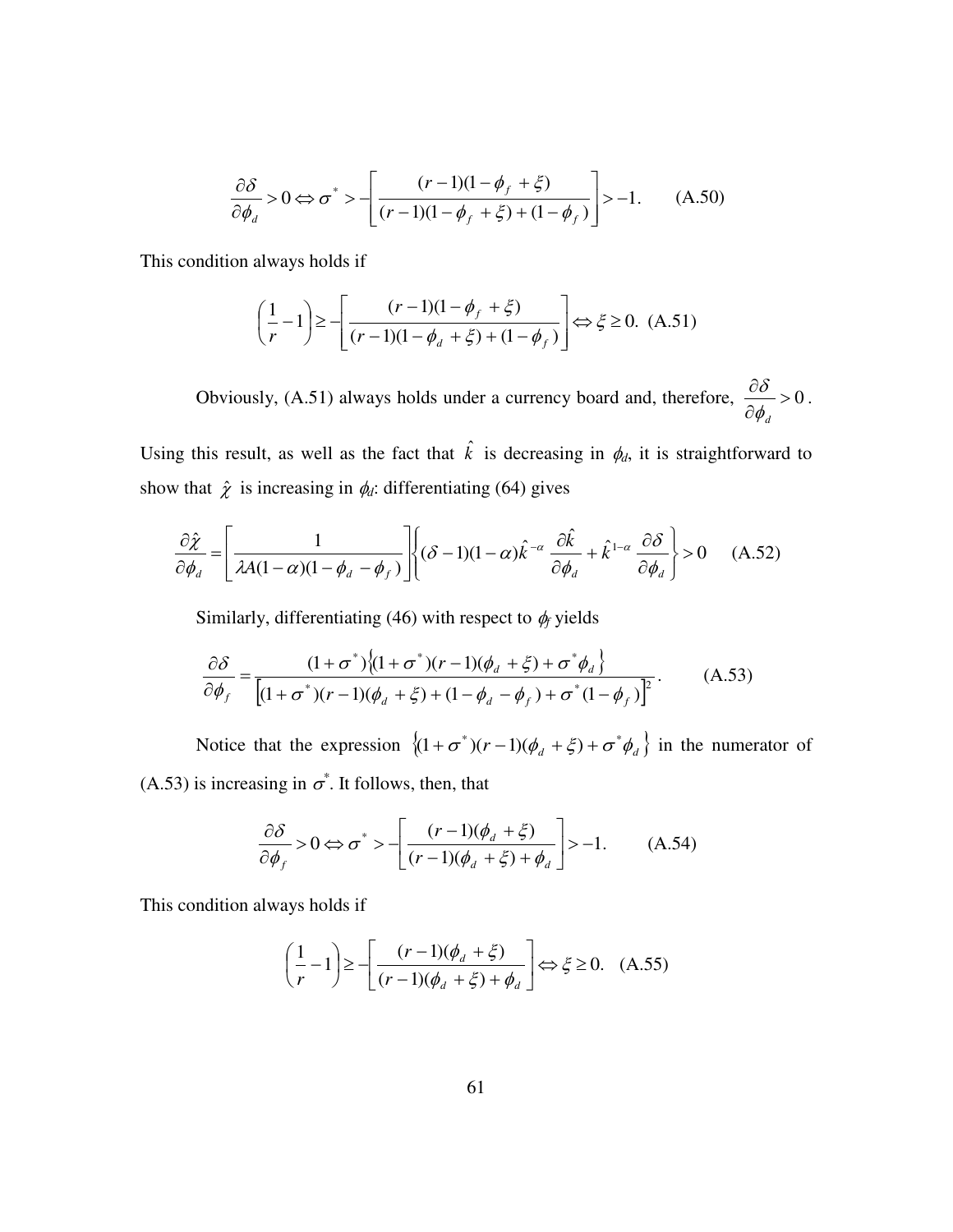Again, it is obvious that (A.55) always holds under a currency board and therefore,  $>0$  $\partial$  $\partial$  $\pmb{\phi}_f$  $\frac{\delta}{\delta}$  > 0. Using this result, as well as the fact that  $\hat{k}$  is decreasing in  $\phi_i$ , it is

straightforward to show that  $\hat{\chi}$  is increasing in  $\phi$ : Thus, differentiating (64), one obtains

$$
\frac{\partial \hat{\chi}}{\partial \phi_f} = \left[ \frac{1}{\lambda A (1 - \alpha) (1 - \phi_d - \phi_f)} \right] \left\{ (\delta - 1) (1 - \alpha) \hat{k}^{-\alpha} \frac{\partial \hat{k}}{\partial \phi_f} + \hat{k}^{1 - \alpha} \frac{\partial \delta}{\partial \phi_f} \right\} > 0 \quad (A.56)
$$

#### **Comparative Statics under a Pure Fixed Exchange Rate**

In a pure fixed exchange rate regime, the subsidy rate on capital can be written as

$$
\delta = \frac{\sigma^* \phi_d}{\left[ (1 - \phi_d - \phi_f) + \sigma^* (1 - \phi_f) \right]}.
$$
 (A.57)

By inspection of (A.57), it is obvious that  $\frac{\partial v}{\partial r} = 0$  $\partial$  $\partial$ *r*  $\frac{\delta}{\delta} = 0$ . It follows that

$$
\frac{\partial \hat{\chi}}{\partial r} = \left[ \frac{1}{\lambda A (1 - \alpha) (1 - \phi_d - \phi_f)} \right] \left\{ (\delta - 1) (1 - \alpha) \hat{k}^{-\alpha} \frac{\partial \hat{k}}{\partial r} \right\} > 0. \quad (A.58)
$$

Thus, the share of net investment abroad in total savings is always increasing in *r*.

Next, differentiate (A.57) with respect to  $\phi_d$  to obtain

$$
\frac{\partial \delta}{\partial \phi_d} = \frac{\sigma^*(1 + \sigma^*)(1 - \phi_f)}{\left[ (1 - \phi_d - \phi_f) + \sigma^*(1 - \phi_f) \right]^2}.
$$
 (A.59)

In addition, differentiating equation (64) with respect to  $\phi_d$ , yields

$$
\frac{\partial \hat{\chi}}{\partial \phi_d} = \left[ \frac{\alpha}{\lambda (1 - \alpha) (1 - \phi_d - \phi_f)} \right] \left[ \frac{\rho \frac{\partial \delta}{\partial \phi_d} + (1 - \delta) \frac{\partial \rho}{\partial \phi_d}}{\rho^2} \right].
$$
 (A.60)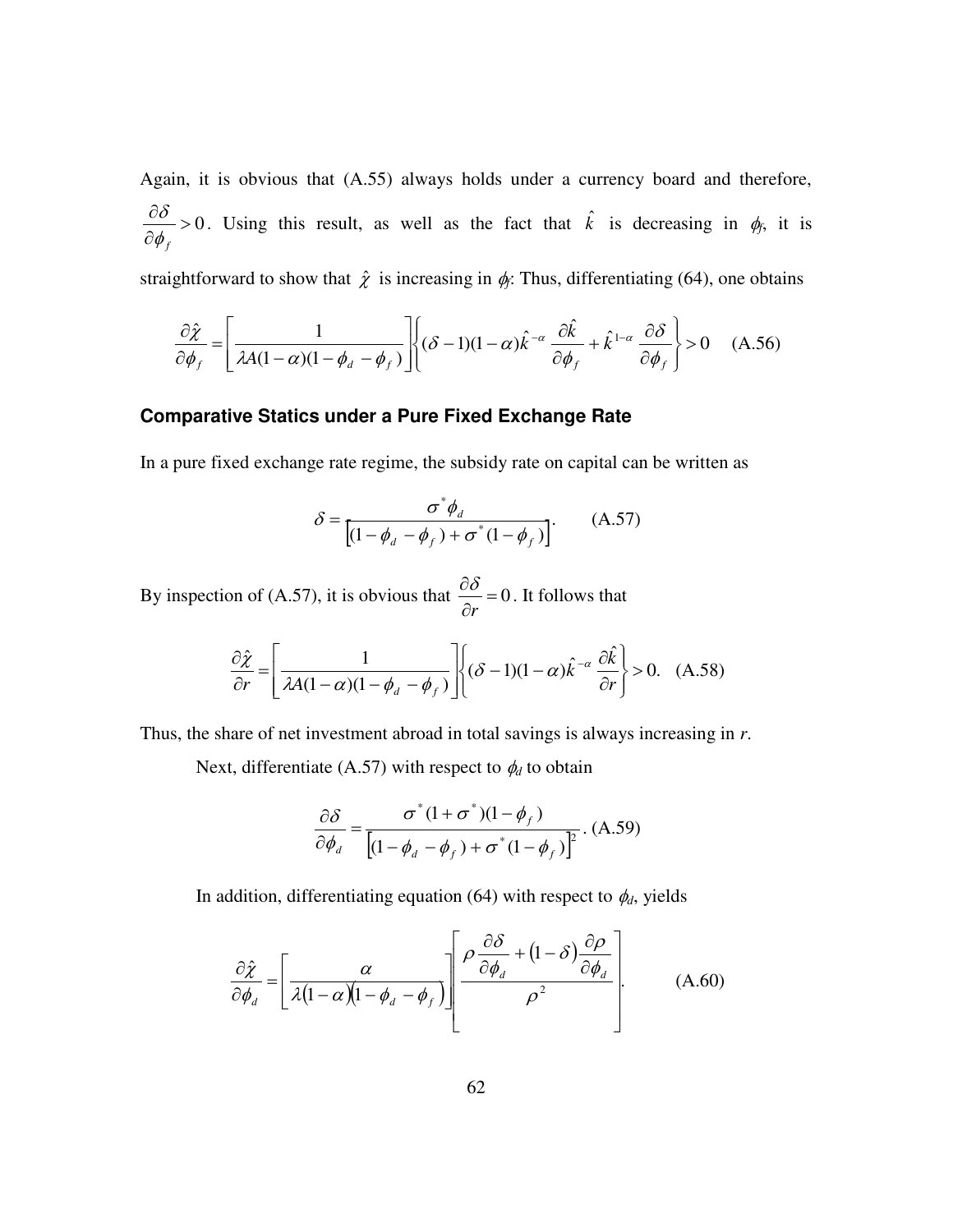Using (A.43), (A.59), and (A.60) I am able to determine that the share of net investment abroad is increasing in  $\phi_d$  for all but very small values of  $\sigma^*$ .

In similar way, differentiating  $(A.57)$  with respect to  $\phi_f$  I obtain

$$
\frac{\partial \delta}{\partial \phi_f} = \frac{\sigma^* (1 + \sigma^*) \phi_d}{\left[ \left( 1 - \phi_d - \phi_f \right) + \sigma^* (1 - \phi_f) \right]^2} .
$$
 (A.61)

Differentiating equation  $(64)$  with respect to  $\phi_f$ , I obtain

$$
\frac{\partial \hat{\chi}}{\partial \phi_f} = \left[ \frac{\alpha}{\lambda (1 - \alpha)(1 - \phi_d - \phi_f)} \right] \left[ \frac{\rho \frac{\partial \delta}{\partial \phi_f} + (1 - \delta) \frac{\partial \rho}{\partial \phi_f}}{\rho^2} \right].
$$
 (A.62)

Using  $(A.43)$ ,  $(A.61)$  and  $(A.62)$  I am able to determine that the share of net investment abroad is increasing in  $\phi_f$  for all but very small values of  $\sigma^*$ .

### *5.3.2 Steady-State Equilibria in a Credit Rationing Regime*

#### Comparative Statics with respect to the Policy Parameters  $\theta$  and  $\xi$

Differentiating equation (68) with respect to  $\theta$  and with respect to  $\xi$ , and using (A.35) as well as (A.36) I am able to determine, respectively, that

$$
\frac{\partial \widetilde{k}}{\partial \theta} = -\left\{ \frac{\pi \rho \widetilde{k}^{2-\alpha}}{A(1-\alpha)[r(1-\lambda)(1-\alpha)-\alpha\pi]} \right\} \frac{\partial \delta}{\partial \theta}
$$
\n
$$
= \begin{cases} > 0, \text{if Case 1 obtains,} \\ < 0, \text{if Case 2 obtains} \end{cases} (A.63)
$$

and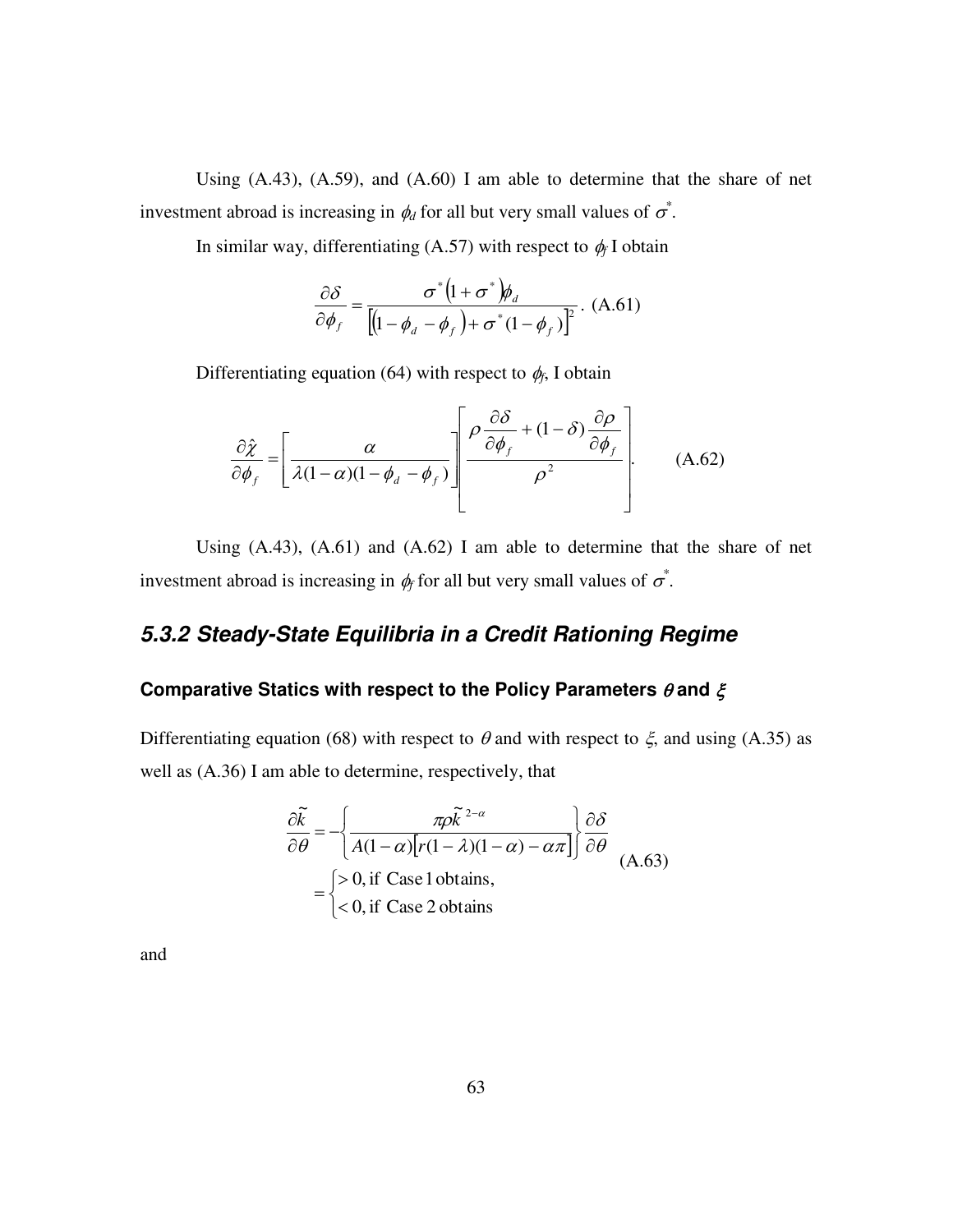$$
\frac{\partial \widetilde{k}}{\partial \xi} = -\left\{ \frac{\pi \rho \widetilde{k}^{2-\alpha}}{A(1-\alpha)[r(1-\lambda)(1-\alpha)-\alpha\pi]} \right\} \frac{\partial \delta}{\partial \xi}
$$
\n
$$
= \begin{cases} > 0, \text{ if Case 1 obtains,} \\ < 0, \text{ if Case 2 obtains} \end{cases} (A.64)
$$

Then, differentiating equation (67) also with respect to  $\theta$  and with respect to  $\xi$ , and using (A.35), (A.36), (A.63), and (A.64), I am able to determine that

$$
\frac{\partial \tilde{\tau}}{\partial \theta} = \frac{\left[\tilde{k}\frac{\partial \delta}{\partial \theta} + \delta \frac{\partial \tilde{k}}{\partial \theta}\right]}{(1 - \lambda)} > 0 \text{ if Case 1 obtains, (A.65)}
$$

and

$$
\frac{\partial \tilde{\tau}}{\partial \xi} = \frac{\left[\tilde{k}\frac{\partial \delta}{\partial \xi} + \delta \frac{\partial \tilde{k}}{\partial \xi}\right]}{(1-\lambda)} > 0 \text{ if Case 1 obtains. (A.66)}
$$

Finally, differentiating equation (69) with respect to  $\theta$  and with respect to  $\xi$ , and using (A.35), (A.36), (A.63) and (A.64), I am able to determine, respectively, that

$$
\frac{\partial \tilde{\chi}}{\partial \theta} = \left\{ \frac{\left[r(1-\lambda)(1-\alpha) - \alpha \pi\right]}{\lambda(1-\alpha)(1-\phi_d - \phi_f)} \right\} \left[ \frac{(1-\pi)x \frac{\partial \delta}{\partial \theta}}{\left[(1-\pi)x - \pi(1-\delta)\rho\right]^2} \right]
$$
\n(A.67)\n
$$
= \begin{cases}\n< 0, & \text{if } \text{Case 1 obtains} \\
> 0, & \text{if } \text{Case 2 obtains}\n\end{cases}
$$

and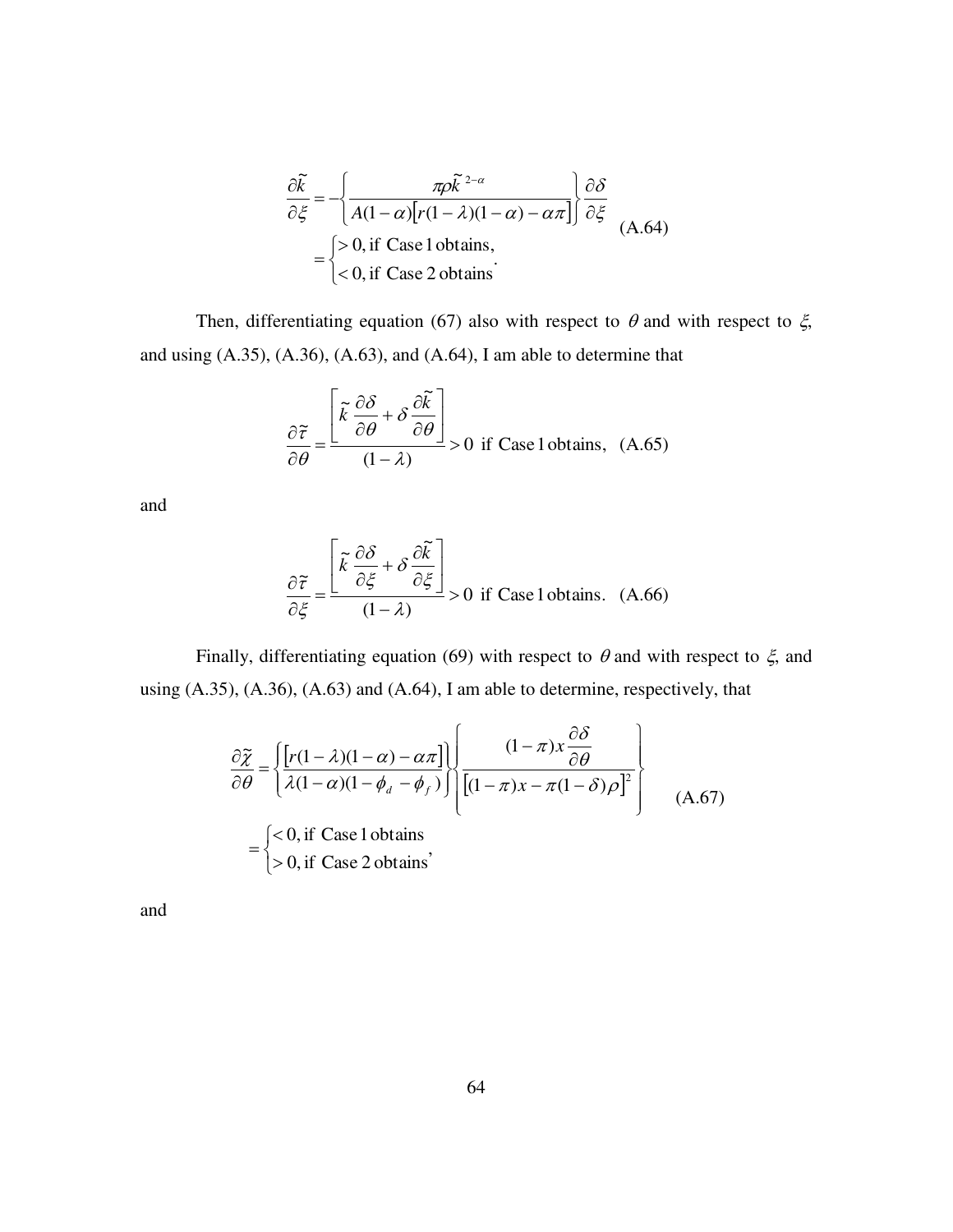$$
\frac{\partial \tilde{\chi}}{\partial \xi} = \left\{ \frac{\left[r(1-\lambda)(1-\alpha) - \alpha \pi\right]}{\lambda(1-\alpha)(1-\phi_a - \phi_f)} \right\} \left[ \frac{(1-\pi)x \frac{\partial \delta}{\partial \xi}}{\left[(1-\pi)x - \pi(1-\delta)\rho\right]^2} \right]
$$
\n(A.68)\n
$$
= \begin{cases}\n< 0, & \text{if } \text{Case 1 obtains} \\
> 0, & \text{if } \text{Case 2 obtains}\n\end{cases}
$$

### **Comparative Statics under a Currency Board**

**Proof of Proposition 8** In this section I proceed to prove Proposition 8 as well as the corresponding results for a Case 2 economy arises for the case when a currency board is in place.

I start with the analysis of the effects of increases in  $\sigma^*$  on the capital-labor ratio  $\tilde{k}$ . Differentiating equation (68) with respect to  $\sigma^*$  one obtains

$$
\frac{\partial \widetilde{k}}{\partial \sigma^*} = \left\{ \frac{\pi \widetilde{k}^{2-\alpha}}{A(1-\alpha)\left[r(1-\lambda)(1-\alpha) - \alpha \pi\right]} \right\} \left[ \frac{\partial \left[(1-\delta)\rho\right]}{\partial \sigma^*} \right]. \tag{A.69}
$$

In addition, using equations (A.58) and (A.65), gives

$$
\frac{\partial \left[ (1-\delta)\rho \right]}{\partial \sigma^*} = \frac{\left\{ r \left[ (\phi_d + \phi_f)(\theta \phi_d + \xi) - \phi_d \right] + (\phi_d + \phi_f)(1 - \theta \phi_d - \phi_f - \xi) \right\}}{\left\{ (1 + \sigma^*)(r - 1)(\theta \phi_d + \xi) + (1 - \phi_d - \phi_f) + \sigma^*(1 - \phi_f) \right\}^2}.
$$
 (A.70)

Obviously, under a currency board  $\theta = 1$  and  $\xi \in [0, (1-\phi_d-\phi_f))$ , and therefore (A.70) becomes

$$
\frac{\partial[(1-\delta)\rho]}{\partial \sigma^*} = \frac{\left\{r\left[(\phi_d + \phi_f)(\phi_d + \xi) - \phi_d\right] + (\phi_d + \phi_f)(1 - \phi_d - \phi_f - \xi)\right\}}{\left\{(1 + \sigma^*)(r - 1)(\phi_d + \xi) + (1 - \phi_d - \phi_f) + \sigma^*(1 - \phi_f)\right\}^2}.
$$
 (A.71)

Notice that the first term in the numerator of (A.71) is positive if

$$
\xi \ge \xi_c \equiv \left(\frac{\phi_d}{\phi_d + \phi_f}\right) (1 - \phi_d - \phi_f). \quad (A.72)
$$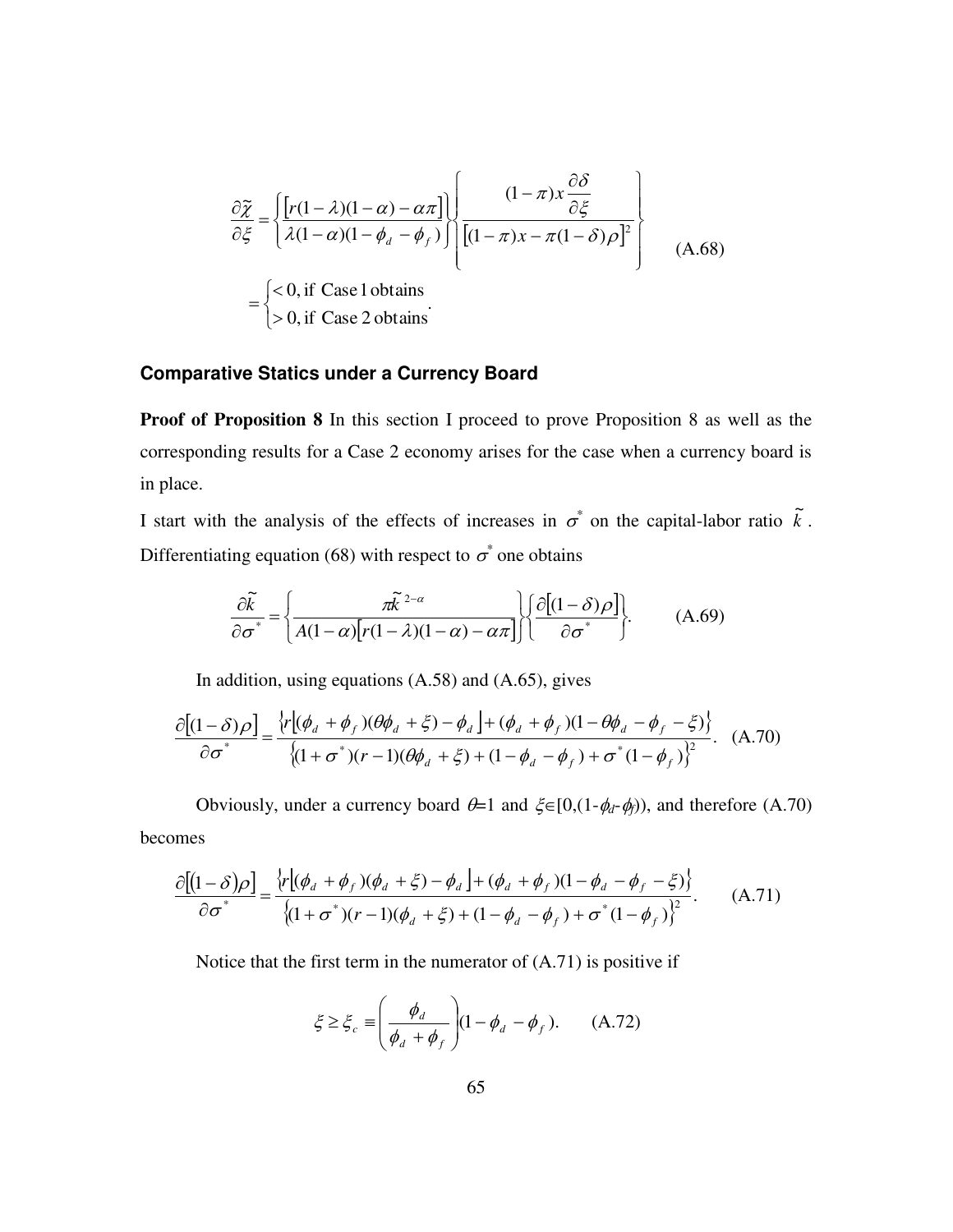In addition, recall that  $0 \le \xi \le (1 - \phi d - \phi f)$  by assumption. Thus,  $(1 - \delta)\rho$  is unambiguously increasing in  $\sigma^* \forall r$  in situations where  $\xi \in [\xi_c, (1 - \phi_d - \phi_f))$  holds and a currency board is in place. As a consequence,  $\tilde{k}$  is decreasing (increasing) in  $\sigma^*$  if Case 1 (Case 2) obtains or, equivalently if  $r(1 - \lambda)(1 - \alpha) < (>\varepsilon) \alpha \pi$ .

On the other hand, notice that if  $\xi \in (0,\xi_c)$ , the first term in the numerator of (A.71) is negative and, obviously,  $\frac{\partial [(1-\delta)\rho]}{\partial \sigma^*}$  $(1-\delta)$  $\sigma$  $\delta \rho$  $\partial$  $\partial |(1$  is decreasing in *r*. Also, while the denominator in (A.71) is always positive, we can rewrite the numerator as

$$
(\phi_d + \phi_f)(1 - \phi_d - \phi_f - \xi) - r[\phi_d - (\phi_d + \phi_f)(\phi_d + \xi)], \qquad (A.73)
$$

and, therefore

$$
\frac{\partial[(1-\delta)\rho]}{\partial \sigma^*} > 0 \Leftrightarrow r < r_c \equiv \frac{(\phi_d + \phi_f)(1 - \phi_d - \phi_f - \xi)}{[\phi_d - (\phi_d + \phi_f)(\phi_d + \xi)]} \tag{A.74}
$$

under a currency board when  $\xi \in (0,\xi_c)$ . However,  $r_c$  seems to be arbitrarily high for parameter values similar to the ones found in Latin American countries and, therefore, it seems that  $r \leq r_c$  always holds. Therefore, under plausible conditions,  $(1-\delta)\rho$  is also an increasing function of  $\sigma^*$  when  $\xi \in (0, \xi_c)$  and, as a consequence,  $\tilde{k}$  is decreasing (increasing) in  $\sigma^*$  if Case 1 (Case2) obtains or, equivalently if  $r(1 - \lambda)(1 - \alpha) < (>\alpha \pi)$ .

Next, I proceed to analyze the effects of increases in  $\sigma^*$  on the share of net investment abroad in total savings,  $\tilde{\chi}$ . Differentiating equation (69), I am able to determine that

$$
\frac{\partial \widetilde{\chi}}{\partial \sigma^*} = \left\{ \frac{\left[r(1-\lambda)(1-\alpha) - \alpha \pi\right]}{\lambda(1-\alpha)(1-\phi_d - \phi_f)\left[(1-\pi)x - \pi(1-\delta)\rho\right]^2} \right\} \times \left\{ (1-\pi)x \frac{\partial \delta}{\partial \sigma^*} - \pi(1-\delta)^2 \frac{\partial \rho}{\partial \sigma^*} \right\}.
$$
\n(A.75)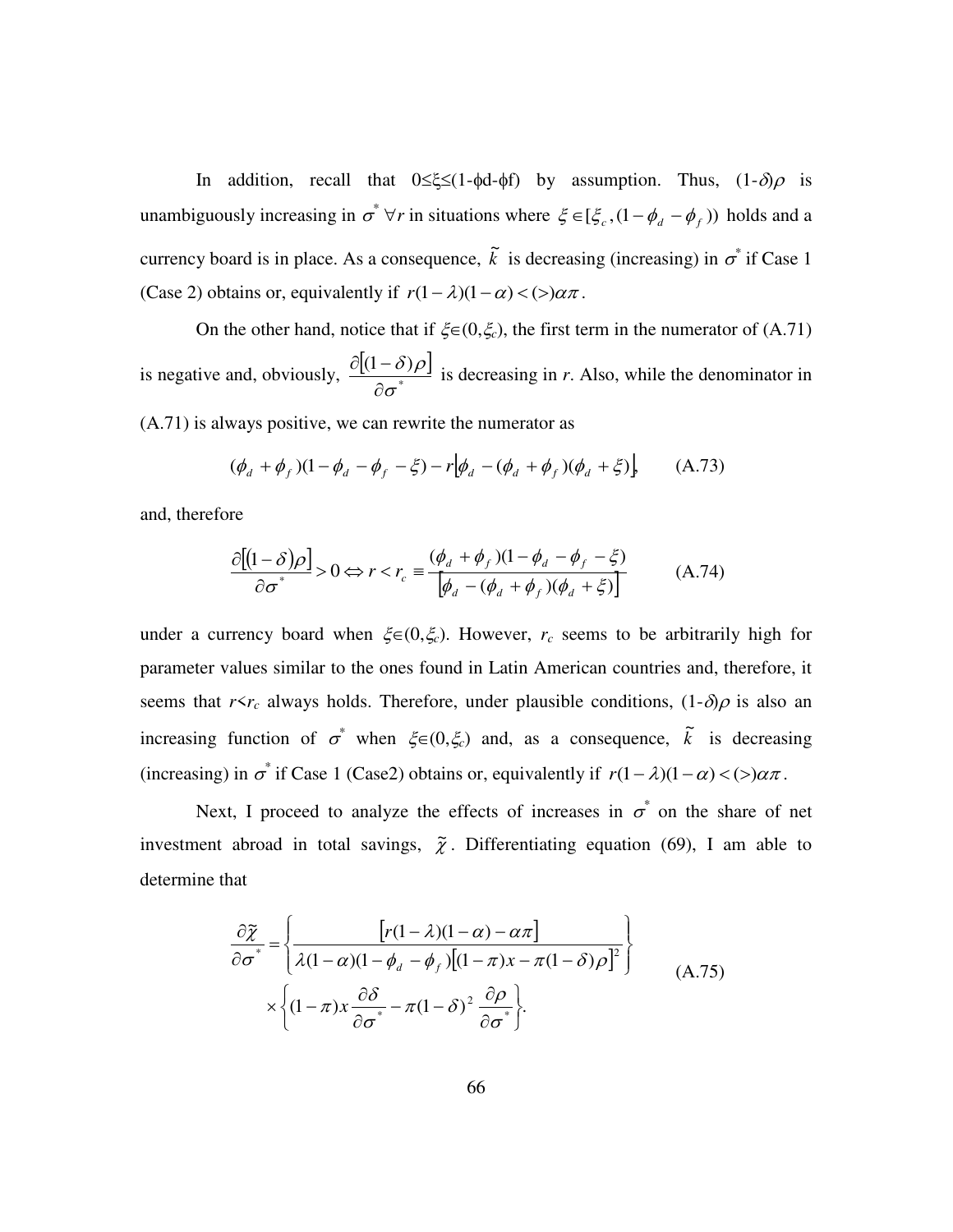Using  $(A.41)$  and  $(A.44)$ ,  $(A.75)$  can be rewritten as

$$
\frac{\partial \tilde{\chi}}{\partial \sigma^*} = \left\{ \frac{\left[r(1-\lambda)(1-\alpha) - \alpha \pi\right]}{\lambda(1-\alpha)\left[(1-\pi)x - \pi(1-\delta)\rho\right]^2} \right\}
$$
\n
$$
\times \left\{ \frac{(1-\pi)x\phi_d - \pi(\phi_d + \phi_f)}{\left[(1+\sigma^*)(r-1)(\theta\phi_d + \xi) + (1-\phi_d - \phi_f) + \sigma^*(1-\phi_f)\right]^2} \right\}.
$$
\n(A.76)

Obviously, under a currency board  $\theta = 1$  and  $\xi \in [0, (1-\phi_d-\phi_f))$ , and therefore (A.76) can be rewritten as

$$
\frac{\partial \tilde{\chi}}{\partial \sigma^*} = \left\{ \frac{\left[r(1-\lambda)(1-\alpha) - \alpha \pi\right]}{\lambda(1-\alpha)\left[(1-\pi)x - \pi(1-\delta)\rho\right]^2} \right\}
$$
\n
$$
\times \left\{ \frac{(1-\pi)x\phi_d - \pi(\phi_d + \phi_f)}{\left[(1+\sigma^*)(r-1)(\phi_d + \xi) + (1-\phi_d - \phi_f) + \sigma^*(1-\phi_f)\right]^2} \right\}.
$$
\n(A.77)

Define  $x_c \equiv \left( \frac{\lambda}{1 - \pi} \right) \left( \frac{\gamma_d + \gamma_f}{\phi} \right)$  $\bigg)$  $\setminus$  $\overline{\phantom{a}}$  $\setminus$  $(\phi_{d} +$  $\overline{\phantom{a}}$ J  $\left(\frac{\pi}{\pi}\right)$  $\setminus$ ſ  $\overline{a}$  $=$ *d*  $d$  <sup>*f*</sup>  $\psi$ <sub>f</sub>  $x_c$  $\phi$  $\phi_d + \phi$ π π 1 . Then  $\frac{v}{\lambda}$  = 0  $\tilde{v}$  $\left| \cdot \right|$  =  $\partial$  $\partial$  $\sigma$   $\vert_{x=x_c}$  $\frac{X}{X}$  = 0. Moreover, when Case 1

obtains

$$
\frac{\partial \tilde{\chi}}{\partial \sigma^*} = \begin{cases} >0, & \text{if } x < x_c \\ <0, & \text{if } x > x_c \end{cases}
$$
 (A.78)

while when Case 2 obtains

$$
\frac{\partial \widetilde{\chi}}{\partial \sigma^*} = \begin{cases} <0, & \text{if } x < x_c \\ >0, & \text{if } x > x_c \end{cases}.
$$
 (A.79)

I now analyze when each of the conditions in (A.78) and (A.79) holds, respectively.

Notice that, under a currency board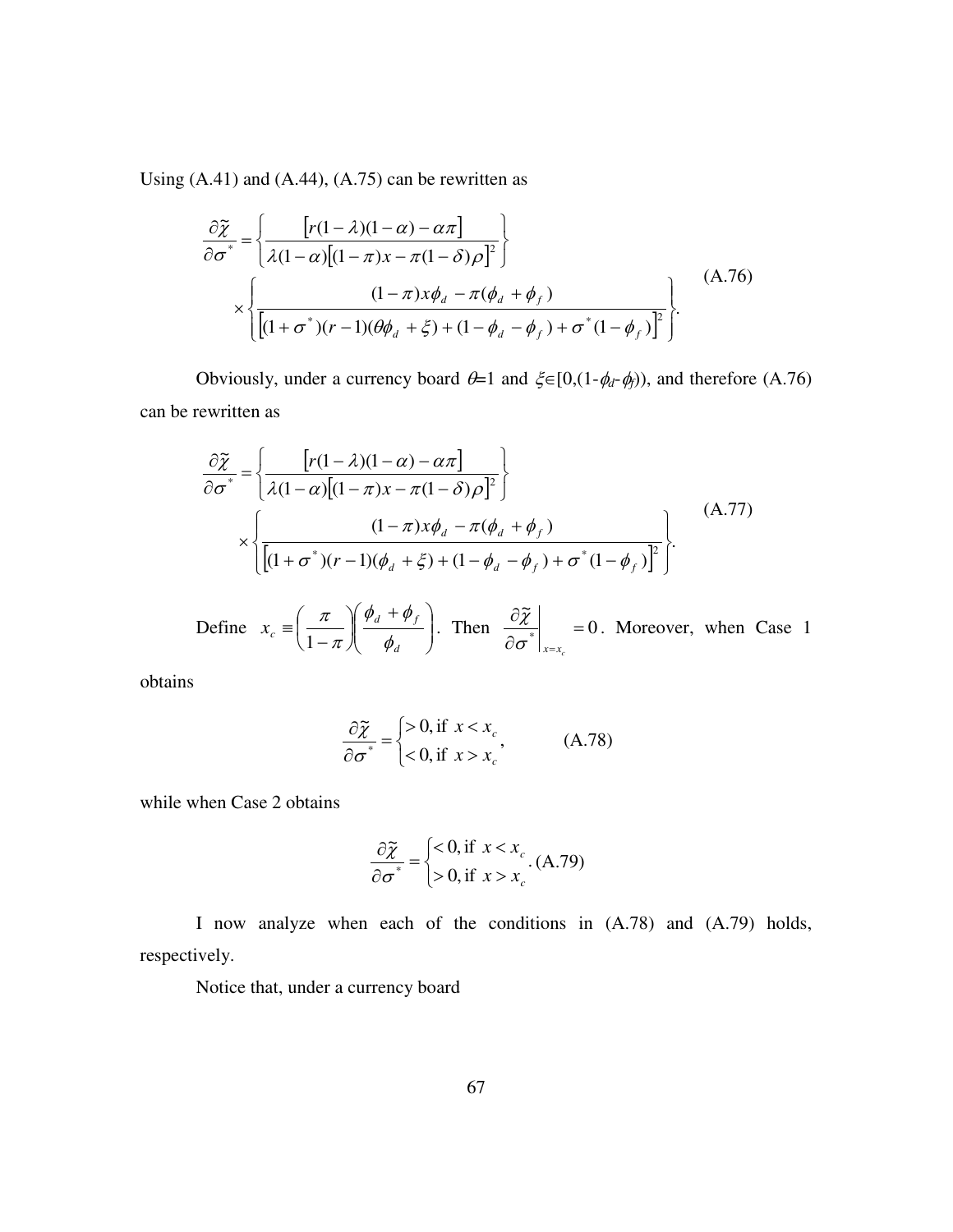$$
\lim_{\sigma^* \to \infty} (1 - \delta) \rho = \frac{r}{(r - 1)(\phi_d + \xi) + (1 - \phi_f)}.
$$
 (A.80)

Also notice that if Case 1 (Case 2) obtains

$$
\left(\frac{1-\pi}{\pi}\right)x < (>)\frac{r}{(r-1)(\phi_d + \xi) + (1-\phi_f)}
$$
 (A.81)

for  $\lim_{\sigma \to \infty} f(\vec{k})$  to be well-defined. Next, I start by analyzing situations where  $\xi \in [0, \xi_c)$ . Recall that, under these circumstances,  $[\phi_d - (\phi_d + \phi_f)(\phi_d + \xi)] > 0$  holds. If this is the case, it is straightforward to show that

$$
\lim_{\sigma \to \infty} (1 - \delta) \rho = \frac{r}{(r - 1)(\phi_d + \xi) + (1 - \phi_f)} < \frac{(\phi_d + \phi_f)}{\phi_d} \Leftrightarrow r < r_c.
$$
 (A.82)

Notice that when Case 1 obtains

$$
\left(\frac{1-\pi}{\pi}\right)x > \frac{r}{(r-1)(\phi_d + \xi) + (1-\phi_f)} < \left(\frac{\phi_d + \phi_f}{\phi_d}\right) \Rightarrow x < x_c. \quad \text{(A.83)}
$$

Thus, when Case 1 obtains and when both  $\xi \in [0, \xi_c)$  and  $r \leq r_c$  hold,  $\tilde{\chi}$  is always an increasing function of  $\sigma^*$ . On the other hand, notice that when Case 2 obtains and when both  $\xi \in [0, \xi_c)$  and  $r \leq r_c$  hold,

$$
\left(\frac{1-\pi}{\pi}\right)x > \frac{r}{(r-1)(\phi_d + \xi) + (1-\phi_f)},
$$
 (A.84)

but (A.82) holds too. Therefore, it is possible to observe either  $x \leq x_c$  or  $x \geq x_c$  and, then, from (A.79),  $\tilde{\chi}$  will be decreasing or increasing in  $\sigma^*$ , accordingly.

Regarding situations where  $\xi \in [\xi_c, (1 - \phi_d - \phi_f))$ , I focus again, for consistency, on the case where  $r \leq r_c$ . It is straightforward to show that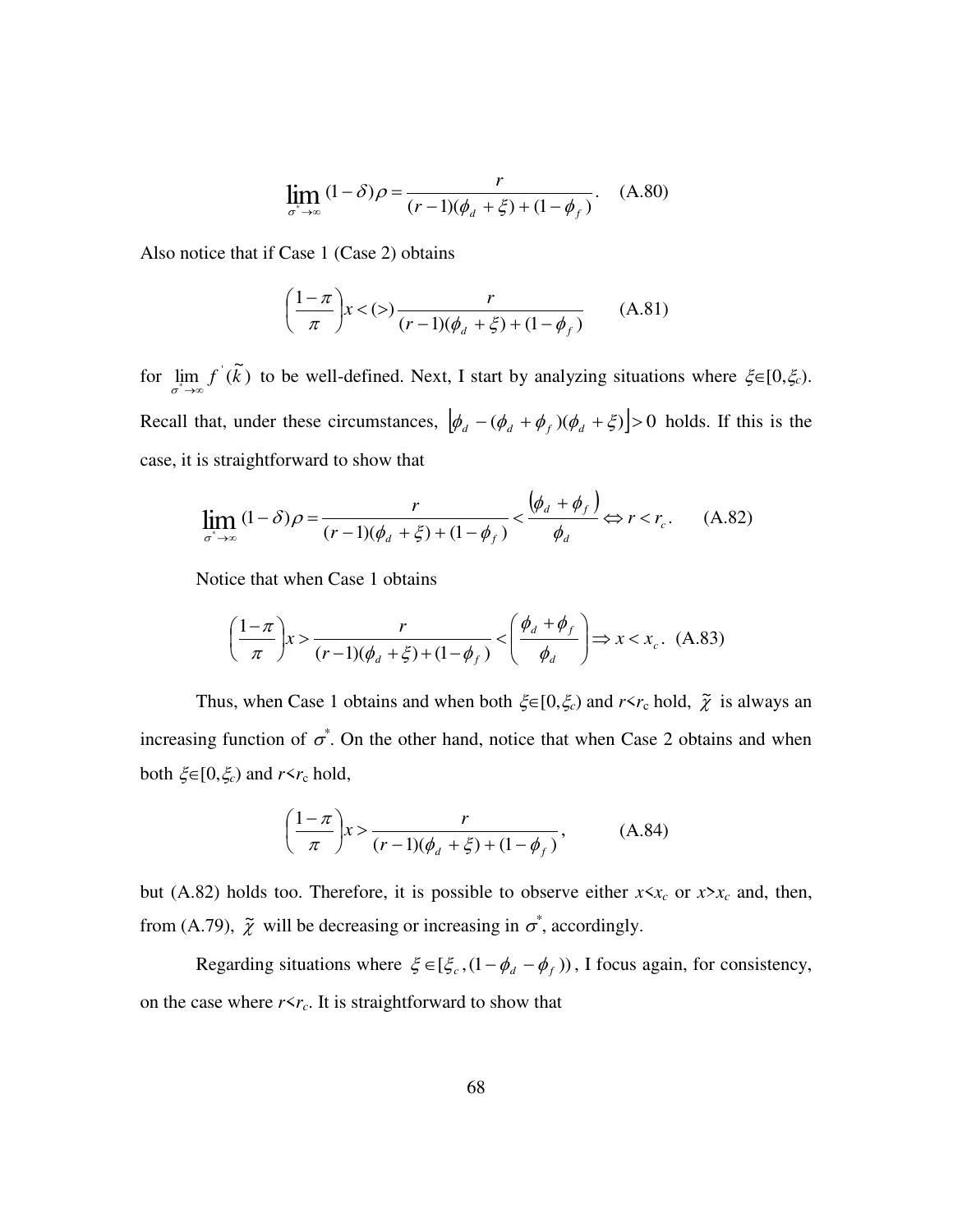$$
\lim_{\sigma^* \to \infty} (1 - \delta)\rho = \frac{r}{(r - 1)(\phi_d + \xi) + (1 - \phi_f)} \Leftrightarrow r < r_c, \text{ (A.85)}
$$

since  $[\phi_d - (\phi_d + \phi_f)(\phi_d + \xi)] < 0$  when  $\xi \in [\xi_c, (1 - \phi_d - \phi_f))$ . Using (A.81) and (A.85), it is possible to determine that either  $x \leq x_c$  or  $x \geq x_c$  when Case 1 obtains and both  $\xi \in [\xi_c, (1-\phi_d-\phi_f))$  and  $r \leq r_c$  hold. Thus,  $\tilde{\chi}$  will be increasing or decreasing in  $\sigma^*$ accordingly. On the other hand, using also (A.81) and (A.85), it is possible to determine that *x*>*x<sub>c</sub>* when Case 2 obtains and both  $\xi \in [\xi_c, (1 - \phi_d - \phi_f))$  and *r*<*r<sub>c</sub>* hold. Thus, under these circumstances,  $\tilde{\chi}$  is always increasing in  $\sigma^*$ . *Q.E.D.* 

**Effects of Increases in** *r* **on**  $\tilde{k}$  and  $\tilde{\chi}$  I start with the analysis of the effects of increases in *r* on  $\tilde{k}$ . Differentiating equation (68) with respect to *r*, I obtain

$$
\frac{\partial \widetilde{k}}{\partial r} = \frac{\widetilde{k}^{2-\alpha} \left\{ \pi \left[ r(1-\lambda)(1-\alpha) - \alpha \pi \left[ (1-\delta) \frac{\partial \rho}{\partial r} - \rho \frac{\partial \delta}{\partial r} \right] + \left[ (1-\pi)x - \pi (1-\delta) \rho \right] \right\}}{\left\{ (1-\alpha) A \left[ r(1-\lambda)(1-\alpha) - \alpha \pi \right]^2 \right\}}.
$$
(A.86)

Using  $(A.42)$  and  $(A.47)$  I obtain

$$
(1 - \delta) \frac{\partial \rho}{\partial r} - \rho \frac{\partial \delta}{\partial r} = \frac{(1 + \sigma^*) \left[ (1 - \phi_d - \phi_f)(1 - \phi_d - \xi) + \sigma^* (1 - \phi_d - \phi_f - \xi) \right]}{\left[ (1 + \sigma^*)(r - 1)(\phi_d + \xi) + (1 - \phi_d - \phi_f) + \sigma^* (1 - \phi_f) \right]^2}.
$$
 (A.87)

Notice that (A.87) is unambiguously positive  $\forall \sigma^* > -\frac{a^2 + a^2 + b^2}{2}$ .  $(1 - \phi_d - \phi_f - \xi)$  $(1 - \phi_d - \phi_f)(1 - \phi_d - \xi)$  $\phi_d - \phi_f - \xi$  $\sigma^* > -\frac{(1-\phi_d - \phi_f)(1-\phi_d - \xi)}{(1-\phi_d - \phi_f - \xi)}$  $-\phi_d - \phi_f(1-\phi_d \forall \sigma^* >$   $$ *d f* d  $\varphi_f \wedge \mathbf{1}$   $\varphi_d$ 

Also, recall that both domestic and foreign currency being dominated in rates of return implies that  $\sigma^* > |-1|$ J  $\left(\frac{1}{-1}\right)$  $\setminus$ \*  $>$  $\left( \frac{1}{-1} - 1 \right)$ *r*  $\sigma^* > \left( \begin{matrix} 1 & -1 \\ -1 & 1 \end{matrix} \right)$ . Also, under a currency board,  $\left( \begin{matrix} 1 & -1 \\ -1 & 1 \end{matrix} \right) > \sigma^*_{\delta}$ J  $\left(\frac{1}{-1}\right)$  $\setminus$  $\left(\frac{1}{-}\right)$ *r* , unambiguously. If  $(1 - \phi_d - \phi_f - \xi)$  $(1 - \phi_d - \phi_f)(1 - \phi_d - \xi)$  $\frac{1}{-1}$  $\phi_d - \phi_f - \xi$  $\phi_d - \phi_f(1-\phi_d - \xi)$  $-\phi_{d} - \phi_{f}$  –  $-\phi_{d} - \phi_{f}(1-\phi_{d} \vert$  > -J  $\left(\frac{1}{-1}\right)$  $\setminus$  $\begin{pmatrix} 1 \\ -1 \end{pmatrix}$ *d f* d  $\varphi_f \wedge \mathbf{1}$   $\varphi_d$ *r* , then  $(1-\delta)\rho$  is always increasing in *r*. I next proceed

to analyze when the last condition holds.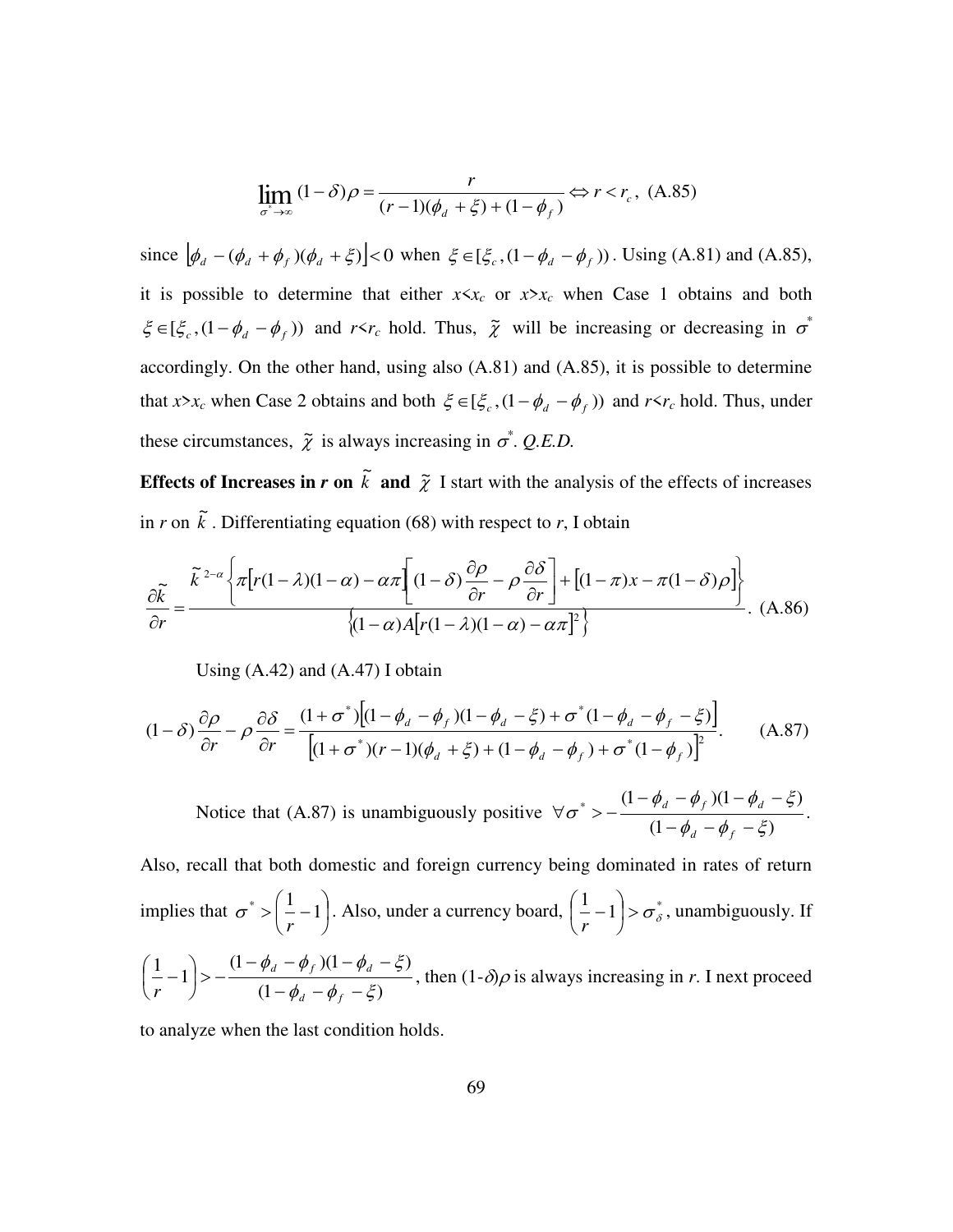$$
\left(\frac{1}{r}-1\right) > -\frac{(1-\phi_d-\phi_f)(1-\phi_d-\xi)}{(1-\phi_d-\phi_f-\xi)}
$$
\n
$$
\Leftrightarrow \left(\frac{1}{r}\right) > \frac{\left[\phi_d(1-\phi_d-\phi_f)-(\phi_d+\phi_f)\xi\right]}{(1-\phi_d-\phi_f-\xi)}.
$$
\n(A.88)

Obviously, if  $\xi \in [\xi_c, (1-\phi_d-\phi_f))$ , the right-hand-side of the second inequality in (A.88) is negative, and the inequality always holds, resulting in  $(1-\delta)\rho$  being always increasing in *r*. On the other hand, if  $\xi \in [0, \xi_c)$ , the right-hand-side of the second inequality is positive. In this case, it is helpful to rewrite the second inequality in (A.88) as

$$
r < \frac{(1 - \phi_d - \phi_f - \xi)}{[\phi_d (1 - \phi_d - \phi_f) - (\phi_d + \phi_f)\xi]}.
$$
 (A.89)

Notice that, given that both  $r > 1$  and  $\left[\phi_d(1 - \phi_d - \phi_f) - (\phi_d + \phi_f)\xi\right] > 1$  $(1 - \phi_d - \phi_f - \xi)$  $>$  $-\phi_d - \phi_f$ ) –  $(\phi_d +$  $-\phi_d - \phi_t$  –  $|\phi_d(1-\phi_d-\phi_f) - (\phi_d+\phi_f)\xi|$  $\phi_d - \phi_f - \xi$  $d \left( \begin{matrix} 1 & \psi_d & \psi_f \end{matrix} \right)$   $\left( \begin{matrix} \psi_d & \psi_f \end{matrix} \right)$  $\frac{d}{dx} \frac{\varphi_f}{\sqrt{1 + \frac{1}{x^2}}} > 1$ , (A.89) might hold (or not), especially if  $\xi$  is very close to  $\xi_c$ . Thus, when  $\xi \in [0, \xi_c)$ ,  $(1-\delta)\rho$  is increasing in *r* for all values of  $\sigma^*$  but maybe those arbitrarily close to  $\begin{pmatrix} 1 & -1 \\ -1 & 1 \end{pmatrix}$ J  $\left(\frac{1}{-1}\right)$  $\setminus$  $\left(\frac{1}{-1}\right)$ *r* . I can then say that  $(1-\delta)\rho$  is typically increasing in *r*,  $\forall \xi \in [0,(1-\phi_d-\phi_f))$ , J  $\left\{ \right\}$  $\mathbf{I}$  $\overline{\mathcal{L}}$ ⇃  $\left\lceil$  $\overline{\phantom{a}}$ J  $\left(\frac{1}{-1}\right)$  $\setminus$  $\forall \sigma^* > Max \left\{ \left( \frac{1}{r} - 1 \right), \sigma_{\delta}^* \right\}$  $\text{Max}\left\{ \left| \begin{array}{c} 1 \\ -1 \end{array} \right|, \sigma_{\delta}^* \right\}.$ 

Now, I return to the analysis of equation (A.86). When Case 1 (Case 2) obtains, both  $r(1-\lambda)(1-\alpha) < (>\varepsilon)\alpha\pi$  and  $[(1-\pi)x-\pi(1-\delta)\rho] < (>\varepsilon)0$  hold, and, therefore,  $\tilde{k}$  is decreasing (increasing) in *r*, given that, as we have previously proved,  $(1-\delta)\rho$  is typically increasing in *r*.

Next, I analyze the effects of increases in *r* on the share of net investment abroad in total savings. Differentiating equation (69) with respect to *r*, I obtain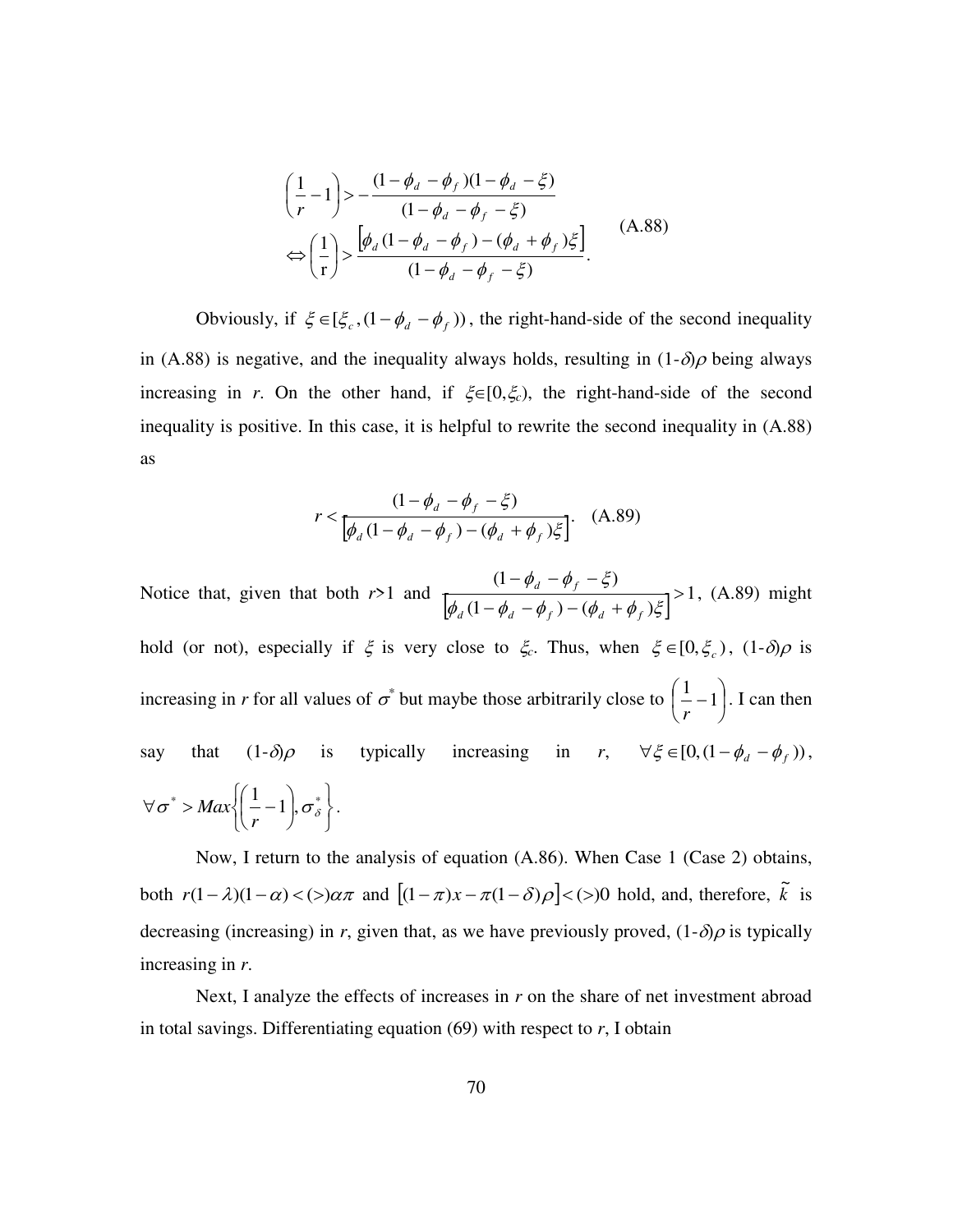$$
\frac{\partial \widetilde{\chi}}{\partial r} = \frac{\left[ (\delta - 1)(1 - \alpha)\widetilde{k}^{-\alpha} \frac{\partial \widetilde{k}}{\partial r} + \widetilde{k}^{1-\alpha} \frac{\partial \delta}{\partial r} \right]}{\lambda A(1 - \alpha)(1 - \phi_d - \phi_f)}.
$$
 (A.90)

Using (A.47) and the previous result, it should be obvious that when Case 1 obtains and a currency board is in place,  $\frac{6\lambda}{2} > 0$  $\tilde{v}$  $>$  $\partial$  $\partial$ *r*  $\frac{\chi}{\chi} > 0$ . However, when Case 2 obtains and a currency board is in place, both  $\tilde{k}$  and  $\delta$  are increasing in *r*, resulting in two forces that act in opposite directions. In this case, it is helpful to rewrite (A.90) as

$$
\frac{\partial \widetilde{\chi}}{\partial r} = \frac{Term1 + Term2 + Term3}{\lambda A(1 - \alpha)(1 - \phi_d - \phi_f)\left[ (1 - \pi)x - \pi(1 - \delta)\rho \right]^2},
$$
(A.91)

where

Term1 = 
$$
(\delta - 1)[(1 - \pi)x - \pi(1 - \delta)\rho] < 0
$$
 when Case 2 obtains, (A.92)

*Term*2 = 
$$
[(1 - \pi)x - \pi(1 - \delta)\rho][r(1 - \lambda)(1 - \alpha) - \alpha\pi]\frac{\partial\delta}{\partial r} > 0
$$
 (A.93)

when either Case 1 or Case 2 obtain,

*Term3* = 
$$
(\delta - 1)[r(1 - \lambda)(1 - \alpha) - \alpha \pi] \pi \left\{ \frac{\partial [(1 - \delta)\rho]}{\partial r} \right\} < 0
$$
 (A.94)  
when Case 2 obtains

Thus, the effect of increases in *r* on  $\tilde{\chi}$  is ambiguous when Case 2 obtains and a currency board is in place.

**Effects of Increases in**  $\phi_d$  **on**  $\tilde{k}$  **and**  $\tilde{\chi}$  **I start with the analysis of the effects of** increases in  $\phi_d$  on the capital-labor ratio,  $\tilde{k}$ . Differentiating equation (68) with respect to  $\phi_d$ , I obtain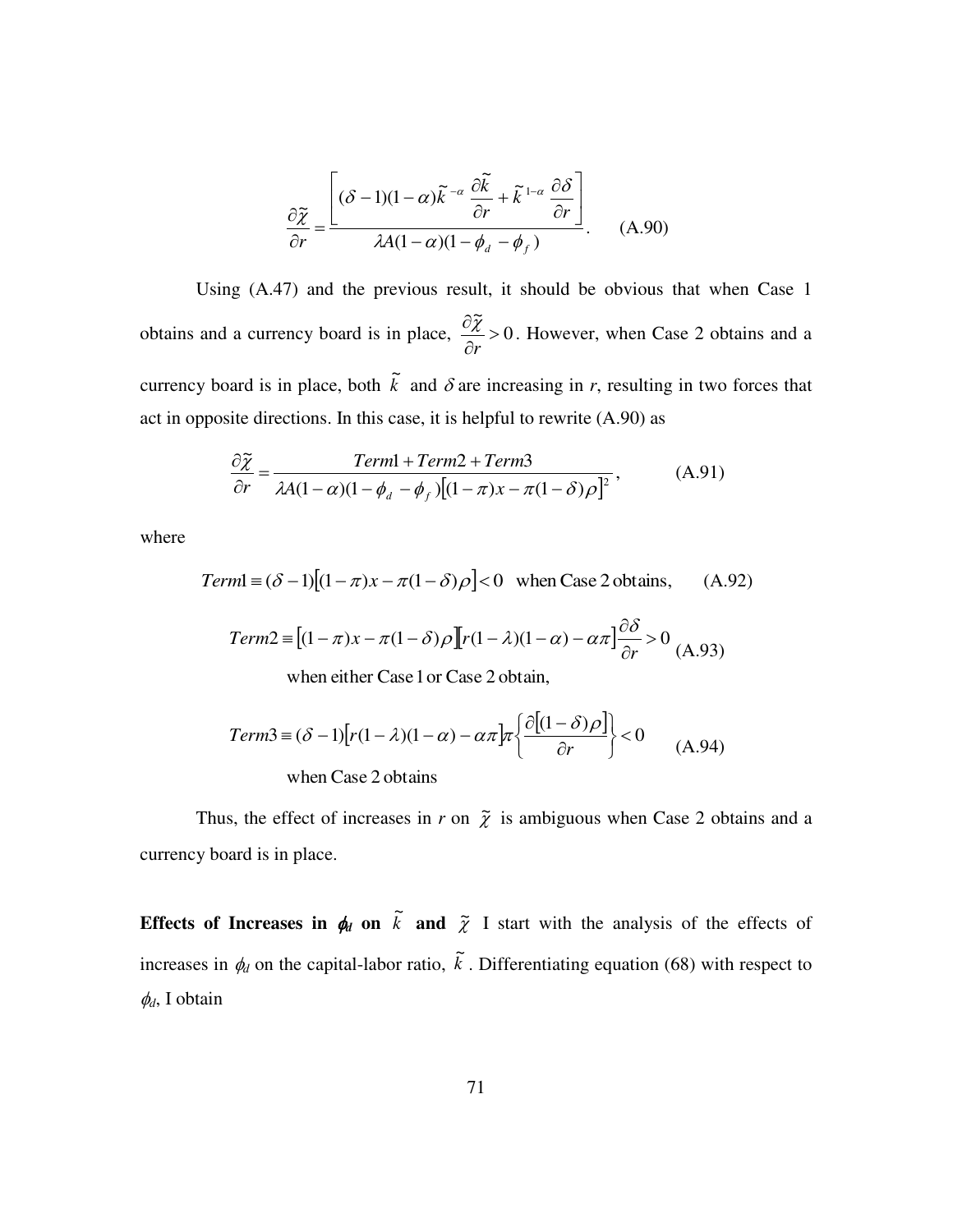$$
\frac{\partial \widetilde{k}}{\partial \phi_d} = \left\{ \frac{\pi \widetilde{k}^{2-\alpha}}{A(1-\alpha)\left[r(1-\lambda)(1-\alpha) - \alpha \pi\right]} \right\} \left[ \frac{\partial \left[(1-\delta)\rho\right]}{\partial \phi_d} \right].
$$
 (A.95)

Using (A.43) and (A.49), I am able to determine that

$$
\frac{\partial[(1-\delta)\rho]}{\partial\phi_d} = \frac{\left[r(1+\sigma^*)-1\right](1+\sigma^*)(r)(\phi_d+\xi)+(1-\phi_d-\phi_f)+\sigma^*(1-\phi_f)\right]}{(1-\phi_d-\phi_f)\left[(1+\sigma^*)(r)(\phi_d+\xi)+(1-\phi_d-\phi_f)+\sigma^*(1-\phi_f)\right]^2}
$$
\n
$$
-\frac{\left[r(1+\sigma^*)-(\phi_d+\phi_f)\right](1+\sigma^*)(r-1)(1-\phi_d-\xi)+\sigma^*(1-\phi_f)\right]}{(1-\phi_d-\phi_f)\left[(1+\sigma^*)(r)(\phi_d+\xi)+(1-\phi_d-\phi_f)+\sigma^*(1-\phi_f)\right]^2}.
$$
\n(A.96)

After some simplifications, (A.96) can be rewritten as

$$
\frac{\partial [(1 - \delta)\rho]}{\partial \phi_d} = \frac{\Theta_1 - \Theta_2}{(1 - \phi_d - \phi_f)\Theta_3} >< 0, \text{ (A.97)}
$$

where

$$
\Theta_1 \equiv \sigma^* \left[ (r - 1) + r^2 (\phi_f - \xi) + \xi \right] \quad (A.98)
$$
  

$$
\Theta_2 \equiv r(r - 1)(1 + \sigma^*)^2 + (r - 1)\left[1 + (\phi_f)(r + 1)\right] \quad (A.99)
$$

and

$$
\Theta_3 = [(1 + \sigma^*)(r - 1)(\phi_d + \xi) + (1 - \phi_d - \phi_f) + \sigma^*(1 - \phi_f)]^2
$$
 (A.100)

Therefore, the effect of increases in  $\phi_d$  on the capital-labor ratio  $\tilde{k}$  is always (both when Case 1 or Case 2 obtain) ambiguous when a currency board is in place.

Now I turn to the analysis of the effects of increases in  $\phi_d$  on  $\tilde{\chi}$  under a currency board. Differentiating equation (69) with respect to  $\phi_d$ , I obtain the following expression

$$
\frac{\partial \tilde{\chi}}{\partial \phi_d} = \left\{ \frac{\left[r(1-\lambda)(1-\alpha) - \alpha \pi\right]}{\lambda A(1-\alpha)} \right\} \left\{ \frac{\Lambda_1 + \Lambda_2 + \Lambda_3}{(1-\phi_d - \phi_f)^2 \left[(1-\pi)x - \pi(1-\delta)\rho\right]^2} \right\}, \quad \text{(A.101)}
$$

where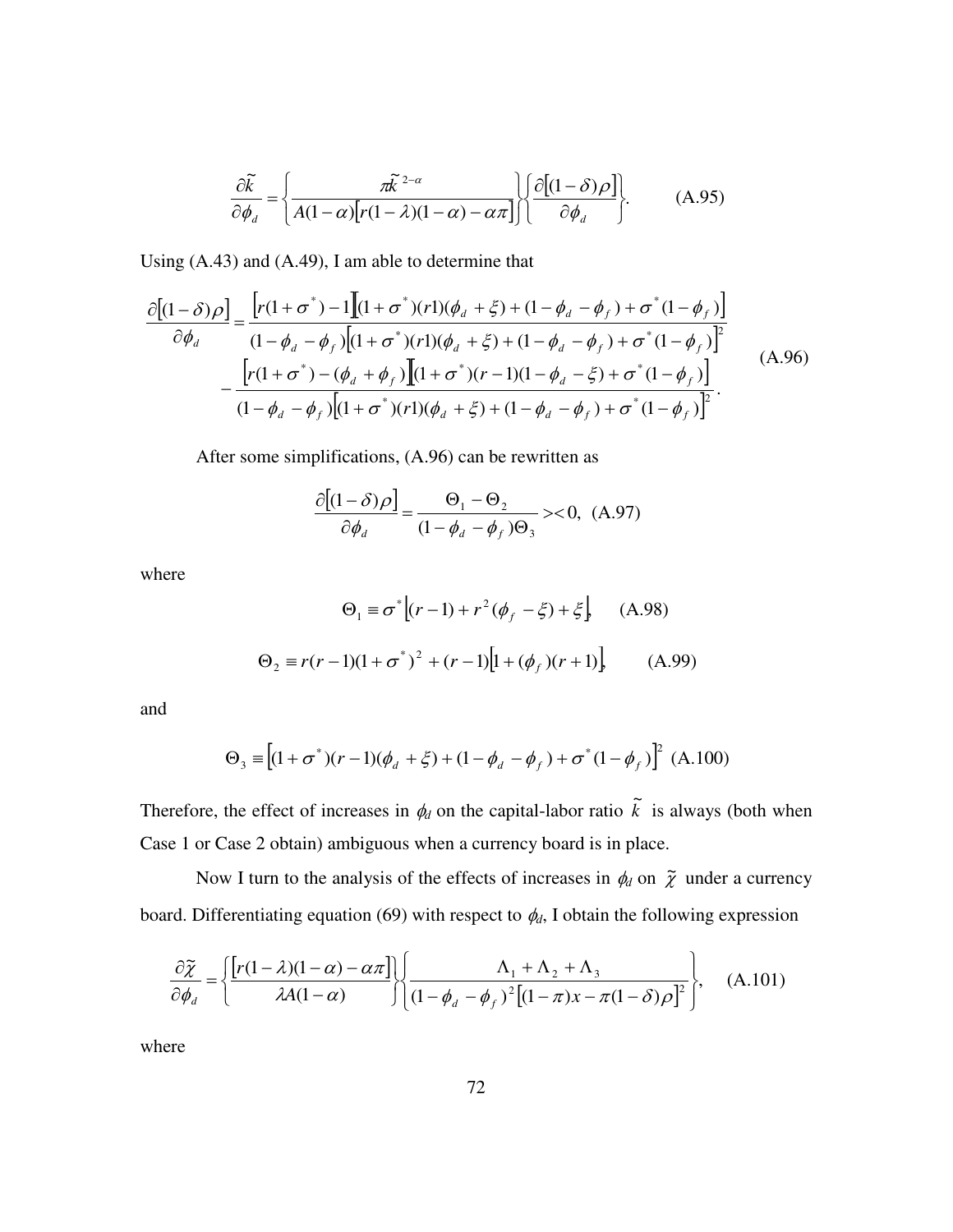$$
\Lambda_1 = (1 - \phi_d - \phi_f)[(1 - \pi)x - \pi(1 - \delta)\rho] \frac{\partial \delta}{\partial \phi_d} = \begin{cases} < 0, \text{if Case 1 obtains} \\ > 0, \text{if Case 2 obtains} \end{cases}
$$
\n
$$
\Lambda_2 = (\delta - 1)[(1 - \pi)x - \pi(1 - \delta)\rho] = \begin{cases} > 0, \text{if Case 1 obtains} \\ < 0, \text{if Case 2 obtains} \end{cases}
$$
\n(A.103)

and,

$$
\Lambda_3 \equiv (\delta - 1)(1 - \phi_d - \phi_f)\pi \frac{\partial [(1 - \delta)\rho]}{\partial \phi_d} < 0 \quad \text{in either Case 1 or Case 2.} \tag{A.104}
$$

Therefore, the effect of increases in  $\phi_d$  on the share of net investment abroad,  $\tilde{\chi}$ , are ambiguous for either Case 1 or Case 2 under a currency board.

**Effects of Increases in**  $\phi$  **on**  $\tilde{k}$  and  $\tilde{\chi}$  I first analyze the effects of increases in  $\phi$  on the capital-labor ratio,  $\tilde{k}$ . Differentiating equation (68) with respect to  $\phi_i$ , I obtain the following expression

$$
\frac{\partial \widetilde{k}}{\partial \phi_f} = \left\{ \frac{\pi \widetilde{k}^{2-\alpha}}{A(1-\alpha)\left[r(1-\lambda)(1-\alpha) - \alpha \pi\right]} \right\} \left[ \frac{\partial \left[(1-\delta)\rho\right]}{\partial \phi_f} \right].
$$
 (A.105)

Using (A.53) as well as (A.43), I am able to determine that

$$
\frac{\partial [(1-\delta)\rho]}{\partial \phi_f} = \frac{r(1+\sigma^*)^2 + \sigma^* [1+\phi_f - (r-1)(\phi_d + \xi)] + [1 - (r-1)(\phi_d + \xi)]}{(1-\phi_d - \phi_f)\Theta_3} > 0.
$$
\n(A.106)

Thus, when Case 1 (Case 2) obtains, and a currency board is in place, the capitallabor ratio  $\tilde{k}$  is decreasing (increasing) in  $\phi$ .

Next, I turn to the analysis of the effects of increases in  $\phi_f$  on the share of net investment abroad,  $\tilde{\chi}$ . Differentiating equation (69) with respect to  $\phi$ , I obtain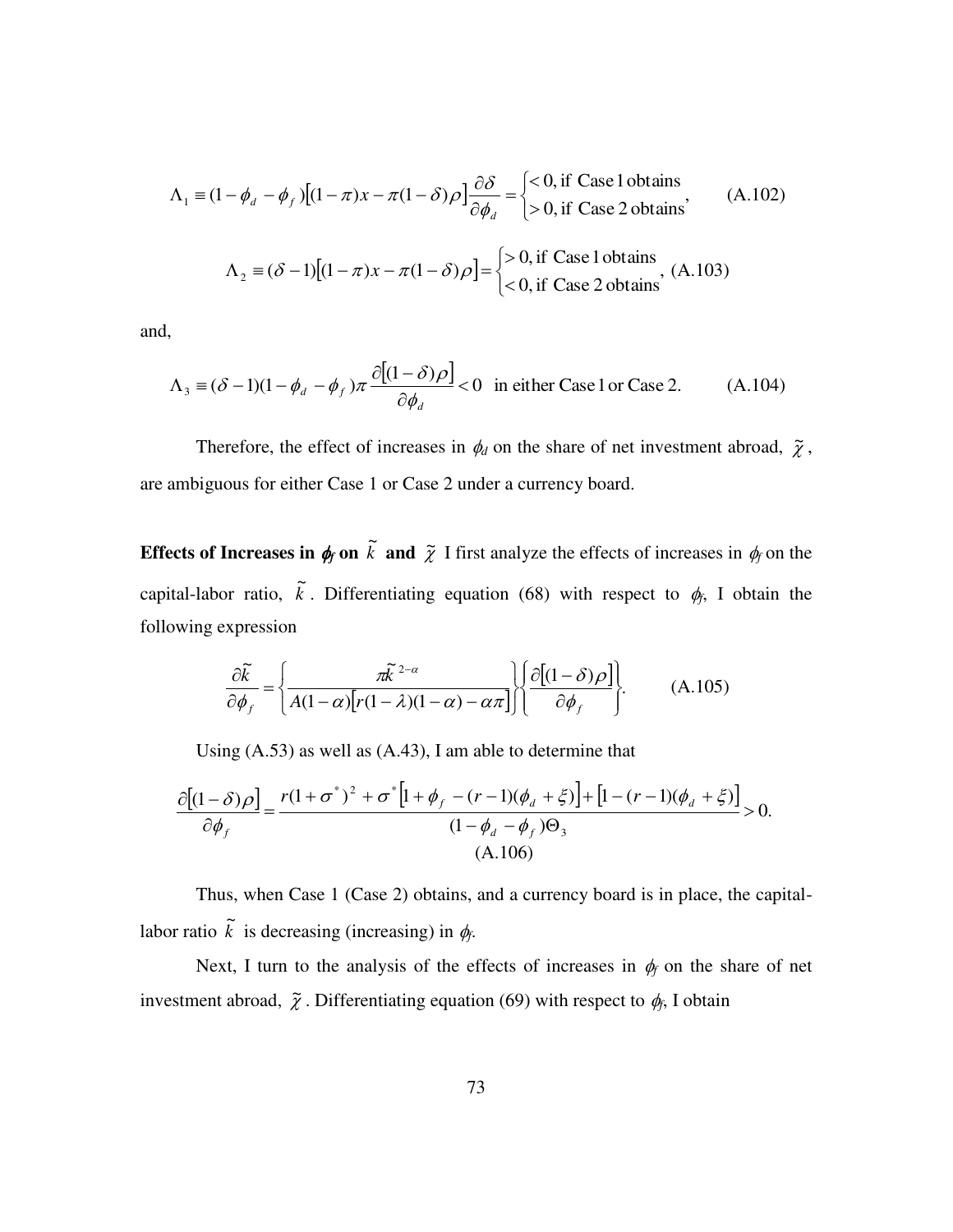$$
\frac{\partial \tilde{\chi}}{\partial \phi_f} = \left\{ \frac{\left[r(1-\lambda)(1-\alpha) - \alpha \pi\right]}{\lambda A(1-\alpha)} \right\} \left\{ \frac{\Lambda_1 + \Lambda_2 + \Lambda_3}{(1-\phi_d - \phi_f)^2 \left[(1-\pi)x - \pi(1-\delta)\rho\right]^2} \right\}, \quad (A.107)
$$

where

$$
\Lambda_1 = (1 - \phi_d - \phi_f) \left[ (1 - \pi)x - \pi(1 - \delta) \rho \right] \frac{\partial \delta}{\partial \phi_f} = \begin{cases} < 0, \text{if Case 1 obtains} \\ > 0, \text{if Case 2 obtains} \end{cases}
$$
\n(A.108)\n
$$
\Lambda_2 = (\delta - 1) \left[ (1 - \pi)x - \pi(1 - \delta) \rho \right] = \begin{cases} > 0, \text{if Case 1 obtains} \\ < 0, \text{if Case 2 obtains} \end{cases}
$$
\n(A.109)

and

$$
\Lambda_{3} = (\delta - 1)(1 - \phi_{d} - \phi_{f})\pi \frac{\partial [(1 - \delta)\rho]}{\partial \phi_{f}} < 0 \text{ in either Case Case 2.} \quad (A.110)
$$

Thus, when a currency board is in operation and either Case 1 or Case 2 obtain, increases in  $\phi_f$  have ambiguous effects on the share of net investment abroad,  $\tilde{\chi}$ .

## **Comparative Statics under a Pure Fixed Exchange Rate**

**Effects of increases in**  $\sigma^*$  **on**  $\tilde{k}$  **and**  $\tilde{\chi}$  **I start with the analysis of the effects of** increases in  $\sigma^*$  on  $\tilde{k}$ . The steps are identical to the ones followed for the case of a currency board. Equation (A.69) still applies. However, using  $\theta = \xi = 0$  in (A.70), I obtain

$$
\frac{\partial[(1-\delta)\rho]}{\partial \sigma^*} = \frac{-r\phi_d + (\phi_d + \phi_f)(1-\phi_f)}{[(1-\phi_d - \phi_f) + \sigma^*(1-\phi_f)]^2}, \text{ (A.111)}
$$

and, therefore

$$
\frac{\partial [(1-\delta)\rho]}{\partial \sigma^*} > 0 \Leftrightarrow r < r_c \equiv \left(\frac{\phi_d + \phi_f}{\phi_d}\right) (1 - \phi_f) \tag{A.112}
$$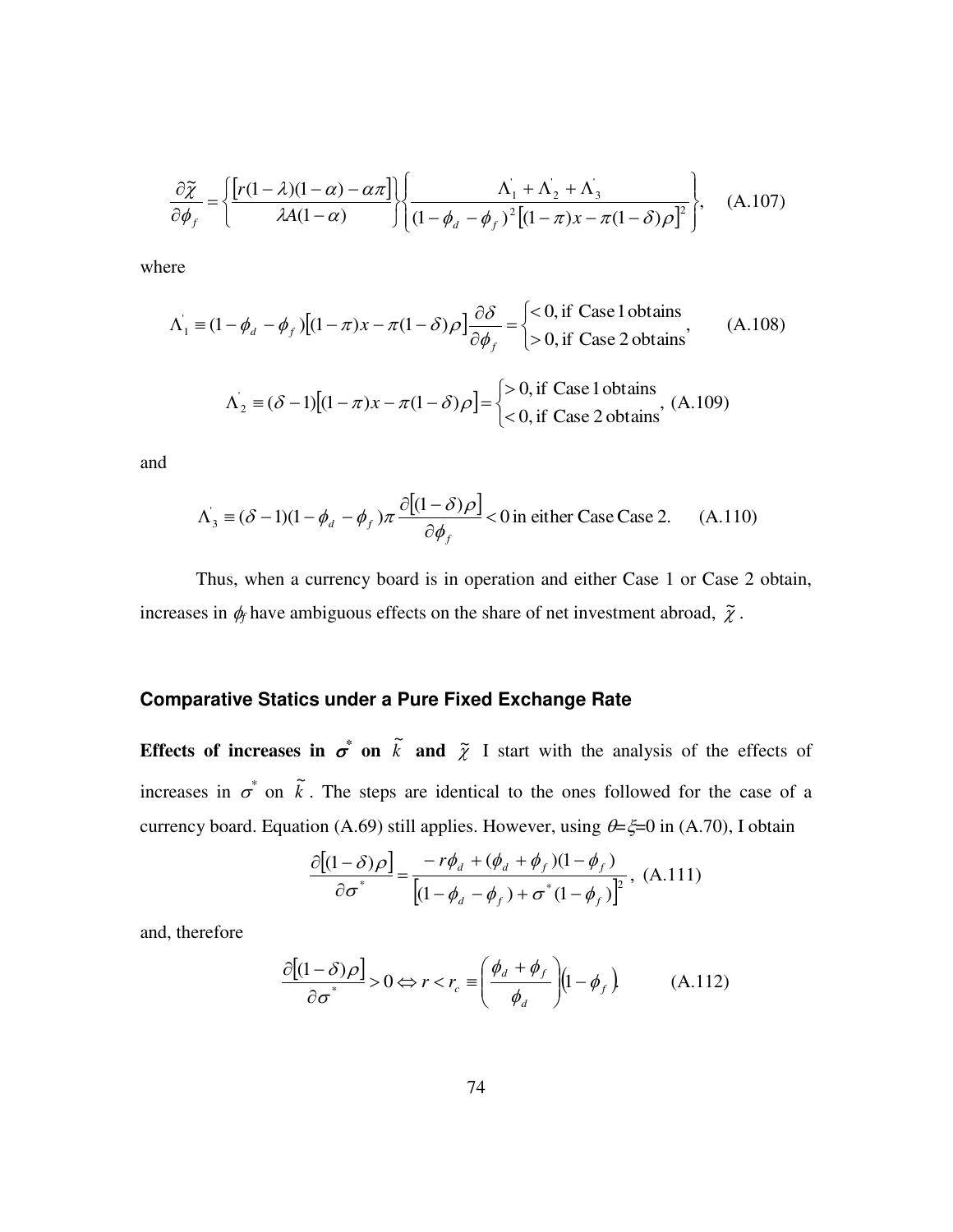It follows from both  $(A.69)$  and  $(A.112)$  that when  $r \leq r_c$  and Case 1 (Case 2) obtains, the capital-labor ratio  $\tilde{k}$  is decreasing (increasing) in  $\sigma^*$ .

I next turn to the analysis of the effects of increases in  $\sigma^*$  on the share of net investment abroad,  $\tilde{\chi}$ . Equation (A.76) still applies, and using the fact that under a pure fixed exchange rate regime  $\theta = \xi = 0$ , I obtain

$$
\frac{\partial \widetilde{\chi}}{\partial \sigma^*} = \left\{ \frac{\left[r(1-\lambda)(1-\alpha) - \alpha \pi\right]}{\lambda(1-\alpha)\left[(1-\pi)x - \pi(1-\delta)\rho\right]^2} \right\} \left[ \frac{(1-\pi)x\phi_d - \pi(\phi_d + \phi_f)}{\left[(1-\phi_d - \phi_f) + \sigma^*(1-\phi_f)\right]^2} \right].
$$
 (A.113)

Recall that I have previously defined  $x_c \equiv \left(\frac{\pi}{1-\pi}\right) \frac{\varphi_d + \varphi_f}{\phi_a}$  $\int$  $\setminus$  $\mathsf{I}$  $\mathsf{I}$  $\setminus$  $(\phi_{d} +$  $\overline{\phantom{a}}$ J  $\left(\frac{\pi}{\pi}\right)$  $\setminus$ ſ  $\overline{a}$  $=$ *f*  $d$  <sup>*f*</sup>  $\psi$ <sub>f</sub>  $x_c$  $\phi$  $\phi_d + \phi$ π π 1 and that  $\frac{6\lambda}{2} = 0$  $\tilde{v}$  $\frac{1}{\ast}$  =  $\partial$  $\partial$ σ χ

when  $x=x_c$ . Then, when Case 1 obtains (A.78) holds, while when Case 2 obtains (A.79) holds. Now, I turn to analyze the conditions under which (A.78) and (A.79), respectively, hold. Again, I focus on situations where  $r \leq r_c$ . Notice that under a pure fixed exchange rate regime

$$
\lim_{\sigma^* \to \infty} (1 - \delta)\rho = \frac{r}{(1 - \phi_d)}.
$$
 (A.114)

In addition, for  $\lim_{\sigma \to \infty} f'(\tilde{k})$  to be well-defined, when Case 1 (Case 2) obtains

$$
\left(\frac{1-\pi}{\pi}\right)x < \left(>\right) \frac{r}{\left(1-\phi_d\right)}\tag{A.115}
$$

must hold. It is straightforward to show that

$$
\lim_{\sigma \to \infty} (1 - \delta) \rho = \frac{r}{(1 - \phi_f)} < \left( \frac{\phi_d + \phi_f}{\phi_d} \right) \Leftrightarrow r < r_c.
$$
 (A.116)

Notice that when Case 1 obtains,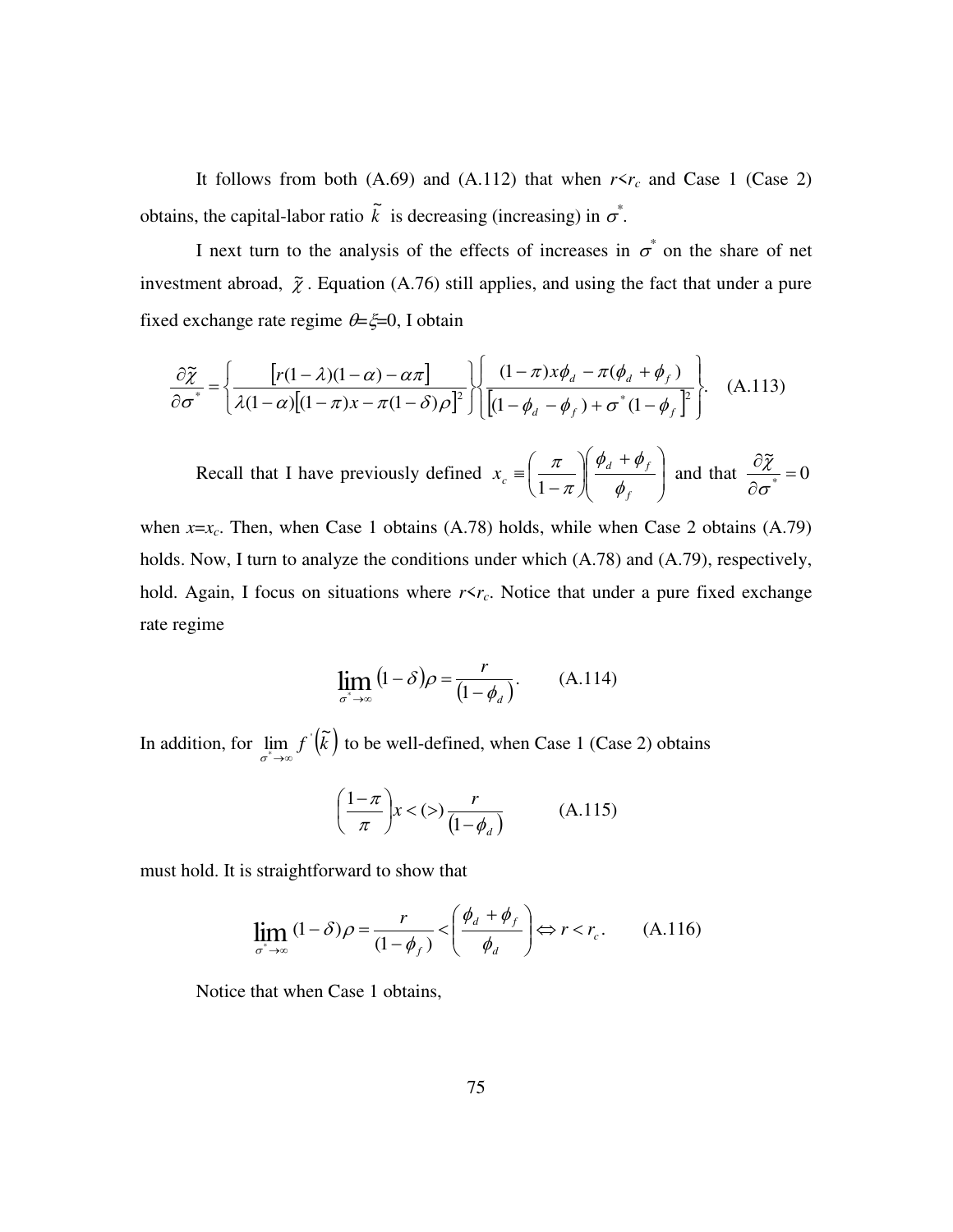$$
\left(\frac{1-\pi}{\pi}\right)x < \frac{r}{(1-\phi_f)} < \frac{(\phi_d + \phi_f)}{\phi_f} \Rightarrow x < x_c. \quad \text{(A.117)}
$$

Therefore, when Case 1 obtains and there is a pure fixed exchange rate regime in place,  $\tilde{\chi}$  is increasing in  $\sigma^*$ . On the other hand, when Case 2 obtains

$$
\left(\frac{1-\pi}{\pi}\right)x > \frac{r}{(1-\phi_d)}, \quad \text{(A.118)}
$$

but also (A.116) holds. Then, when Case 2 obtains and a pure fixed exchange rate regime is in place, either  $x \leq x_c$  or  $x \geq x_c$  may be observed and, thus,  $\tilde{\chi}$  can be either decreasing or increasing in  $\sigma^*$ , respectively.

**Effects of Increases in** *r* **on**  $\tilde{k}$  and  $\tilde{\chi}$  I start with the analysis of the effects of increases in *r* on  $\tilde{k}$ . Recall that, by differentiating equation (68) with respect to *r*, I obtained equation (A.86), which still holds. Using (A.42) as well as the fact that  $\frac{\partial b}{\partial z} = 0$  $\partial$  $\partial$ *r*  $\delta = 0$  under a pure fixed exchange rate regime, I obtain

$$
\frac{\partial \widetilde{k}}{\partial r} = \widetilde{k}^{2-\alpha} \left\{ \frac{\pi \left[ r(1-\lambda)(1-\alpha) - \alpha \pi \right] (1-\delta) \frac{\partial \rho}{\partial r} + \left[ (1-\pi)x - \pi (1-\delta) \rho \right]}{(1-\alpha)A[r(1-\lambda)(1-\alpha) - \alpha \pi]^2} \right\}
$$
\n(A.119)\n
$$
= \begin{cases}\n< 0, & \text{if } \text{Case 1 obtains} \\
> 0, & \text{if } \text{Case 2 obtains}\n\end{cases}
$$

Thus, when Case 1 (Case 2) obtains and a pure fixed exchange rate regime is in place, the capital-labor ratio  $\tilde{k}$  is decreasing (increasing) in *r*.

I next turn to the analysis of the effects of increases in *r* on the share of net investment abroad  $\tilde{\chi}$ . Differentiating equation (69), again, using the fact that  $\frac{\partial \phi}{\partial z} = 0$  $\partial$  $\partial$ *r* δ under a pure fixed exchange rate regime, I obtain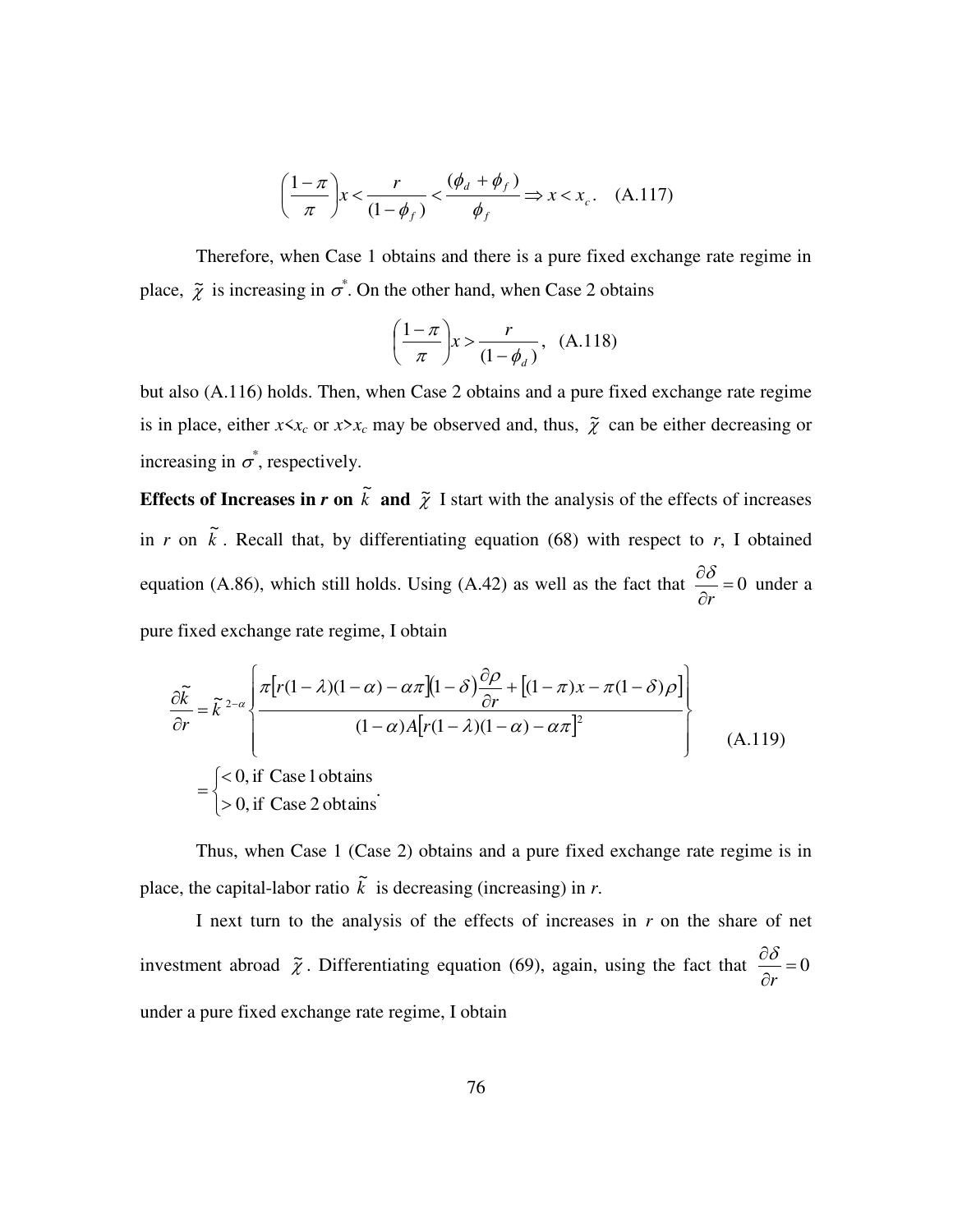$$
\frac{\partial \tilde{\chi}}{\partial r} = \frac{\left[ (\delta - 1)(1 - \alpha)\tilde{k}^{-\alpha} \frac{\partial \tilde{k}}{\partial r} \right]}{\lambda A (1 - \alpha)(1 - \phi_d - \phi_f)} = \begin{cases} > 0, & \text{if } \text{Case 1 obtains} \\ < 0, & \text{if } \text{Case 2 obtains} \end{cases}
$$
 (A.120)

Thus, when Case 1 (Case 2) obtains,  $\tilde{\chi}$  is increasing (decreasing) in *r*.

**Effects of Increases in**  $\phi_d$  **on**  $\tilde{k}$  **and**  $\tilde{\chi}$  **I start with the analysis of the effects of** increases in  $\phi_d$  on  $\tilde{k}$ , the capital-labor ratio when credit is rationed. Differentiating equation (68) with respect to  $\phi_d$  and using the fact that  $\theta = \xi = 0$  under a pure fixed exchange rate regime, I obtain

$$
\frac{\partial \widetilde{k}}{\partial \phi_d} = \left\{ \frac{\pi \widetilde{k}^{2-\alpha}}{(1-\alpha)A[r(1-\lambda)(1-\alpha)-\alpha\pi]} \right\} \left\{ \frac{\partial [(1-\delta)\rho]}{\partial \phi_d} \right\}
$$
\n
$$
= \left\{ \frac{\pi \widetilde{k}^{2-\alpha}}{(1-\alpha)A[r(1-\lambda)(1-\alpha)-\alpha\pi]} \right\} \left[ \frac{(r-1) + \sigma^*(r-1+\phi_d)}{[(1-\phi_d-\phi_f) + \sigma^*(1-\phi_f)]^2} \right].
$$
\n(A.121)

Notice that  $\frac{\partial [(1-\delta)\rho]}{\gamma} > 0, \forall \sigma^* > \left(\frac{1}{\sigma}-1\right)$ J  $\left(\frac{1}{-1}\right)$  $\setminus$  $> 0, \forall \sigma^* > \left(\frac{1}{1 - \sigma}\right)$  $\partial$  $\partial |(1 \left(\frac{(1-\delta)\rho}{\rho}\right) > 0, \forall \sigma^* > \left(\frac{1}{\rho}-1\right)$  $\frac{1}{\phi_d} > 0, \forall \sigma > \left(\frac{1}{r}\right)$  $\frac{\delta(\rho)}{\rho} > 0, \forall \sigma^* > \left( \frac{1}{\rho} - 1 \right)$ . Thus, when Case 1 (Case 2) obtains

and a pure fixed exchange rate regime is in place,  $\tilde{k}$  is decreasing (increasing) in  $\phi_d$ .

Now, I turn to the analysis of the effects of increases in  $\phi_d$  on the share of net investment abroad  $\tilde{\chi}$ . Differentiating equation (69) in Chapter I with respect to  $\phi_d$ , and again using the fact that  $\theta = \xi = 0$ , I obtain

$$
\frac{\partial \widetilde{\chi}}{\partial \phi_d} = \left\{ \frac{\left[r(1-\lambda)(1-\alpha) - \alpha \pi\right]}{\lambda A(1-\alpha)} \right\} \left[ \frac{\Delta_1 + \Delta_2}{\left(1 - \phi_d - \phi_f\right)^2 \left[(1-\pi)x - \pi(1-\delta)\rho\right]^2} \right], \quad \text{(A.122)}
$$

where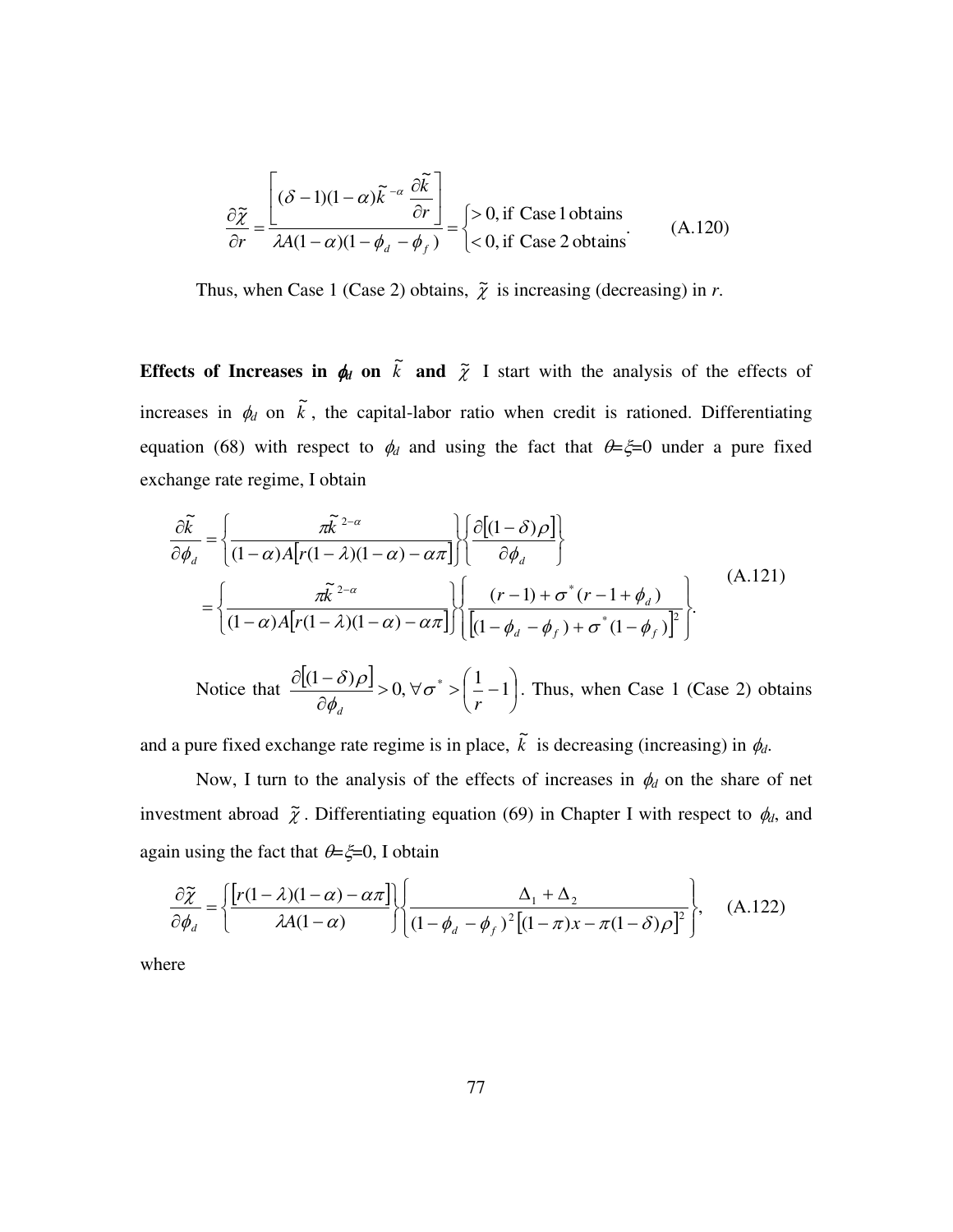$$
\Delta_1 = -\frac{\left[ (1 - \pi)x - \pi(1 - \delta)\rho \right] \left[ 1 - \phi_d - \phi_f \right]^2 (1 + \sigma^*)}{\left[ (1 - \phi_d - \phi_f) + \sigma^* (1 - \phi_f) \right]^2}
$$
\n
$$
= \begin{cases}\n> 0, & \text{if Case 1 obtains} \\
< 0, & \text{if Case 2 obtains}\n\end{cases} (A.123)
$$

and

$$
\Delta_2 = -\frac{(1+\sigma^*)(1-\phi_d-\phi_f)^2\pi[(r-1)+\sigma^*(r-1+\phi_f)]}{[(1-\phi_f-\phi_f)+\sigma^*(1-\phi_f)]^2} < 0, \forall \sigma^* > \left(\frac{1}{r}-1\right).
$$
\n(A.124)

Thus, when Case 1 obtains and a pure fixed exchange rate regime is in place, increases in  $\phi_d$  have ambiguous effects on the share of net investment abroad in total savings,  $\tilde{\chi}$ . However, when Case 2 obtains,  $\tilde{\chi}$  is decreasing in  $\phi_d$ .

**Effects of Increases in**  $\phi_f$  **on**  $\tilde{k}$  **and**  $\tilde{\chi}$  **Again, I start with the analysis of the effects of** increases in  $\phi_f$  on the capital-labor ratio  $\tilde{k}$ . Differentiating equation (68) with respect to  $\phi_f$  and using the fact that  $\theta = \xi = 0$  under a pure fixed exchange rate regime, I obtain

$$
\frac{\partial \widetilde{k}}{\partial \phi_f} = \left\{ \frac{\pi \widetilde{k}^{2-\alpha}}{(1-\alpha)A[r(1-\lambda)(1-\alpha)-\alpha\pi]} \right\} \left[ \frac{\partial [(1-\delta)\rho]}{\partial \phi_f} \right]
$$
\n
$$
= \left\{ \frac{\pi \widetilde{k}^{2-\alpha}}{(1-\alpha)A[r(1-\lambda)(1-\alpha)-\alpha\pi]} \right\} \left[ \frac{r(1+\sigma^*)^2 - [1+\sigma^*(1+\phi_d)]}{\left[(1-\phi_d-\phi_f)+\sigma^*(1-\phi_f)\right]^2} \right].
$$
\n(A.125)

Notice that  $\frac{\partial [(1-\delta)\rho]}{\gamma} > 0, \forall \sigma^* > \left(\frac{1}{\sigma}-1\right)$ J  $\left(\frac{1}{-1}\right)$  $\setminus$  $> 0, \forall \sigma^* > \boxed{\frac{1}{1-\sigma}}$  $\partial$  $\partial |(1 \left(\frac{(1-\delta)\rho}{\rho}\right) > 0, \forall \sigma^* > \left(\frac{1}{\rho}-1\right)$  $\frac{1}{\phi_f}$  > 0,  $\sigma$  >  $\frac{1}{r}$  $\frac{\delta(\rho)}{\rho} > 0, \forall \sigma^* > \left( \frac{1}{\rho} - 1 \right)$ . Thus, when Case 1 (Case 2) obtains

and a pure fixed exchange rate regime is in place,  $\tilde{k}$  is decreasing (increasing) in  $\phi_f$ .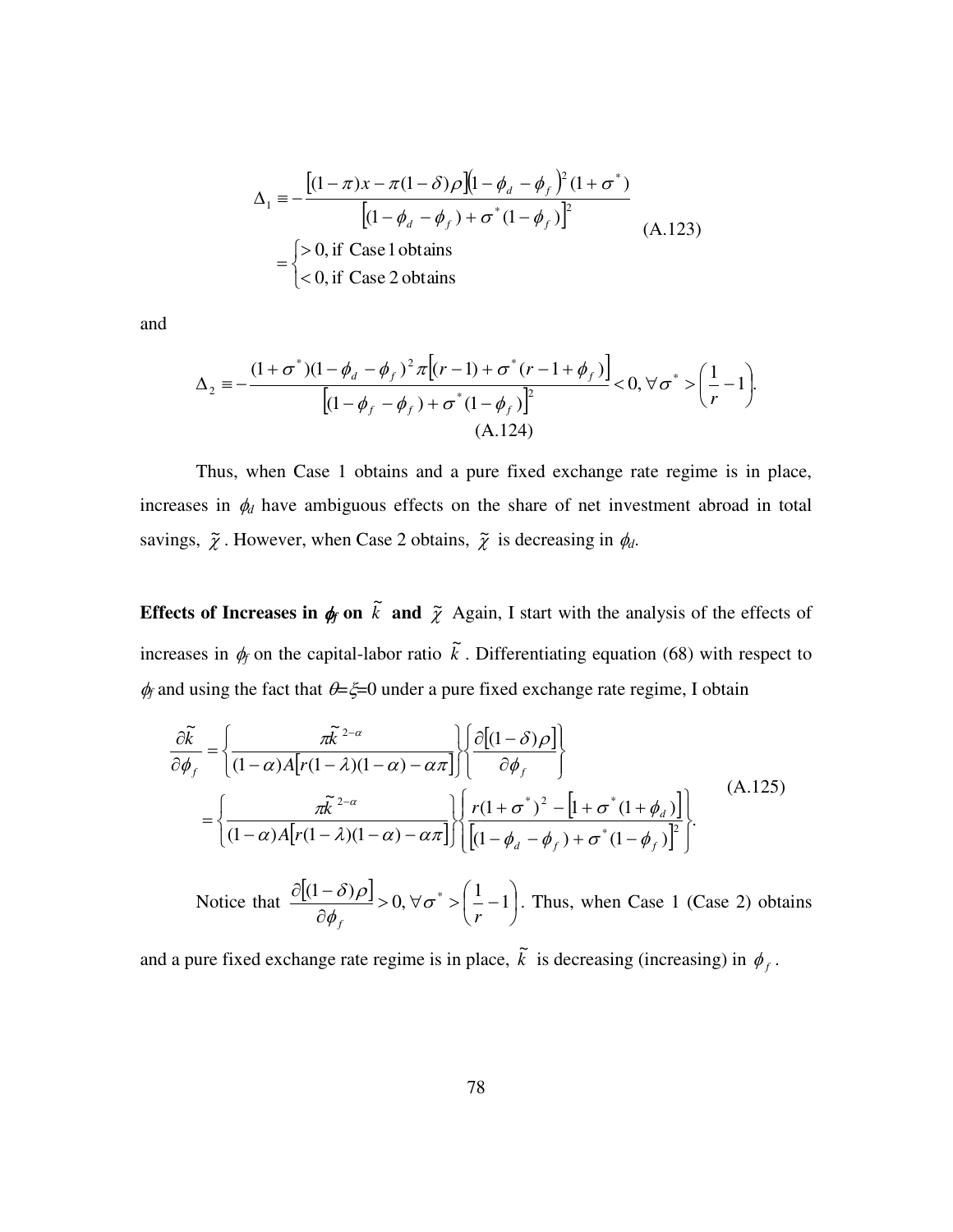Next, I turn to the analysis of the effects of increases in  $\phi_f$  on the share of net investment abroad  $\tilde{\chi}$ . Differentiating equation (69) with respect to  $\phi_f$ , and again using the fact that  $\theta = \xi = 0$ , I obtain

$$
\frac{\partial \tilde{\chi}}{\partial \phi_f} = \left\{ \frac{\left[r(1-\lambda)(1-\alpha) - \alpha \pi\right]}{\lambda A(1-\alpha)}\right\} \left\{ \frac{\Delta_1 + \Delta_2}{(1-\phi_d - \phi_f)^2 \left[(1-\pi)x - \pi(1-\delta)\rho\right]^2} \right\}, \quad \text{(A.126)}
$$

where

$$
\Delta_1 = -\frac{(1 - \phi_d - \phi_f)^2 (1 + \sigma^*)^2 [(1 - \pi)x - \pi (1 - \delta)\rho]}{[(1 - \phi_d - \phi_f) + \sigma^* (1 - \phi_f)]^2}
$$
(A.127)

and

$$
\Delta_2 = \frac{(\delta - 1)(1 - \phi_d - \phi_f)\pi \left(r(1 + \sigma^*)^2 - \left[1 + \sigma^*(1 + \phi_d)\right]\right)}{\left[(1 - \phi_d - \phi_f) + \sigma^*(1 - \phi_f)\right]^2} < 0, \forall \sigma^* > \left(\frac{1}{r} - 1\right).
$$
\n(A.128)

Thus, when Case 1 obtains and a pure fixed exchange rate regime is in place, the effect of increases in  $\phi_f$  on  $\tilde{\chi}$  is ambiguous. However, when Case 2 obtains and a pure fixed exchange rate regime is in place,  $\tilde{\chi}$  is decreasing in  $\phi_f$ .

# *5.3.3 When Does Credit Rationing Occur?*

I start this section by proving Lemmas 10 and 11.

### **Proof of Lemma 10**

Equation (A.41) implies that the steady-state interest rate on loans is monotonically increasing in  $\sigma^*$ . In addition, differentiating (A.41) with respect to  $\sigma^*$ , I obtain

$$
\frac{\partial^2 \rho}{\partial (\sigma^*)^2} = -\frac{2(\phi_d + \phi_f)}{(1 - \phi_f - \phi_f)(1 + \sigma^*)^3} < 0.
$$
 (A.129)

Both  $(A.41)$  and  $(A.129)$ , as well as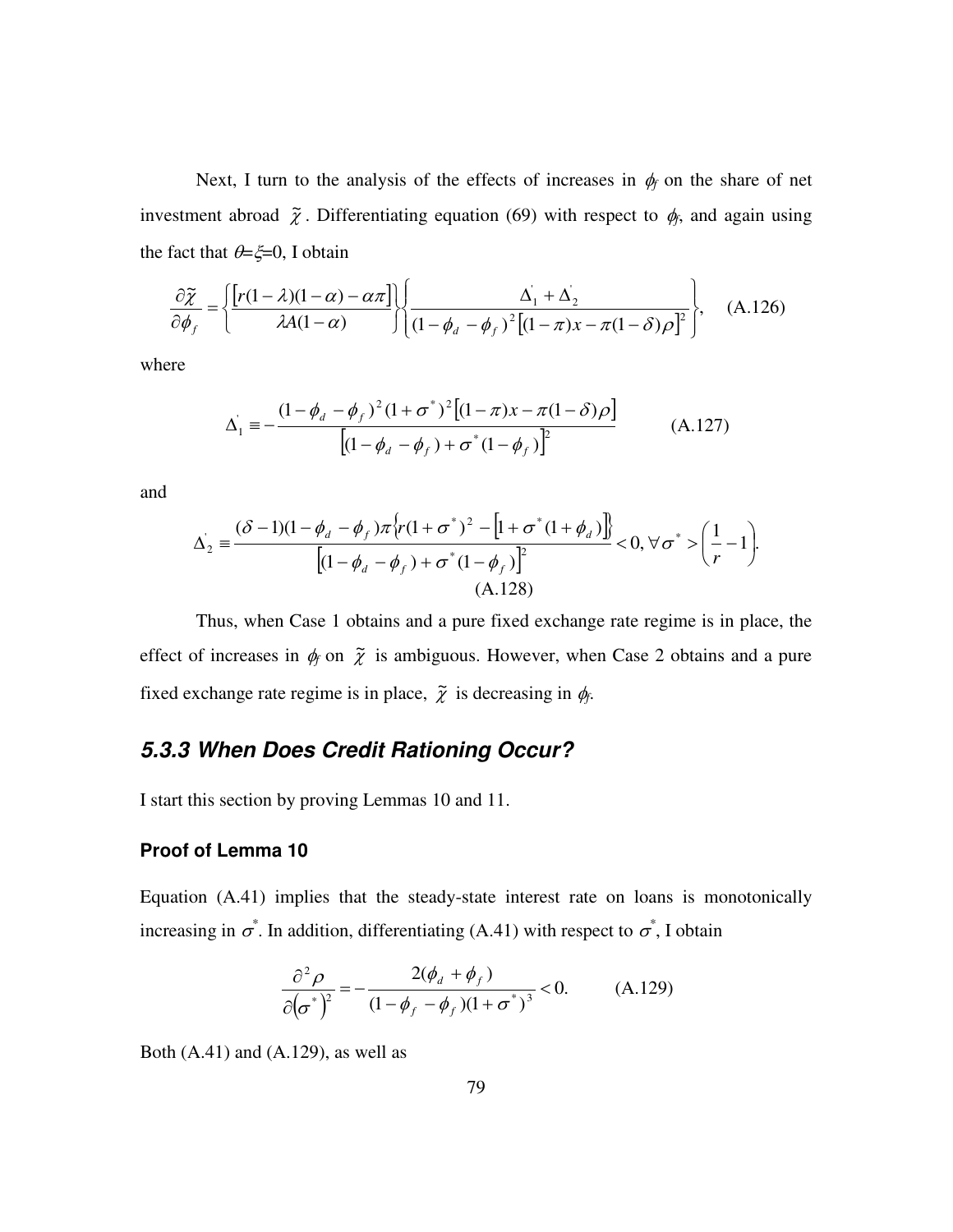$$
0 < \lim_{\sigma^* \to \infty} \rho = \frac{r}{(1 - \phi_d - \phi_f)} < \infty \tag{A.130}
$$

imply that the steady-state interest rate on loans is bounded above. In addition, by inspection of equation of equation (62), it is straightforward to deduct that  $\rho$  is independent of the policy parameters  $\theta$  and  $\xi$ . Thus, the properties of  $\rho$  do not depend upon how the domestic money supply is backed in a fixed exchange rate regime. *Q.E.D.*

## **Proof of Lemma 11**

$$
(A.71)
$$
,  $(A.74)$  and  $(A.112)$  prove this lemma. *Q.E.D.*

Next, I turn to the analysis of when does credit rationing occur for the different parameter configurations considered, i.e., for Case 1 and Case 2, respectively.

### **Case 1**

Using condition (71), credit is rationed when Case 1 obtains if

$$
\alpha[(1-\pi)x - \pi(1-\delta)\rho] < [r(1-\lambda)(1-\alpha) - \alpha\pi]\rho. \quad \text{(A.131)}
$$

From Lemmas 10 and 11 we know that  $\rho$  and  $(1-\delta)\rho$  are both increasing in  $\sigma^*$ . In addition, both  $[(1 - \pi)x - \pi(1 - \delta)\rho] < 0$  and  $[r(1 - \lambda)(1 - \alpha) - \alpha\pi] < 0$  when Case 1 obtains. Therefore both the left-hand side and the right-hand side of (A.131) are negative and decreasing in  $\sigma^*$ . Thus, the correspondence between the presence of credit rationing and the foreign (and domestic) rate of inflation may be relatively complicated.

### **Case 2**

Using condition (71), credit is rationed when Case 2 obtains if

$$
\alpha[(1-\pi)x - \pi(1-\delta)\rho] > [r(1-\lambda)(1-\alpha) - \alpha\pi]\rho. \quad (A.132)
$$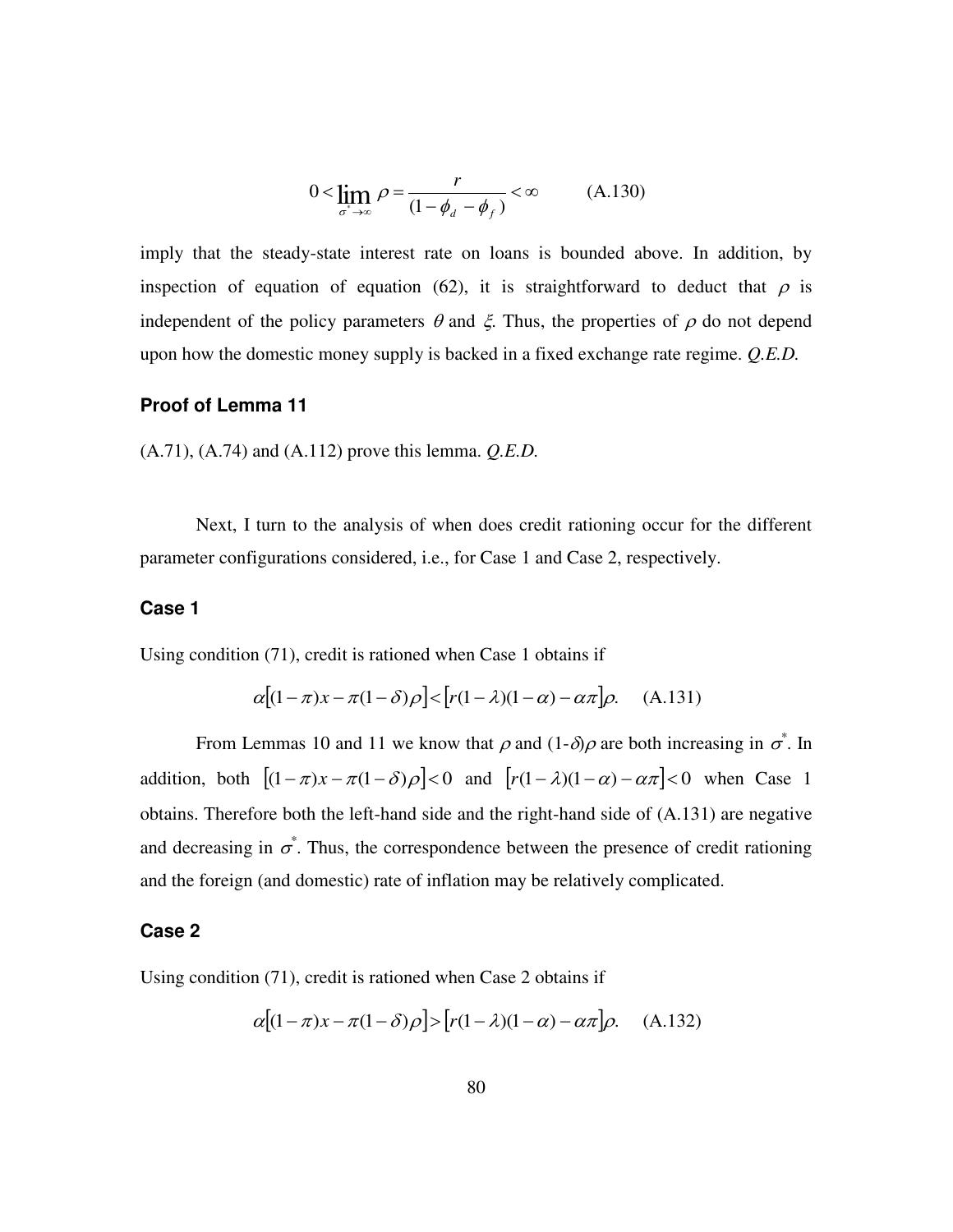Again, from Lemmas 10 and 11 we know that  $\rho$  and  $(1-\delta)\rho$  are both increasing in  $\sigma^*$ . In addition, both  $[(1 - \pi)x - \pi(1 - \delta)\rho] > 0$  and  $[r(1 - \lambda)(1 - \alpha) - \alpha\pi] > 0$  when Case 2 obtains. Then, both the left-hand side and the right-hand side of (A.132) are positive. However, the left-hand side of (A.132) is decreasing in  $\sigma^*$  while the right-hand side is increasing in  $\sigma^*$ . Thus, if (A.132) holds or, equivalently, if credit rationing occurs, it will observed for low foreign (and domestic) inflation rates.

# **5.4 Technical Notes on the Local Stability Analysis in Section 3**

## *5.4.1 The Dynamic System in a Walrasian Regime*

Using equations (61) and (75), I obtain

$$
\frac{\partial \tau_t}{\partial \tau_{t-1}} = -G_2 = -\frac{(1+\sigma^*)r(\theta \phi_d + \xi) - \phi_d}{(1-\theta \phi_d - \phi_f - \xi)(1+\sigma^*)}.
$$
 (A.133)

Next, I analyze local stability under a currency board and a pure fixed exchange rate, respectively.

## **Local Stability under a Currency Board**

Notice that, under a currency board, given that  $\theta =1$  and  $\xi \in [0, (1-\phi_d-\phi_f))$ , we can rewrite (A.133) as

$$
\frac{\partial \tau_t}{\partial \tau_{t-1}}|_{(\theta=1,\xi)} = -G_2(\theta=1,\xi) = -\frac{(1+\sigma^*)r(\phi_d+\xi) - \phi_d}{(1-\phi_d-\phi_f-\xi)(1+\sigma^*)}.
$$
 (A.134)

Notice that  $G_2 > 0, \forall \sigma^* > |-1|$ J  $\left(\frac{1}{-1}\right)$  $\setminus$  $>0, \forall \sigma^* > \left(\frac{1}{1}-1\right)$  $2 > 0, \ v \circ \sim \frac{1}{r}$  $G_2 > 0, \forall \sigma^* > |-1|$  and, therefore  $\frac{\sigma}{\sigma} < 0$ 1  $\lt$  $\partial$  $\partial$ *t t* τ  $\frac{\tau_t}{\tau}$  < 0 under a currency

board. Also notice that  $\frac{\partial G_2}{\partial \sigma^*} > 0$  $\partial$  $\partial$ σ *G* , and therefore, local stability might depend on the foreign (and domestic) rate of inflation.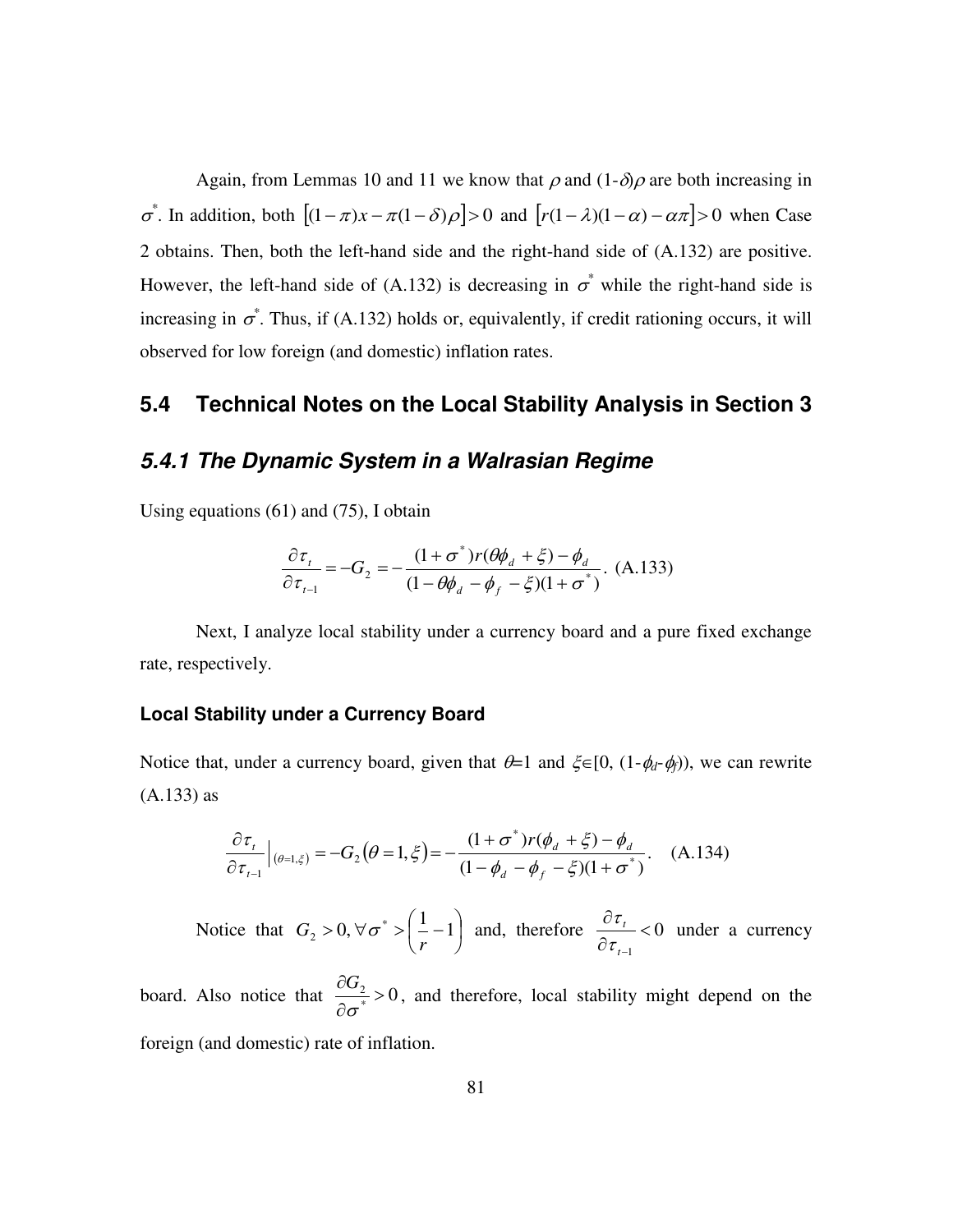If  $G_2 > 1$ , then the solution to (75) is stable, but fluctuations will be observed. Notice, from (A.134), that

If 
$$
r > \frac{(1 - \phi_d - \phi_f - \xi)}{\xi} \Rightarrow G_2 > 1, \forall \sigma^* > \left(\frac{1}{r} - 1\right)
$$
. (A.135)

On the other hand,

If 
$$
r < \frac{(1 - \phi_d - \phi_f - \xi)}{\xi} \Rightarrow \begin{cases} G_2 > 1, & \text{for } \sigma^* < a \\ G_2 < 1, & \text{for } \sigma^* > a \end{cases}
$$
 (A.136)

where

$$
a = \frac{\phi_d + (1 - \phi_f) - (r + 1)(\phi_d + \xi)}{(r + 1)(\phi_d + \xi) - (1 - \phi_f)}.
$$
 (A.137)

Thus, when a currency board is in place, it is possible to observe either  $\frac{1}{2}$  > 1 1  $>$  $\partial$  $\partial$ *t t* τ τ

or  $\frac{\sigma}{2}$  < 1 1  $\lt$  $\partial$  $\partial$ *t t* τ  $\left| \frac{\tau_i}{\tau} \right|$ . Finally, from equations (75) and (76), it can be easily inferred that any

fluctuations observed in the government's fiscal position  $(\tau_t)$  will be transmitted to net investment abroad.

#### **Local Stability under a Pure Fixed Exchange Rate Regime**

Under a pure fixed exchange rate, given that  $\theta = \xi = 0$ , we can rewrite (A.133) as

$$
\frac{\partial \tau_{t}}{\partial \tau_{t-1}}|_{(\theta=\xi=0)} = -G_2(\theta=\xi=0) = \frac{\phi_d}{(1-\phi_f)(1+\sigma^*)} > 0, \forall \sigma^* > \left(\frac{1}{r} - 1\right).
$$
 (A.138)

Also notice that  $\frac{6(-3.2)}{1.2} < 0$  $(-G_2)$ \*  $\frac{27}{ } <$  $\partial$  $\partial( \sigma$ *G* and, therefore, as  $\sigma^*$  increases, the solution to (75)

becomes more unstable when a pure fixed exchange rate regime is in place. Finally,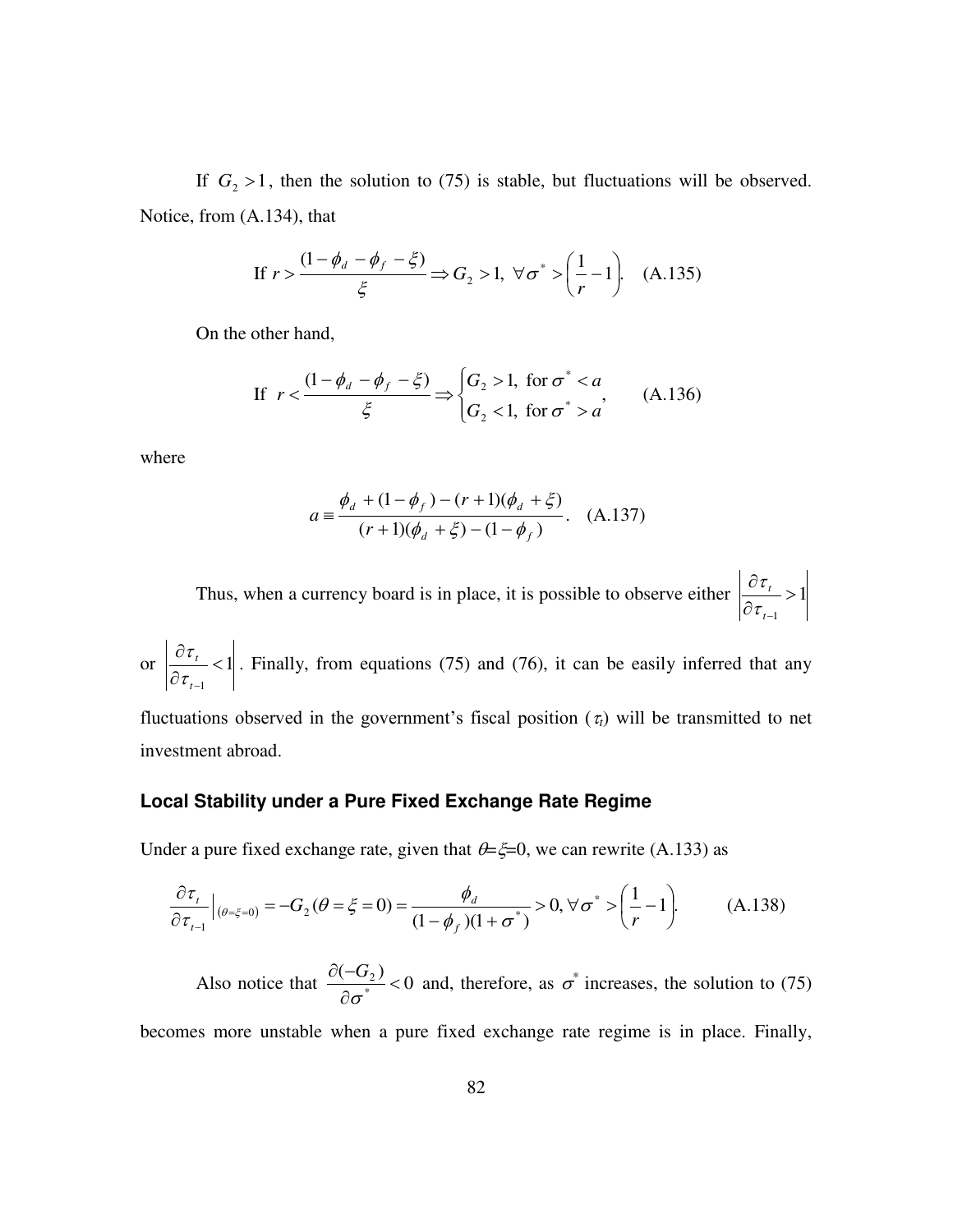notice that  $|G_2|$  < 1, J  $\left\{ \right\}$  $\mathcal{L}$  $\overline{\mathcal{L}}$ ┤  $\left\lceil$  $\overline{\phantom{a}}$ J  $\left(\frac{1}{-1}\right)$  $\setminus$  $\forall \sigma^* > Max \bigg\{\sigma_s^*, \bigg(1 - 1\bigg)$ *r*  $\sigma^*$  >  $Max\{\sigma^*_{\delta}, |-1|\}$ . Therefore, the solution to (75) is typically

unstable under a pure fixed exchange rate regime, but no oscillations are observed.

# *5.4.2 The Dynamic System in a Credit Rationing Regime*

## **Determinant of the Jacobian evaluated at the nontrivial steady-state**

Recall that the Jacobian of the linearized system, evaluated at the nontrivial steady-state, is given by

$$
j(\tilde{k}, \tilde{\tau}, \tilde{q}) = \begin{bmatrix} g_1 & g_2 & g_3 \\ g_1 \left(\frac{P}{R}\right) & \left(\frac{S}{R}\right) & g_3 \left(\frac{P}{R}\right) \\ 0 & 1 & 0 \end{bmatrix}.
$$
 (A.139)

First, I find the matrix  $(J - \eta I)$ , where  $\eta$  represents an eigenvalue of *J*:

$$
J - \eta I = \begin{bmatrix} g_1 - \eta & g_2 & g_3 \\ g_1 \left( \frac{P}{R} \right) & \left( \frac{S}{R} \right) - \eta & g_3 \left( \frac{P}{R} \right) \\ 0 & 1 & -\eta \end{bmatrix} .
$$
 (A.140)

Obviously, the characteristic equation is given by  $Det(J - \eta I) = 0$ . After some steps, I am able to express the characteristic equation as

$$
\eta \bigg\{ (g_1 - \eta) \bigg( \eta - \frac{S}{R} \bigg) + (g_1 g_2 + g_3) \bigg( \frac{P}{R} \bigg) \bigg\} = 0, \ (A.141)
$$

and thus, one of the roots of this equation is  $\eta=0$ . The remaining roots solve the quadratic equation

$$
\eta^2 - \left[ g_1 + \left( \frac{S}{R} \right) \right] \eta - \left[ \left( g_1 g_2 + g_3 \right) \left( \frac{P}{R} \right) - g_1 \left( \frac{S}{R} \right) \right] = 0. \tag{A.142}
$$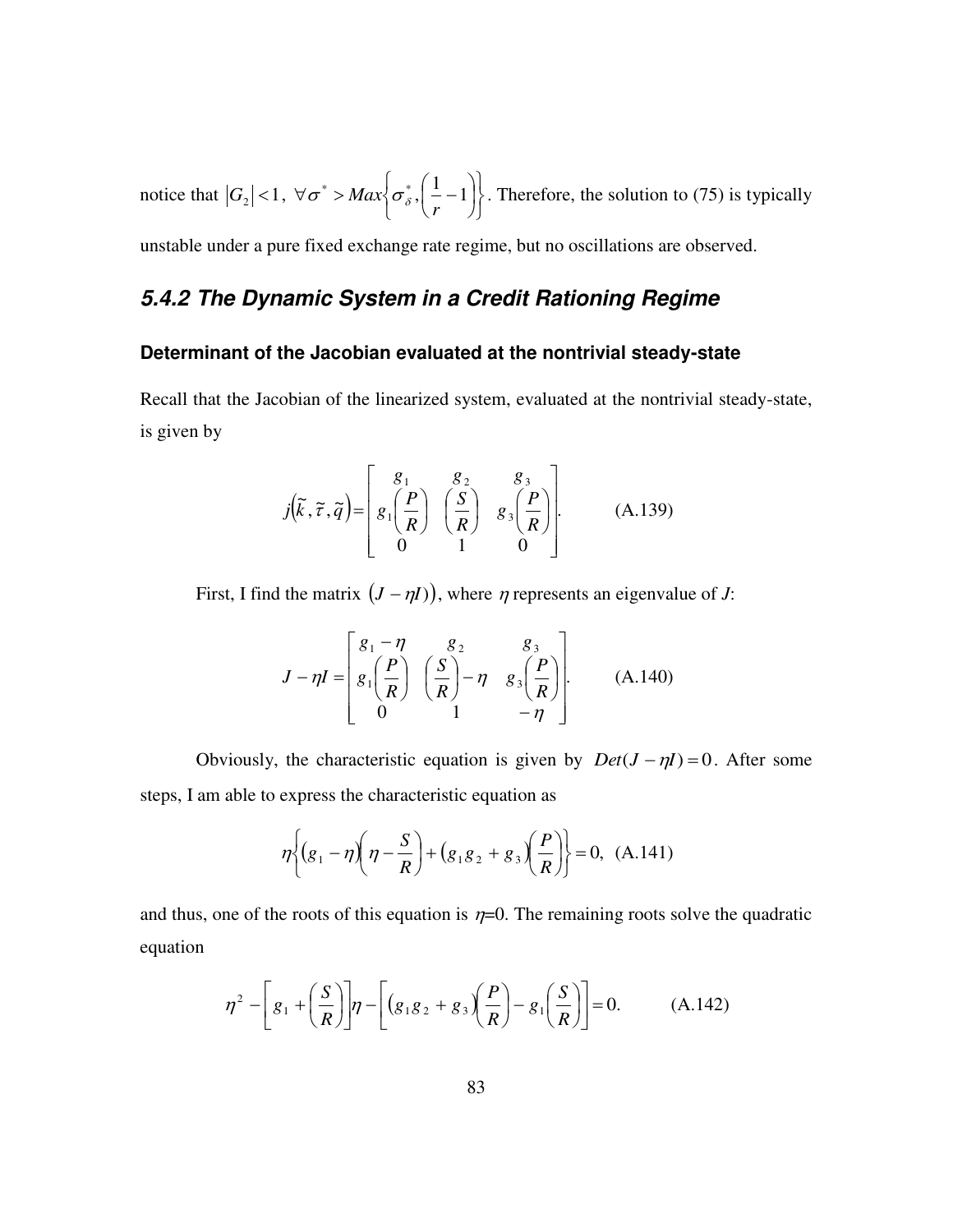Equation (A.142) leads in a very straightforward way to equation (86). Also, equations (87) and (88) follow in a very straightforward but algebraically intensive way from equations (82), (83), (84) and (85).

# **References**

- 1. Azariadis, C., Smith, B.D.: Private Information, Money, and Growth: Indeterminacy, Fluctuations, and the Mundell-Tobin Effect, Journal of Economic Growth **1**, 309-332 (1996)
- 2. Barnes, M., Boyd, J.H., Smith, B.D.: Inflation and Asset Returns, European Economic Review **43**, 737-754 (1999)
- 3. Boyd, J.H., Levine, R., Smith B.D.: The Impact of Inflation on Financial Sector Performance, Journal of Monetary Economics **47**, 221-248 (2001)
- 4. Boyd, J.H., Smith, B.D.: Capital Market Imperfections in a Monetary Growth Model, Economic Theory **11**, 241-273 (1998)
- 5. Bullard, J., Keating, J.W.: The Long-Run relationship between Inflation and Output in Postwar Economies, Journal of Monetary Economics **36**, 477-496 (1995)
- 6. Khan, M.S., Senhadji, A.S.: Threshold Effects in the Relationship Between Inflation and Growth, IMF Staff Papers **48**, 1-21, (2000)
- 7. Khan, M.S., Senhadji, A.S., Smith, B.D.: Inflation and Financial Depth, IMF Working Paper WP/01/44 (2001)
- 8. King, R.G., Levine, R.: Finance and Growth: Schumpeter Might Be Right, Quarterly Journal of Economics **108**, 717-737 (1993)
- 9. King, R.G., Levine, R.: Finance, Entrepreneurship, and Growth: Theory and Evidence, Journal of Monetary Economics **32**, 513-542 (1993)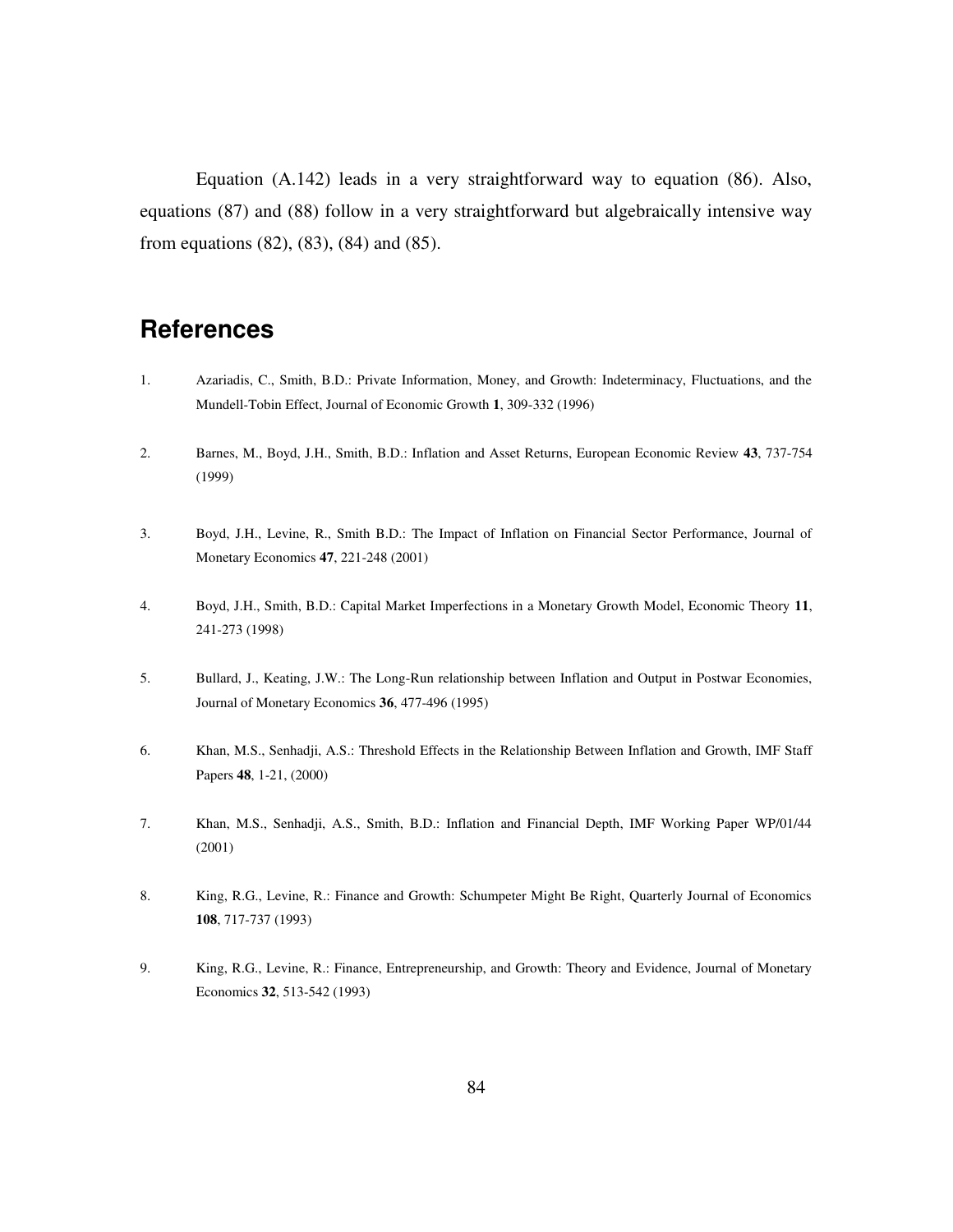- 10. Levine, R., Zervos, S.: Stock Markets, Banks, and Economic Growth, American Economic Review **88**, 537- 558 (1998)
- 11. Levine, R., Loayza, N., Beck, T.: Financial Intermediation and Growth: Causality and Causes, Journal of Monetary Economics **46**, 31-77 (2000)
- 12. Rothschild, M., Stiglitz, J.: Equilibrium in Competitive Insurance Markets: An Essay on the Economics of Imperfect Information, Quarterly Journal of Economics **91**, 629-649 (1976)
- 13. Vegh, C.: Stopping High Inflation: an Analytical Overview, in *Great Inflations of the 20th Century: Theories, Policies, and Evidence*, edited by Pierre Siklos. Aldershot, U.K. and Brookfield, Vt.: Elgar 1995

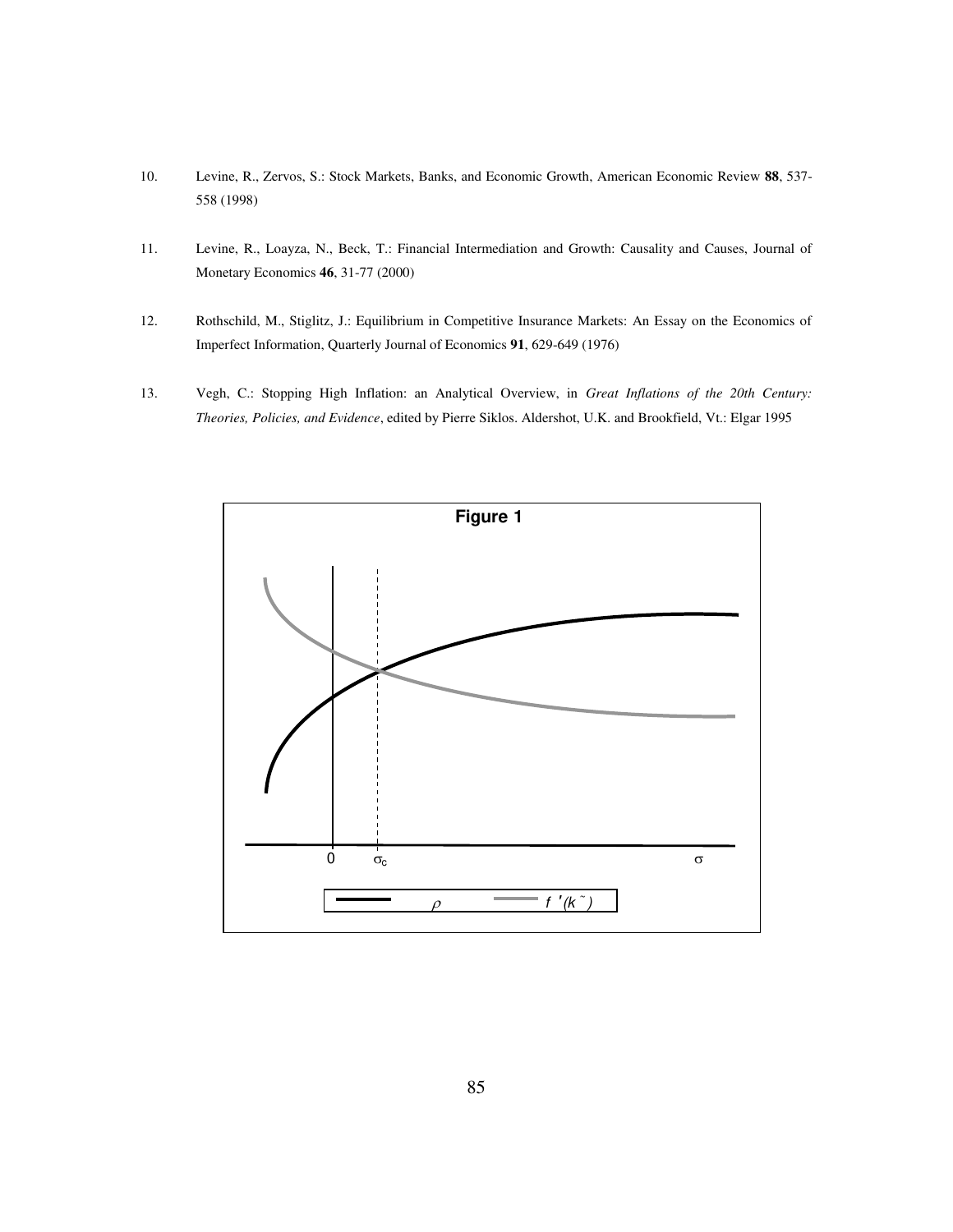



86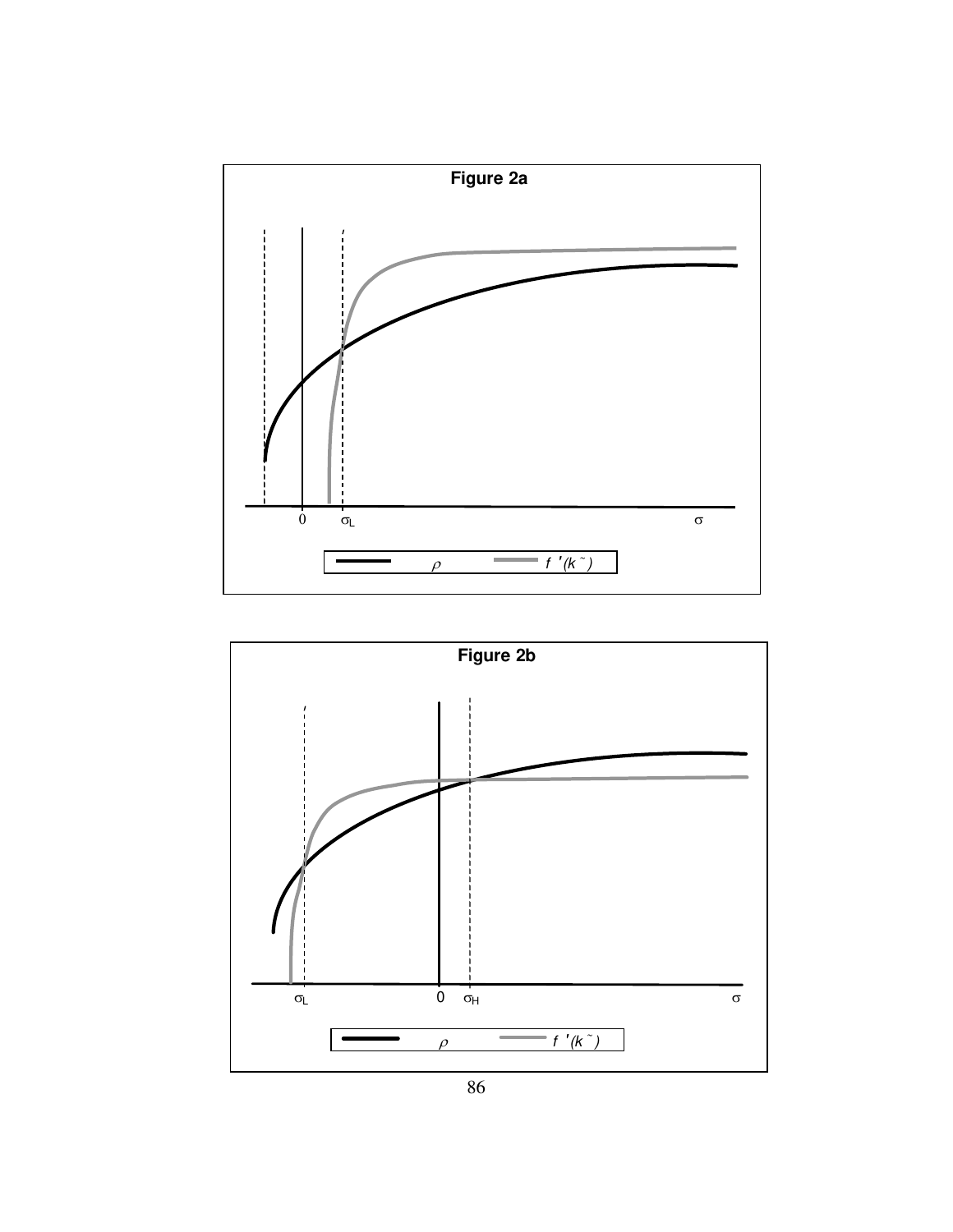

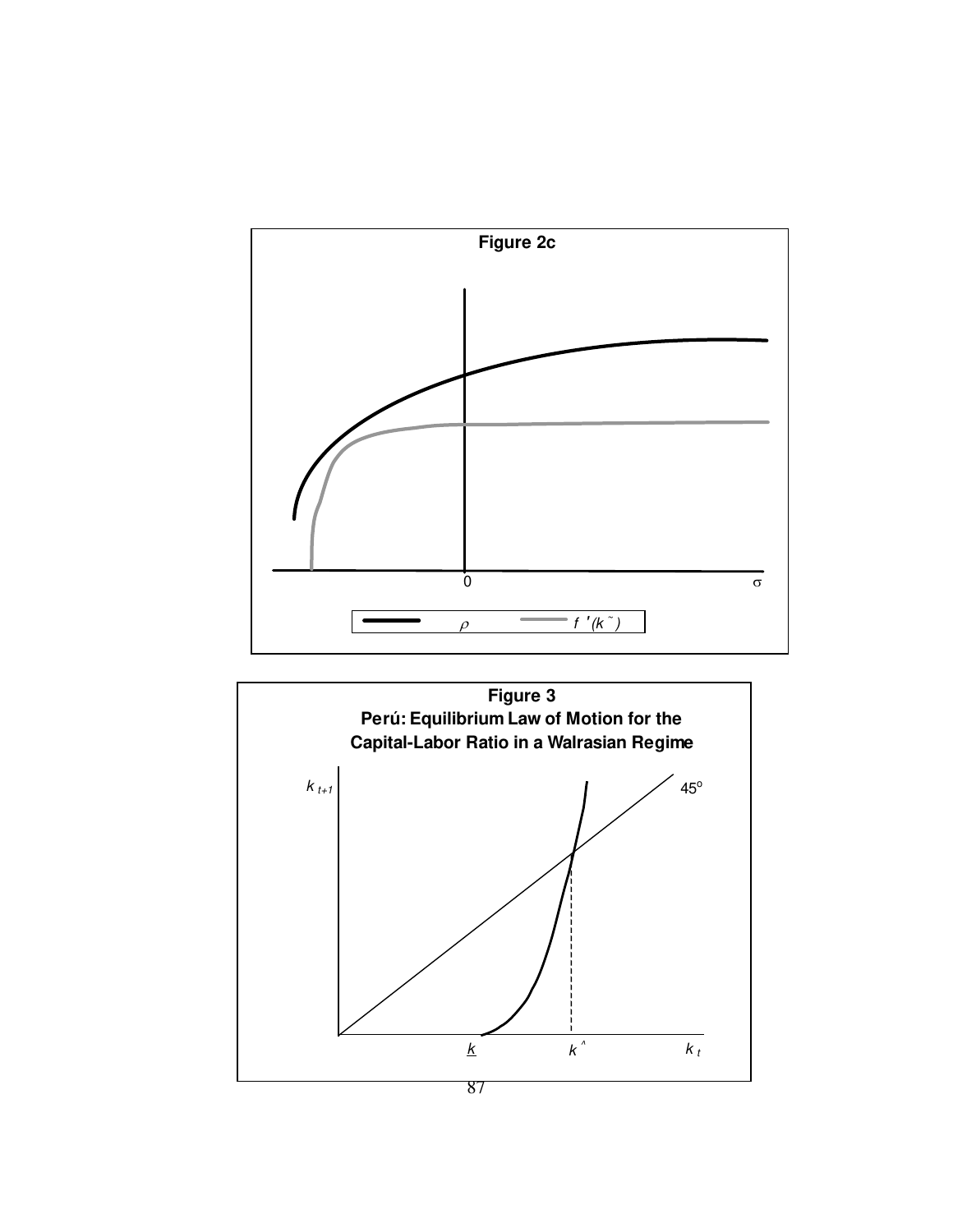

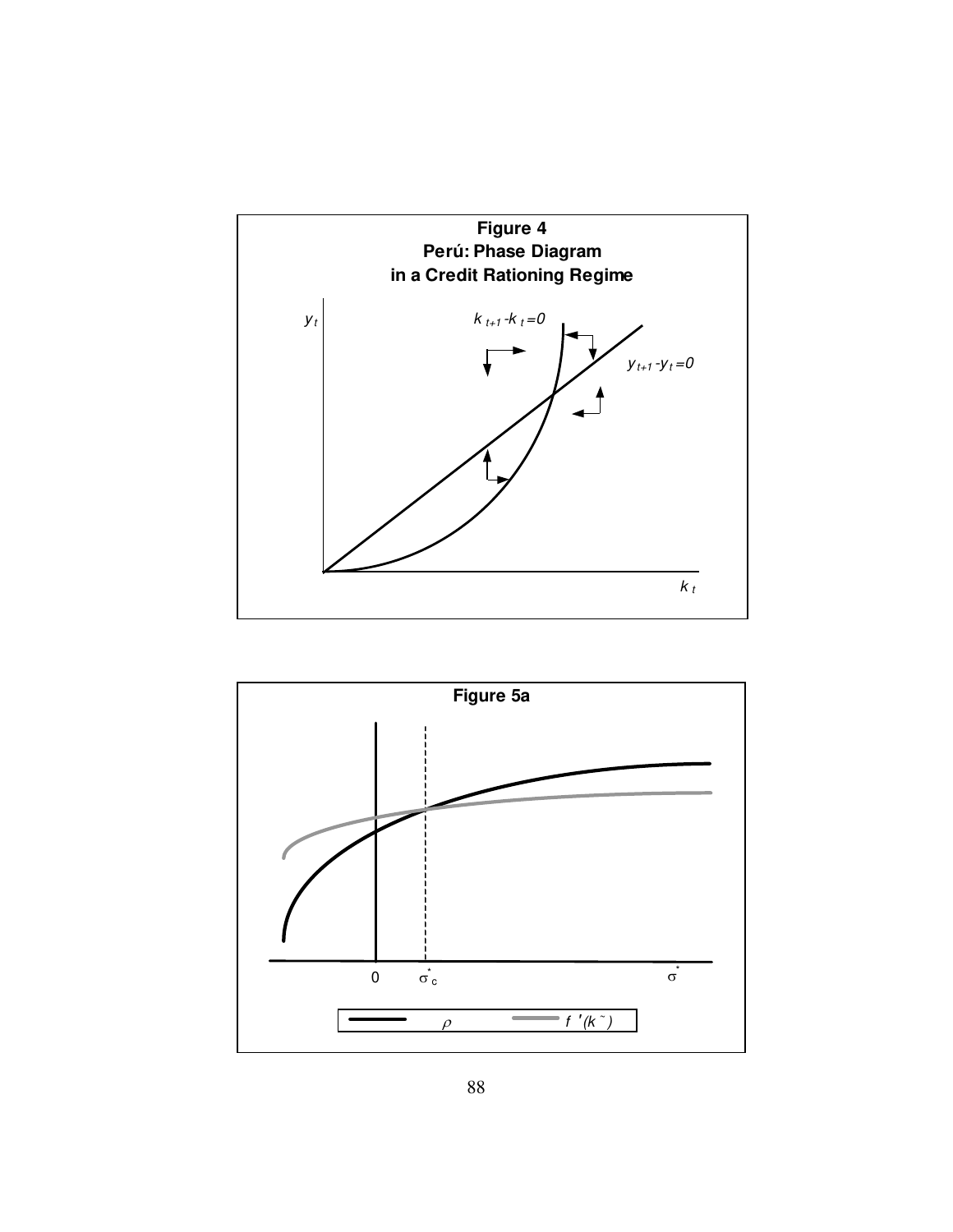